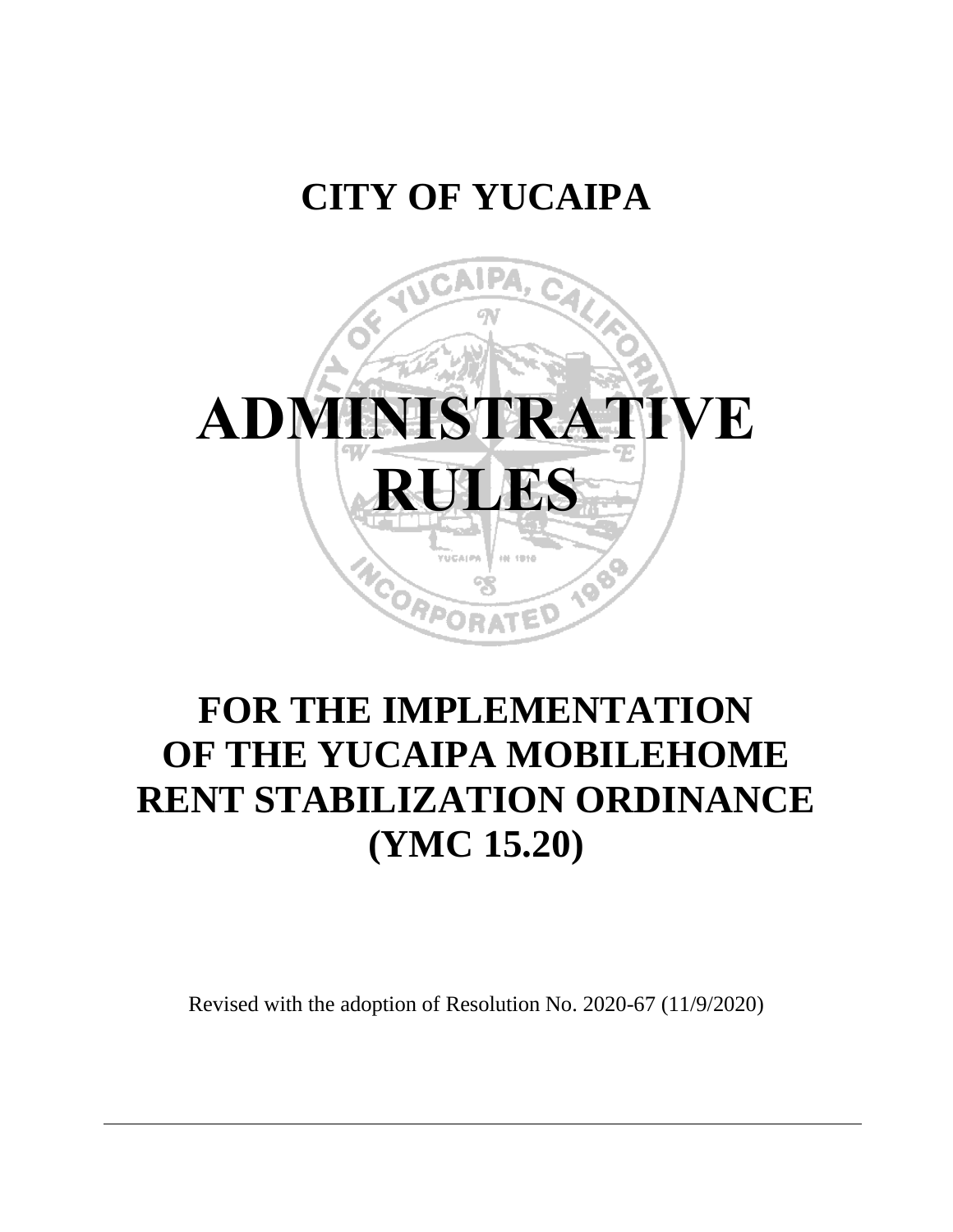## **Legislative History**

| Resolution No. 1991-06 (Establishing Fees and Charges)                                                                                             | (1/14/91)  |
|----------------------------------------------------------------------------------------------------------------------------------------------------|------------|
| Resolution No. 1991-62 (Adopting Rules)                                                                                                            | (8/12/91)  |
| Resolution No. 1991-72 (Rescinding Resolution No. 1991-62)                                                                                         | (9/23/91)  |
| Resolution No. 1994-25 (Rescinding Resolution No. 1991-72)                                                                                         | (7/25/94)  |
| Resolution No. 1996-07 (Rescinding Resolution No. 1991-06)                                                                                         | (3/25/96)  |
| Resolution No. 1996-24 (Rescinding Resolution No. 1996-07)                                                                                         | (6/24/96)  |
| Resolution No. 1996-34 (Rescinding Resolution No. 1994-25)                                                                                         | (10/28/96) |
| Resolution No. 1996-38 (Rescinding Resolution No. 1996-24)                                                                                         | (10/28/96) |
| Resolution No. 1997-18 (Rescinding Resolution No. 1996-34)                                                                                         | (9/22/97)  |
| Resolution No. 1999-26 (Rescinding Resolution No. 1997-18)                                                                                         | (11/8/99)  |
| Resolution No. 1999-33 (Rescinding Resolution No. 1996-38)                                                                                         | (11/8/99)  |
| Resolution No. 2001-32 (Rescinding Resolution No. 1999-33)                                                                                         | (10/22/01) |
| Resolution No. 2001-35 (Amending Resolution No. 1999-26 Section 2.0002)                                                                            | (11/26/01) |
| Resolution No. 2002-04 (Rescinding Resolution No. 1999-26 and 2001-35)                                                                             | (1/28/02)  |
| Resolution No. 2003-40 (Rescinding Resolution No. 2002-04)                                                                                         | (11/24/03) |
| Resolution No. 2006-39 (Amending Resolution No. 2001-32 Section 1 and Resolution<br>No. 2003-40 Section 2.0008 (A)(B)(C))                          | (9/25/06)  |
| Resolution<br>No.<br>2007-03<br>Resolution<br>2001-32<br>(Repealing)<br>No.<br>and<br>Replacing/Consolidating Resolution Nos. 2003-40 and 2006-39) | (1/22/07)  |
| Resolution No. 2007-43 (Amending Resolution No. 2007-03 Section 2.0007 (B)(C)(D))                                                                  | (9/10/07)  |
| Resolution No. 2008-42 (Rescinding Resolution No. 2007-43 and Amending Resolution<br>No. 2007-03 Section 2.0007 (B)(C)(D))                         | (9/8/08)   |
| Resolution No. 2009-48 (Rescinding Resolution No. 2008-42 and Amending Resolution<br>No. 2007-03 Section $2.0007(B)(C)(D)$                         | (9/28/09)  |
| Resolution No. 2010-44 (Rescinding Resolution No. 2009-48 and Amending Resolution<br>No. 2007-03 Section $2.0007(B)(C)(D)$                         | (9/13/10)  |
| Resolution No. 2011-52 (Replacing and Consolidating Resolution Nos. 2007-03 and<br>2010-44)                                                        | (8/8/11)   |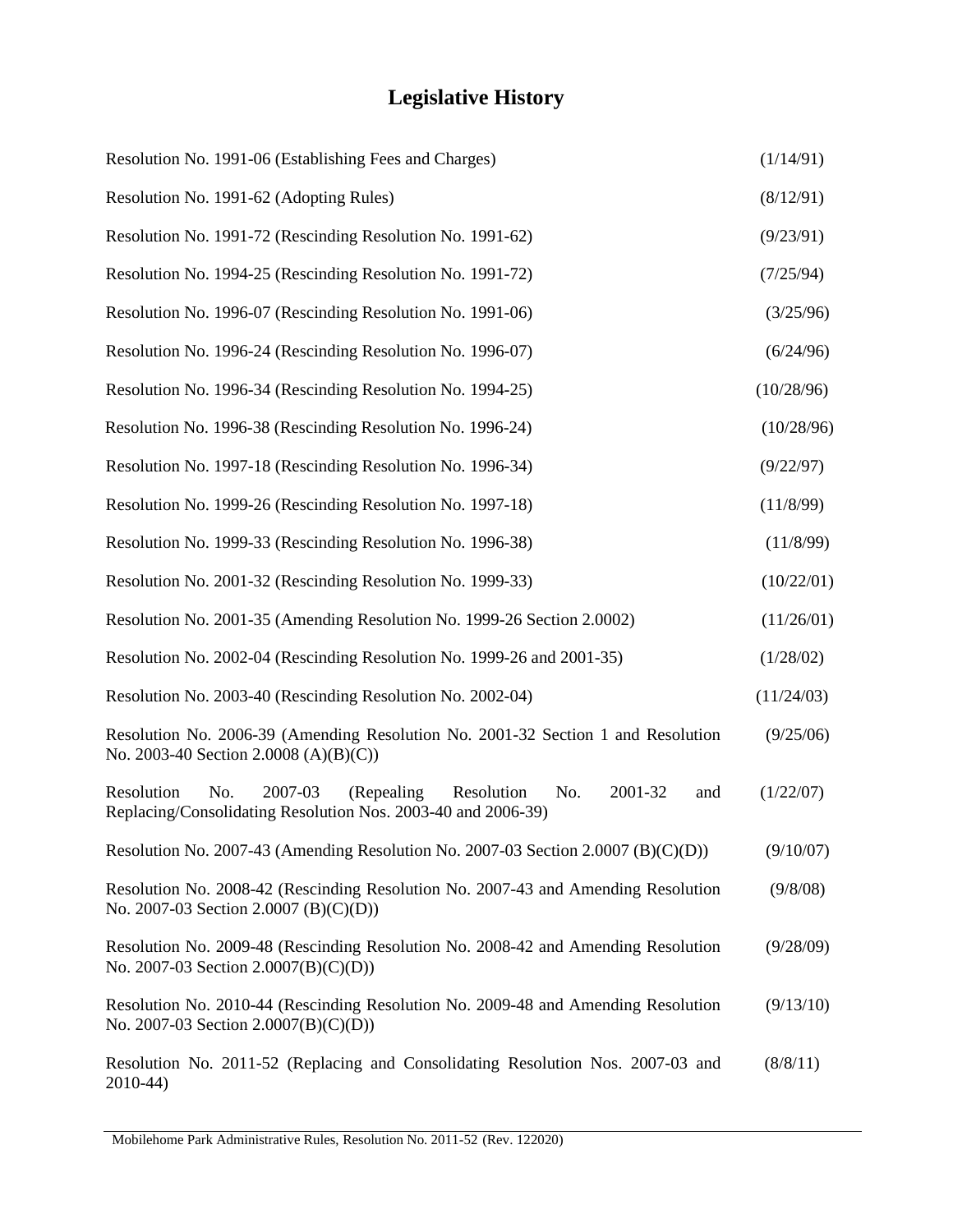| Resolution No. 2011-60 (Amending Resolution No. 2011-52 Section 2.0007(B)(C)(D))                                                                                                                     | (9/26/11)    |
|------------------------------------------------------------------------------------------------------------------------------------------------------------------------------------------------------|--------------|
| Resolution No. 2012-02 (Amending Resolution No. 2011-52 Sections 6.0003(G),<br>7.0003(B), 7.0005(C), 7.0006(A) and (C)) (to correct inconsistencies)                                                 | (1/9/12)     |
| Resolution No. 2012-58 (Amending Resolution No. 2011-60 Section 2.0007(B)(C)(D))                                                                                                                     | (9/10/12)    |
| Resolution No. 2013-50 (Amending Resolution No. 2011-52 Section 2.0007(B)(C)(D))                                                                                                                     | (9/16/13)    |
| Resolution No. 2014-55 (Rescinding Resolution No. 2013-50 and Amending Resolution<br>No. 2011-52 Section $2.0007(B)(C)(D)$                                                                           | (9/8/14)     |
| Resolution No. 2015-52 (Rescinding Resolution No. 2014-55 and Amending Resolution<br>No. 2011-52 Section 2.0007 (B)(C)(D))                                                                           | (9/14/15)    |
| Resolution No. 2016-44 (Amending Resolution No. 2011-52, Adding Section 5.0010;<br>renumbering Section 5.0010 as 5.0011, and amending Sections 6.0004(E)(1) and<br>6.0004(G) (Effective $10/26/16$ ) | (9/12/16)    |
| Resolution No. 2016-45 (Rescinding Resolution No. 2015-52 and Amending Resolution<br>No. 2011-52 Section 2.0007(B)(C)(D))                                                                            | (9/26/16)    |
| Resolution No. 2017-41 (Rescinding Resolution No. 2016-45 and Amending Resolution<br>No. 2011-52 Section 2.0007(B)(C)(D))                                                                            | (9/11/2017)  |
| Resolution No. 2017-48 (Amending Resolution No. 2011-52 Sections 3.0001(b)(3),<br>$4.0006(g)$ , 6.0002(b), and 6.0004(b)(10)                                                                         | (11/13/2017) |
| Resolution No. 2018-43 (Rescinding Resolution No. 2017-41 and Amending Resolution<br>No. 2011-52 Section $2.0007(B)(C)(D)$                                                                           | (9/10/2018)  |
| Resolution No. 2019-04 (Amending Resolution No. 2011-52, Sections 3.0001, 3.0002,<br>and $4.0003(H)(4)$                                                                                              | (3/11/2019)  |
| Resolution No. 2019-34 (Rescinding Resolution No. 2018-43 and Amending Resolution<br>No. 2011-52 Section $2.0007(B)(C)(D)$                                                                           | (8/26/2019)  |
| Resolution No. 2020-10 (Amending Resolution No. 2011-52, Sections 1.0008, 3.0001,<br>4.0002, 4.0006 and 7.0004)                                                                                      | (5/13/2020)  |
| Resolution No. 2020-17 (Amending Resolution No. 2011-52 Section 3.0001)                                                                                                                              | (4/13/2020)  |
| Resolution No. 2020-56 (Amending Resolution No. 2011-52 Section 2.0007(B)(C)(D))                                                                                                                     | (9/14/2020)  |
| Resolution No. 2020-67 (Amending Resolution No. 2011-52, Sections 2.0005(B)(5) and<br>3.0001)                                                                                                        | (11/9/2020)  |
|                                                                                                                                                                                                      |              |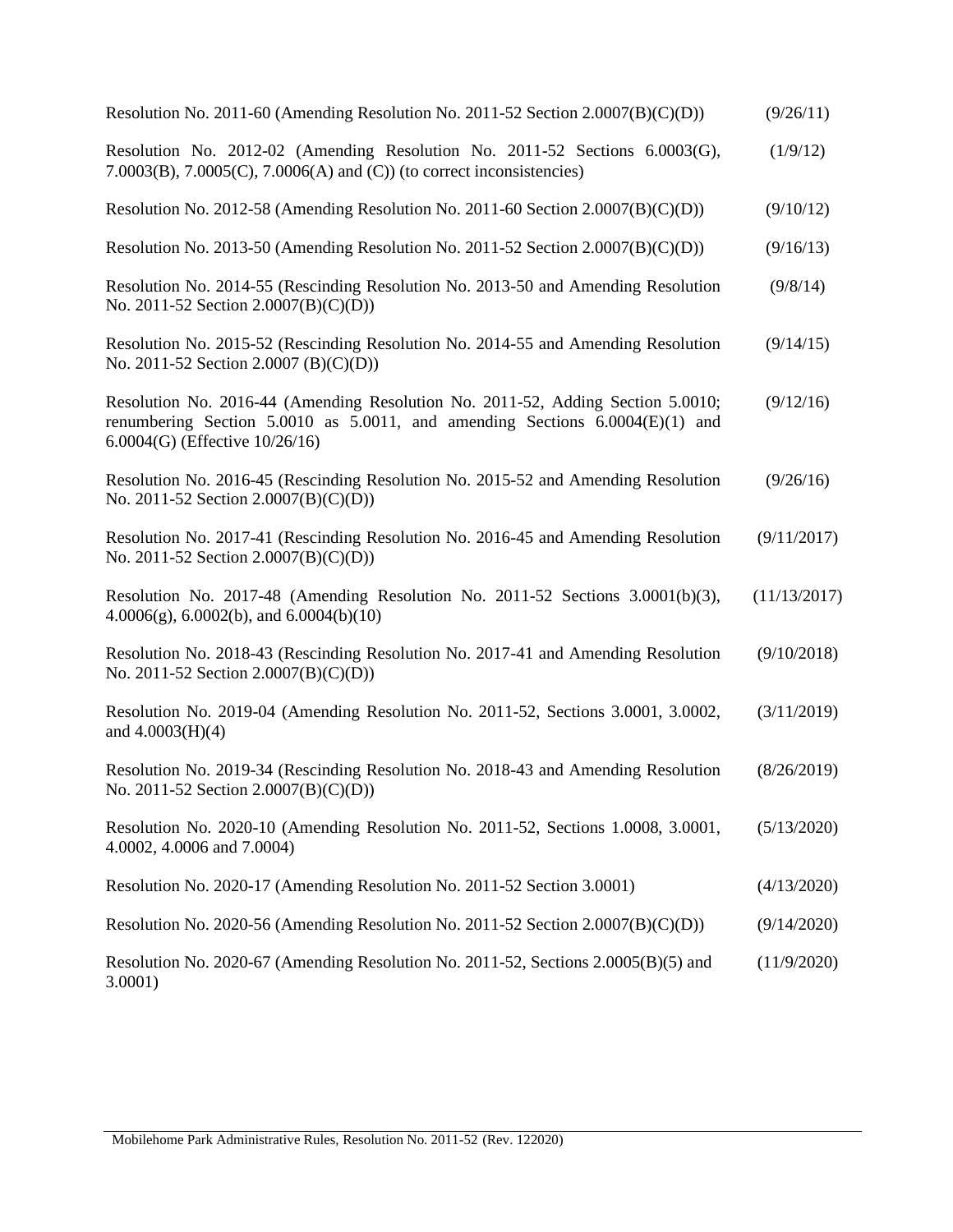#### **TABLE OF CONTENTS**

| 1.0001.           |                                                        |  |
|-------------------|--------------------------------------------------------|--|
| 1.0002.           |                                                        |  |
| 1.0003.           |                                                        |  |
| 1.0004.           |                                                        |  |
| 1.0005.           |                                                        |  |
| 1.0006.           |                                                        |  |
| 1.0007.           | MEETINGS TO BE PUBLIC: EXCEPTION FOR CLOSED SESSIONS 2 |  |
| 1.0008.           |                                                        |  |
| 1.0009.           |                                                        |  |
| 1.0010.           | RECEIPT OF EVIDENCE OUTSIDE OF MEETING AND PUBLIC      |  |
|                   |                                                        |  |
| 1.0011.           |                                                        |  |
| 1.0012.           |                                                        |  |
| 1.0013.           |                                                        |  |
| 1.0014.           |                                                        |  |
| 1.0015.           |                                                        |  |
| 1.0016.           |                                                        |  |
| 1.0017.           |                                                        |  |
| 1.0018.           |                                                        |  |
| 1.0019.           |                                                        |  |
| 1.0020.           |                                                        |  |
| 1.0021.           |                                                        |  |
| 1.0022.           |                                                        |  |
| 1.0023.           |                                                        |  |
| 1.0024.           |                                                        |  |
| 1.0025.           |                                                        |  |
| 1.0026.           |                                                        |  |
| 1.0027.           |                                                        |  |
| 1.0028.           | CHAIR, ELECTION AND TERM, DUTIES GENERALLY  10         |  |
| 1.0029.           |                                                        |  |
| 1.0030.           |                                                        |  |
| 1.0031.           | INTERPRETATION AND MODIFICATION OF ADMINISTRATIVE      |  |
|                   |                                                        |  |
| <b>CHAPTER 2.</b> |                                                        |  |
| 2.0001.           |                                                        |  |
| 2.0002.           |                                                        |  |
| 2.0003.           |                                                        |  |
| 2.0004.           | <b>SUBMISSION OF COMPLETE INFORMATION REQUIRED 15</b>  |  |
| 2.0005.           |                                                        |  |
| 2.0006.           |                                                        |  |
| 2.0007.           |                                                        |  |
| 2.0008.           |                                                        |  |
| <b>CHAPTER 3.</b> |                                                        |  |
| 3.0001.           |                                                        |  |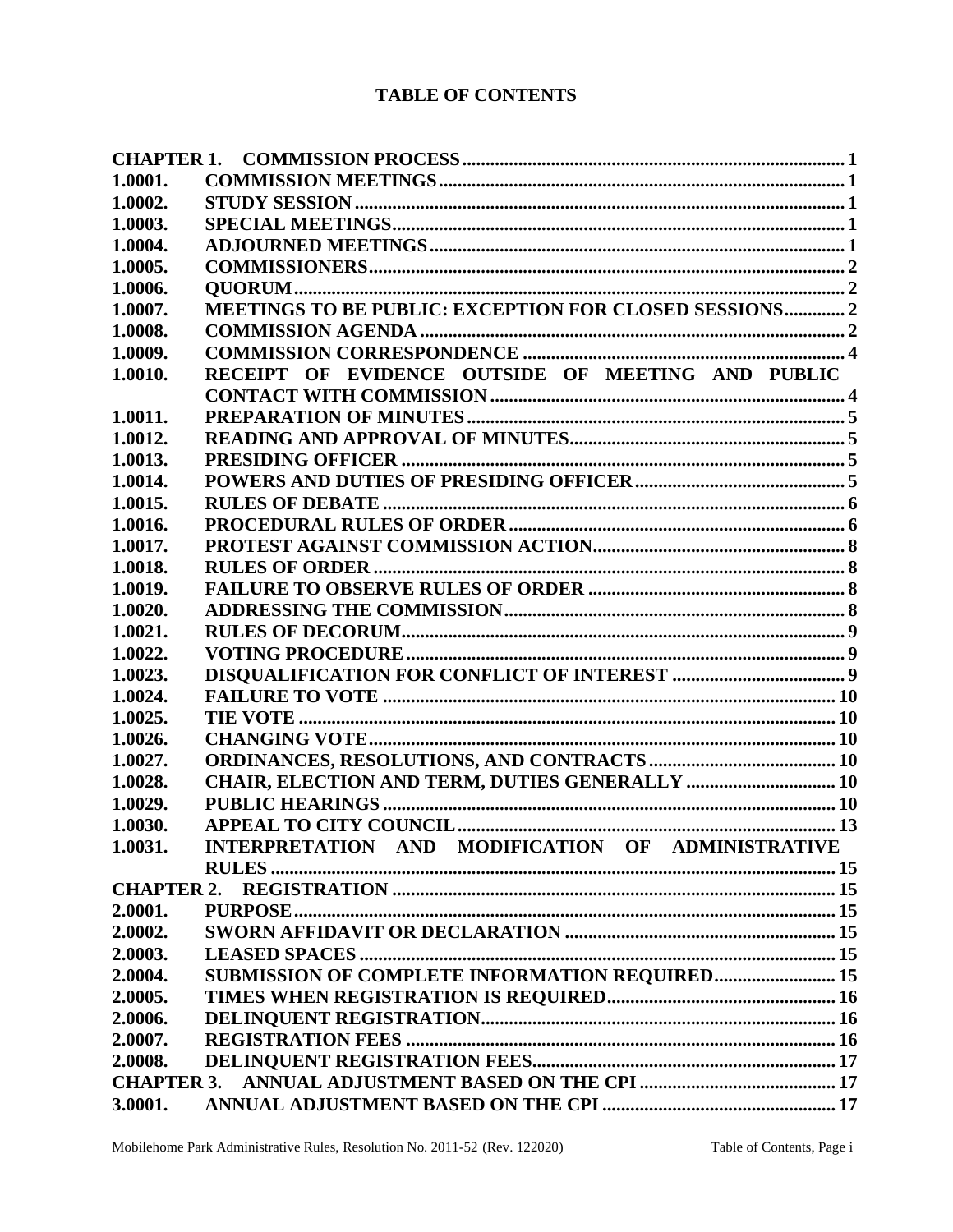| 4.0001. |                                                                 |  |
|---------|-----------------------------------------------------------------|--|
| 4.0002. |                                                                 |  |
|         |                                                                 |  |
| 4.0003. | MAINTENANCE OF NET OPERATING INCOME (MNOI) APPLICATION. 26      |  |
| 4.0004. |                                                                 |  |
| 4.0005. |                                                                 |  |
| 4.0006. | SPECIAL RENT ADJUSTMENT BASED ON VOLUNTARY MEET AND             |  |
|         |                                                                 |  |
| 4.0007  | ALLOWABLE RENT ADJUSTMENTS AND APPLICATIONS                     |  |
|         |                                                                 |  |
|         | CHAPTER 5. ADJUSTMENTS BASED ON CAPITAL IMPROVEMENTS 41         |  |
| 5.0001. |                                                                 |  |
| 5.0002. |                                                                 |  |
| 5.0003. |                                                                 |  |
| 5.0004. |                                                                 |  |
| 5.0005. |                                                                 |  |
| 5.0006. | <b>IMPROVEMENTS NECESSARY FOR HEALTH AND SAFETY  43</b>         |  |
| 5.0007. |                                                                 |  |
| 5.0008. |                                                                 |  |
| 5.0009. |                                                                 |  |
| 5.0010. |                                                                 |  |
| 5.0011. | APPLICABILITY OF THESE ADMINISTRATIVE RULES. (Renumbered        |  |
|         |                                                                 |  |
|         | CHAPTER 6. TEMPORARY RENT ADJUSTMENT FOR SPECIAL RENT           |  |
|         | ADJUSTMENT APPLICATION AND HEARING COSTS INCURRED               |  |
|         |                                                                 |  |
| 6.0001. |                                                                 |  |
| 6.0002. |                                                                 |  |
| 6.0003. |                                                                 |  |
| 6.0004. |                                                                 |  |
|         | ADJUSTMENT BASED ON DISCONTINUANCE OR<br><b>CHAPTER 7. RENT</b> |  |
|         |                                                                 |  |
| 7.0001. |                                                                 |  |
| 7.0002. |                                                                 |  |
| 7.0003. |                                                                 |  |
| 7.0004. |                                                                 |  |
| 7.0005. | PARK RESIDENT APPLICATION FOR RENT DECREASE  57                 |  |
| 7.0006. |                                                                 |  |
| 7.0007. |                                                                 |  |
| 7.0008. |                                                                 |  |
| 7.0009. |                                                                 |  |
| 7.0010. |                                                                 |  |
|         |                                                                 |  |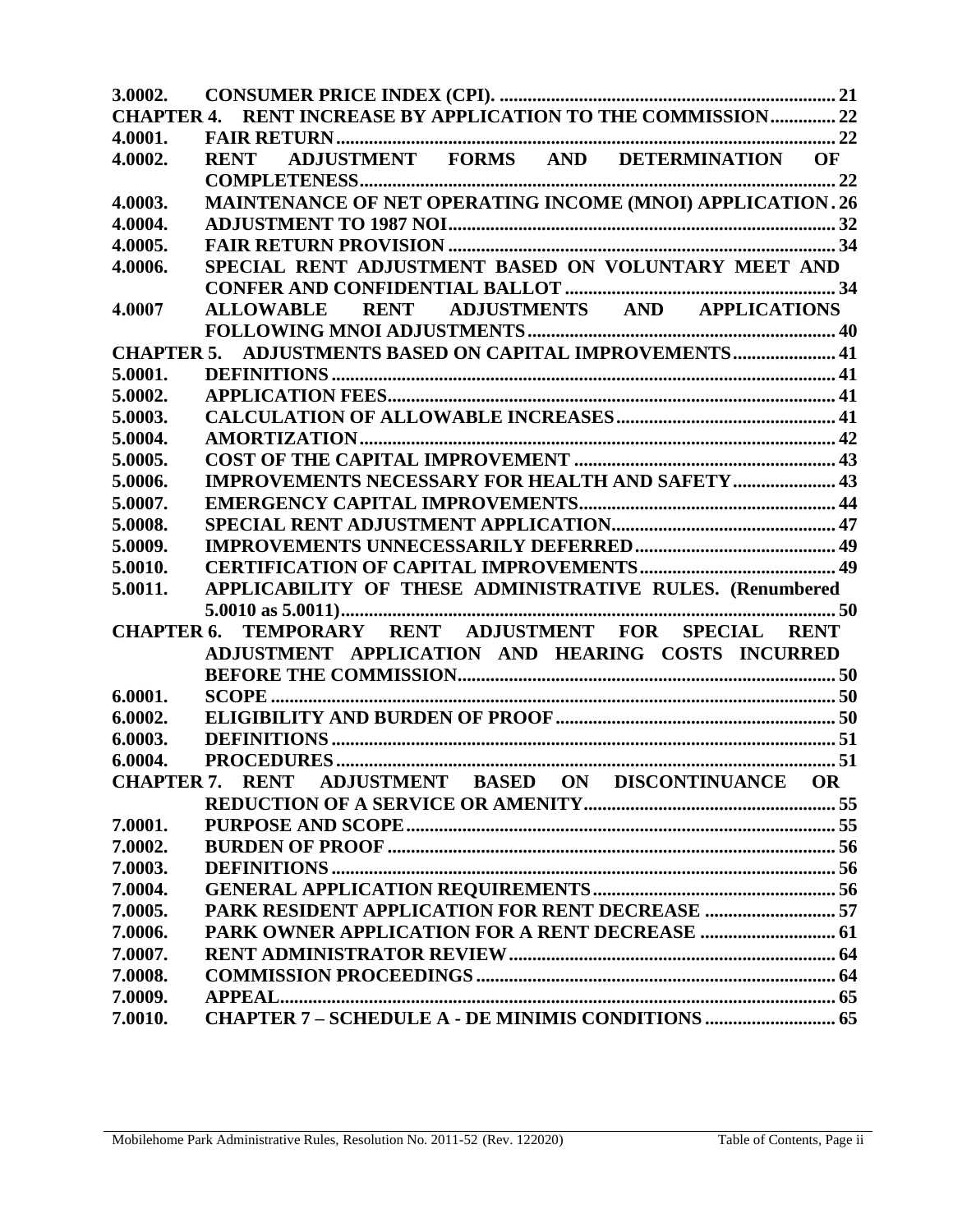#### <span id="page-5-0"></span>**CHAPTER 1. COMMISSION PROCESS**

#### <span id="page-5-1"></span>**1.0001. COMMISSION MEETINGS**

The Rent Review Commission (the "Commission") shall hold meetings whenever necessary to conduct the business of the Commission in the Council Chambers at Yucaipa City Hall or in such other place within the City limits to which said meetings may be adjourned. If by reason of fire, flood, or other emergency, including anticipated overcrowding of the Council Chambers, it shall be unsafe to meet in the Council Chambers, the meetings may be held for the duration of the emergency at such other place as is designated by the Chairperson or, if he/she should fail to act, by the Commission.

#### <span id="page-5-2"></span>**1.0002. STUDY SESSION**

The Commission may meet in study sessions from time to time at dates, places and times, as may be determined by the Commission, for the purpose of hearing reports from the staff or other persons and reviewing, discussing and debating matters of interest to the Commission. Study sessions shall be open to the public and the press. No official actions shall be taken at a study session provided, however, that nothing herein shall be deemed to prevent the taking of an informal opinion poll on any matter under discussion. The participation of the public in such sessions shall be subject to the discretion of the Chairperson.

#### <span id="page-5-3"></span>**1.0003. SPECIAL MEETINGS**

Special meetings may be called at any time by the Rent Administrator ("RA") or any two (2) voting Commissioners by delivering personally or by mail written notice to each Commissioner and to each local newspaper of general circulation, radio or television station requesting notice in writing. The notice must be delivered personally or by mail at least twenty-four (24) hours before the time of the meeting as specified in the notice. The call and notice shall specify the time and place of the special meeting and the business to be transacted. No other business shall be considered at such meetings. The written notice may be dispensed with as to any Commissioner who, at or prior to the time the meeting convenes, files with the RA a written waiver of notice. Such waiver may be given by telegram. The written notice may also be dispensed with as to any Commissioner who is actually present at the meeting at the time it convenes. Notice shall be required regardless of whether any action is taken at the special meeting. The call and notice shall be posted in a location that is freely accessible to members of the public at least twenty-four (24) hours prior to the special meeting.

#### <span id="page-5-4"></span>**1.0004. ADJOURNED MEETINGS**

The Commission may adjourn any meeting to a date, time and place specified in the order of adjournment; less than a quorum may so adjourn from time to time.

If all Commissioners are absent from any regular or adjourned regular meeting, the RA may declare the meeting adjourned to a stated time and place, and he/she shall cause a written notice of the adjournment to be given in the same manner as provided for special meetings. A copy of the order or notice of the adjournment shall be given in the same manner as provided for special meetings.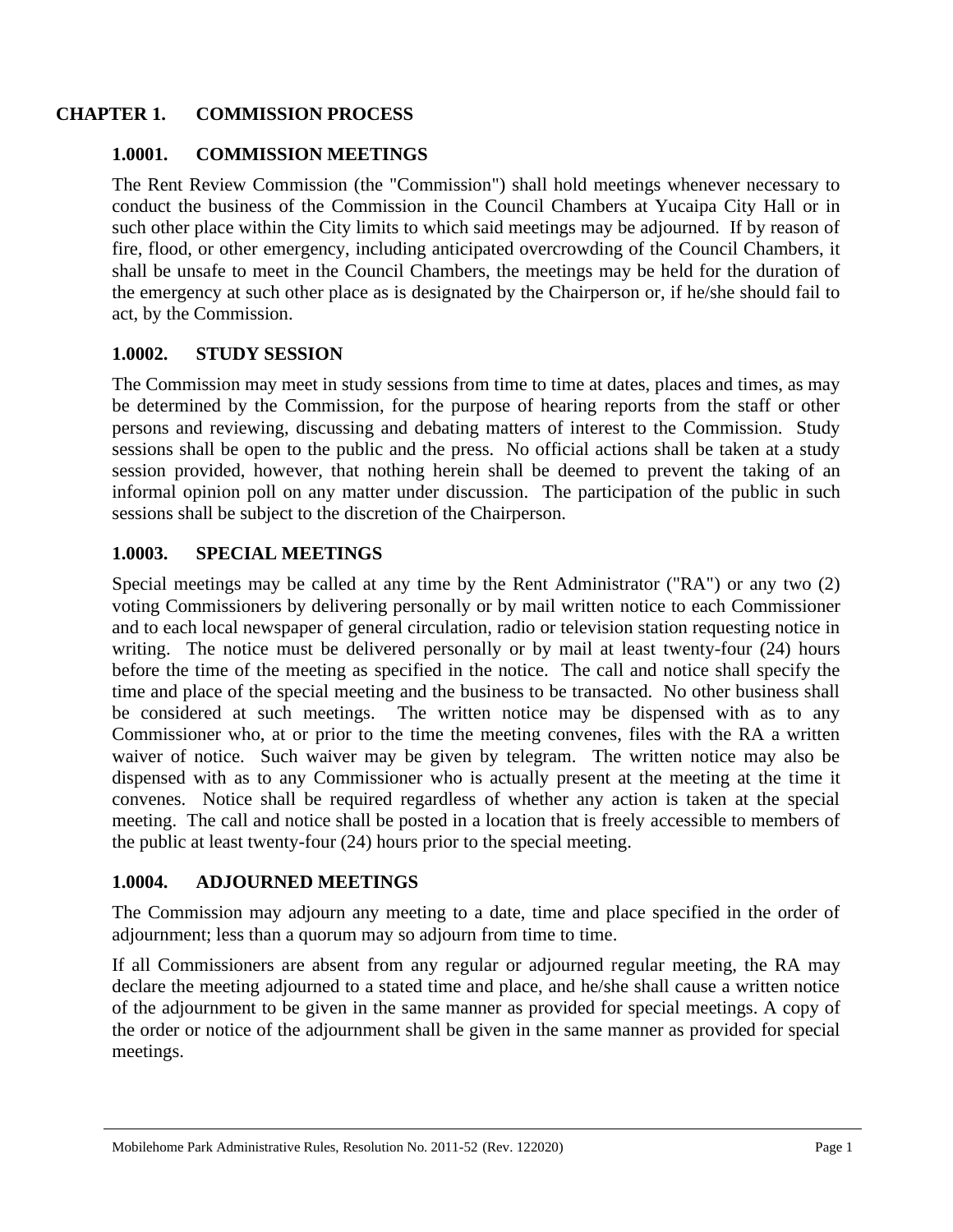A copy of the order or notice of adjournment shall be conspicuously posted on or near the door of the place where the meeting was held within twenty-four (24) hours after the time of the adjournment.

### <span id="page-6-0"></span>**1.0005. COMMISSIONERS**

Commissioners shall attend all Commission meetings and hearings unless disqualified from participation or absence is excused.

## <span id="page-6-1"></span>**1.0006. QUORUM**

Three (3) Commissioners shall constitute a quorum. Three (3) affirmative votes are required for the adoption of any findings and/or order pertaining to an application for any rent adjustment; for the recommendation of adoption, amendment or repeal of any rules or regulations of the Commission; and for the adoption, amendment or repeal of any registration forms, application forms, or consent forms; or to take any other action.

## <span id="page-6-2"></span>**1.0007. MEETINGS TO BE PUBLIC: EXCEPTION FOR CLOSED SESSIONS**

All Commission meetings, as well as study sessions, shall be public; provided, however, that the Commission may hold closed sessions during a meeting from which the public may be excluded, for the purpose of considering the matters referred to in California Government Code Section 54956.9, or in order to confer with the City Attorney pursuant to the attorney-client privilege, or to consider other matters allowed by law to be considered in closed sessions. No Commissioner, employee of the City, or any other such person present during a Closed Session with the Commission shall disclose to any person the content or substance of any discussion which took place during the closed session unless such disclosure is required, and only to the extent so required, by the provisions of Section 54957.1 of the Government Code and other laws of the State of California.

## <span id="page-6-3"></span>**1.0008. COMMISSION AGENDA**

The Commission agenda shall be prepared in accordance with the following rules:

A. As used in these Rules, the term "agenda' means all staff reports, communications, resolutions, contract documents, proposals, expert reports, applications, oppositions, appeals, and other documents or matters to be submitted to the Commisison at a meeting. Except as otherwise provided in Subsection (B) and (C), below, or Section 1.0029 of these Administrative Rules, concerning public hearing items, all agendas shall be delivered to the RA not later than 12:00 noon on the day which is fourteen (14) days preceding a Commission meeting (excluding the day of the meeting).

Except as otherwise provided in Subsections (B) and (C), below, concerning public hearing items, the Agenda shall be delivered to the Commissioners on the sixth (6th) calendar day preceding the meeting to which it pertains (excluding the day of the meeting), and shall be made available to the public after delivery to the Commissioners.

B. All applications for any capital improvement adjustments (pursuant to YMC Section 15.20.085), any rent adjustment based on discontinuance or reduction in a service or amenity (YMC Section 15.20.090), or any MNOI, readjustment to base year NOI, and/or fair return rent adjustment (YMC Section 15.20.100), shall be submitted to the RA in accordance with requirements of Chapter 15.20 of the Yucaipa Municipal Code (YMC) – Rent Stabilization Program and these Administrative Rules.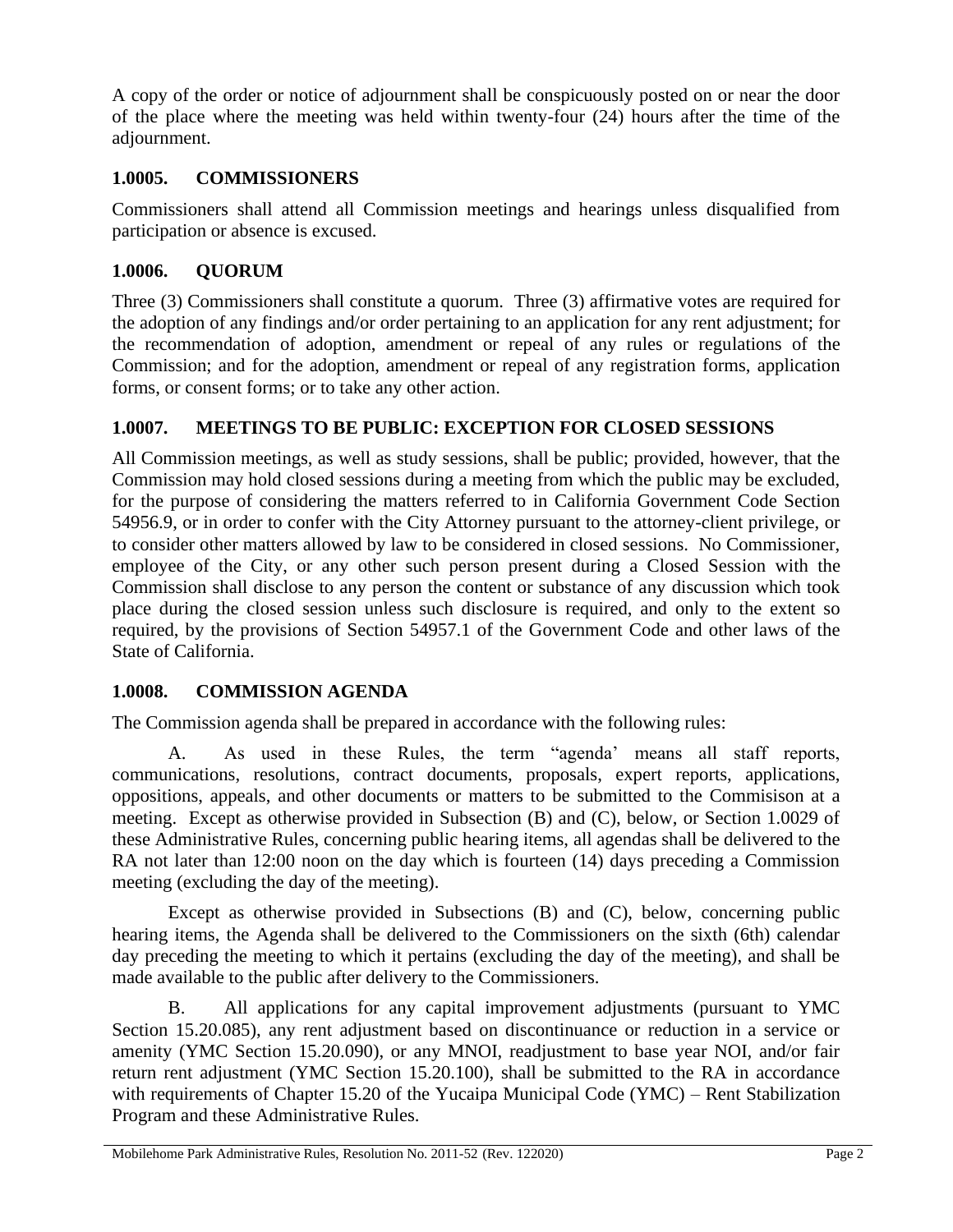As used herein, the term "application" shall have the meaning set forth in Section  $4.0002(A)(1)(a)$  of these Rules. The applicant shall submit at least one copy of each such application to the City, along with an electronic copy (jpeg or pdf format). Concurrently with the filing of the application with the City, the applicant shall post a notice of the filing of the application, along with a copy of the application, in each of the following locations in the park for review and inspection by the park residents: the park office, the park clubhouse, and one other park location open to the residents during regular business hours. The notice shall contain all information and certification required by the City-approved notice form. The park owner shall maintain the notices and copies of the application (including but not limited to, any supplemental or additional information and documentation submitted to the City following the initial submittal of the application) in those designated locations for review and inspection by the park residents until the City has issued a final decision on the application. The park owner shall also serve one copy of the application on the park resident representative. The application shall include an affidavit or declaration, signed by the applicant under penalty of perjury, certifying that such service and posting have been made and that the representations and information set forth in the application are true and correct. The affidavit or declaration shall provide all information and certifications required by the City-approved form.

C. All oppositions to any application for any capital improvement adjustments (pursuant to YMC Section 15.20.085), any rent adjustment based on discontinuance or reduction in a service or amenity (YMC Section 15.20.090), or any MNOI, readjustment to base year NOI and/or fair return rent adjustment (YMC Section 15.20.100), shall be submitted to the RA in accordance with the requirements of Chapter 15.20 of the Yucaipa Municipal Code (YMC) – Mobilehome Park Rent Stabilization Program and these Administrative Rules.

1. As used herein, the term "opposition" shall have the meaning set forth in Section  $4.0002(A)(1)(c)$  of these Rules.

2. Oppositions to rent adjustment applications shall be submitted in accordance with the following time requirements:

a. Any person wishing to submit any written opposition to an application for a capital improvement rent adjustment under YMC Section 15.20.085 or a special rent adjustment under YMC Section 15.20.100 shall submit at least one copy of such written opposition, along with an electronic copy (jpeg or pdf format), to the RA and one copy to the applicant in accordance with the following deadlines:

(i) Not later than the twentieth (20th) day following service of the notice from the RA that the application has been declared complete by the RA, or

(ii) Not later than the twentieth (20th) day following notice from the RA that the park owner will not submit any additional information or documentation to enable the RA to deem the application complete.

b. Any person wishing to submit any written opposition to an application for a rent decrease under YMC Section 15.20.090 shall submit at least one copy of such written opposition, along with an electronic copy (jpeg or pdf format), to the RA and one copy to the applicant, in accordance with the following deadlines:

(i) Not later than the thirtieth (30th) day following service of the notice from the RA that the application has been declared complete by the RA, or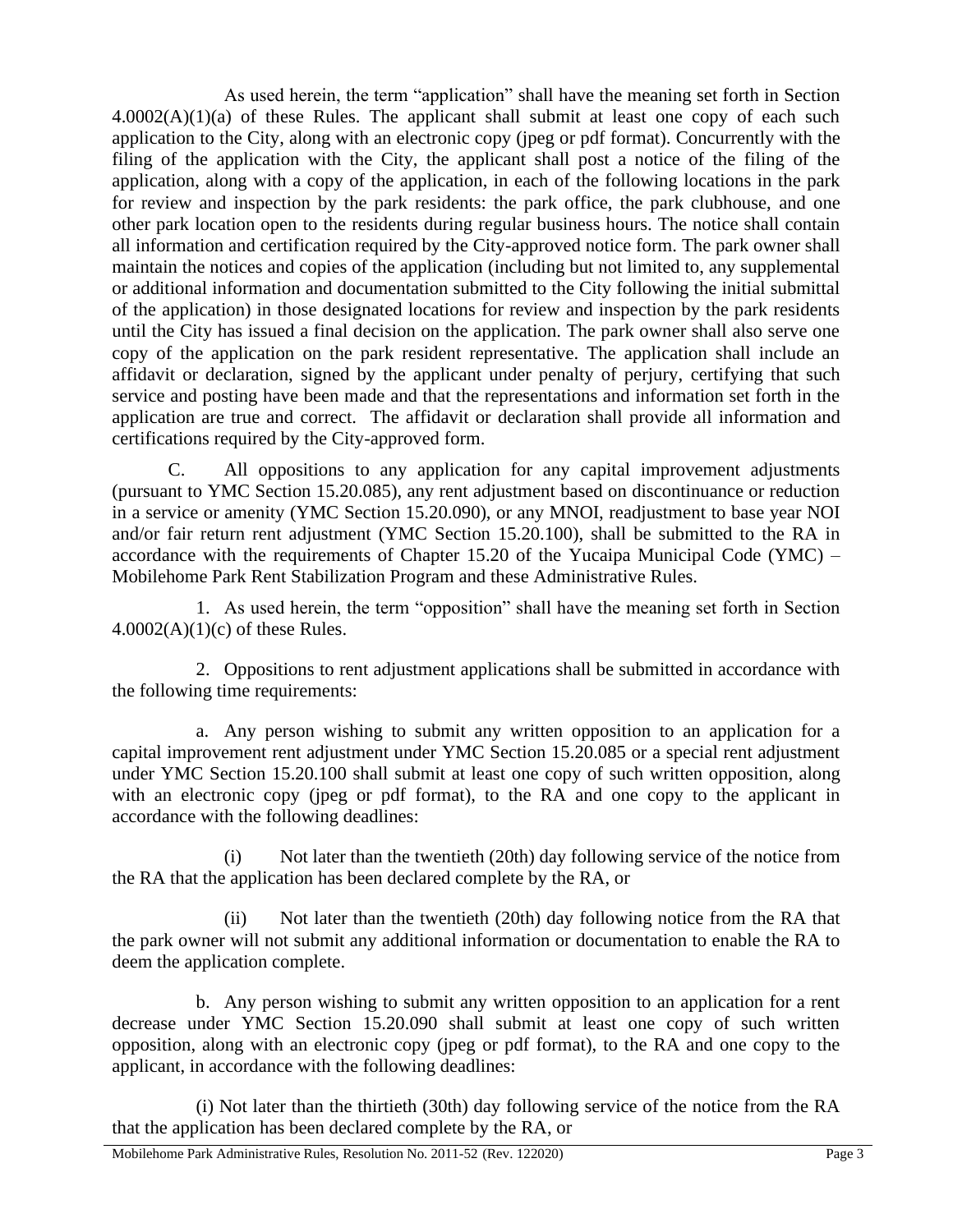(ii) Not later than the thirtieth (30th) day following service of notice from the RA that the park owner will not submit any additional information or documentation to enable the RA to deem the application complete.

c. The failure or inability of any person to submit the opposition within the time periods specified in subparagraph (a) or (b) of this subsection (2) shall not prejudice said person's right to represent the opposition to the Commission during the actual hearing on the application, and the Chairperson of the Commission may, in his/her discretion, allow the submission of such opposition at the time of the hearing on the application. Such written opposition shall be personally served or mailed to the applicant or the applicant's local representative no later than the same day as the filing of the written opposition to the RA, along with an affidavit or declaration, signed under penalty of perjury and containing all information and certifications required by the City-approved form, certifying such service has been made and that all representations set forth in the opposition are true and correct.

#### <span id="page-8-0"></span>**1.0009. COMMISSION CORRESPONDENCE**

A. Correspondence addressed to the Commission, which is received by the RA or any other officer or employee of the City shall not become a public record until received and filed by the Commission at a meeting of the Commission. Provided that, nothing in this Subsection (A) or Subsection (B) shall prevent any park resident, park owner, or any other interested person, from reviewing any application submitted by any person for any rent adjustment pursuant to YMC Sections 15.20.085, 15.20.090, and 15.20.100. Correspondence shall not be read aloud at a Commission meeting unless requested by a voting Commissioner, or unless offered as evidence in a hearing pursuant to the YMC and these Administrative Rules.

B. No item, which is exempt from disclosure by Section 6254 of the California Government Code, or any other provision of law, shall be disclosed or treated as a public record.

C. Notwithstanding the provisions of Subsection (A) of this Section 1.0009, any registration forms, and any applications for an annual adjustment, capital improvement adjustment, reduction or decrease in service or amenity adjustment, or net operating income adjustment, including any and all supporting documentation, as well as any written opposition submitted in opposition to said application, shall be public records and open to inspection in accordance with Government Code Section 6253. Agendas prepared by Staff for any meeting of the Commission shall not be public records until distributed to the Commission prior to the Commission meeting.

### <span id="page-8-1"></span>**1.0010. RECEIPT OF EVIDENCE OUTSIDE OF MEETING AND PUBLIC CONTACT WITH COMMISSION**

A. Except as otherwise provided herein, no member of the Commission shall, after an application necessitating a hearing or public hearing has been filed with the City, solicit or receive evidence outside of the hearing or public hearing on such application.

B. Receipt of unsolicited letters or other documents by individual Commissioners shall not constitute a violation of this section, but shall be disclosed as provided in Subsection (C) herein. Said documents shall be made a part of the record at the time of hearing or the public hearing.

C. Any Commissioner who has received evidence outside of the hearing or public hearing, or who has viewed the subject property, or is familiar with the subject property, shall fully disclose at the hearing or public hearing such evidence and his/her observations and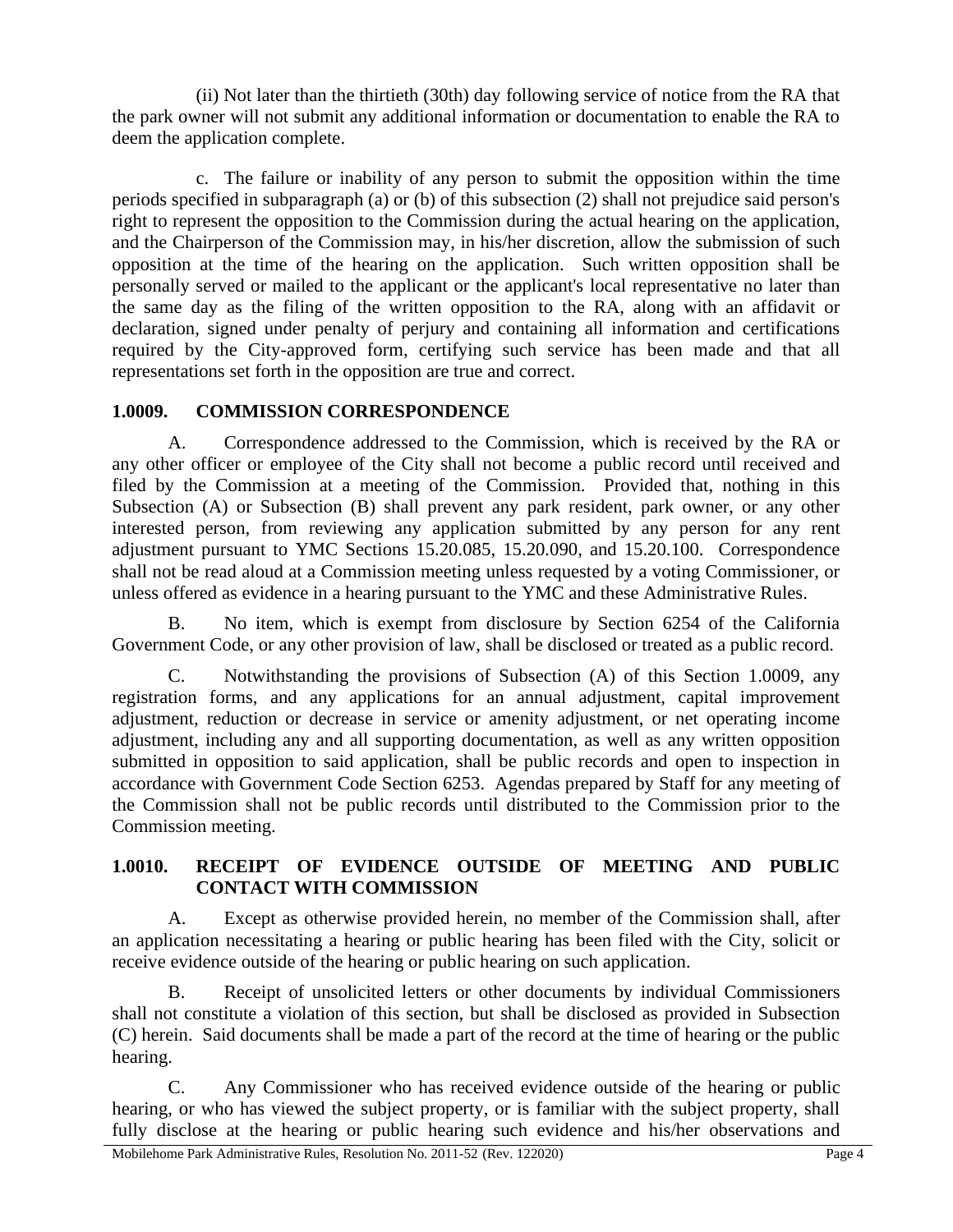familiarity with the property so that the applicant, opponent, interested persons and other members of the Commission may be aware of the facts or evidence upon which he/she is relying and have an opportunity to argue against it. All written evidence received or offered outside of the hearing shall be filed with the Clerk, provided that nothing herein is intended to require any Commissioner from disclosing any confidential communication with City staff and/or the City Attorney.

## <span id="page-9-0"></span>**1.0011. PREPARATION OF MINUTES**

The RA shall have responsibility for preparation of the minutes of the Commission meetings. Any directions for changes in the minutes shall be made only by majority action of the Commission, and to conform the minutes to fact.

## <span id="page-9-1"></span>**1.0012. READING AND APPROVAL OF MINUTES**

Unless the reading of the minutes of a Commission meeting is ordered by a majority vote of the Commission, such minutes may be approved as part of the consent calendar, without reading, if the RA has previously furnished each Commissioner with a copy.

## <span id="page-9-2"></span>**1.0013. PRESIDING OFFICER**

The Chairperson shall be the Presiding Officer at all meetings of the Commission. In the absence of the Chairperson, the Vice-Chairperson shall call the meeting to order and shall serve until the arrival of the Chairperson or until adjournment.

## <span id="page-9-3"></span>**1.0014. POWERS AND DUTIES OF PRESIDING OFFICER**

A. Participation. The Presiding Officer may move, second, debate, and vote.

B. Question to be stated. The Presiding Officer may request each question to be verbally restated by such member of the City staff as he/she may designate pursuant to his/her calling for the vote. Following the vote, the RA shall announce whether the question carried or was defeated.

The Presiding Officer, in his/her discretion, may publicly explain the effect of a vote for the audience or he/she may direct a member of City staff to do so before proceeding to the next item of business.

C. Signing of documents. The Presiding Officer shall sign all resolutions, contracts, and other documents necessitating his/her signature which were adopted in his/her presence unless he/she is unavailable, in which case the signature of an alternate Presiding Officer may be used.

D. Sworn testimony. During public hearings only, on applications for capital improvement adjustments, reduction or decrease in service or amenity adjustments or net operating income adjustments, the Presiding Officer shall require all witnesses addressing the Commission to be sworn in and to testify under oath, and all testimony shall be under penalty of perjury. In proceedings or meetings other than public hearings, the Presiding Officer may require any person addressing the Commission to be sworn as a witness and to testify under oath, and under penalty of perjury, and the Presiding Officer may do so if directed to do so by a majority vote of the Commission.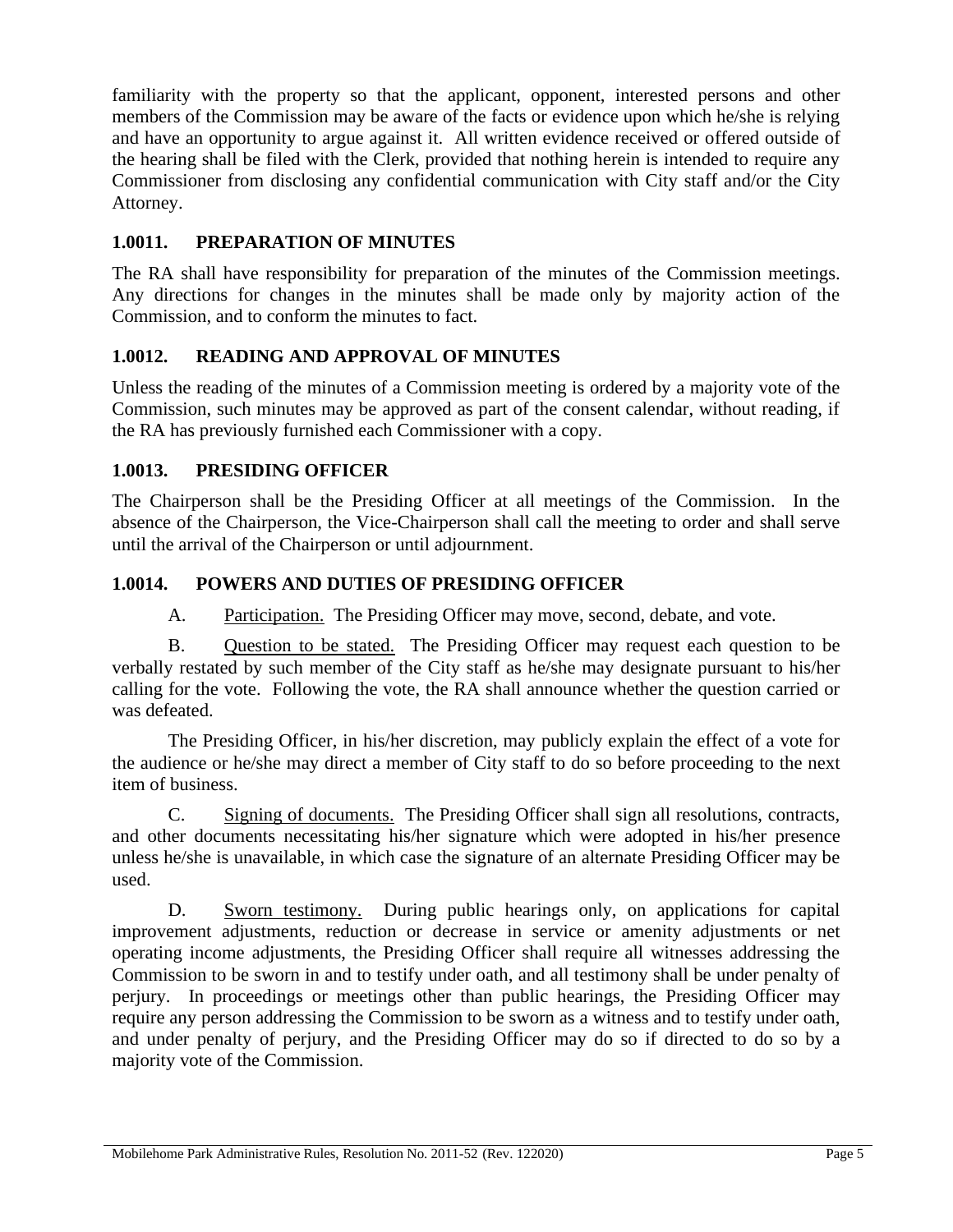#### <span id="page-10-0"></span>**1.0015. RULES OF DEBATE**

A. Prerequisite to Debate. Before any matter is open to formal debate or audience participation, it is necessary that a motion and a second be made by the Commissioners and that the motion be stated by the Presiding Officer. Informal consultation and discussion among the Commission and City staff is permitted prior to the motion being made or stated.

Taking the floor. Every Commissioner desiring to speak shall first address and gain recognition from the Presiding Officer, and shall confine himself/herself to the question under debate, avoiding indecent language.

C. Questions to City staff. Every Commissioner desiring to question City staff shall, after recognition by the Presiding Officer, address his/her questions to staff, who shall be entitled to either answer the inquiry themselves, or to designate a member of their staff for that purpose.

D. Interruptions. A Commissioner, once recognized, shall not be interrupted when speaking unless called to order by the Presiding Officer, a point of order or personal privilege is raised by another Commissioner or the speaker chooses to yield to a question by another Commissioner. If a Commissioner, while speaking, is called to order, he/she shall cease speaking until the question of order is determined and, if determined to be in order, he/she may proceed. Members of City staff, after recognition by the Presiding Officer, shall hold the floor until the Presiding Officer withdraws recognition.

### <span id="page-10-1"></span>**1.0016. PROCEDURAL RULES OF ORDER**

A. Matter under discussion. Once a main motion is properly placed on the floor, several related motions may be employed in addressing the main motion. These motions take precedence over the main motion, and if properly made and seconded, must be disposed of before the main motion can be acted upon. The following motions are appropriate and may be made by any Commissioner at any appropriate time during the discussion of the main motion:

1. Lay on the table. Any Commissioner may move to lay the matter under discussion on the table. This motion temporarily suspends any further discussion of the pending motion without setting a time certain to resume debate. It must be moved and seconded and passed by a majority vote. In order to bring the matter back before the Commission, a Commissioner must move that the matter be taken from the table, seconded, and passed by a majority. A motion to take from the table must be made at the same meeting at which it was placed on the table or at the next meeting of the Commission, otherwise the motion that was tabled dies, although it can be raised later as a new motion.

2. Move previous question. Any Commissioner may move to immediately bring the question being debated by the Commission to a vote, suspending any further debate. The motion must be made and seconded without interrupting one who already has the floor. A two-thirds vote is required for passage.

3. Limit or extend limits of debate. Any Commissioner may move to put limits on the length of debate. The motion must be made and seconded and requires a two- thirds vote of the Commission to pass.

4. Postpone to a time certain. Any Commissioner may move to postpone indefinitely the motion on the floor, thus avoiding a direct vote on the pending motion and suspending any further action on the matter. The motion must be seconded and requires a majority vote for passage.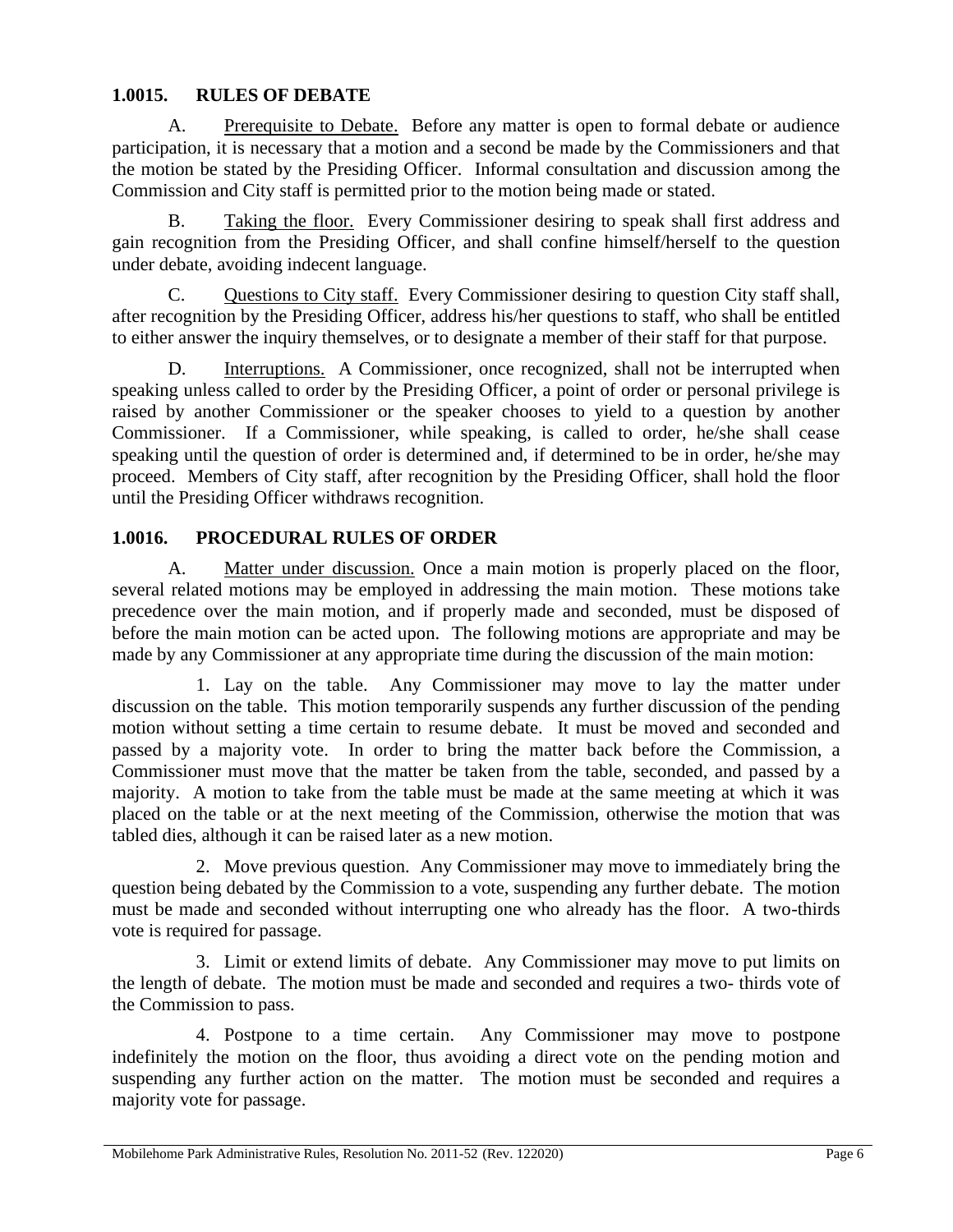B. Motions of privilege, order, and convenience. The following actions by the Commission are to insure orderly conduct of meetings and for the convenience of the Commissioners:

1. Call for orders of the day. Any Commissioner may demand that the agenda be followed in the order stated therein. No second is required and the Presiding Officer must comply unless the Commission, by a two-thirds vote, sets aside the order of the day.

2. Question of privilege. Any Commissioner, at any time during the meeting, may make a request of the Presiding Officer to accommodate the needs of the Commission or his/her personal needs for such things as reducing noise, adjusting air conditioning, ventilation, lighting, etc.

3. Recess. Any Commissioner may move for a recess. The motion must be seconded and a majority vote is required for passage.

4. Adjourn. Any Commissioner may move to adjourn at any time, even if there is business pending. The motion must be seconded and a majority vote is required for passage.

5. Point of order. Any Commissioner may require the Presiding Officer to enforce the rules of the Commission by raising a point of order. The point of order shall be ruled upon by the Presiding Officer.

6. Appeal. Should any Commissioner be dissatisfied with a ruling from the Presiding Officer, he/she may move to appeal the ruling to the full Commission. The motion must be seconded to put it before the Commission. A majority vote in the negative or a tie vote sustains the ruling of the Presiding Officer.

7. Suspend the rules. Any Commissioner may move to suspend the rules if necessary to accomplish a matter that would otherwise violate the rules. The motion requires a second and a two-thirds vote is required for passage.

8. Division of question. Any Commissioner may move to divide the subject matter of a motion, which is made up of several parts to vote separately on each part. The motion requires a second and a majority vote for passage.

9. Reconsider. Except for votes regarding matters which require a noticed public hearing, the Commission may reconsider any vote taken at the same session, or at a recessed or adjourned session thereof, to correct inadvertent or precipitant errors, or consider new information not available at the time of the vote.

The motion to reconsider must be made by a Commissioner who voted on the prevailing side, must be seconded and requires a majority vote for passage regardless of the vote required to adopt the motion being reconsidered. If the motion to reconsider is successful, the matter to be reconsidered takes no special precedence over other pending matters and any special voting requirements related thereto still apply. Except pursuant to a motion to reconsider, once a matter has been determined and voted upon, the same matter cannot be brought up again at the same meeting.

C. Authority of the Presiding Officer. Subject to appeal, the Presiding Officer shall have the authority to prevent the misuse of the legitimate form of motions, or the abuse of privilege of renewing certain motions, to obstruct the business of the Commission by ruling such motions out of order. In so ruling, the Presiding Officer shall be courteous and fair and should presume that the moving party is making the motion in good faith.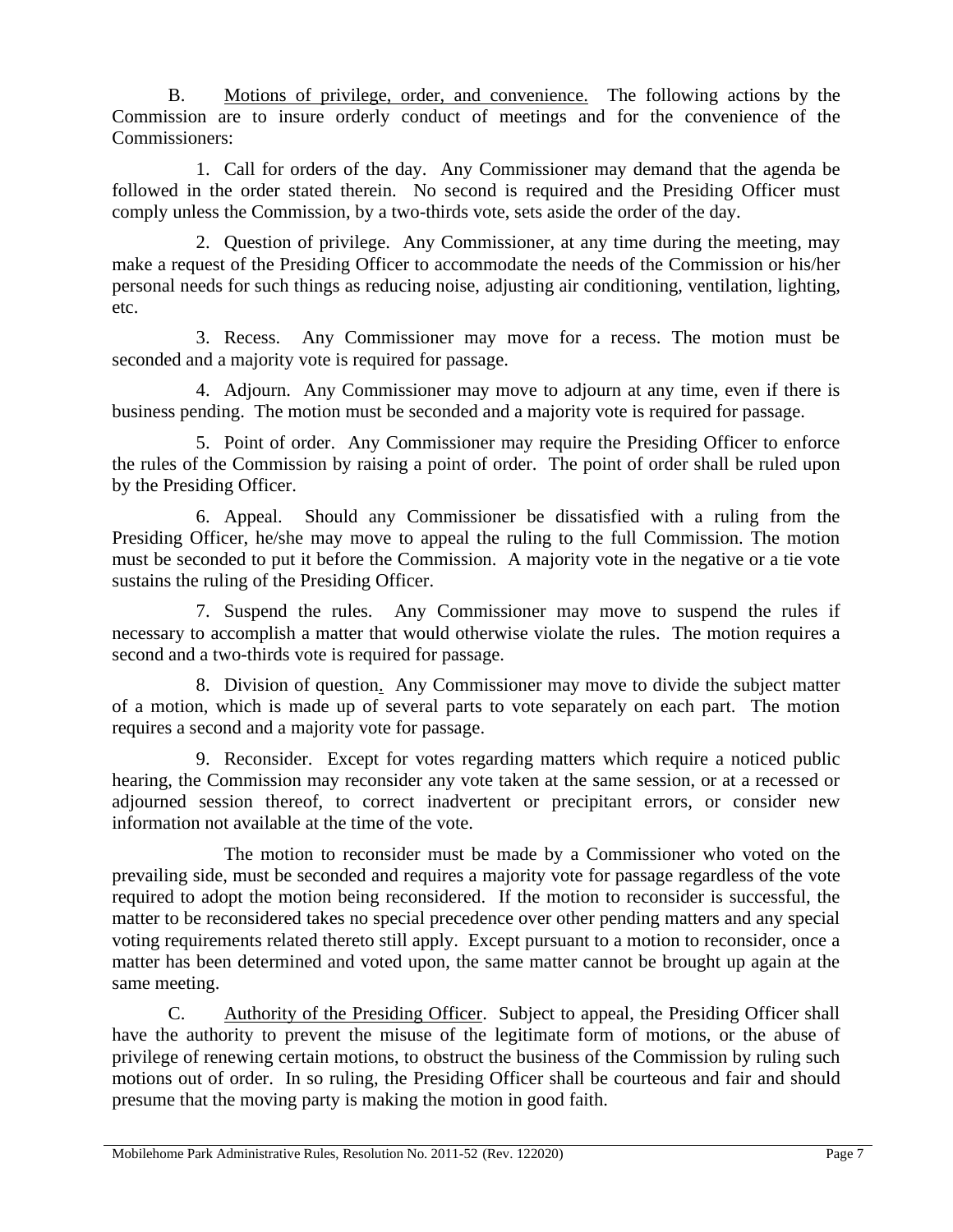D. Interruptions. Another Commissioner shall not interrupt a Commissioner, once recognized, when speaking unless called to order by the Presiding Officer, unless a point of order or personal privilege is raised by another Commissioner, or unless the speaker chooses to yield to a question. If a Commissioner while speaking is called to order, he/she shall cease speaking until the question of order is determined and, if determined to be in order, he/she may proceed. Members of the City staff, after recognition by the Presiding Officer, shall hold the floor until the Presiding Officer withdraws recognition.

## <span id="page-12-0"></span>**1.0017. PROTEST AGAINST COMMISSION ACTION**

Any Commissioner shall have the right to have the reason for his/her dissent from, or his/her protest against, any action of the Commission entered in the minutes. Such dissent or protest to be entered in the minutes shall be made in the following manner: "I would like the minutes to reflect that I am opposed to this action for the following reasons..."

## <span id="page-12-1"></span>**1.0018. RULES OF ORDER**

Except as provided herein, rules and procedures not included herein shall be adopted in accordance with the most recent revised edition of Robert's Rules of Order.

## <span id="page-12-2"></span>**1.0019. FAILURE TO OBSERVE RULES OF ORDER**

Rules adopted to expedite the transaction of the business of the Commission in an orderly fashion are deemed to be procedural only and the failure to strictly observe such rules shall not affect the jurisdiction of the Commission or invalidate any action taken at a meeting that is otherwise held in conformity with law.

## <span id="page-12-3"></span>**1.0020. ADDRESSING THE COMMISSION**

The following rules, in addition to those set out in Section 1.0029, "Public Hearings," shall govern public testimony before the Commission.

A. Manner of addressing the Commission. Each person desiring to address the Commission shall state his/her name and address for the record, state the subject he/she wishes to discuss, state whom he/she is representing if he/she represents an organization or other persons. Presentation time shall be limited to five (5) minutes or as defined by the Presiding Officer unless a majority of the Commission disagrees. All discussion shall be addressed to the Commission as a whole and not to any member thereof. No question shall be asked of a Commissioner or of City staff without the permission of the Presiding Officer.

B. Group Spokesperson. In order to expedite matters and to avoid repetitious presentations, whenever any group of persons wishes to address the Commission on the same subject matter, it shall be proper for the Presiding Officer to request that a spokesperson be chosen by the group to address the Commission and, if additional matters are to be presented by any other member of said group, to limit the number of such persons addressing the Commission.

C. After motion or after public hearing closed. After a motion has been made or a public hearing has been closed, no member of the public shall address the Commission from the audience on the matter under consideration without first securing permission to do so by the Presiding Officer.

D. Continuance of hearings. Any hearing being held or noticed or ordered to be held by the Commission at any meeting of the Commission may, by order or notice of continuance, be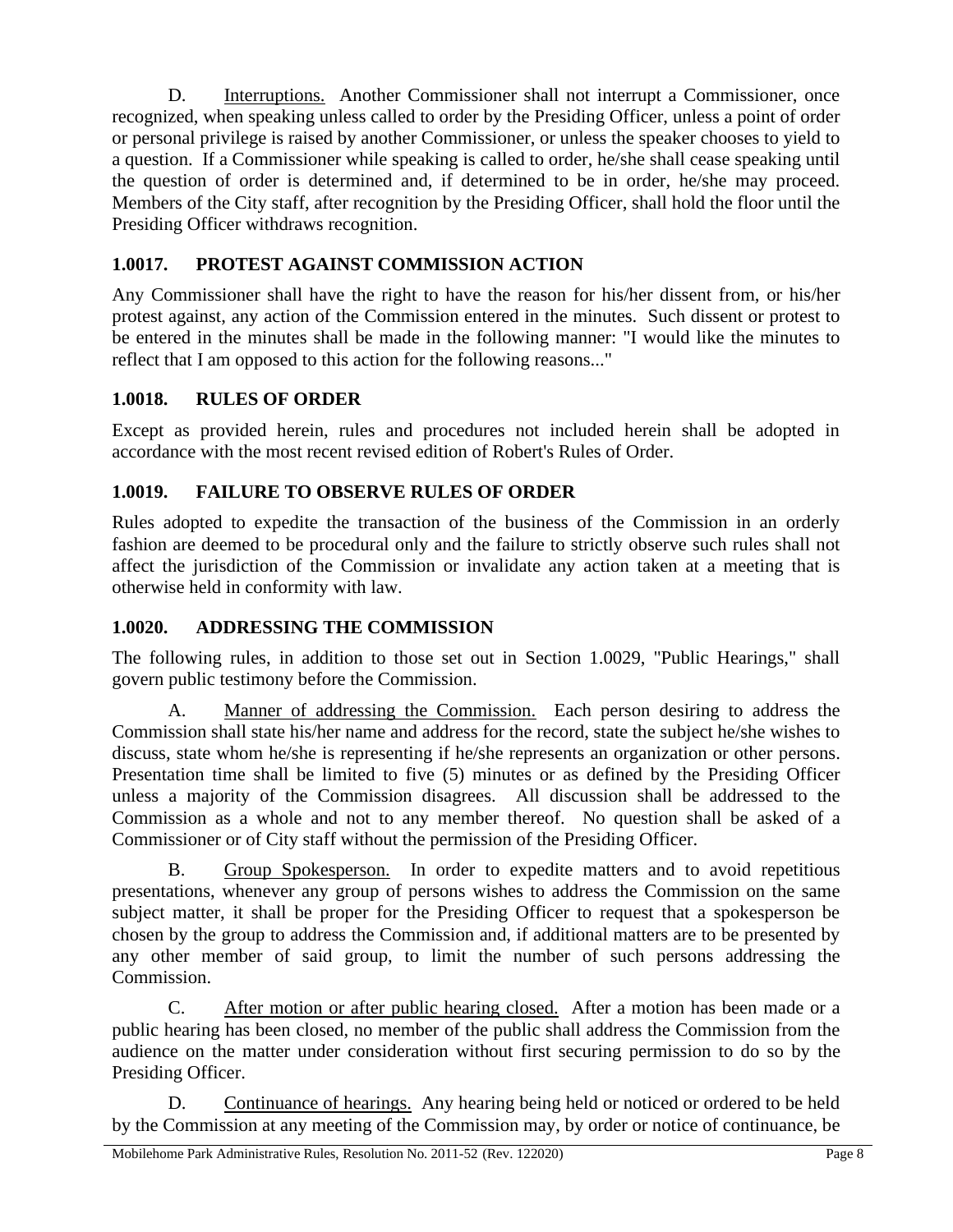continued or re-continued to any subsequent meeting in the manner provided herein for adjourned meetings; provided that if the hearing is continued to a time less than twenty-four (24) hours after the time specified in the order or notice of hearing, a copy of the order or notice of continuance of hearing shall be posted immediately following the meeting at which the order or notice of continuance was adopted or made.

## <span id="page-13-0"></span>**1.0021. RULES OF DECORUM**

A. Commission Members. While the Commission is in session, the Commissioners must preserve order and decorum, and a Commissioner shall neither by conversation or otherwise delay or interrupt the proceedings or the peace of the Commission nor disturb any Commissioner while speaking or refuse to obey the orders of the Presiding Officer. Commissioners shall not leave their seats during a meeting without first obtaining the permission of the Presiding Officer.

B. Employees. Members of City staff and City employees shall observe the same rules of order and decorum as are applicable to the Commission, provided that members of City staff may leave their seats during a meeting without first obtaining the permission of the Presiding Officer.

C. Members addressing the Commission. Any person making impertinent, slanderous, or profane remarks or who become boisterous while addressing the Commission shall be called to order by the Presiding Officer and, if such conduct continues, may at the discretion of the Presiding Officer be ordered barred from further addressing the Commission during the meeting.

D. Members of the audience. Any person in the audience who engages in disorderly conduct such as hand clapping, stamping of feet, whistling, using profane language, yelling, and similar demonstrations which disturb the peace and order of the meeting, or who refuses to comply with the lawful orders of the Presiding Officer, shall upon instructions of the Presiding Officer, be removed from the meeting room.

## <span id="page-13-1"></span>**1.0022. VOTING PROCEDURE**

Any vote of the Commission including a roll call vote, may be registered by the members of the Commission by answering "yes" for an affirmative vote or by "no" for a negative vote upon his/her name being called or through the use of an electronic voting device.

## <span id="page-13-2"></span>**1.0023. DISQUALIFICATION FOR CONFLICT OF INTEREST**

Any Commissioner who is disqualified from voting on a particular matter due to a conflict of interest shall publicly state or have the Presiding Officer state the nature of such disqualification in open meeting.

A Commissioner who is disqualified due to a conflict of interest in any matter shall request and be given the permission of the Presiding Officer to step down from the Commission table. A Commissioner stating such disqualification shall not be counted as part of a quorum and shall be considered absent for the purpose of determining the outcome of any vote on such a matter, nor shall he/she participate in any discussion on such matter.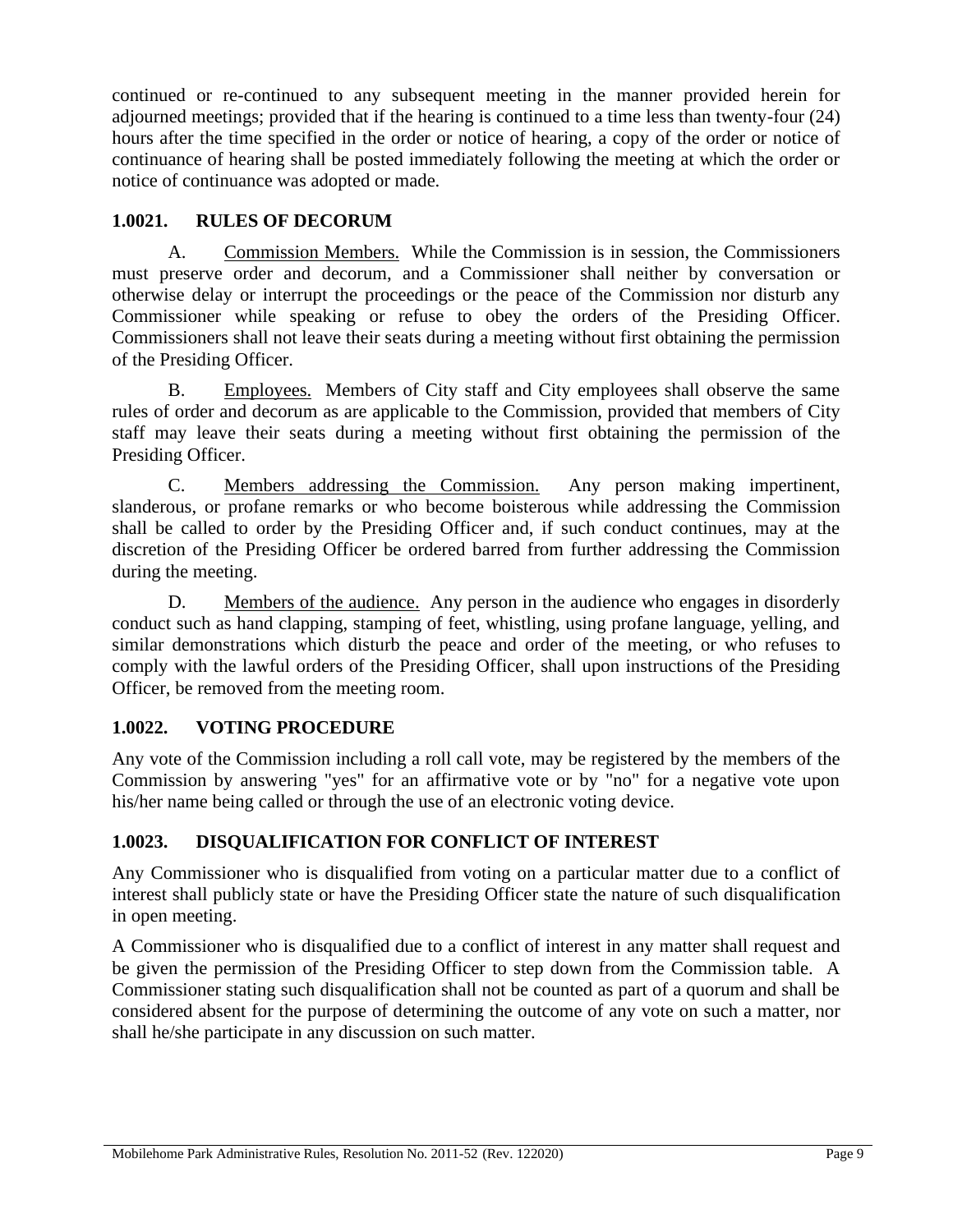## <span id="page-14-0"></span>**1.0024. FAILURE TO VOTE**

Every Commissioner should vote unless disqualified for a conflict of interest. A Commissioner who abstains from voting, without a disqualifying conflict of interest, consents that a majority of the quorum may decide the question voted upon.

#### <span id="page-14-1"></span>**1.0025. TIE VOTE**

<span id="page-14-2"></span>Tie votes shall be lost motions and may be reconsidered.

#### **1.0026. CHANGING VOTE**

A Commissioner may change his/her vote only if he/she makes a timely request to do so immediately following the announcement of the vote and prior to the time that the next item in the order of business is taken up. A Commissioner who publicly announces that he/she is abstaining from voting on a particular matter shall not subsequently be allowed to withdraw his/her abstention.

#### <span id="page-14-3"></span>**1.0027. ORDINANCES, RESOLUTIONS, AND CONTRACTS**

All ordinances, resolutions and contract documents shall, before presentation to the Commission, be approved as to form and legality by the City Attorney and shall have been examined and approved for administration by the City Manager or RA.

#### <span id="page-14-4"></span>**1.0028. CHAIR, ELECTION AND TERM, DUTIES GENERALLY**

The Commission shall elect the Chair. He/she shall be elected to such office for a term of one (1) year. No Commissioner may hold the office of Chair for more than two (2) successive terms of one (1) year each. Except for the first election of the Chair, the election for Chair shall be held at a regular meeting.

#### <span id="page-14-5"></span>**1.0029. PUBLIC HEARINGS**

The following procedural rules shall apply to all public hearings before the Commission. All other requirements of these Administrative Rules shall apply to such public hearings, where not inconsistent with the provisions of the Section. As used herein, the term "public hearing" shall include all hearings on application for capital improvement adjustments, reduction or decreases in services or amenities adjustments, and net operating income adjustments.

- A. Duties of Presiding Officer. The Presiding Officer shall have the authority to:
	- 1. Administer oaths and affirmations.
	- 2. Rule on offers of proof and receive relevant evidence.

3. State each question coming before the Commission, announce all decisions of the Commission on all subjects, and control the course of the hearing.

4. Rule on procedural requests.

5. Take such other actions as are authorized by the YMC, these Administrative Rules, and any other duly adopted ordinances, resolutions, rules and regulations by the City Council and/or the Commission pursuant to the YMC.

The functions of the Presiding Officer and the Commission shall be performed in an impartial manner.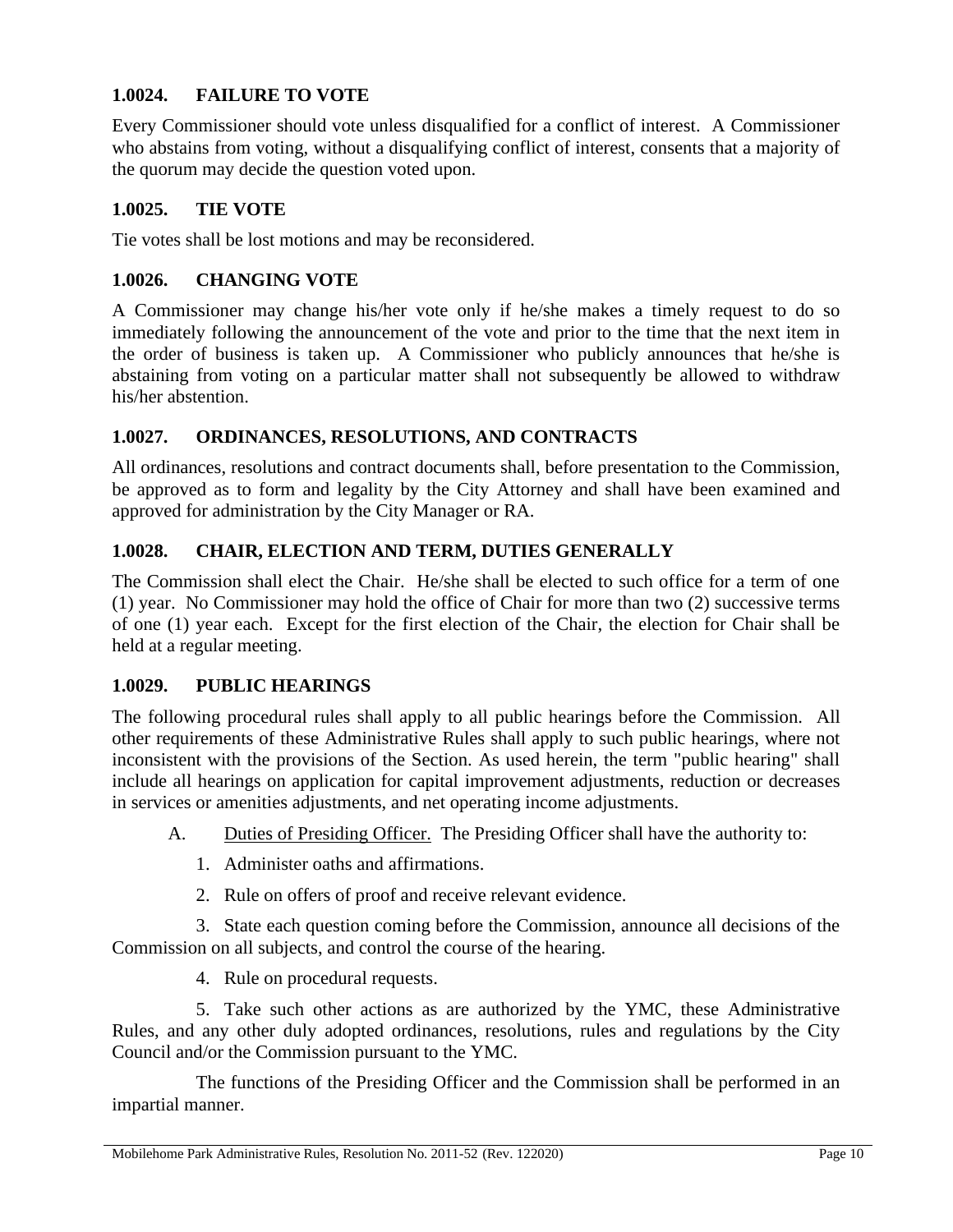B. Duties of Rent Administrator. The RA shall have the authority under YMC Sections 15.20.073, 15.20.080, 15.20.085, 15.20.090, 15.20.100, 15.20.105, 15.20.110, 15.20.115 and 15.20.120, to:

1. Evaluate applications and appeals to determine whether they are complete as required by YMC Chapter 15.20 and these Administrative Rules and require submittal of additional documentation by applicants and appellants as determined to be necessary to deem an application or appeal complete, and make recommendations to the Commission regarding the analysis and merits or rent adjustment applications.

2. Schedule hearings before the Commission on the merits of an application.

3. Schedule appeal hearings before the City Council following issuance of the decision of the Commission on any application or appeal pursuant to the Ordinance and these Rules.

4. Make recommendations to the Commission on any rent adjustment application or the City Council on any appeal.

5. Develop forms, procedures and policies for administration and implementation of the Ordinance to the extent not otherwise covered by these Administrative Rules.

6. Upon the Commission's adoption of its written decision, mail, by first class mail, postage prepaid, a copy of the Commission resolution to the park owner and park residents, and any duly authorized representative(s), along with an affidavit of mailing.

7. Upon the City Council's adoption of its written decision on an appeal, mail by first class mail, postage prepaid, a copy of the City Council resolution to the park owner and park residents, and any duly authorized representative(s), along with an affidavit of mailing.

8. Take such other actions as reasonably necessary to implement and administer the Ordinance and Administrative Rules.

C. Legal Counsel Representation and Participation under YMC Sections 15.20.085, 15.20.090, 15.20.100 and 15.20.115.

1. All parties may be, but are not required to be, represented by legal counsel.

2. The Commission, staff, and the City Council, in the case of any appeal of the Commission's decision, may be assisted and advised by legal counsel. However, separate counsel shall be provided to each and the counsel representing staff shall not communicate with counsel for the Commission concerning the application or appeal under consideration, except concerning procedural matters, such as the dates and locations of public hearings, and except during the public hearing. Counsel for staff and counsel for the Commission shall not communicate with the counsel for the City Council concerning the appeal of any Commission decision except concerning procedural matters, such as the dates and locations of public hearings, and except during the public hearing.

D. Rules of Evidence.

1. Representatives of the City staff, the Commission and the City Council, representatives of the applicant, representatives of the residents of the applicant mobilehome park, and any other interested person, party or entity, shall have these rights: to call and examine witnesses; to introduce exhibits; to discuss evidence directly with the Commission without an attorney; to cross-examine opposing witnesses on any matter relevant to the issues contained in the application even though the matter was not covered on direct examination; to impeach any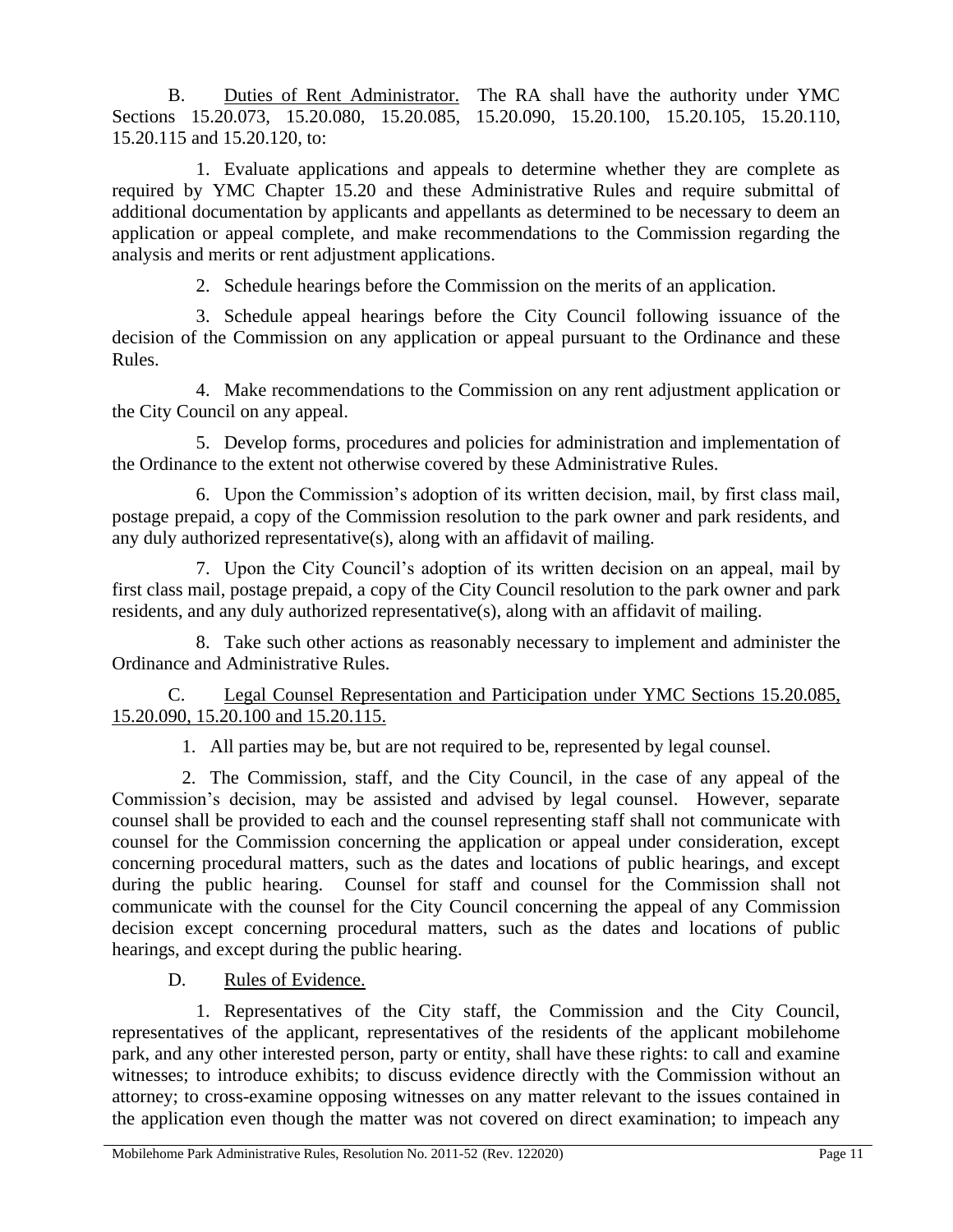witness regardless of which party first called the witness to testify; and to rebut the evidence against him/her.

2. The hearing need not be conducted according to technical rules relating to evidence and witnesses. Any relevant and credible evidence, as defined in these administrative rules shall be admitted if it is the sort of evidence on which responsible persons are accustomed to rely in the conduct of serious affairs, regardless of the existence of any common law or statutory rule which might make improper the admission of such evidence or objection in civil actions. Hearsay evidence may be used for the purpose of supplementing or explaining other evidence but shall not be sufficient in and of itself to support a finding unless it would be admissible over objections in civil actions. The rules of privilege shall be effective to the extent that they are otherwise required by statute to be recognized at the hearing, and irrelevant and unduly repetitious evidence shall be excluded. The evidence received shall be relevant to the specific rental adjustment, which is the subject of the application, as provided in Subsections (3) through (8), below.

3. Notwithstanding the provisions of Subsection (2) above, all evidence in the form of testimony and written documents pertaining to any application being considered at the public hearing must be relevant to determine whether an applicant is entitled to an increase or decrease in rents pursuant to the capital improvement, reduction or decrease in services or amenities, or net operating income adjustment provisions of the YMC and these Administrative Rules, pursuant to which the application seeks a modification to rents.

4. All evidence, whether it be in the form of oral testimony or written documents, which is not relevant to enable the Commission to determine whether a park owner is entitled to the increase being sought in the application, or the decrease being sought by the residents in the application, under the operation of the YMC and these Administrative Rules, shall be excluded from the Commission's consideration by the Presiding Officer.

5. Except as provided elsewhere in these Administrative Rules, or as provided in the YMC, the Commission shall hear all offered testimony and receive all offered documentary evidence relevant to determine whether the particular application (capital improvement, reduction or decrease in services or amenities, or net operating income adjustment) shall be granted under the YMC and these Administrative Rules.

6. Evidence Outside the Hearing. The provisions of Section 1.0010 shall apply to all hearings on capital improvement, reduction in services or amenities, or net operating income adjustment applications.

7. Submission of Evidence Not Previously Reviewed by Staff. All applicants for capital improvement, reduction or decrease in services or amenities, net operating income or fair return adjustments shall comply with the time deadlines set forth in Section 1.0008 and any other provision of these Administrative Rules concerning the submission of any documents and other written evidence in support of or in opposition to any application. The Commission shall not accept as evidence written or documentary materials that were not submitted within the timelines specified in the YMC and these Administrative Rules unless good cause is shown why the materials could not have been submitted earlier. If the Commission determines that good cause has been shown the materials shall be accepted. If good cause is not shown, the materials will become part of the official record but will not be considered by the Commission. Any such materials that are accepted shall be provided to all parties and a recess shall be called to allow the opposing party or parties and the Commission time to review the new materials. If the new materials that are accepted are extensive or if the Commission determines the opposing party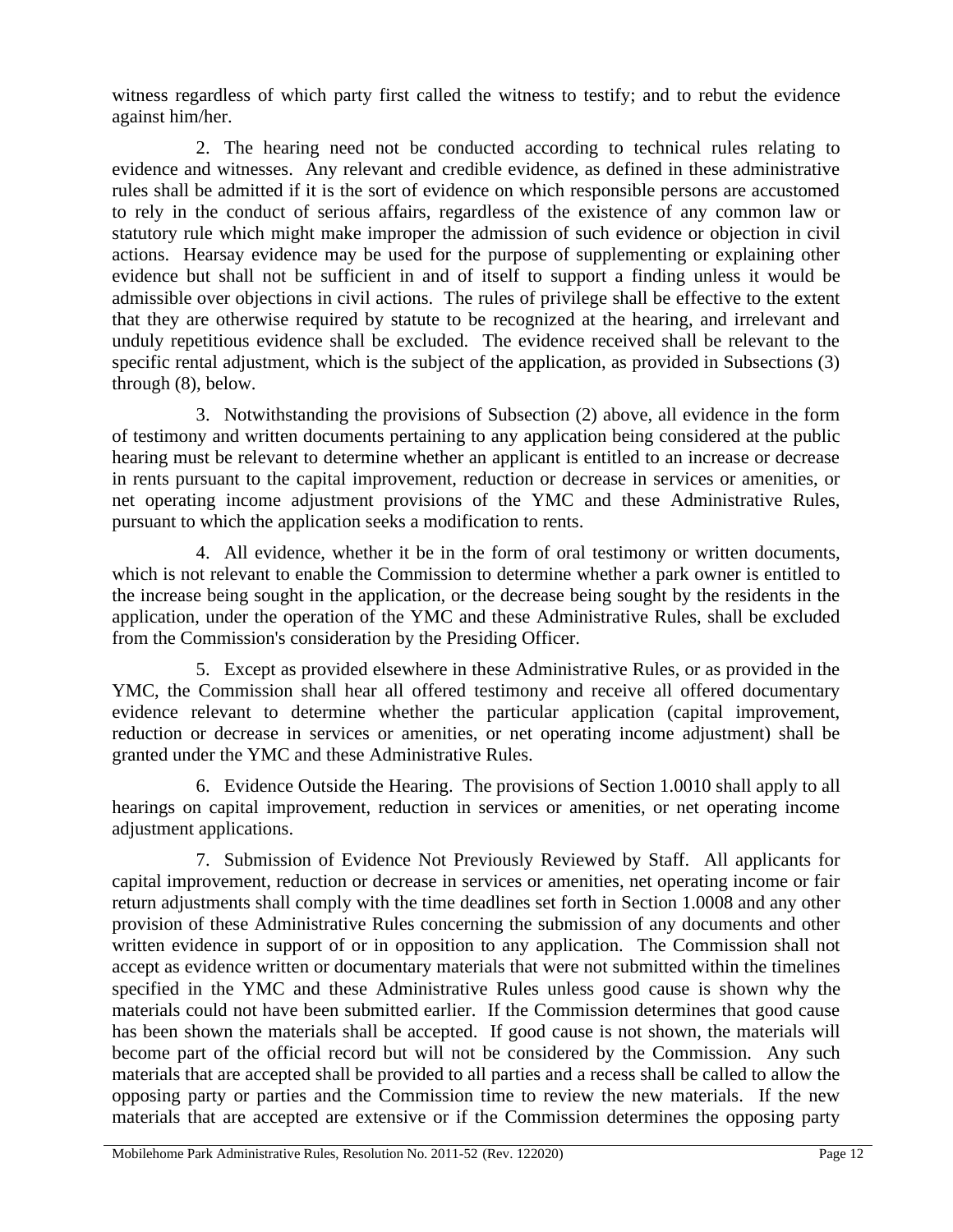would be prejudiced unless allowed time to analyze the new materials and prepare a response, the hearing shall be continued. Nothing in this Subsection shall preclude oral testimony by any person at the hearing on any application.

8. Requests for Production of Evidence. Any Commissioner or Staff member may request the attendance of witnesses and/or the production of books or other documents by proponents, opponents or their interested parties during the course of the hearing or any other matter pending before the Commission (including at any point in time after an application has been filed) if: (1) the evidence sought would be helpful or necessary to the Commission's determination as to whether the applicant is entitled to the relief requested; or (2) the evidence would be helpful or necessary to the Commission's exercise of its powers or duties.

If any evidence requested by a Commissioner or staff member is not available at the time of the hearing or other proceeding before the Commission, the hearing or other proceeding may be continued pursuant to Section 1.0029 (D) to allow time for the production of evidence or witnesses sought.

E. Adjournment; Continuances. Any hearing being held, noticed, or ordered to be held by the Commission may, by motion, second and majority vote of the quorum of the Commission, be adjourned or continued to another date and time upon the consent of the applicant and the opponents, or upon a finding of good cause by the Commission. Notice of adjournment or continuance shall be posted in conformity with Government Code Sections 54955 and 54955.1; provided that, if the hearing is continued to a time less than twenty-four (24) hours after the time specified in the order of hearing, a copy of the order or notice of continuance shall be posted outside the meeting room immediately following the meeting at which the order of continuance was made.

F. Quantum of Proof and Evidentiary Standard. The applicant shall have the burden of proving entitlement to a rent adjustment, and the amount of the rent adjustment sought. The decisions of the Commission shall be supported by substantial evidence in light of the entire record of the proceedings. Evidence is substantial when it is relevant, credible and reliable and provides enough information, together with the reasonable inferences from that information, to support a conclusion even though other conclusions might also be reached. No decision may be supported solely by hearsay evidence.

G. Decision. The Commission shall consider all evidence properly presented in accordance with the YMC, these Administrative Rules, and any supplemental rules adopted by the Commission, and shall articulate, during the Commission's deliberation at the public hearing, their findings of fact, reasoning and conclusions for their decision on all issues, and shall issue a written decision or determination concerning the application. Said decision shall include findings of fact and conclusions based upon those findings of fact. The decision shall include the determination of the maximum allowable rent for each affected mobilehome space.

## <span id="page-17-0"></span>**1.0030. APPEAL TO CITY COUNCIL**

A. In reviewing an Appeal from a Resolution of the Commission deciding an application for a capital improvement rent adjustment, an application for a rent decrease based on discontinuance or reduction of a service or an amenity, an application for an MNOI rent adjustment, an application for a rent adjustment based on readjusted NOI, or an application for a fair return adjustment, the City Council shall:

1. Limit its review to the record of the proceedings, including the resolution of the Commission, the verbatim transcripts of proceedings before the Commission, staff reports, and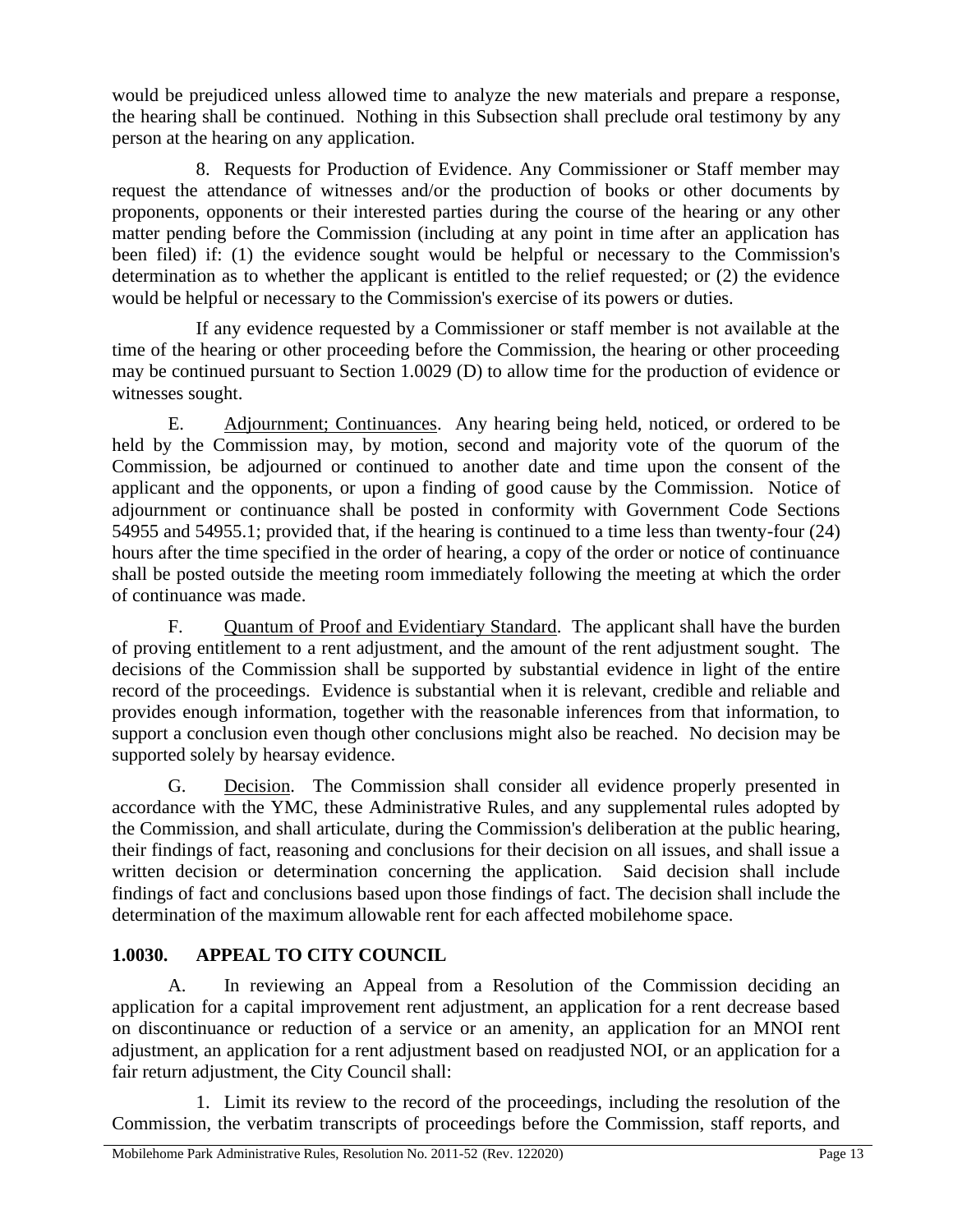exhibits and reports, which were considered and/or approved by the Commission during its hearings. The City Council may provide guidelines for submission of written briefs, and may (but is not required to) permit limited oral argument on certain issues or all issues decided by the Commission;

2. Determine whether, in light of the record, "substantial evidence" exists in the Record to support the Commission's decision;

3. Determine whether the findings set forth in the Resolution of the Commission, which is the subject of the appeal, are supported by the evidence;

4. Determine whether the Commission's actions and decision were undertaken in accordance with the City's duly-enacted Rent Stabilization Ordinance and whether the Commission's interpretation of the pertinent sections of the YMC was reasonable. If such substantial evidence is found to exist, the City Council should uphold the decision of the Commission. If the Commission's actions or decisions are found lacking, the City Council may either decide the matter differently or refer it back to the Commission, with directions, for further consideration; and

5. Make any further findings and determinations, which the City Council determines to be reasonable and necessary in deciding the appeal.

B. Final Decision. At the conclusion of the appeal hearing, the City Council shall issue a Resolution setting forth its decision in writing, including the basis for its ruling, and referencing the limitations period set forth in California Code of Civil Procedure Section 1094.6. The decision of the City Council shall be final on the date that the RA mails, by first-class mail, postage prepaid, a copy of the City Council Resolution setting forth its findings and decision, along with an affidavit of mailing, to the park owner and affected park residents.

C. Processing of Appeals from Commission decision. All appeals filed by a park owner, park resident or park resident representative from a decision of the Commission to the City Council pursuant to YMC Section 15.20.115 and this Section 1.0030, shall comply with the filing and posting requirements of Section 1.0008(B) of these Rules. Oppositions that are filed by any person in response to an appeal from a Commission decision pursuant to YMC Section 15.20.115 and this Section 1.0030, shall comply with the filing and posting requirements of Section 1.0008(C) of these Rules.

D. Application Fee for Appeals. The application fee for appeals to the Rent Review Commission of Staff Determinations and appeals to the City Council of Rent Review Commission Determinations shall be \$1,750.00 per application or appeal, plus the costs of transcripts of any underlying proceedings from which the appeal is made. The application fee shall be paid in full to the City as a condition of finding that the application is complete, and no hearing shall be set before either the Commission or City Council unless the full application fee has been paid.

1. Upon receipt of an appeal to the City Council from a Commission determination on an application for a capital improvement rent adjustment, rent decrease and/or special rent adjustment pursuant to YMC Section 15.20.115, the rent Administrator shall notify the appellant of the cost to prepare the transcripts from the Commission hearing, and the deadline for the appellant to deposit the costs of the transcript with the City. No appeal hearing shall be set before the City Council on any appeal from a Commission decision until the appeal fee has been paid and full costs of the transcript has been deposited with the City. In the event that both the park owner and park resident(s) appeal the Commission decision, each appellant shall pay the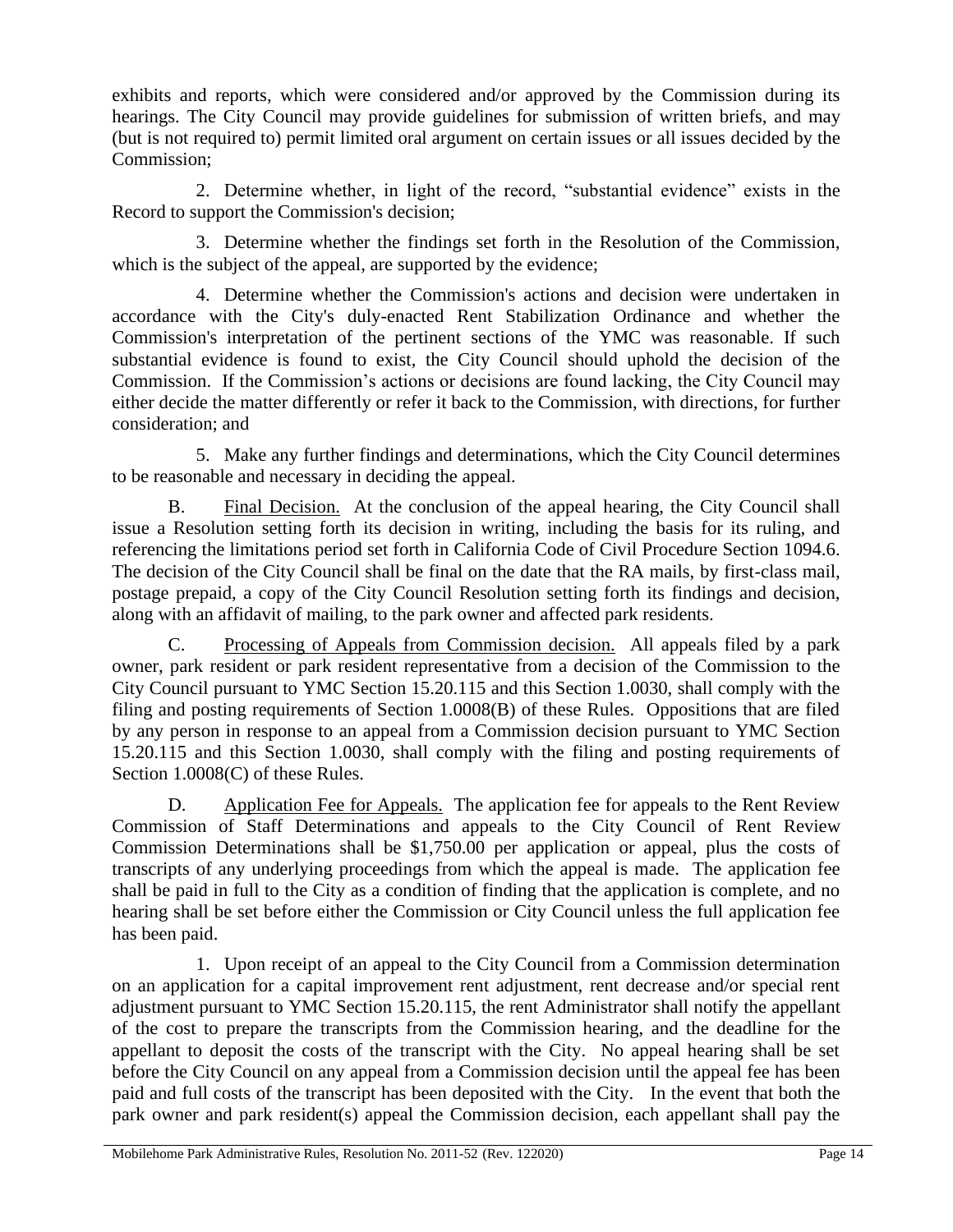full appeal fee of \$1,750.00, but the cost of the transcripts shall be split equally between the appellants.

#### <span id="page-19-0"></span>**1.0031. INTERPRETATION AND MODIFICATION OF ADMINISTRATIVE RULES**

A. The Council shall adopt and shall be the sole approving body of these Administrative Rules. Any amendment to these Administrative Rules shall be made by resolution and shall be submitted to the City Council for review and approval.

B. The Commission may adopt its own supplemental rules and regulations to approve forms, set the dates, times and places of Commission meetings, appoint a chairperson, hearing officer, and other officer as is necessary, appoint subcommittees as needed, and such other rules not inconsistent with the YMC or these Administrative Rules. Any amendments to the Commission rules shall be subject to Commission review and approval.

### **CHAPTER 2. REGISTRATION**

#### <span id="page-19-2"></span><span id="page-19-1"></span>**2.0001. PURPOSE**

The purpose of mobilehome park registration is to enable the Commission to control and monitor rents as mandated by the YMC. Park owner registration will provide the Commission with information necessary to facilitate the implementation of these Administrative Rules.

#### <span id="page-19-3"></span>**2.0002. SWORN AFFIDAVIT OR DECLARATION**

All registration forms, and any documentation accompanying any registration forms, shall be complete, and shall contain an affidavit or declaration, signed by the park owner or a designated agent, with his/her signature notarized, certifying that the information contained therein is true, correct, and complete. A designated agent shall either be a principal in a licensed property management company, which is contractually bound to operate and manage the mobilehome park, or an individual (not an on-site manager), who is employed by a property owner for the sole purpose of operating the mobilehome park business. This designated agent will provide a declaration, under penalty of perjury, with the registration form affirming that he/she/it has a contractual arrangement that gives he/she/it authority to operate and manage all aspects of the mobilehome park business.

#### <span id="page-19-4"></span>**2.0003. LEASED SPACES**

In the event a mobilehome park owner believes that his/her park contains any space which is subject to a lease, which exempts that space from rent regulation pursuant to the California Mobilehome Residency Law (Civil Code Section 798, et seq.), the park owner shall submit documentation setting forth the lease terms, rents, provision for rental increases, execution dates and expiration dates, and any other information necessary to demonstrate compliance with Civil Code Sections 798 et seq.

In the event that a resident or park owner questions the terms of a long-term lease, he/she may request that the RA review the terms to determine whether it satisfies the requirements for a long-term lease exemption from rent control.

#### <span id="page-19-5"></span>**2.0004. SUBMISSION OF COMPLETE INFORMATION REQUIRED**

A registration form shall be accepted for filing by the RA only if it contains all information required by the YMC and these Administrative Rules, including but expressly not limited to the required registration fee, affidavit or declaration under penalty of perjury, and leased space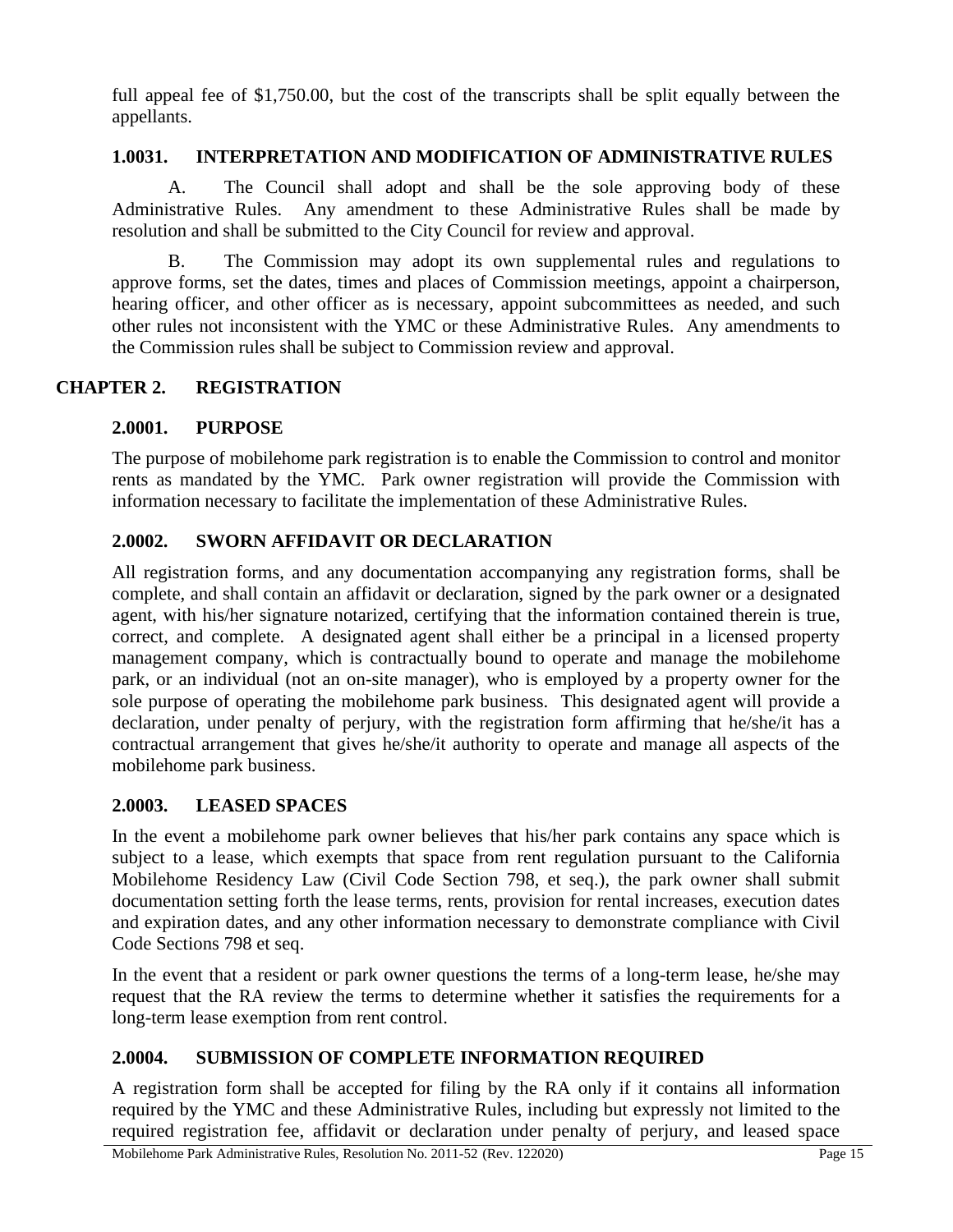information. No park owner shall be permitted to apply for any rent adjustment until the RA has accepted the park registration form.

### <span id="page-20-0"></span>**2.0005. TIMES WHEN REGISTRATION IS REQUIRED**

Registration is required at the following times:

A. Initial Registration. Initial registration is required on or before January 31, 1991, within thirty (30) days after the effective date of the Ordinance.

B. Annual Registration. Annual registration is due no later than the 31st day of January each year and shall include the following items:

- 1. The rents charged for each space in the park.
- 2. The services/utilities provided as part of the rent.
- 3. The services/utilities charged separately from the rent.
- 4. List of amenities provided in park.

5. Which spaces are subject to a long-term lease, pursuant to California Civil Code Sections 798 et seq., and the lease terms, rents, provisions for rental increases, and execution and expiration dates, for each lease. If the long-term lease expired after the prior year's annual registration was filed, or the exemption from rent control expired or terminated under state law after the prior year's registration was filed, the current annual registration form shall also include the most recent rent increase charged under the long-term lease and the date that the most recent rent increase was imposed under the long-term lease.

- 6. A registration fee worksheet.
- 7. Registration fee.
- 8. Significant maintenance performed in the preceding year.
- C. New Lease/Renewed Lease Registration. Pursuant to YMC Section 15.20.073(C).

#### <span id="page-20-1"></span>**2.0006. DELINQUENT REGISTRATION**

A park owner who fails to comply with the registration provisions outlined in these Administrative Rules or YMC Section 15.20.073 shall not be entitled to charge, collect, retain, or apply for any rent increase permitted by the YMC until a determination is made by the RA that the park owner has brought the park into full compliance with the registration provisions outlined in these Administrative Rules and the YMC.

#### <span id="page-20-2"></span>**2.0007. REGISTRATION FEES**

*(Rescinding Resolution No. 2018-43 and Amending Resolution No. 2011-52 Section 2.0007(B)(C)(D))*

A. The fee determined in accordance with these Administrative Rules shall accompany any registration form submitted to the City.

B. Initial and Annual Registration. The Yucaipa City Council has established an initial and annual registration fee of \$102.00 per space not exempt from the YMC. The total registration fee is due and payable on or before January  $31<sup>st</sup>$  of each year. One half (\$51.00) of this fee may be passed on to residents of those spaces subject to the YMC, in twelve (12) equal monthly installments of \$4.25. This fee may be included in the monthly statement of rent due, but must be itemized separately, and shall not be deemed to be a part of the rent or included in the rent base when calculating rent adjustments.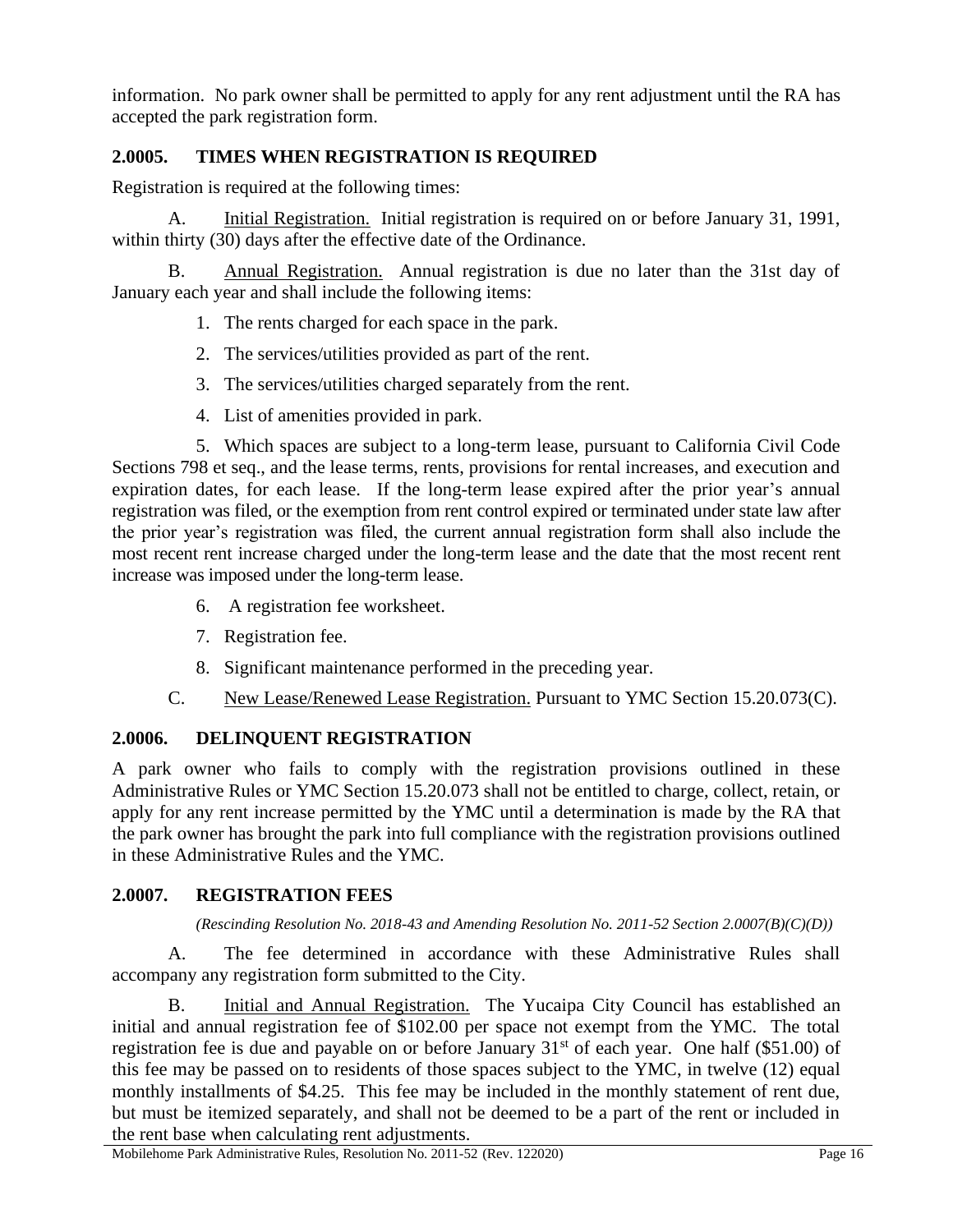C. Prorated Registration Fees. In the event a space comes under the jurisdiction of the YMC after January  $31<sup>st</sup>$  of each year, a prorated registration fee shall be due and payable no later than January  $31<sup>st</sup>$  of the following year as part of the Annual Registration application. The total prorated registration fee shall be calculated by determining the number of months remaining in the calendar year, including the initial month the space is subject to the YMC, and multiplying that figure by \$8.50. The resulting figure is the total prorated registration fee for that space. One half of this fee may be passed onto the resident of said space in equal monthly installments of \$4.25. This fee must be noticed in accordance with the provisions of State law. This fee may be included in the monthly statement of rent due, but must be itemized separately, and shall not be deemed to be a part of the rent or included in the rent.

D. Prorated Registration Fee Refund. In the event a space under the jurisdiction of the YMC becomes exempt as outlined in YMC Section 15.20.030 after January  $31<sup>st</sup>$  each year, a park owner may apply for a prorated refund at the time of the annual registration. The prorated refund for said space shall be calculated by multiplying the total number of months that the space was exempt by \$8.50. The resulting figure may be deducted from the annual registration fee. The park owner may be required to show proof of exemption for any space for which a prorated registration fee refund is requested.

## <span id="page-21-0"></span>**2.0008. DELINQUENT REGISTRATION FEES**

A. Penalties. If a park owner fails to pay the required registration fees by January  $31<sup>st</sup>$ , he/she shall not pass the registration fees through to the tenants. Once the registration fees are paid, the park owner may commence passing the registration fees through to the tenants in accordance with the provisions of Section 2.0007. Failure to pay the required registration fees by a park owner in a timely manner shall also be considered a failure to register as outlined in Section 2.0006.

B. Waiver of Penalties. A waiver of the penalty for failure to pay the required registration fees may be granted by the RA upon a showing of exceptional circumstances beyond the control of the park owner, which made it impossible for the registration fees to be made in a timely manner.

## **CHAPTER 3. ANNUAL ADJUSTMENT BASED ON THE CPI**

## <span id="page-21-2"></span><span id="page-21-1"></span>**3.0001. ANNUAL ADJUSTMENT BASED ON THE CPI**

A park owner may increase the rent on a mobilehome space once every twelve (12) months pursuant to YMC Section 15.20.080. Application for a rent increase pursuant to this subsection shall be made to the RA and may be for one or more spaces. The RA shall grant the application within twenty (20) days of receipt of a complete application if it complies with this subsection. If the application is incomplete or does not comply with this subsection, the RA shall notify the applicant in writing of the reasons it is incomplete or does not comply with this subsection within twenty (20) days of receipt of the application. The RA's decision approving an Annual Adjustment shall be final upon the date that the RA mails, by first-class mail, postage prepaid, a copy of the RA's decision, along with an affidavit of mailing, to the park owner.

Commencing in 2002 and extending through 2018, the Annual Adjustment for each calendar year shall be calculated using the CPI index for the Los Angeles-Riverside-Orange County areas, All Urban Consumers for the preceding twelve-month period ending December 31.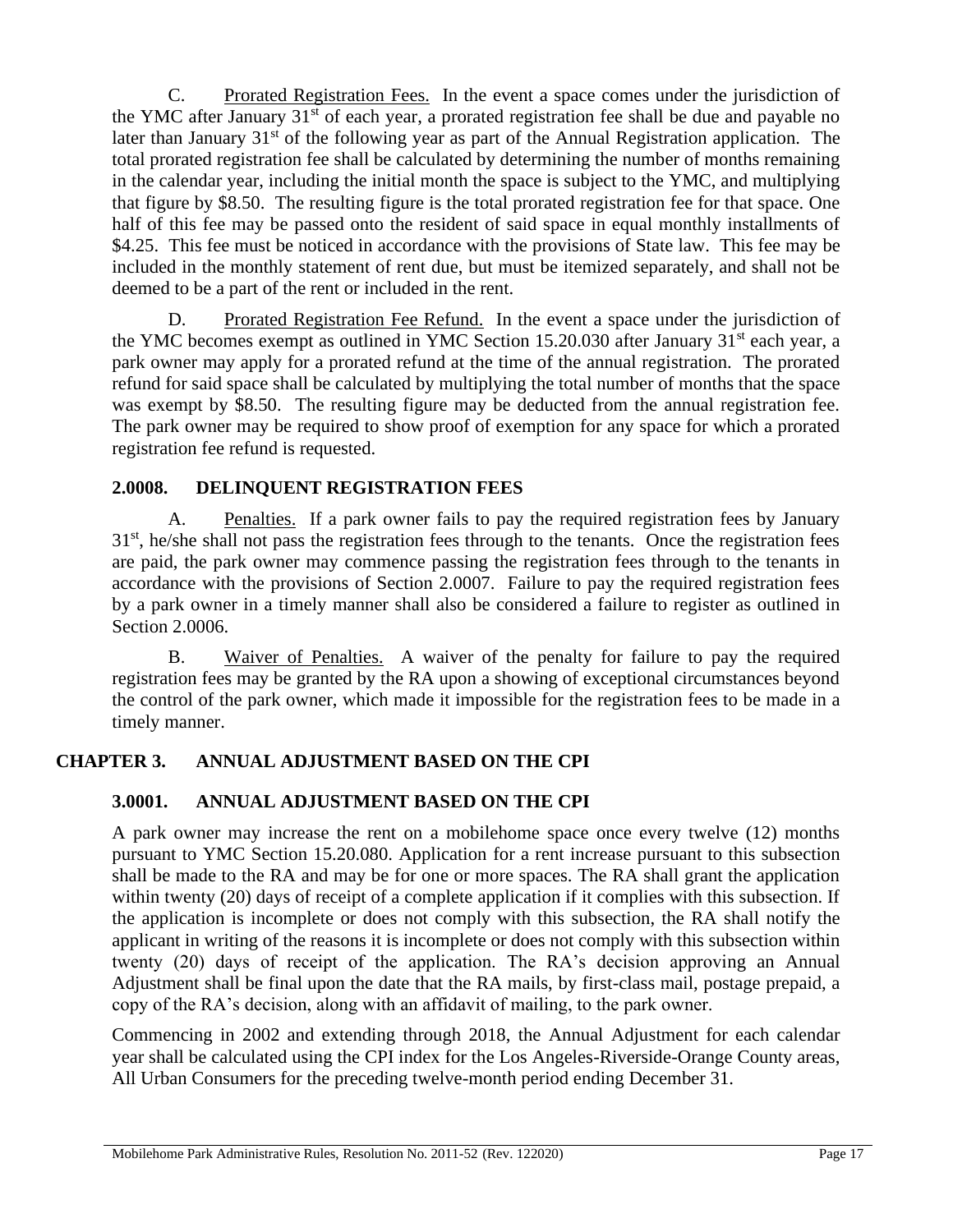The Annual Adjustments for 2019 shall be calculated using the CPI index for the Los Angeles-Long Beach-Anaheim Metropolitan Area, All Urban Consumers, for the preceding twelve-month period ending December 31.

Commencing in 2020, and thereafter, the Annual Adjustment for each calendar year shall be calculated using the increase in the CPI index for the Riverside-San Bernardino-Ontario areas, All Urban Consumers for the preceding twelve-month period ending November. In the event this index is no longer compiled by the BLS, a successor index shall be used.

The RA shall provide the CPI figures and a calculation of the allowable Annual Adjustment to each park owner by February 1 of each year.

Application Approval. An application approval for an Annual Adjustment shall be filed on a form provided by the RA and shall include the following information:

- 1. The name of the park.
- 2. The date of the last rent increase for each space and the reason for that increase
- 3. All spaces for which an Annual Adjustment is being requested.
- 4. The rent currently being charged for each space.

5. Space vacancies pursuant to YMC Section 15.20.050(B). In the event that the application includes a vacant space upon which there is no coach, pursuant to YMC Section 15.20.050 (B) (based on a "vacancy" as defined in subsection (1), (2) or (3) of YMC Section 15.20.020), the last rent in effect prior to the space becoming vacant, or the last rent authorized by the City pursuant to any prior annual adjustment, whichever was approved later, shall be provided in the application. In the event no rent has ever been charged for that vacant space, or the last rent charged is unknown, the application should so indicate. As used in this section 3.0001, the phrase "the last rent charged" shall mean the last rent, which was actually paid by the most recent resident of that space prior to its vacancy.

a. In the event that there is no prior last rent charged for that vacant space, or the rent which was actually paid is unknown, or the park owner otherwise fails to document the last rent charged for the vacant space, the initial base rent to be listed for the vacant space in the application shall be determined using the vacancy adjustment formula set forth in Section 3.0001(H) of these Rules.

b. Space rents listed for vacant spaces in the application shall be verified by the RA using information required on, and/or documentation submitted with applicable Schedules of the Annual Registration Application, or the most recent City-approved annual adjustment application, whichever was approved later.

c. The initial base rent for that vacant space as approved by the RA pursuant to subsection (a) shall be used in determining any subsequent rent adjustments authorized under the YMC.

6. Leased spaces. In the event that the application for an Annual Adjustment includes a space that was previously exempt from rent control under a long-term lease pursuant to Civil Code Section 798.17, the annual adjustment shall be determined based on the last rent in effect prior to the space becoming subject to rent control, and the date said rent increase was imposed.

- 7. The amount of the proposed Annual Adjustment.
- 8. The proposed new rent.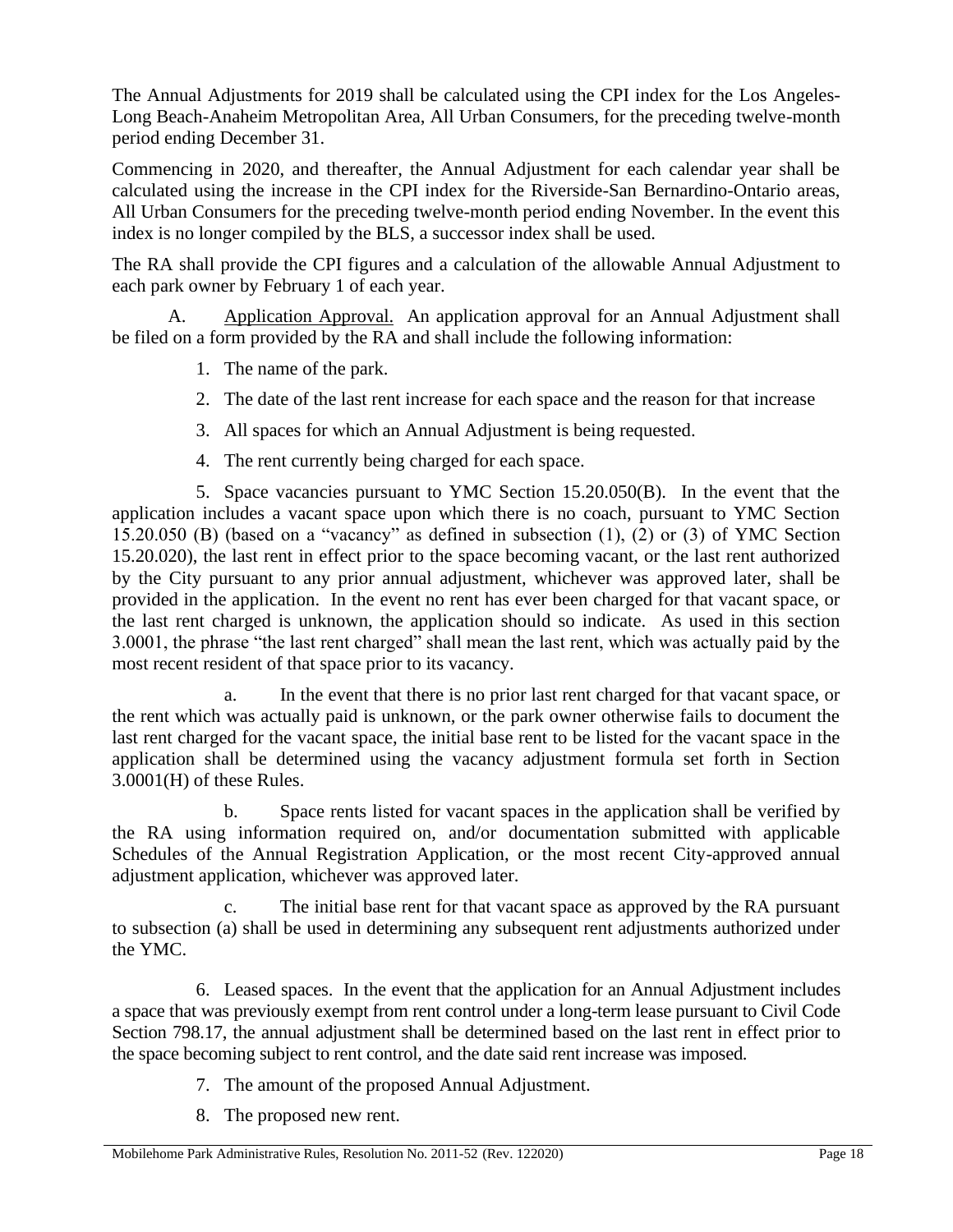B. Method of Calculation. The Annual Adjustment for each space shall be determined in accordance with the following formula:

1. The prior CPI shall be determined. As determined herein, "Prior CPI" shall mean the CPI used in approving the prior Annual Adjustment or MNOI Adjustment (or in effect on the date of the vacancy adjustment).

2. The current CPI shall be determined. As used herein, "Current CPI" shall mean the CPI most recently available as of the date the application is determined to be complete.

3. The CPI used in the Annual Adjustment shall then be subtracted from the current CPI. The resulting sum shall be multiplied by 100. The resulting sum shall then be divided by the prior CPI. The resulting sum shall then be multiplied by 80%. The result or 4% of current space rent, whichever is less, shall be referred to as the "CPI Increase".

4. Each space rent, as determined pursuant to the last approved adjustment, shall be multiplied by the CPI increase to arrive at the new rent for the space.

5. For any vacant space (based on a "vacancy" as defined in subsection (1), (2) or (3) of YMC Section 15.20.020, the initial base rent determined using the vacancy adjustment formula set forth in Section 3.0001(H) of these Rules shall be inserted on the Annual Adjustment form as the current rent for the vacant space as of the date of application. The initial base rent shall then be multiplied by the CPI increase determined pursuant to subsections (1) through (3) of this Subsection B, and the resulting sum shall be inserted in the application as the new rent to be charged for the vacant space if re-rented prior to the next Annual Adjustment. The anniversary date for the Annual Adjustment shall remain the same anniversary date as in effect prior to the vacancy. In the first year of occupancy following re-rental only, the applicable anniversary date may result in an Annual Adjustment imposed less than 12 months prior to the date of re-rental.

6. For any space that was previously exempt from rent control pursuant to a long-term lease under Civil Code Section 798.17, and for which the long-term lease has expired or terminated or the rent control exemption has terminated as required by Civil Code Section 798.17, the determination of the initial Annual Adjustment following termination of the rent control exemption shall be determined in accordance with this subsection (6). The last rent in effect under the longterm lease shall be inserted on the Annual Adjustment form as the current rent for the formerly exempt space as of the date of application. The "prior CPI" shall then be determined. "Prior CPI" shall mean the CPI in effect on the date that the last rent increase was imposed under the long-term lease. The "current CPI" shall be determined in accordance with Subsection (2). The prior CPI shall then be subtracted from the current CPI. The resulting sum shall be multiplied by 100. The resulting sum shall then be divided by the prior CPI. The resulting sum shall then be multiplied by 80%. The result or 4% of current space rent, whichever is less, shall be referred to as the "initial CPI Increase" for the previously exempt space. Subsequent Annual Adjustments shall be calculated in accordance with subsections (1) through (3).

C. Notice of Adjustment to Resident. The park owner shall notify the residents affected by the Annual Adjustment in accordance with State law. The rent statement or invoice issued to the resident shall include the City approved annual CPI adjustment percentage and the dollar amount of the Annual Adjustment to be implemented on the subject space. A park owner shall not notice an Annual Adjustment prior to approval by the RA and park management shall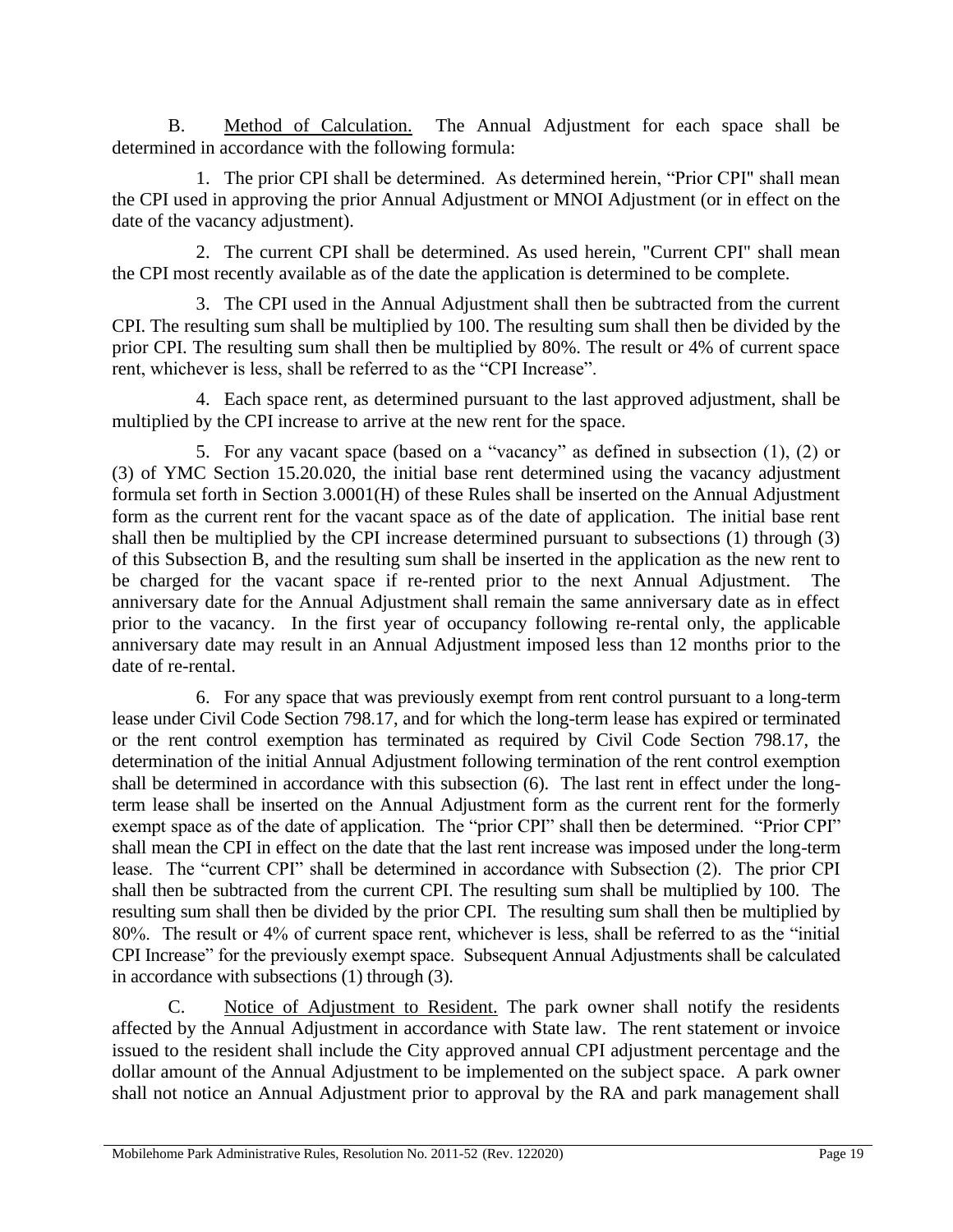concurrently post the City notice in the clubhouse, park office and one other location accessible to the residents at the same time as the rent increase notice is issued to the affected resident(s).

D. Eligibility. A space shall not be eligible for an Annual Adjustment (YMC Section 15.20.080) except upon compliance with the following requirements.

1. The park owner shall be in compliance with these Administrative Rules and the YMC*.*

2. Except as otherwise provided in subsection (D)(3), the space shall not have had an Annual Adjustment (YMC Section 15.20.080) or Maintenance of Net Operating Income (MNOI), Readjustment to Base Year NOI or Fair Return Rent Adjustment (YMC Section 15.20.100) in the preceding twelve (12) months prior to approval by the RA.

3. If the application includes a space that was previously exempt from rent control under a long-term lease pursuant to Civil Code Section 798.17, the space shall not have had a rent increase under the long-term lease in the preceding twelve (12) months prior to approval by the RA. Subsequent Annual Adjustments shall comply with subsection (D)(2).

4. In the event a resident questions a charge(s) on his/her monthly or other periodic statement, he/she may request that the RA review the statement to determine whether it satisfies the requirements for authorized fees pursuant to Civil Code Section 798.31. In the event the RA determines that a park owner has overcharged a resident, the RA shall instruct the park owner to refund the over-charge, including interest at the legal rate of seven percent (7%) per year, compounded monthly.

E. Space vacancies pursuant to YMC Section 15.20.050(A). The space rent upon a "vacancy", as defined in YMC Section 15.20.020, subsections (4), (5), (6) or (7), shall not be increased above the last rent charged prior to such vacancy. The Annual Adjustment application shall list the last rent charged for such space prior to the vacancy.

F. Spaces Previously Exempt. As established pursuant to YMC Section 15.20.050(D) and YMC Section 15.20.080(B) and subsections (A) through (D) of this Section."

G. Park Owned Mobile Home Sold to an Existing Resident. As established pursuant to YMC Section 15.20.050(C).

H. Vacant Spaces. In accordance with YMC Section 15.20.050(B), upon "vacancy", as defined in YMC Section 15.20.020, subsection (1), (2) or (3), the park owner may increase the space rent on that mobilehome space by a vacancy adjustment in accordance with the following provisions.

1. Application for a vacancy adjustment pursuant to YMC Section 15.20.050(B) and this subsection shall be made to the RA. The RA shall grant the application within ten (10) days of receipt of a complete application if it complies with this subsection. If the application is incomplete or does not comply with this subsection, the RA shall notify the applicant in writing of the reasons it is incomplete or does not comply with this subsection within ten (10) days of receipt of the application. The RA's decision approving a vacancy rent adjustment pursuant to YMC Section 15.20.050(B) and this section shall be final upon the date that the RA mails, by first-class mail, postage prepaid, a copy of the RA's decision, along with an affidavit of mailing, to the park owner.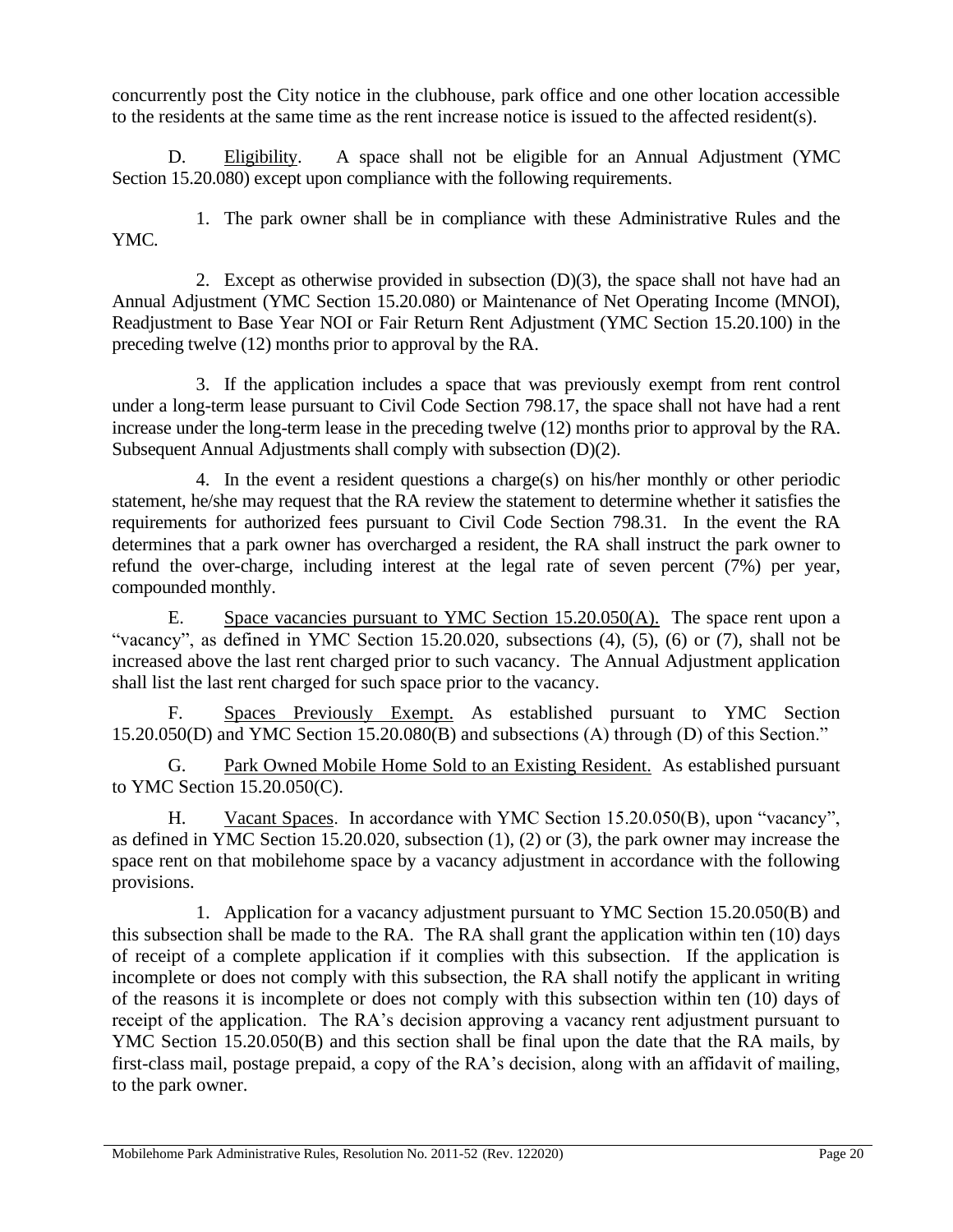2. The vacancy adjustment shall be calculated by the RA in accordance with the following provisions.

a. Step One: The RA shall determine the last rent charged for the space prior to the vacancy, using the rent listed in the most recent City-approved annual registration form or annual rent adjustment, whichever was approved later. The last rent charged for the space prior to the vacancy shall be modified by any Annual Adjustments granted for comparable occupied spaces as of the date of filing a complete application for the vacancy adjustment.

(i) In the event that there is no prior last rent charged for that vacant space, or the rent which was actually paid is unknown, or the park owner otherwise fails to document the last rent charged for the vacant space, the current rent to be listed for the vacant space in the application shall be the average of all space rents for comparable occupied spaces in the park, which were in effect on December 31, 1987, as modified by any annual adjustments granted for any comparable occupied spaces as of the date of filing of a complete application.

b. Step Two: The combined average of all rent-controlled spaces in the park shall be determined, using the rents listed in the most recent City-approved annual registration form or annual rent adjustment, whichever was approved later. The RA shall thereafter add ten percent (10%) to the average rent determined pursuant to this subparagraph.

c. Step Three: The RA shall add thirty-five dollars (\$35) to the last space rent in effect for the space, as determined under Step One.

d. Step Four: The RA shall compare the amount determined in Step Two with the amount determined in Step Three. The lesser of the two sums shall constitute the vacancy rent adjustment for the space and shall be set forth in the RA's decision issued to the park owner pursuant to subsection (1).

e. Notwithstanding subparagraphs (a) through (d), a park owner shall be entitled to only one vacancy rent adjustment for each annual adjustment period following the occurrence of each vacancy under YMC Section 15.20.050(B).

3. Thereafter, the new space rent determined in accordance with this subdivision (H) shall become the base rent upon which future rent adjustments pursuant to the Ordinance shall be calculated for that space.

I. Effect of Lease upon Mobilehome Abandonment. As established pursuant to YMC Section 15.20.050(B) and Section 3.0001(B), above. If a lease was in place prior to the abandonment of the mobilehome by the prior resident (as abandonment in-place is defined in YMC Section 15.20.020), the lease is null and void and the new owner shall not be bound by the previous lease.

## <span id="page-25-0"></span>**3.0002. CONSUMER PRICE INDEX (CPI).**

Consumer Price Index ("CPI") shall mean:

1. For the purpose of calculating the Annual Adjustments for each of the years 1987 through 2018, the "Consumer Price Index" or "CPI" means the CPI index for the Los Angeles-Riverside-Orange Metropolitan Area, All Urban Consumers, published by the Bureau of Labor Statistics, U.S. Department of Labor.

2. For the purpose of calculating the 2019 Annual Adjustment, "Consumer Price Index" or "CPI" means the CPI index for the Los Angeles-Long Beach-Anaheim Metropolitan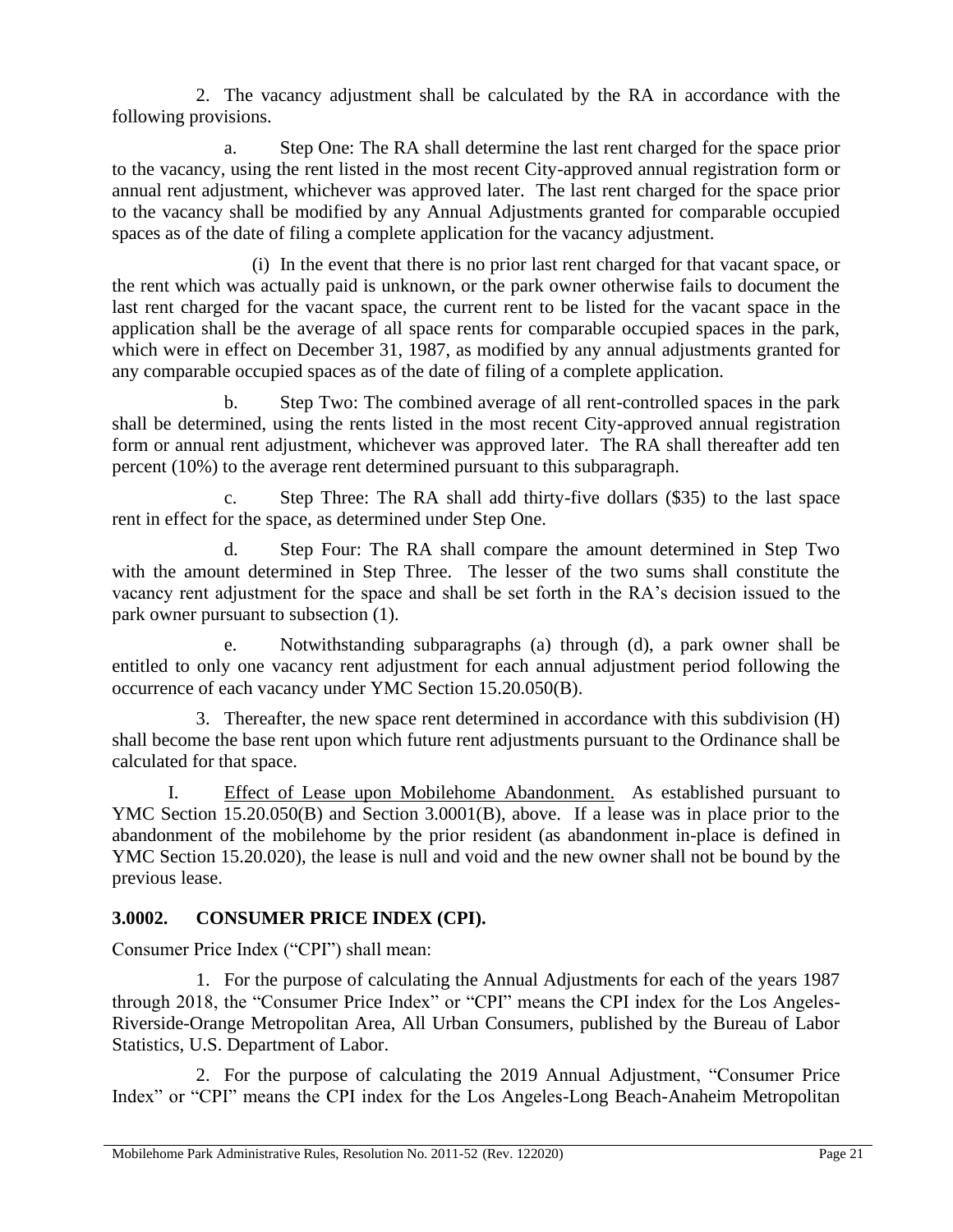Area, All Urban Consumers, published by the Bureau of Labor Statistics, U.S. Department of Labor.

3. For the purpose of calculating Annual Adjustments beginning in 2020, the "Consumer Price Index" or "CPI" means the CPI for the Riverside-San Bernardino-Ontario, Metropolitan Area, All Urban Consumers, published by the Bureau of Labor Statistics, U.S. Department of Labor, or any successor index.

4. For the purpose of calculating Special Rent Adjustments, the "Consumer Price Index" or "CPI" for the years subsequent to 2017 means the CPI for the Riverside-San Bernardino-Ontario, Metropolitan Area, All Urban Consumers, published by the Bureau of Labor Statistics, U.S. Department of Labor, or any successor index.

#### **CHAPTER 4. RENT INCREASE BY APPLICATION TO THE COMMISSION**

#### <span id="page-26-1"></span><span id="page-26-0"></span>**4.0001. FAIR RETURN**

A. Purpose. It is the intent of YMC Section 15.20.100 to establish rents at a level which will provide park owners with a fair and reasonable return on investment while protecting the residents from excessive rent increases.

B. Resident Meeting prior to Special Rent Adjustment Application. The City encourages park owners to voluntarily meet with the residents to discuss the amount and reasons for a proposed rent increase with the affected residents, and to resolve differences and disputes with regard to the amount of the proposed rent adjustment, prior to filing an application for a rent adjustment to the City pursuant to YMC Section 15.20.100(A), (B) and/or (C) and this Chapter. The park owner and resident representatives may agree upon the procedures for the resident meeting. Suggested procedures for the conduct of a resident meeting may include but are not limited to, the following:

1. The resident meeting should be scheduled at a convenient time and location for representatives of the park owner and residents; and;

2. At least thirty days prior to the resident meeting, management should:

a. Serve written notice of resident meeting on the park resident representative(s), and post a copy of the notice of the resident meeting at the clubhouse, park office and other locations accessible to the residents; and

b. Provide information and documentation to the park residents regarding the proposed special rent adjustment, including an explanation of proposed rent increase and reasons therefore in simple and clear language to facilitate resident understanding and discussion between the park owner and residents; and

3. The resident meeting should be conducted in a non-adversarial manner.

4. The City encourges the park owner to include all documentation of any meeting held between the park owner and residents, and the discussion and outcome, in the special rent adjustment application submitted to the City.

#### <span id="page-26-2"></span>**4.0002. RENT ADJUSTMENT FORMS AND DETERMINATION OF COMPLETENESS**

A. Forms. Applications for rent adjustments and appeals and for opposition to rent adjustment applications or appeals shall be submitted in accordance with the requirements of this Section.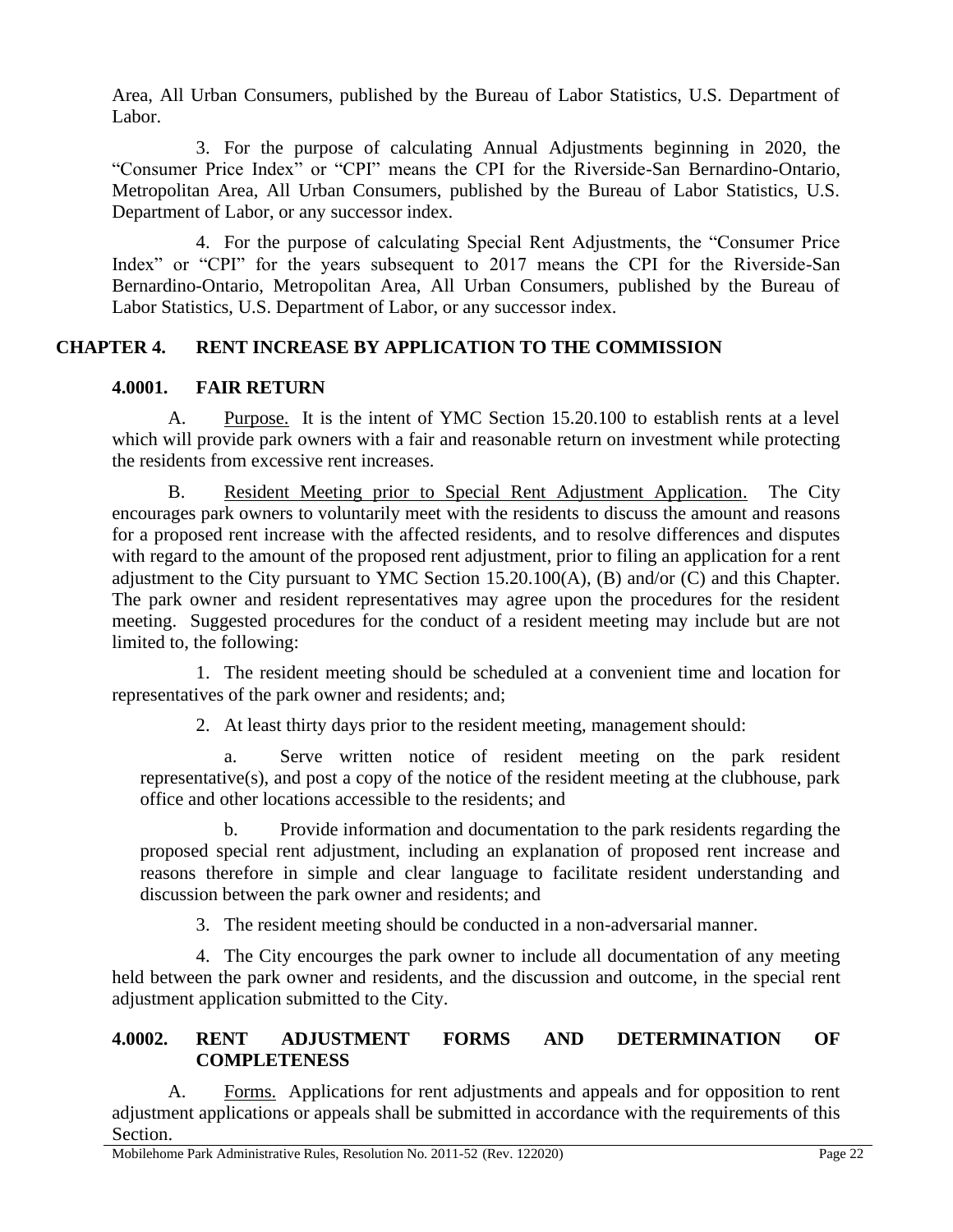1. As used in these Rules, the following terms have the following meanings:

a. The term "application" shall include the application fee, completed application form (including the proofs of service and posting, declaration under penalty of perjury, and all information and documentation required by the City-approved form) and any and all reports, documents, notice of intent, election ballots, cover letter, notice, secret ballot or other information and documentation necessary to support the requested adjustment, including but expressly not limited to, all other information and documentation required by any other provisions of the Ordinance or these Rules.

b. The term "appeal" shall include the appeal fee, deposit(s), completed appeal form (including the proofs of service and posting, and all information and documentation required by the City-approved form) and any and all information and documentation necessary to support the appeal from the decision of the Commission on any rent adjustment application, including but not limited to all information and documentation required by any other provisions of the Ordinance or these Rules.

c. The term "opposition" shall include the written explanation of the opposition to the application or appeal, proofs of service and posting of the opposition and any and all information and documentation necessary to support the opposition, including but not limited to all information and documentation required by any other provisions of the Ordinance or these Rules.

2. The City has prepared forms for use in submitting applications and appeals. These forms are designed to ensure that an applicant or appellant submits all necessary information and documentation to support the requested rent adjustment or appeal; to demonstrate that the applicant or appellant has met his/her burden of proof under the Ordinance and these Rules; and to facilitate review and analysis by the RA, the public hearing and Commission deliberation process or City Council on appeal. Use of the City-approved application form or appeal form is not required, but submittal of all information and documentation as specified in the City-approved form is mandatory. Applicants and appellants are required to submit all information and documentation requested in the City-approved forms. All information and documentation submitted with an application or appeal shall be paginated, and shall also be clearly marked to correlate to the specific section and item number of the application form or appeal form to which it pertains. If an applicant or appellant fails to comply with this Section, the RA may deem the application or appeal incomplete. In addition, failure to comply with this Section may result in the Commission finding that the applicant or appellant failed to meet its burden of proof under the Ordinance and these Rules.

3. Any person wishing to submit any written opposition to rent adjustment application or appeals shall submit at least one copy of such written opposition, along with an electronic copy (jpeg or pdf format), to the RA. All information and documentation submitted with an opposition or response to an application or appeal shall be paginated, and shall also be clearly marked to correlate to the specific section and item number of the application form or appeal form to which it pertains. If an opposing party fails to comply with this Section, the RA may deem the opposition incomplete and may refuse to accept the opposition for filing until the opposition complies with the Ordinance and these Rules.

## B. Determination of Completeness of Application.

Upon receipt of an application for a rent adjustment the RA shall review the application and determine whether the application is complete. As used in these Rules, the term "complete" means that the applicant completed the application form (or submitted a written statement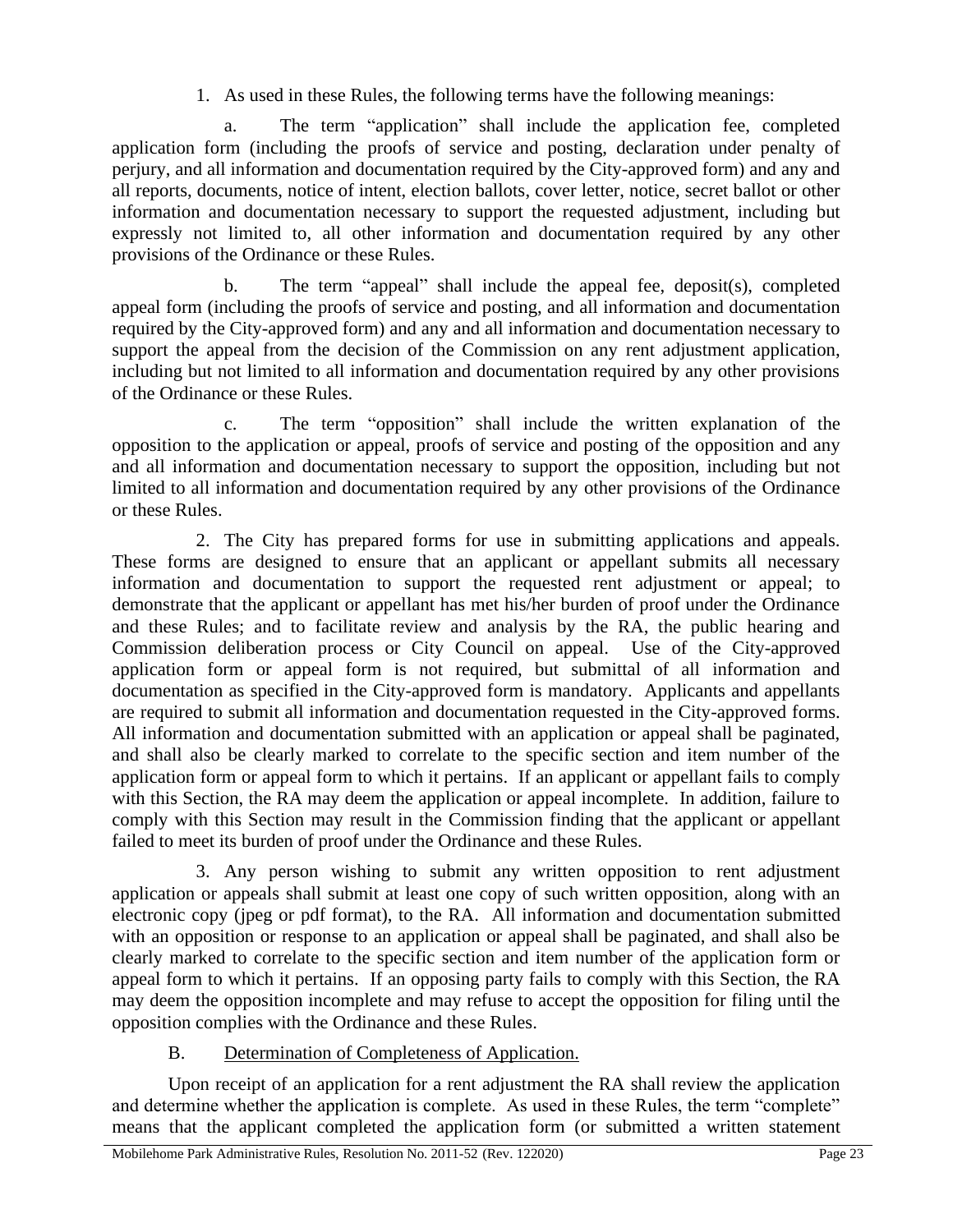providing all information requested by the application form); paid the requisite application fee and any hearing deposit (if applicable); and submitted all required information and documentation which supports the requested rent adjustment(s).

1. Necessary documentation shall include documentation establishing all categories of information set forth in these Rules to meet the park owner's burden of proof that they are entitled to a rent adjustment. In determining whether the application is complete, the RA shall review the application and its supporting documentation to determine whether the application contains all information and documentation to support each rent adjustment requested.

In order for an application for rent adjustment submitted under YMC Section 15.20.100(A) and Section 4.0003 of these Rules to be deemed complete, the application shall include all documentation reflecting the amount of each category of income and expense claimed (including all relevant financial statements, including but not limited to, profit and loss statement, general ledgers, and actual invoices, receipts, bills or other documentation substantiating that the income was received or the expense was incurred); that the claimed expenses are reasonable; the CPI indexing factor proposed to be used as the basis for that contention; the factual basis for any claimed amortization period claimed for any amortizable expense; and all other documentation to establish that an MNOI rent adjustment is warranted.

b. In order for an application submitted for a rent adjustment under YMC Section 15.20.100(B) and Section 4.0004 of these Rules to be deemed complete, the application shall include, in addition to the requirements of subparagraph (a), all documentation establishing each factor set forth in Section 4.0004(A)(1) through (5) of these Administrative Rules.

c. In order for an application submitted for a rent adjustment under YMC Section 15.20.100(C) and Section 4.0005 of these Rules to be deemed complete, the application shall include in addition to the requirements of subparagraphs (a) and/or (b), documentation establishing each factor set forth in Section 4.0005(B)(1) through (6) of these Rules, and documentation establishing that the park owner is entitled to a fair return rent adjustment under any other relevant factors pursuant to YMC Section 15.20.100(C).

d. In order to initiate the procedure for approval of a proposed special rent adjustment by voluntary meet and confer under YMC Section 15.20.100(E), the park owner shall comply with the provisions of Section 4.0006 of these Rules.

e. In order for an application submitted for a rent decrease based on discontinuance or reduction in service or amenity under YMC Section 15.20.090 and Chapter 7 of these Rules to be deemed complete, the application shall include all information and documentation establishing each factor set forth in Sections 7.0004, 7.0005(B) (park resident application) and 7.0006(B) (park owner application) of these Rules.

2. Not later than thirty (30) days after the application is filed with the City, the RA shall send written notice to the applicant informing him/her whether the application is complete pursuant to YMC Sections 15.20.105(B) and (E). This completeness determination shall not apply to a proposed special rent adjustment by voluntary meet and confer under YMC Section 15.20.100(E).

3. If the RA determines that the application is complete, hearings on rent adjustment applications filed under YMC Sections  $15.20.090$  or  $15.20.100(A)$ , (B), or (C), or hearings on appeals to the Commission from a RA decision on an application under YMC Section 15.20.085, shall be processed, heard and determined in accordance with YMC Sections 15.20.105 and 15.20.110. Commission hearings shall be noticed in accordance with the requirements of these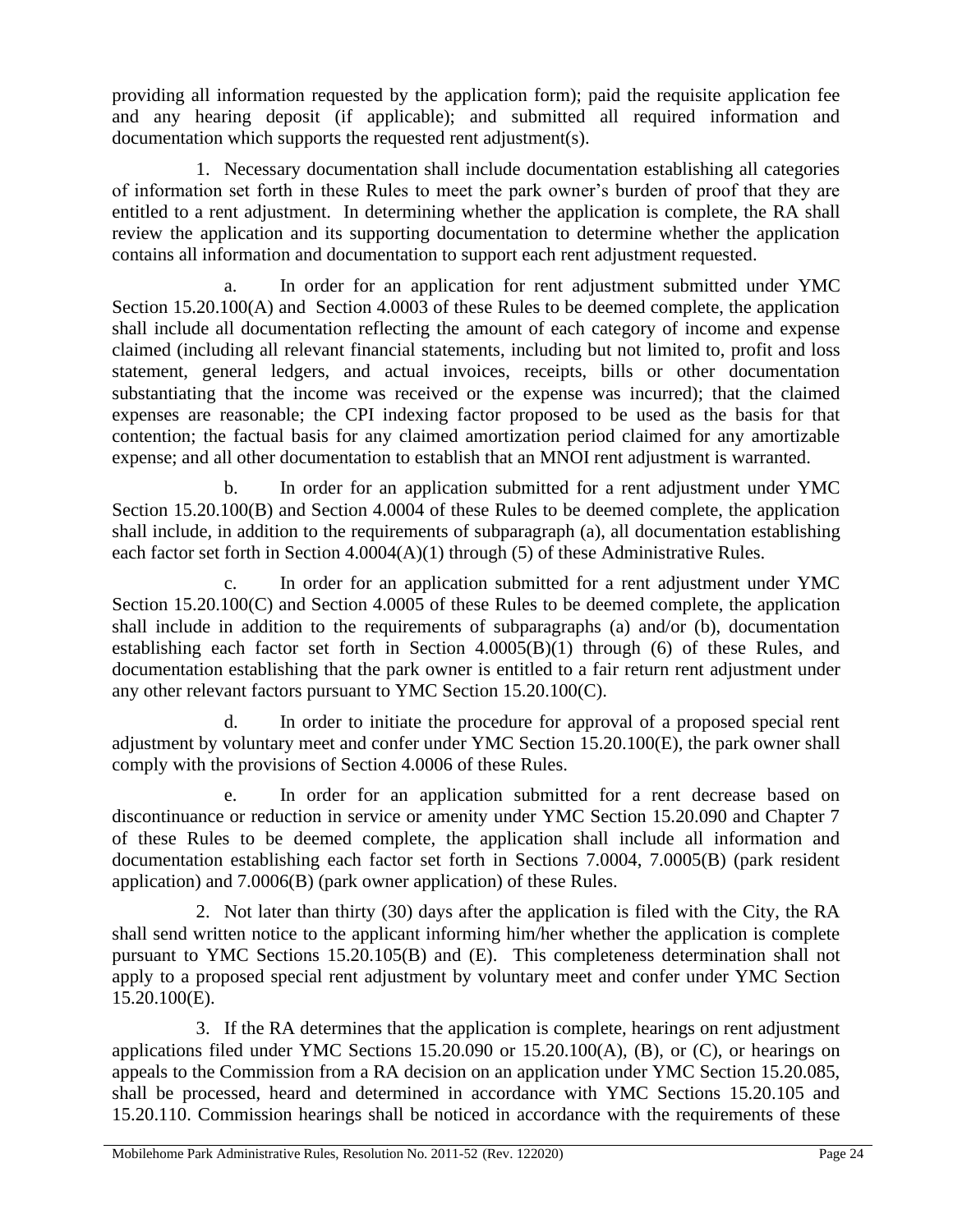Rules and the Ralph M. Brown Act. A proposed special rent adjustment by voluntary meet and confer under YMC Section 15.20.100(E) shall not be subject to this section.

4. If the RA determines that the application is incomplete, the notice sent by the RA to the applicant shall include a list of the information and documentation required under YMC Sections 15.20.085, 15.20.090, or 15.20.100(A), (B), or (C) and Section 15.20.105 and Chapters 4, 5 and/or 7 of these Rules, in order for the RA to find that the application is complete. The applicant shall have thirty (30) days to submit the additional information and/or documentation.

5. The application or appeal feel shall be paid in cash, or by cashier's check or by money order, made payable to the City of Yucaipa, concurrently with filing the application or appeal. Notwithstanding any other provision of these Rules, no application for rent adjustment, or application for an appeal from any decision of the RA, shall be deemed complete or set for hearing before the Commission unless the filing fee has been paid by the applicant or appellant.

6. If the applicant fails to submit the additional information or documentation to the city by the deadline, the RA shall notify the applicant in writing that he/she has no more than an additional thirty (30) days to submit the information and documentation necessary to deem the application complete. The RA will also notify the applicant that failure or refusal to submit the necessary information and/or documentation by the stated deadline may impact the Commission's decision on whether the applicant met his/her burden of proof that he/she is entitled to any rent adjustment or the particular rent adjustment sought by the applicant. If the application is incomplete because the applicant failed to pay the required filing fee, the RA will notify the applicant that the application is incomplete and that the application will not be set for hearing before the Commission until the applicant has paid the filing fee.

7. Upon a failure or refusal by the applicant to submit the necessary documentation or other information required in order for the RA to deem the application complete under the Ordinance and Rules (other than the failure to pay the required filing fee), the RA shall thereafter serve written notice of the application upon the park residents, and shall include an advisement that the application has been deemed incomplete. If the applicant is a park owner, the RA shall also serve a copy of such notice, and a copy of the application, upon the park resident representative. The park residents (or park owner pursuant to YMC Section 15.20.090(A) and Chapter 7 of these Rules) shall have the right to submit their response or opposition to the application in accordance with the Ordinance and Rules. The RA shall thereafter schedule a hearing before the Commission on the application, and shall notify the applicant and opposing party(ies) of the date and time of the hearing. The RA may make any appropriate recommendations to the Commission regarding the application, including but expressly not limited to, the impact of the park owner's failure to submit a complete application upon the RA's ability to determine if the park owner has met his/her burden of proof regarding any particular elements of the application, or whether the park owner has met his/her overall burden of proof to show that he/she is entitled to a rent adjustment, or the amount of the rent adjustment sought in the application.

8. If an application or appeal is incomplete due to the applicant's or appellant's failure to submit all required information or documentation necessary for the RA to deem the application or appeal complete, the Commission hearing shall be held in accordance with YMC Section 15.20.110(A)(ii).

9. If the RA determined that an application is incomplete, the holding of a hearing on the merits of the application shall not constitute any finding that the application is complete, nor shall it preclude the Commission from requesting any additional information or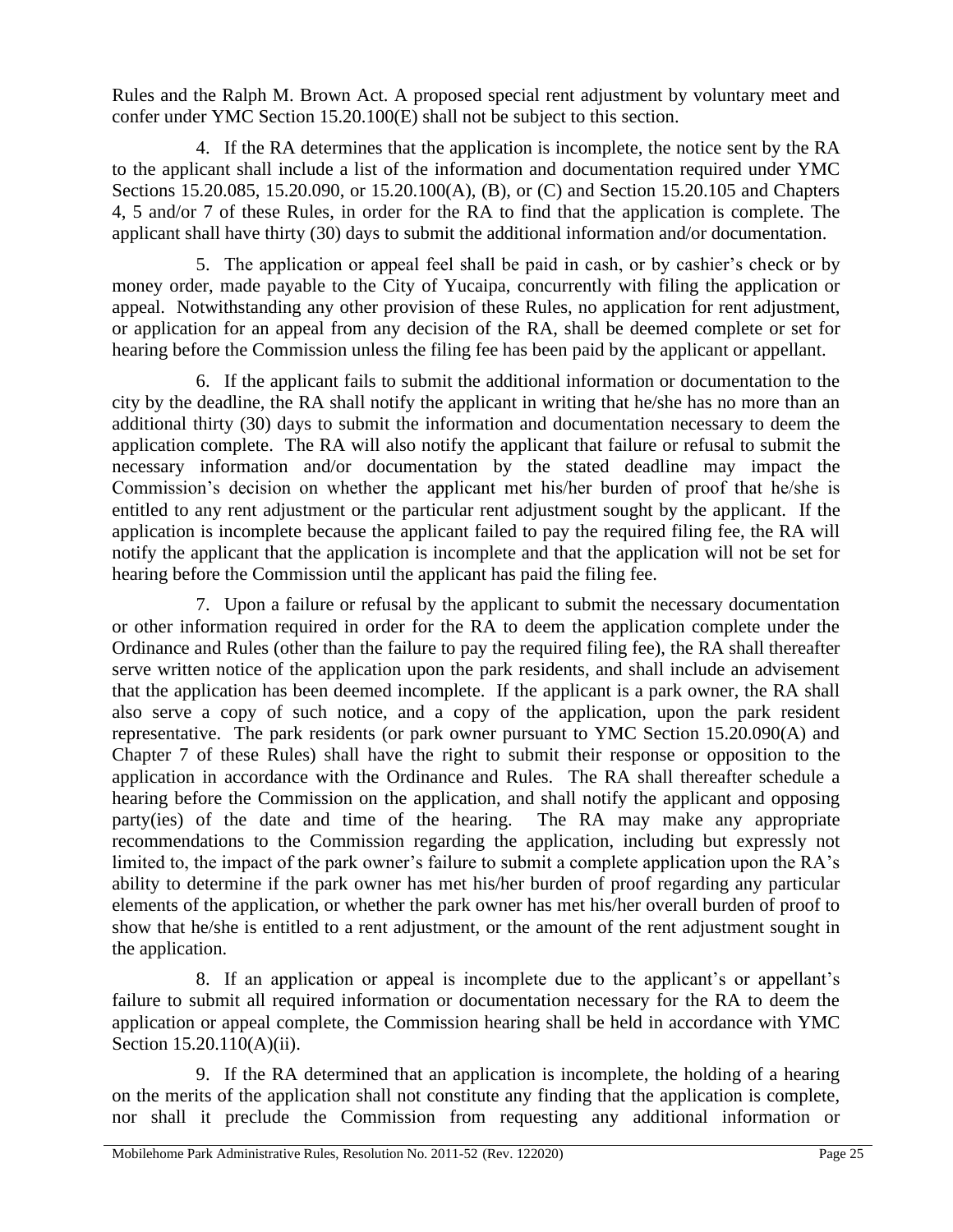documentation from the applicant or opponent(s) during the hearing, or from rendering any decision on the merits of the application or from examining any person testifying before the Commission at the hearing on the application. Notwithstanding any other provisions under the Ordinance and these Rules, if an application is incomplete, the Commission shall have the right and authority to issue any appropriate decision on the merits of the rent adjustment application, or any element thereof, including but expressly not limited to, disallowance of claimed expenses or income, modification or denial of the rent adjustment requested in its entirety, or such other actions or findings as deemed appropriate by the Commission based upon the failure of the applicant to meet his/her burden of proof or otherwise establish entitlement to a rent adjustment under the Ordinance and these Rules.

## <span id="page-30-0"></span>**4.0003.MAINTENANCE OF NET OPERATING INCOME (MNOI) APPLICATION**

A park owner may apply to the Rent Review Commission for a rent increase for the park on the grounds that the rent increases described in Chapter 4 of these Rules and YMC Section 15.20.100 do not provide a just and reasonable or fair return based on a maintenance of net operating income ("MNOI") formula. This type of application shall be referred to as an MNOI Application.

The Application fee for a MNOI Application shall be \$1,750.00 per application, and shall be paid prior to the application being declared complete. Notwithstanding any other provision of these Rules to the contrary, no application shall be deemed complete or set for hearing before the Commission if the applicant fails to pay the required application fee.

## A. Base Year CPI

1. 1987 CPI. Except as otherwise provided in subsection (2), for the purposes of calculating rent adjustments under the provisions of this Chapter, the December 31, 1987 Consumer Price Index figure is 114.8.

2. If a park has received a special rent adjustment since 1987, the "base year CPI" shall be as defined in YMC Section  $15.20.100(A)(2)$  for purposes of calculating the new special rent adjustment application under the provisions of this Chapter.

B. "Current" CPI. For the purposes of calculating rent adjustments under the provisions of this Chapter, the "Current" CPI shall be determined as follows: Staff shall be responsible for determining the "Current CPI". For purposes of this provision, CPI shall be determined as follows:

1. If the RA determined that the application was complete, the "Current" CPI shall be the CPI last reported as of the date the application is declared complete.

2. If the RA determined that the application was incomplete, the "Current CPI" shall be the CPI last reported as of the date that the rent administrator mailed written notification to the park owner and residents that the application is incomplete due to the park owner's failure to submit all necessary information and/or documentation by the final deadline required by YMC Section 15.20.105(C).

C. Leased Spaces, Vacant Spaces and Calculation of the NOI Adjustment. Except as otherwise provided in Section 4.0003(H) of these Rules, when calculating the MNOI adjustment or MNOI rent adjustment based on readjusted Base Year NOI pursuant to YMC 15.20.100, the park's NOI shall be calculated for all spaces in the park, including month-to-month spaces, vacant spaces, and all spaces subject to long-term leases as defined in the California Mobilehome Residency Law (Civil Code Sections 798 et seq.). However, only those spaces, which are month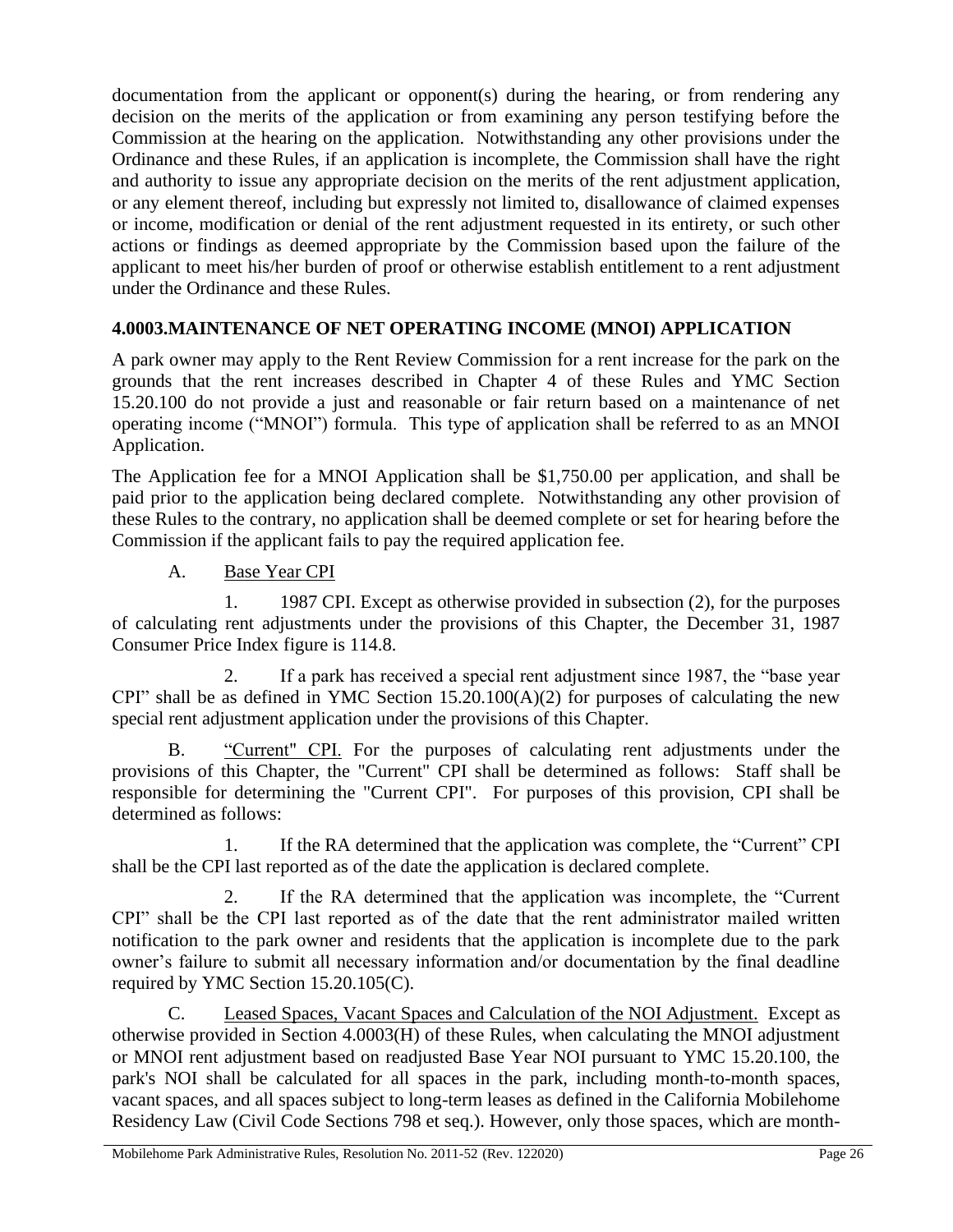to-month spaces shall receive a rental increase, based upon a prorated allocation of the MNOI adjustment among all spaces in the park. Exempt leased spaces shall continue to be regulated by the provisions of their leases. Vacant spaces shall continue to be assigned the last rent in effect prior to the vacancy, as modified by any annual adjustment approved by the City during any such vacancy pursuant to YMC 15.20.050.

D. Definitions. For purposes of space rent adjustment proceedings, the following definitions shall be used:

1. "Net Operating Income" or "NOI" means Gross Income less Operating Expenses.

- 2. "Gross Income" is defined as follows:
	- a. Gross rents, computed as gross rental income, plus

b. Interest from rental deposits, unless directly paid by the park owner to the tenants (interest shall be computed at the rate of  $5\frac{1}{2}$  % per annum of all deposits unless such deposits earn greater interest), plus

c. Late fees, fees collected for services and amenities not included in space rent, including, but not limited to, fees for recreational vehicle storage, cable TV, security, use of recreational facilities, income from coin operated facilities, collections for utility service only if the regulation of rates for the service provided are not pre-empted by regulations of the Public Utilities Commission ("PUC"), plus

d. All other income or consideration received or receivable for or in connection with the use, occupancy or operation of the park.

3. "Operating Expenses" shall include the following:

a. Real property taxes and assessments.

b. Utility expenses. If the utility service is regulated by the Public Utilities Commission (PUC), those utility expenses are not an allowable operating expense except for expenses attributable solely to the common areas if those expenses have been properly separated from expenses attributable to the provision of service to the individual mobile homes.

c. Management expenses (contracted or owner performed), including necessary and reasonable advertising, accounting, insurance, managerial expenses, and allowable legal expenses. Management expenses are presumed to be the same percentage of gross income that were incurred in the base year unless the applicant produces evidence sufficient to justify that expenses increased at a higher rate despite prudent management. In the event the base year expenses are not available they shall be estimated by taking the current expenses and decreasing them downward according to the CPI between the base year and the application year, unless the applicant produces evidence sufficient to establish that management expenses increased at a higher rate despite prudent management.

d. Normal repair and maintenance shall include, but shall not be limited to painting, cleaning, fumigation, landscaping, and repair of all standard services, including furnished appliances, carpeting, recreational facilities, power, electrical, plumbing, sanitary sewer and carpentry.

e. Owner-performed labor, if actually performed by the park owner. Ownerperformed labor shall be compensated at the following hourly rates upon documentation being provided, showing the date, time, and nature of the work performed:

General Maintenance: \$10.38/hr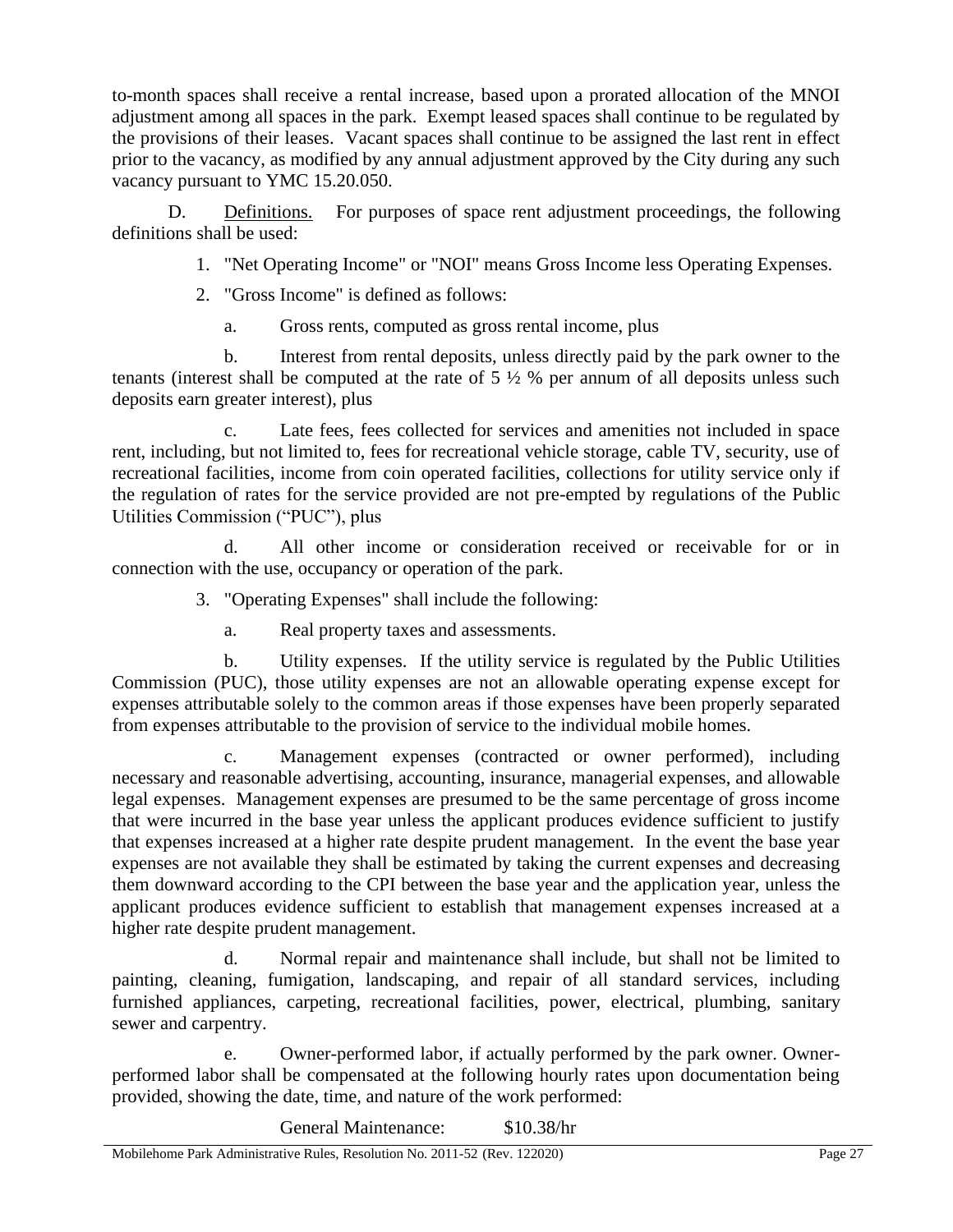#### Skilled Labor: \$19.28/hr

Hourly rates will be adjusted pursuant to the change in the Consumer Price Index (CPI) as per Section 3.0002 of these Rules. Hourly rates for general maintenance and skilled labor will be based on January's index and will be reviewed and adjusted during the biennial review process.

Notwithstanding the above, a park owner may receive greater or lesser compensation for self-labor if it can be shown that the amounts set forth above are substantially unfair in a given case.

There shall be a maximum allowance under this paragraph of five percent (5%) of gross income, unless the park owner demonstrates that such additional expenses were reasonable and consistent with prudent business practices.

f. Operating supplies such as janitorial supplies, gardening supplies, stationery, etc.

g. License and registration fees required by law to the extent same are not otherwise paid by park residents.

h. Amortizable expenses, as defined in YMC Section 15.20.020.

i. Repair work done on or in a mobilehome park in order to comply with an order issued by the building department, or to repair damage resulting from fire, earthquake or other natural disaster, to the extent not otherwise covered by insurance.

- j. Insurance premiums based on the amount of the annual premium.
- k. Other taxes, fees, and permits.

l. Allowable legal expenses, which include attorney's fees and costs incurred in connection with successful actions to evict residents or recover back rent and matters pertaining to the title or operation of the mobilehome park. In determining the amount of legal expenses to be included in base year or current year operating expenses, if the Commission determines that the amount of legal expenses is unusually high or not likely to recur on an annual basis, the Commission may require that the allowable legal expenses be amortized over a fiveyear period, and only the amortized portion shall be included as an operating expense in the relevant year. For purposes of determining the amortized cost of allowable legal expenses, an interest cost of the lesser of either the current prime rate plus one percent, or the interest rate actually incurred by the mobilehome park owner in paying for the expenses, may be added, provided that rate does not exceed reasonable and prudent financing rates generally available at the time the loan was obtained.

m. Any other allowable expenses for an item that the Commission finds are unusually high or not likely to recur on an annual basis. Based upon such a finding, the Commission may require that the allowable expenses be amortized over a five-year period, with an interest allowance in accordance with Subparagraph (m) of this Rule Section 4.0003(D)(3), and only the amortized portion thereof included as an operating expense in the relevant year.

4. Operating expenses shall not include:

a. Mortgage principal and interest payments, land lease expenses or any other debt service.

b. Any penalties, fees or interest assessed or awarded for violation of the YMC or any other state or federal law.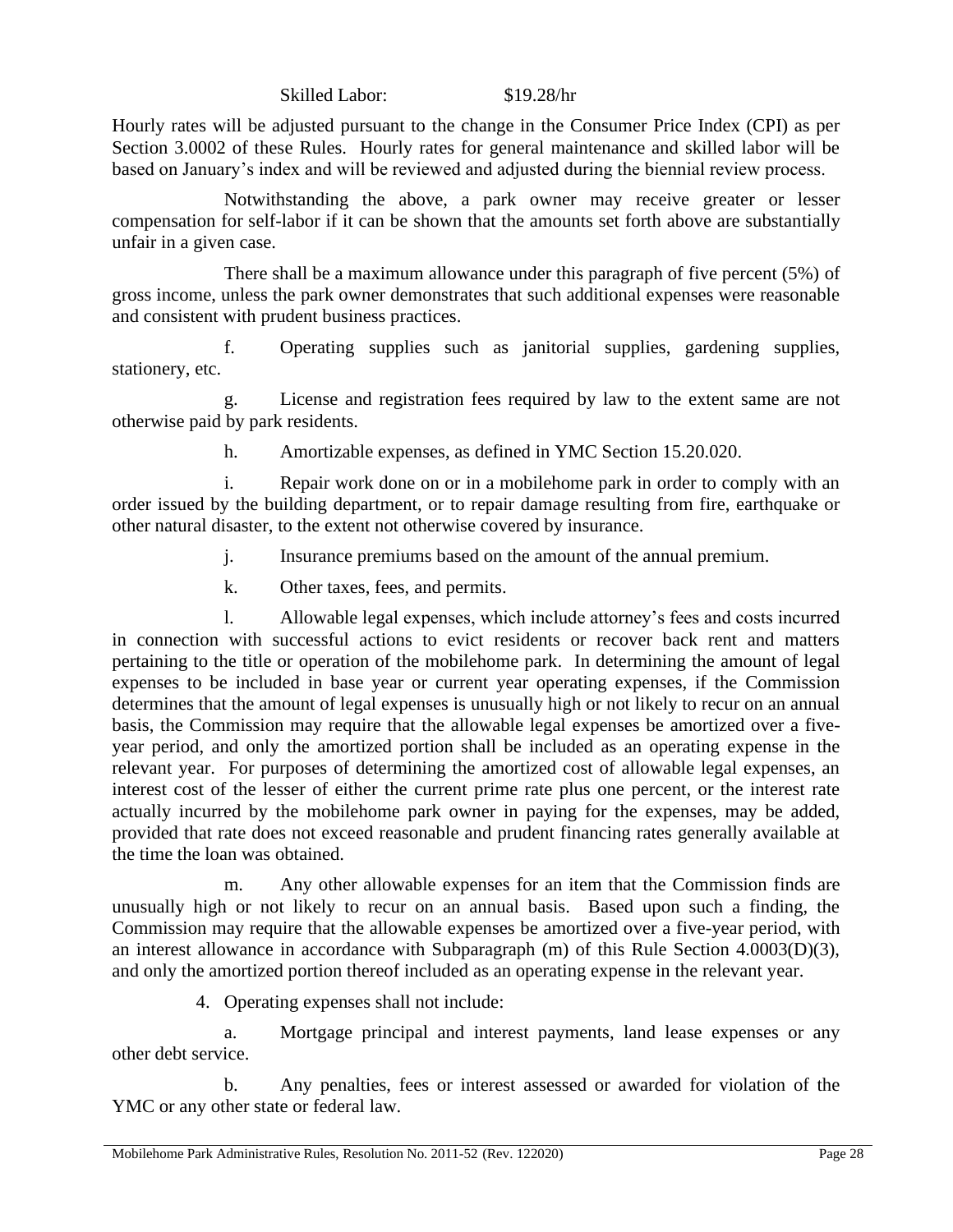c. Attorneys' fees and legal costs in connection with legal proceedings against the Commission or City challenging the YMC or these Administrative Rules, or any other payments made to any organization for purposes of litigating or challenging rent control.

d. Depreciation.

e. Any expense for which the owner has been reimbursed by any insurance settlement, judgment for damages, settlement or any other method.

f. Fees assessed under Section 2.0007 of these Administrative Rules, to the extent reimbursed by park residents.

g. Any late charges incurred by the park owner for failure to pay any registration fee to the City authorized by the YMC.

h. Any expenses to the extent that they resulted due to the park owner's failure to undertake prudent and ongoing maintenance activities or costs which were caused by unnecessarily and unreasonably deferred negligent, or otherwise improper repair and/or maintenance or other acts or omissions of the park owner, including but expressly not limited to, any expenses incurred with regard to vacant spaces. In acting upon a net operating income adjustment application, the Commission may reduce allowable operating expenses to the extent that the Commission finds that any claimed expenses resulted from the park owner's failure to undertake prudent and ongoing maintenance activities or which such costs were caused by unnecessarily and unreasonably deferred negligent or otherwise improper repair and/or maintenance or other acts or omissions of the park owner.

i. Expenses for capital improvements, as defined in YMC Section 15.20.080;

j. Expenses for installation of new improvements and facilities and/or the replacement or reconstruction of existing improvements and facilities which consist of more than ordinary maintenance and repairs, have a useful life of at least five years, and can be depreciated pursuant to the U.S. or California income tax codes, but which do not satisfy the requirements of a capital improvement rent adjustment under Section 15.20.085(A)(1) or an emergency capital improvement rent adjustment under Section 15.20.085(B); and

k. Any other expenses for the installation of new improvements and facilities and/or the replacement or reconstruction of existing improvements and facilities which consist of more than ordinary maintenance and repairs and have a useful life of at least five years.

5. In calculating operating expenses for any year, an expense shall be averaged with other expense levels for other years or amortized or adjusted by the CPI or may otherwise be adjusted in order to establish an expense amount for that item which most reasonably serves the objectives of obtaining a reasonable comparison of base year and current year expenses, under any of the following circumstances:

a. An expense item for a particular year is not representative; or

b. In the case of base year expenses, when the expense is not a reasonable projection of average past expenditure for that item; or

c. In the case of current year expenses, when the expense is not a reasonable projection of future expenditures of that item.

Reasonableness of Operating Expenses. The park owner shall have the burden of proving that all operating expenses are reasonable. Whenever a particular expense exceeds the normal industry or other comparable standard, the park owner shall bear the burden of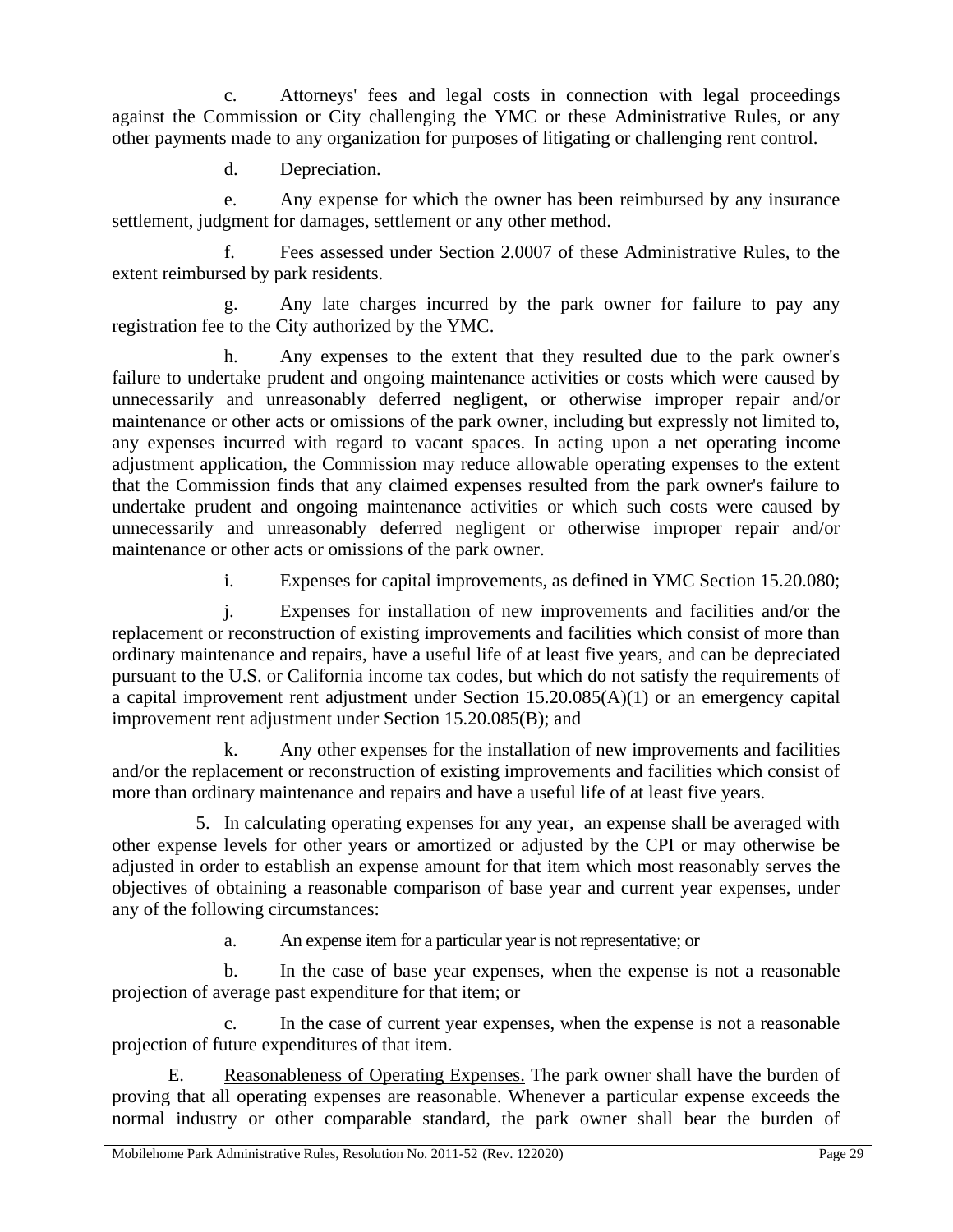establishing the reasonableness of the expense. To the extent that the Commission finds any such expense to be unreasonable, the Commission shall adjust the expense to reflect the normal industry or other comparable standard.

F. Schedule of Increases in Operating Expense. Where scheduling of rental increases, or other calculations, require projections of income and expenses because actual data is not available, it shall be presumed that operating expenses and management expenses, exclusive of property taxes, increase at the rate of the increase in the CPI for the applicable year; and that property taxes increase at two percent (2%) per year.

G. Presumption of Base Year Net Operating Income. For the purposes of calculating an MNOI Application, it shall be presumed in the absence of evidence to the contrary presented pursuant to Section 4.0004 of these Administrative Rules, that the NOI earned by the mobilehome park in calendar year 1987 provided a just and reasonable return to the park. In the event a park has received a special adjustment since the base year, the income and expense year on which the special adjustment was based shall be deemed the base year for the purposes of evaluating a rent adjustment application.

H. Method of Calculation of MNOI Adjustment. The MNOI adjustment for the park shall be calculated as follows:

1. The Base Year CPI and the Current Year CPI shall be determined in accordance with YMC Section 15.20.100(A) and Section 4.0003(A) and (B) of this Chapter.

2. The 1987 Gross Income (or "1987 GI") of the entire park, including leased, vacant and month-to-month spaces, shall be calculated. The 1987 Operating Expenses (or "1987 OE") for the entire park shall be calculated. The 1987 OE shall then be subtracted from the 1987 GI to arrive at the 1987 Net Operating Income (or "1987 NOI"). In the event a park has received a special adjustment since the base year, the income and expense year on which the special adjustment was based shall be deemed the base year for the purposes of evaluating a special rent adjustment application under this Chapter.

a. Method of Calculation of Rent Adjustment upon Changed Vacancy Rate. In the event that there has been an increase of more than three percent  $(3%)$  in the vacancy rate since the base year, the following provisions shall govern the determination of any rent adjustment under this Section 4.0003:

1. The 1987 GI as determined under Section 4.0003 (H) (2), above, shall be divided by the total number of occupied spaces. The resulting sum shall be known as the "1987 GI per rented space."

2. The 1987 OE as determined under Section 4.0003 (H) (2), above, shall be divided by the total number of occupied spaces. The resulting sum shall be known as the "1987 OE per rented space."

3. The 1987 rented space OE shall be subtracted from the 1987 rented space GI to arrive at the 1987 rented space net operating income for the rented spaces. The resulting sum shall be known as the "1987 NOI per rented space."

3. The gross income for the twelve (12) months preceding the date of application (or "current GI"), including leased, vacant and month-to-month spaces, shall be calculated. The operating expenses for the twelve (12) months preceding the date of application (or "current OE"), including leased, vacant and month-to-month spaces, shall be calculated. The current OE shall then be subtracted from the current GI to arrive at the net operating income for the twelve (12) months preceding the date of application (or "current NOI"), for all spaces.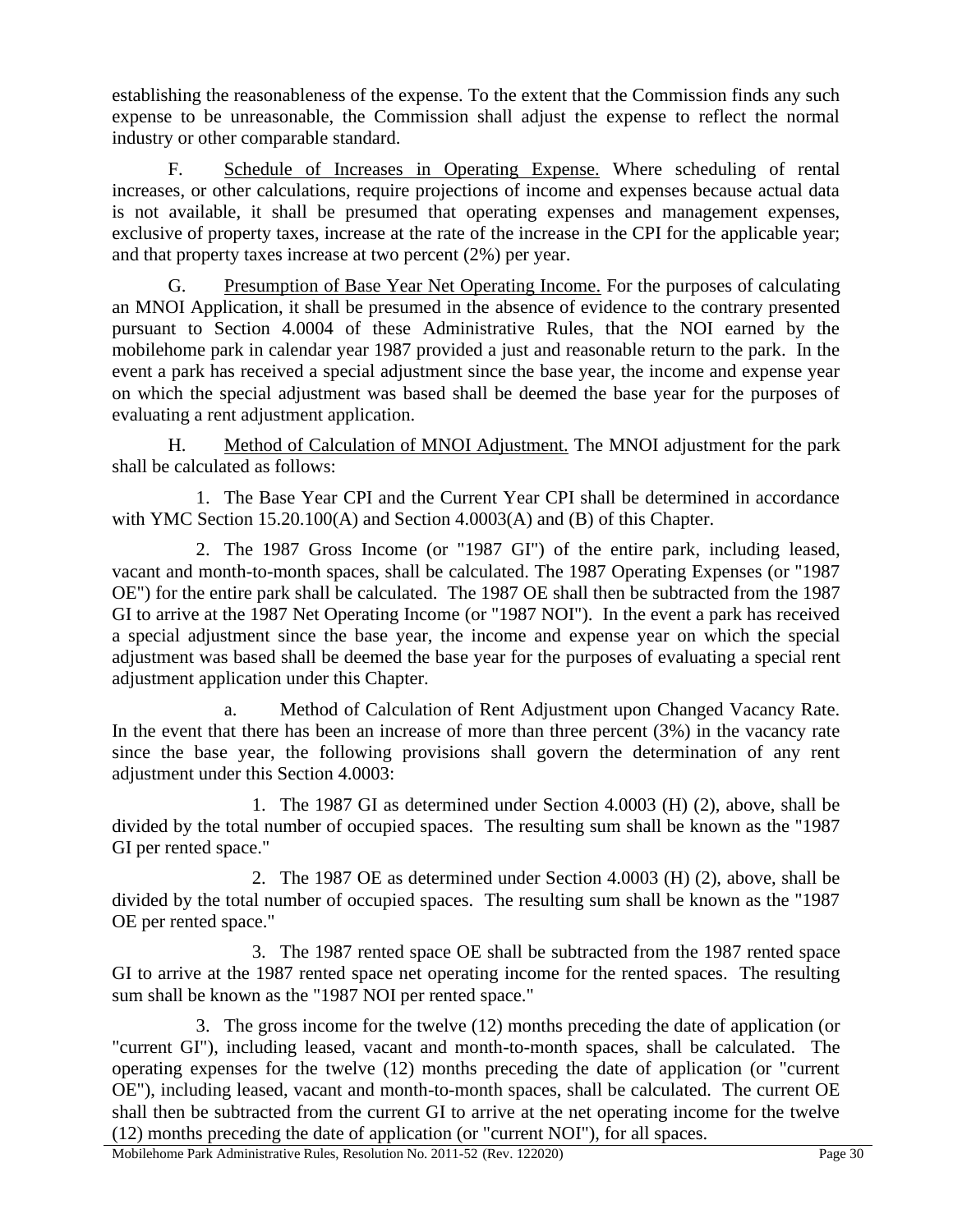a. Method upon changed vacancy rate. In the event that there has been an increase of more than three percent (3%) in the vacancy rate since the base year, the following provisions shall govern the determination of any rent adjustment under this Section 4.0003:

1. The current GI, as determined under Section 4.0003(H)(3), above, shall be divided by the total number of occupied spaces. The resulting sum shall be known as the "current GI per rented space."

2. The current OE, as determined under Section 4.0003(H)(3), above, shall be divided by the total number of occupied spaces. The resulting sum shall be known as the "current OE per rented space."

3. The current rented space OE shall be subtracted from the current rented space GI to arrive at the current rented space net operating income per rented space. The resulting sum shall be known as the "current NOI per rented space."

#### 4. Determination of Current MNOI Entitlement

a. For the purposes of calculating the percentage increase in the CPI that is used to determine the percentage increase in NOI over the base year level that would provide a fair return, for the period from December 1987 through December 2017, the Los Angeles-Riverside-Orange Metropolitan Area index shall be used. For the period subsequent to December 2017 to the date used as the current date in the petition the Riverside-San Bernardino-Ontario index shall be used. In the event the Riverside-San Bernardino-Ontario index is no longer compiled by the BLS, a successor index shall be used.

b. The 1987 CPI shall then be subtracted from the current CPI, and the difference shall be multiplied by 100. The product shall then be divided by the 1987 CPI to identify the percentage change in the CPI. The percentage change in the CPI shall then be multiplied by 66.67% from December 31, 1987 to October 28, 1996 and 80% of the increase in the CPI from October 29, 1996 to the date that the application is declared complete, (or from October 29, 1996 to the date that the RA mailed written notification to the park owner and residents that the application is incomplete due to the park owner's failure to submit all necessary information and/or documentation by the final deadline required by Section 15.20.105(C) of the Ordinance), and the resulting product shall be known as the "CPI increase." The CPI increase shall then be multiplied by the 1987 NOI (or adjusted NOI, where applicable). The product of this calculation shall then be added to the 1987 NOI. The sum shall be known as the "Current MNOI Entitlement."

5. The current NOI shall then be subtracted from the current MNOI entitlement. The positive difference is the amount of the maximum allowed NOI adjustment for the park or ("the park's MNOI adjustment"). If the difference is negative, then the park owner is not entitled to an MNOI adjustment.

a. In the event that there has been an increase of more than three percent (3%) in the vacancy rate since the base year, the current NOI per rented space shall be subtracted from the current MNOI entitlement per rented space. The positive difference is the maximum allowed MNOI adjustment per rented space. If the difference is negative, then the park owner is not entitled to an MNOI adjustment for each rented space.

6. Except as otherwise provided in Subdivision (a) of this Subsection (6), the park's MNOI adjustment shall be allocated among all spaces in the park, including month-to-month, vacant and leased spaces, provided that, no adjustment shall be added to any space rent for a space currently exempt from rent control pursuant to the California Mobilehome Residency Law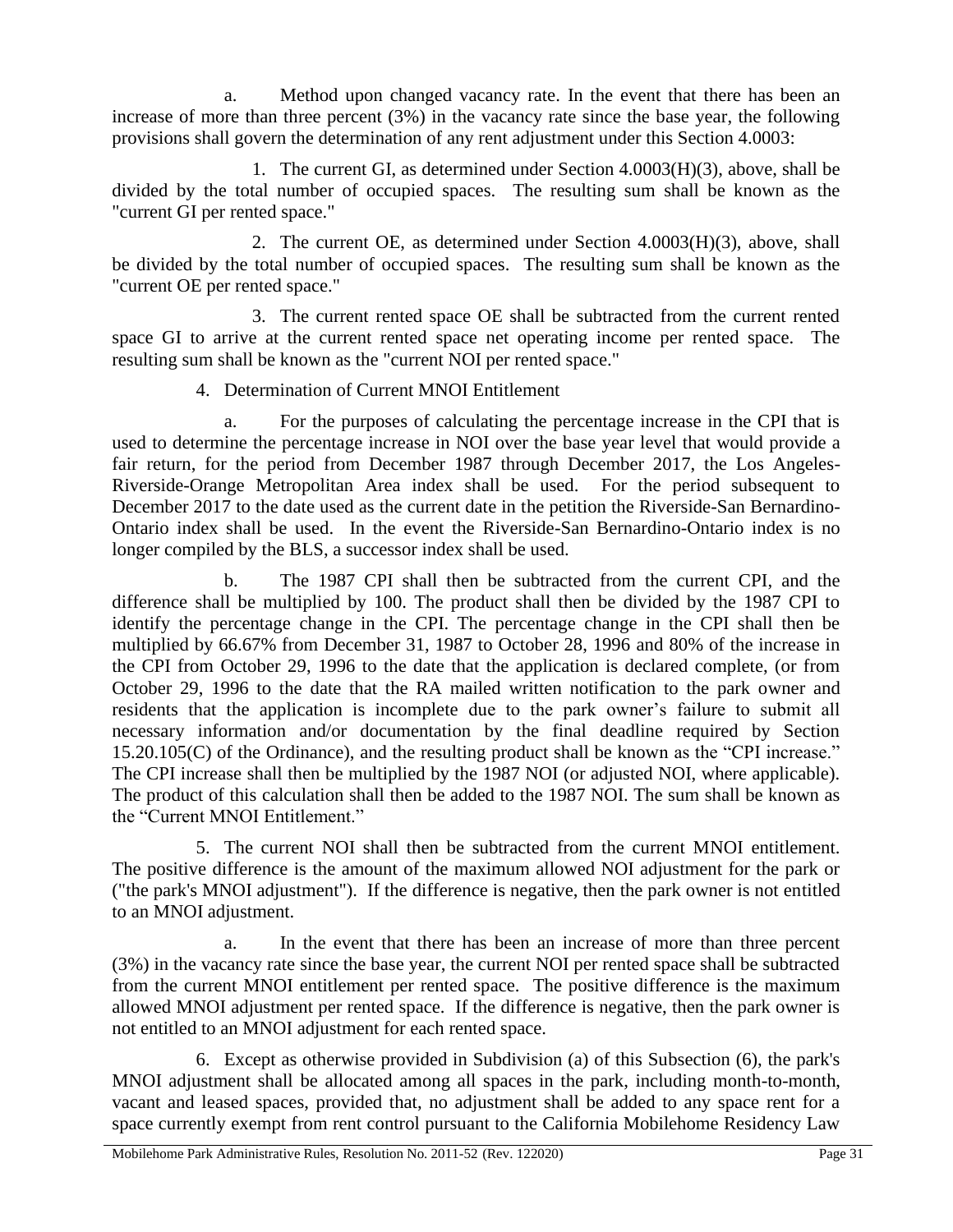(Civil Code Section 798, et seq.), and no adjustment shall be added to any vacant space. A prorated amount of the park's MNOI adjustment shall be allocated to the individual regulated spaces. To allocate the MNOI adjustment to regulated spaces, the allocation should be made by multiplying the park's MNOI adjustment calculated pursuant to Section 4.0003(H)(5), above, by a fraction which is the number of regulated rental months divided by the total annual rental months for the park.

Exempt leased spaces shall continue to pay the space rent required pursuant to their individual leases. Vacant spaces shall continue to be assigned the space rent that was in effect immediately preceding the vacancy, or the most recent annual adjustment approved by the City for that vacant space under the YMC and these Administrative Rules.

a. Rent Adjustment upon Changed Vacancy Rate. In the event that there has been an increase of more than three percent (3%) in the vacancy rate since the base year, the following provisions shall govern the allocation of the rent adjustment. The MNOI adjustment per rented space calculated in Section 4.0003(H)(5)(a), above, shall be the maximum rent adjustment imposed on each month-to-month space. Vacant spaces shall continue to be assigned the space rent that was in effect immediately preceding the vacancy, or the most recent annual adjustment approved by the City for that vacant space under YMC Section 15.20.050(C) and these Administrative Rules.

7. In determining operating expenses when there has been an increase of more than three percent (3%) in the vacancy rate since the base year, calculations of base year and current year operating expenses may be adjusted by the Commission so that a reasonable comparison of the expense charges associated with rented spaces is obtained for the purpose of comparing base year and current year operating expenses and to adjust for in operating expenses due to the increased vacancy rate.

I. Notice of MNOI Adjustment. A MNOI Adjustment is a rent increase, which must be noticed in accordance with State law.

J. Park Owner Did Not Own Subject Property in Base Year. In the event the park owner did not own the subject property during the base year, the operating expenses for 1987 shall be determined based upon the previous owner's actual expenses as defined in Section 4.0003(D). In the event that an applicant does not have and cannot obtain records due to circumstances beyond the applicant's control (e.g., when the records no longer exist, were destroyed by fire or flood, when the prior owner will not provide the necessary documents), the Commission may consider actual operating expenses for the first calendar year of ownership, discounted to the base year by the schedule in Section 4.0003(F). This provision would not apply to an applicant who refuses to provide documents and information on the ground that it is unnecessary, unreasonably burdensome or irrelevant.

## <span id="page-36-0"></span>**4.0004. ADJUSTMENT TO 1987 NOI**

A. Rebutting the Presumption of a Fair Return in 1987. YMC Section 15.20.100(A) provides that in the absence of evidence to the contrary that it shall be presumed that the 1987 NOI provided a fair return. YMC Section 15.20.100(B) provides that the owner may rebut this presumption by presenting evidence that the park's 1987 NOI was insufficient to provide a fair return based on one or more of the following circumstances:

1. The park's operating expenses in 1987 were unusually high despite prudent business practices. Evidence that unusual repairs were required, an uninsured loss from natural events or vandalism occurred or that the park was unable to perform necessary repairs or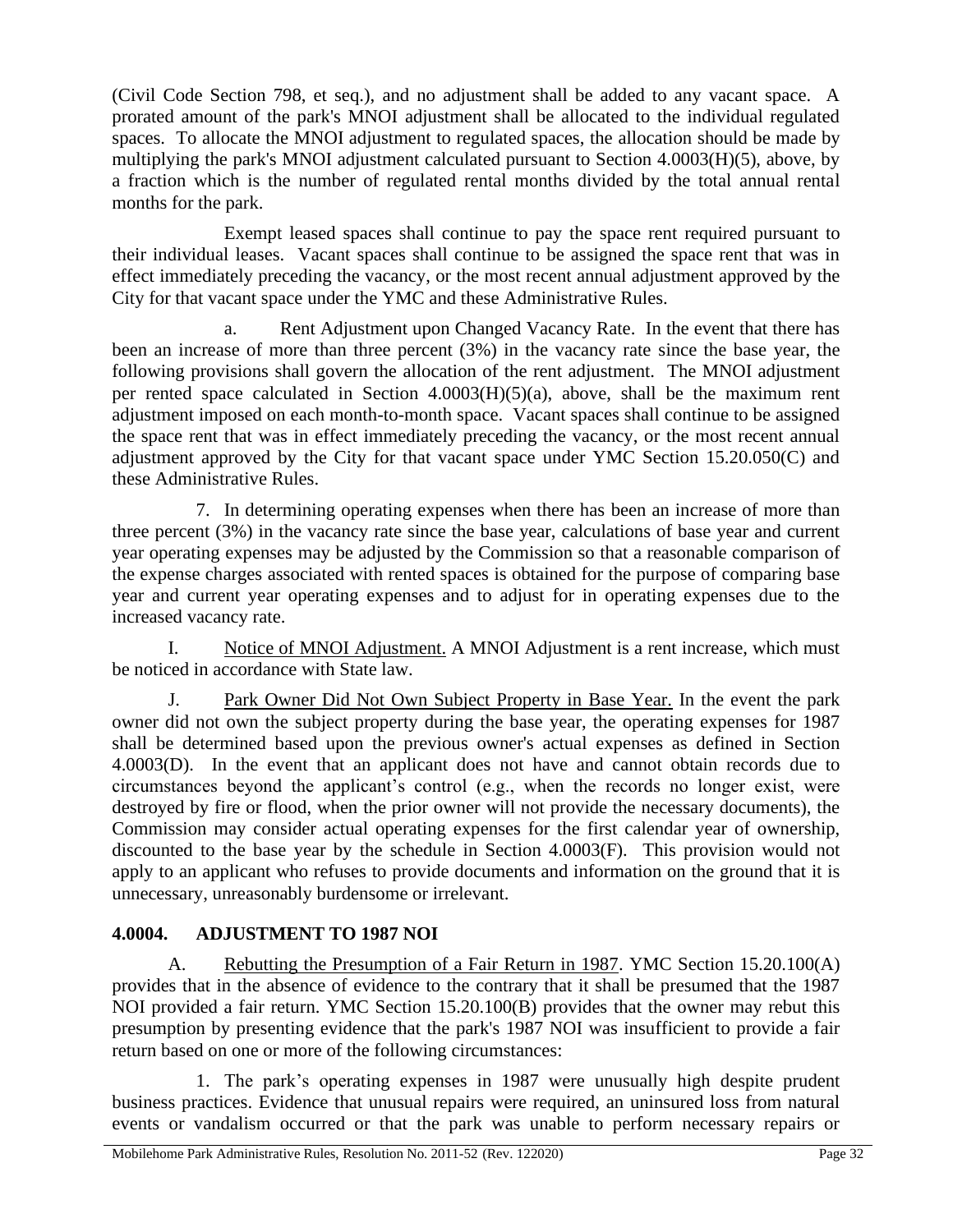maintenance in prior years resulting in unusually high expenses in 1987 could be used to establish this circumstance.

In this circumstance, the calculation of the park's 1987 NOI may be adjusted by substituting the average of the park's operating expenses over a reasonable time or the average operating expenses in comparable parks in 1987 for the park's actual 1987 operating expenses.

2. Gross income was disproportionately low in 1987 despite prudent business practices. Evidence of a large number of vacancies arising from evictions for cause under State law or the voluntary removal of homes from a park could be used to establish this circumstance. This circumstance might also arise during the initial years of a park's operation before it has been filled. In this circumstance, the calculation of the 1987 NOI may be adjusted by adding the difference between actual 1987 gross income and that which would have been earned but for this circumstance to the park's 1987 gross income.

3. The rent during 1987 was disproportionately low when compared to rents being charged in comparable parks in 1987 in the City. Evidence that there were no rent increases during 1987 or rents were not established in arm's-length transactions and rents were below those in comparable parks because lower or fewer increases had been imposed in a park than in comparable parks in 1987 or prior years, could be used to establish this circumstance. In this circumstance, the calculation of the 1987 NOI may be adjusted by increasing rental income from those spaces which were charged a disproportionately low rent by the difference between the rents actually charged in the park and the rents charged in comparable parks in 1987.

4. Capital improvements were made during 1987, but were not reflected in rent increases collected in 1987. Evidence that the improvement is completed and operational and evidence of the cost incurred is required to establish this circumstance. In this circumstance, the calculation of the 1987 NOI may be adjusted by adding to the park's gross income the amount of the additional annual revenue which would have been received if a rent increase equal to the cost of the improvement, divided by its useful life and divided by the number of spaces, had been charged during each month of 1987.

5. The rent in 1987 was not sufficient to provide a just and reasonable return by providing evidence of the return actually earned by the park in 1987 and of the return earned by comparable parks in the City in 1987. Examples of the type of information that may be used to establish this circumstance include evidence of the investment in the park, the return earned on that investment, the purchase price of the park and its net operating income in 1987, prior years and subsequent years, and the same information for comparable parks in the City. In this circumstance, the calculation of the 1987 NOI shall be adjusted by adding to the park's 1987 gross income, the amount of rental income required to provide a just and reasonable return in 1987.

B. Burden of Proof. In order to qualify for an adjustment to the 1987 NOI under YMC Section 15.20.100, the owner shall have the burden of proving the existence of one of the circumstances enumerated above and in YMC Section 15.20.100, and of providing reliable, credible evidence of the rents, operating expenses, gross income, NOI and return on investment at the park and comparable parks or of the capital improvement costs which are necessary to make the appropriate adjustment to the 1987 NOI under Section 4.0004(A). In reviewing the evidence and comparing rents, gross income, operating expenses, NOI and return on investment at the park with those at comparable parks, the term "comparable park" shall mean a park in the City subject to the YMC, which has similar quality, number and type of amenities, construction and services, is located in a similar neighborhood and provides similar access and proximity to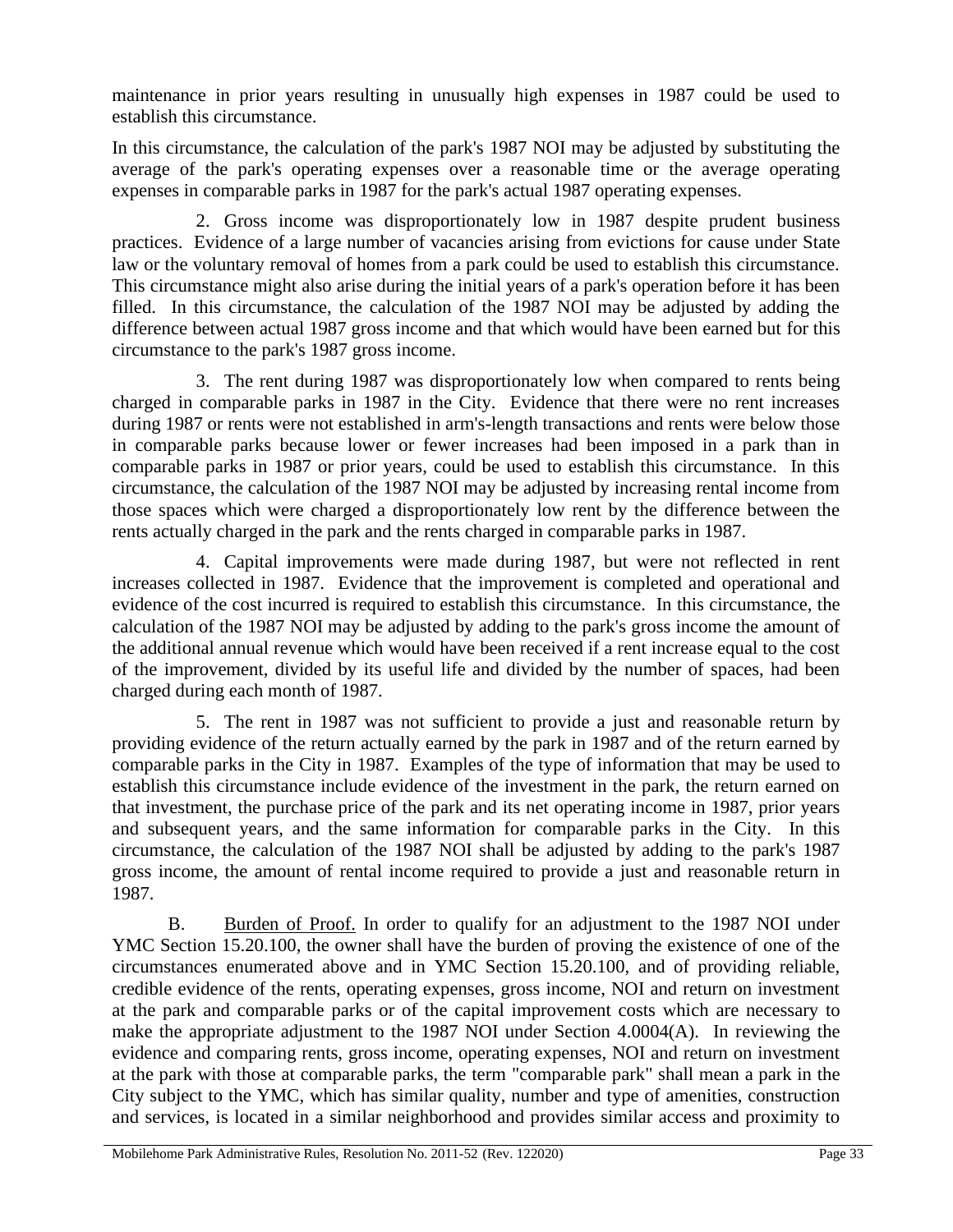schools, medical and educational facilities, recreation, entertainment, parks, shopping and other services and amenities and is similarly maintained as the applicant's park.

### <span id="page-38-0"></span>**4.0005. FAIR RETURN PROVISION**

A park owner may rebut the presumption that the increase calculations provided in YMC Section 15.20.100(A) and Section 4.0003 of these Administrative Rules and modified by YMC Section 15.20.100(B), and in Section 4.0004 of these Administrative Rules, are sufficient to provide a just and reasonable return by presenting evidence that the rate of return being earned by the mobilehome park is not just and reasonable.

A. Burden of Proof. The park owner shall have the burden of proving the park is not earning a just and reasonable return.

B. Relevant Evidence. The Commission shall consider all relevant evidence, including, but not limited to:

1. The rents being charged for spaces subject to the YMC in comparable mobilehome parks subject to the YMC in the City of Yucaipa.

2. The capitalization rate being earned by the mobilehome park in the application year, each of the preceding five years, and in the first year after the park was purchased. For purposes of this section capitalization rate means the ratio of a park's NOI to its purchase price.

3. The capitalization rate associated with the purchase of comparable mobilehome parks in the application year and the preceding five years.

4. The mobilehome park's pattern of income and expenses over each of the past five (5) years.

5. The quality of the services, amenities and maintenance provided at the mobilehome park and any decrease or increase in services, maintenance and amenities.

6. Any evidence of delay on the part of the park owner in seeking a rent increase pursuant to this section. If the Commission finds that the park owner unreasonably delayed in submitting a rent increase application pursuant to this section, the Commission may, at its discretion, grant a rent increase to be implemented in increments over a period not greater than the period of delay.

C. Comparable Parks. As used in Section 4.0005, the term "comparable park" is defined in Section 4.0004(B) of these Administrative Rules.

#### <span id="page-38-1"></span>**4.0006. SPECIAL RENT ADJUSTMENT BASED ON VOLUNTARY MEET AND CONFER AND CONFIDENTIAL BALLOT**

A. In accordance with YMC Section 15.20.100(E), any park owner may initiate a voluntary meet and confer process with the residents of the park's regulated spaces to reach agreement with those residents on a proposed special rent adjustment and approval by the RA in place of the application and noticed public hearing process for an MNOI rent adjustment under YMC Section 15.20.100(A) and Section 4.0003 of these Rules, or an MNOI rent adjustment based on a readjusted Base Year NOI under YMC Section 15.20.100(B) and Section 4.0004 of these Rules under this Chapter, and/or a Fair Return rent adjustment under YMC Section 15.20.100(C). A proposed special rent adjustment by voluntary meet and confer pursuant to YMC Section 15.20.100(E) shall be conducted by the park owner and park residents in accordance with subdivision (B) through (K) of this Section.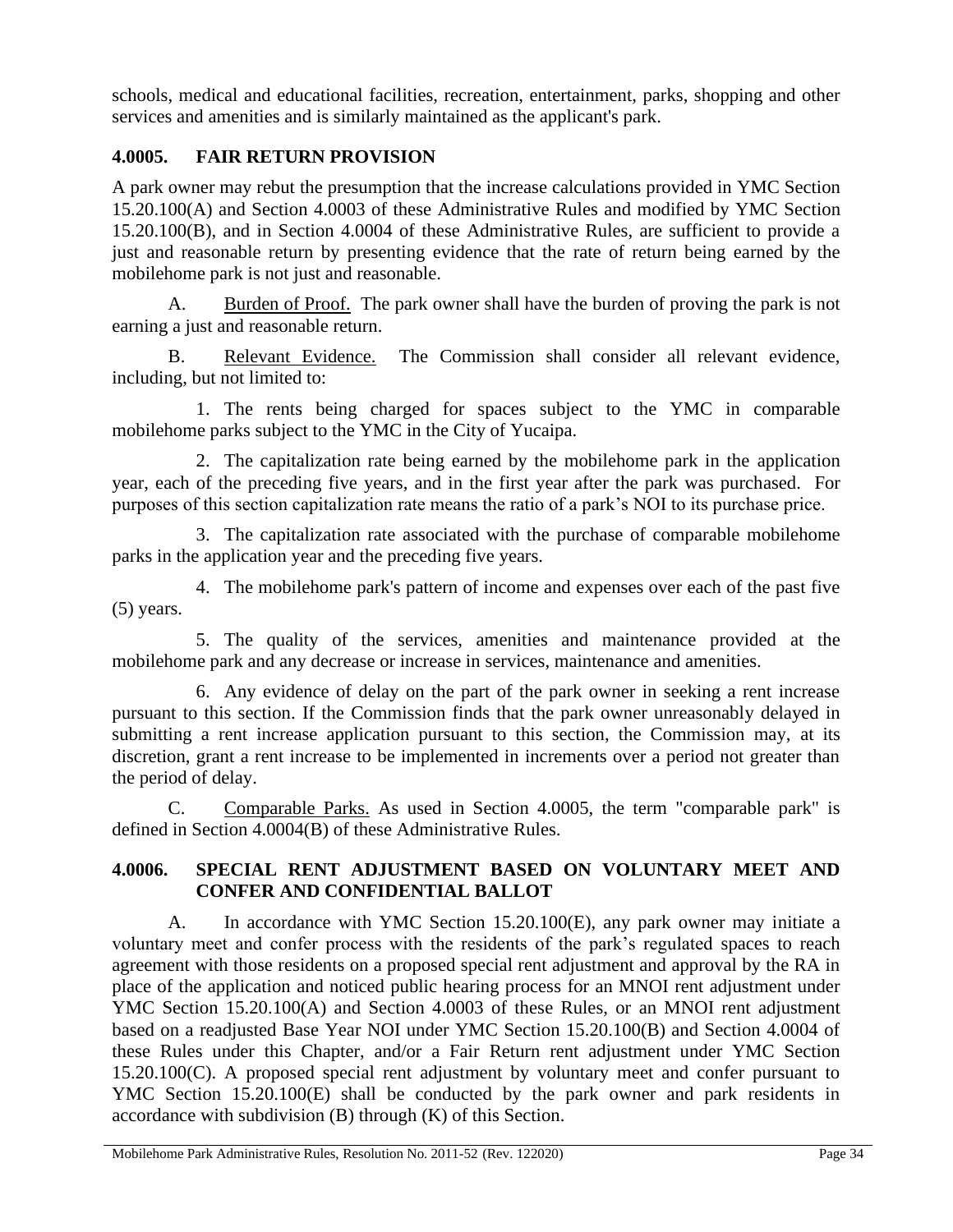B. Terms of Special Rent Adjustment. Any special rent adjustment negotiated between the park owner representatives and park resident representatives and consented to by at least 51% of the residents of regulated spaces may be on any terms as negotiated between the respective parties, subject to the following requirements:

1. The park owner shall not apply for, demand, impose or collect an Annual Adjustment under YMC Section 15.20.080, or a special rent adjustment authorized by YMC Section 15.20.100(A) or (B) less than 12 months after imposition of the special rent adjustment approved pursuant to YMC Section 15.20.100(E) and this Section; and

2. This procedure shall not be applicable to capital improvements, which shall be subject to the capital improvement rent adjustment provisions set forth in YMC Section 15.20.085 of the Ordinance and Chapters 4 and 5 of these Rules, (including but expressly not limited to Sections 4.0003(D)(4)(i) and (j)), 4.0004, 4.0005, and 5.0008).

C. Initiation of Meet and Confer. The park owner shall initiate the meet and confer by service of a written notice on all residents of the regulated spaces in the park and RA, by personal delivery or first-class mail, along with proof of service of the notice. The written notice shall be consistent with the form*s* approved by the City, and shall include all of the following:

1. A request for appointment of not more than three (3) persons residing in the regulated spaces to represent the park residents at the meet and confer with the park owner; and

2. The amount of the proposed special rent adjustment, the method by which the proposed special rent adjustment was determined, the base year and current year used in the Meet and Confer Application and that a completed Meet and Confer Application and an MNOI Rent Adjustment and/or MNOI Rent Adjustment based on readjusted MNOI Application, which shall comply with Section 4.0003 and/or 4.0004 of these Rules and YMC Section 15.20.100(A) and (B), along with all information and supporting documentation supporting the proposed special rent adjustment are posted in the clubhouse, park office and one other location accessible to the residents; and

3. The proposed date and location for the meet and confer, which shall occur not more than sixty (60) days following service of the park owner's written notice on the park residents. The meet and confer shall be scheduled at a date, time and location mutually convenient to the park owner representatives and the park resident representatives and shall be scheduled on a date that is not less than fourteen (14) days after the park owner's service of the notice on each resident pursuant to this subdivision.

D. Park resident representatives. The park residents may select no more than three person(s) to serve as the park resident representatives in the meet and confer, based on a method determined by the residents of the park. The process by which the park residents select their representative(s) shall be confidential.

E. Mediator. Either party may use a mediator of their choice to assist in the negotiations, with the cost to be borne by the party selecting the mediator or as otherwise determined by mutual agreement between the park owner and park residents.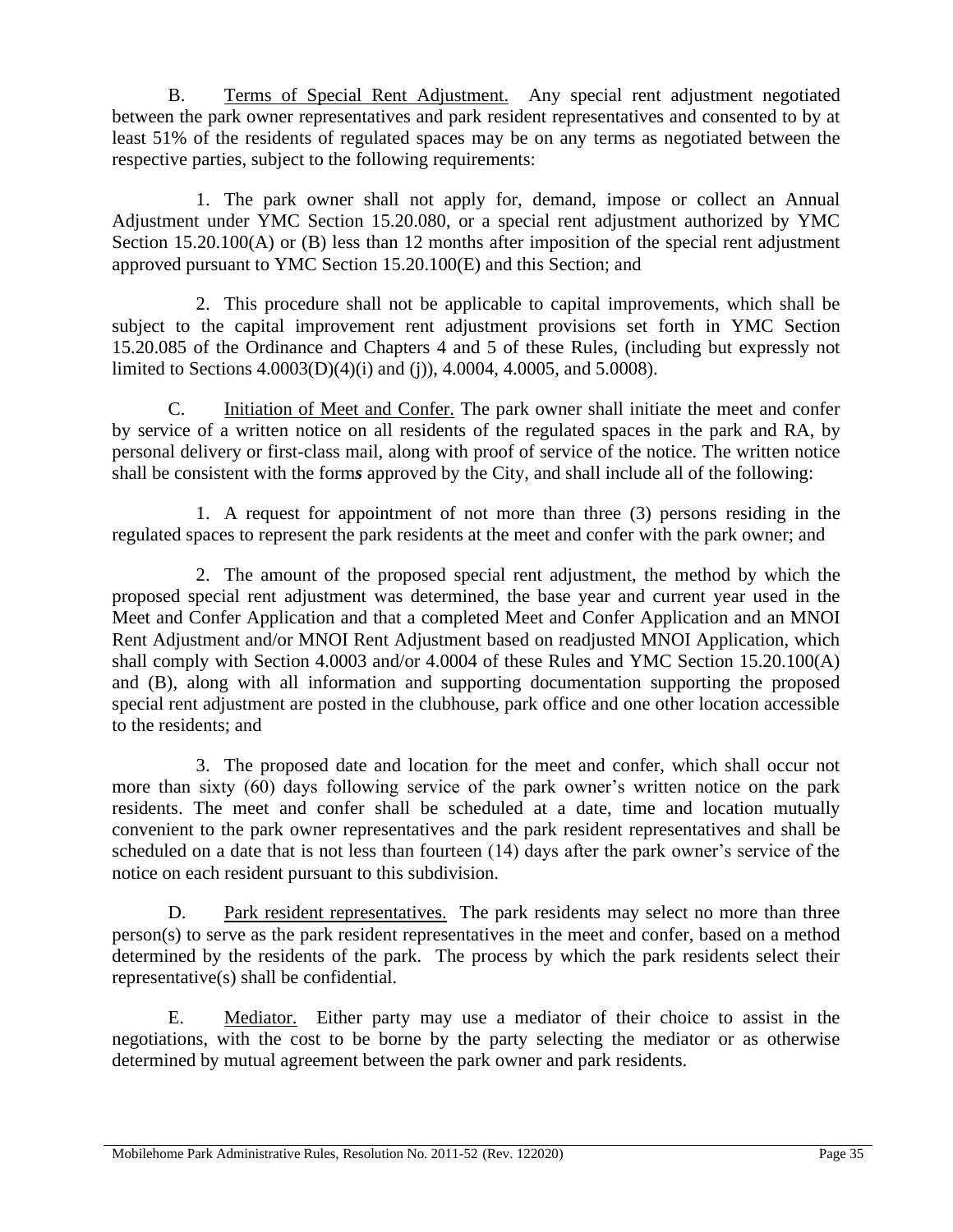F. Conduct of meet and confer. Subject to Subdivision (C)(3), the meet and confer shall take place at a mutually convenient date and time, between the park owner representatives and park resident representatives.

G. Confidential Resident Vote. If no agreement is reached at the meet and confer between the park owner representatives and park resident representatives regarding a proposed special rent adjustment, then all further proceedings under this Section shall cease. If agreement is reached at the meet and confer between the park owner representatives and the park resident representatives regarding a proposed special rent adjustment, then a resident vote by confidential ballot shall take place in accordance with the following provisions:

1. Finalization of Ballot Documents. During the meet and confer, upon agreement to a proposed special rent adjustment, the park owner representatives and the park resident representatives shall each sign the following documents:

a. The confidential ballot containing the agreed-upon proposed special rent adjustment to be voted upon by the residents of the regulated spaces in the park; and

b. The agreed-upon notice of results of meet and confer form; and

c. The agreed-upon proof of service; and

d. A list of the full names and addresses of the current occupants of each regulated space in the park; and

e. The park owner representatives shall provide the park resident representatives with the originals of these agreed-upon signed documents, along with copies of each agreed-upon signed document in a number equal to at least the total number of regulated spaces in the park.

2. Notice to Residents and Circulation of Ballots. Not later than five (5) days following the conclusion of the meet and confer, the park resident representatives shall serve a copy of the agreed-upon written notice of results of meet and confer, confidential ballot and envelopes, and proof of service on all residents of the regulated spaces on City-approved forms. The documents shall be served on each resident by the park resident representatives by personal delivery or by First Class mail, postage prepaid, and shall contain all of the following information and documentation:

a. The notice shall be on the City-approved form and shall contain all of the following information:

(1) The date(s) and time(s) when the meet and confer was conducted, and the names, addresses and telephone numbers of the representatives of the park owner and park residents at the meet and confer; and

(2) The agreed upon proposed special rent adjustment; the method by which the proposed special rent adjustment would be determined; and that all documentation upon which the proposed special rent adjustment may be inspected by the residents at the park clubhouse, park office and a third location as determined by the park resident representatives and specified in the notice; and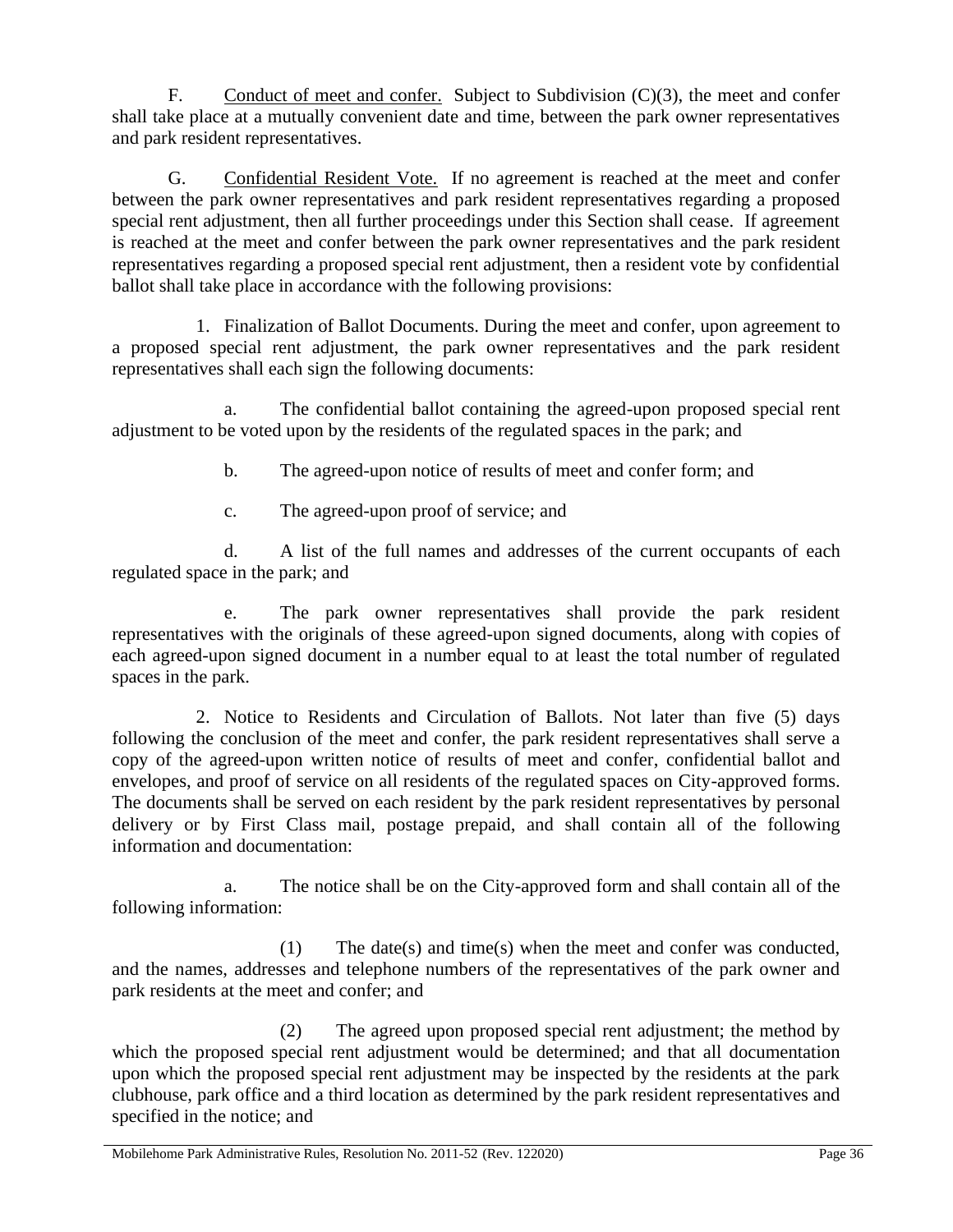(3) The right of the residents from each regulated space to vote by confidential ballot on whether or not to consent to the proposed special rent adjustment (based on a vote by one adult resident per space), by submittal of a confidential ballot to the Rent Administrator not later than fifteen (15) days following service of the notice upon the resident by the park resident representative, and insertion of the specific deadline date by which the confidential ballot must be filed with the Rent Administrator; and

(4) That the resident or a representative of a resident must return the confidential ballot to the Rent Administrator by personal delivery or by mail, in the preaddressed envelope to the Rent Administrator provided with the notice by the specified deadline; and

(5) That the proposed special rent adjustment shall not be effective unless consented to by at least fifty-one percent (51%) of the residents of the regulated spaces based on the results of the confidential ballot election.

b. The Confidential Ballot, in the form approved by the City and agreed upon between the park owner representatives and park resident representatives at the meet and confer; and

c. Envelopes pre-addressed to the Rent Administrator (one envelope per space) as previously provided by the park owner representatives to the resident representatives in accordance with Subdivision (G)(2) of this section; and

- d. The agreed-upon meet and confer results; and
- e. Proof of service, on the City-approved form.

3. Effective Date of Service on Park Residents. For purposes of determining the 15 day deadline for residents to file their confidential ballots with the Rent Administrator, service of the notice and confidential ballot form under Section 4.0006(G)(2) shall be deemed effective on the date of personal delivery to a resident or, if mailed, upon deposit in the U.S. Mail, to a resident. The park resident representatives shall serve all notices, envelopes pre-addressed to the Rent Administrator, and confidential ballot forms required by Subparagraph (2) of this Subdivision (G) on all residents of regulated spaces at the same time.

4. Park Resident Representative Service on City. Prior to or concurrently with serving the notice and all required documentation on the residents under Section 4.0006(G)(2), the park resident representatives shall serve the following documents on the Rent Administrator, using the City-approved forms:

a. Complete copies of the notice, confidential ballot form and all other required documentation set forth in Subdivision (G)(2); and

b. A list of the full names<sub> $\overline{5}$ </sub> and addresses of the current occupants of each regulated space in the park; and

A declaration or affidavit, on the City-approved form, and signed under penalty of perjury, verifying that the park resident representatives provided the residents of the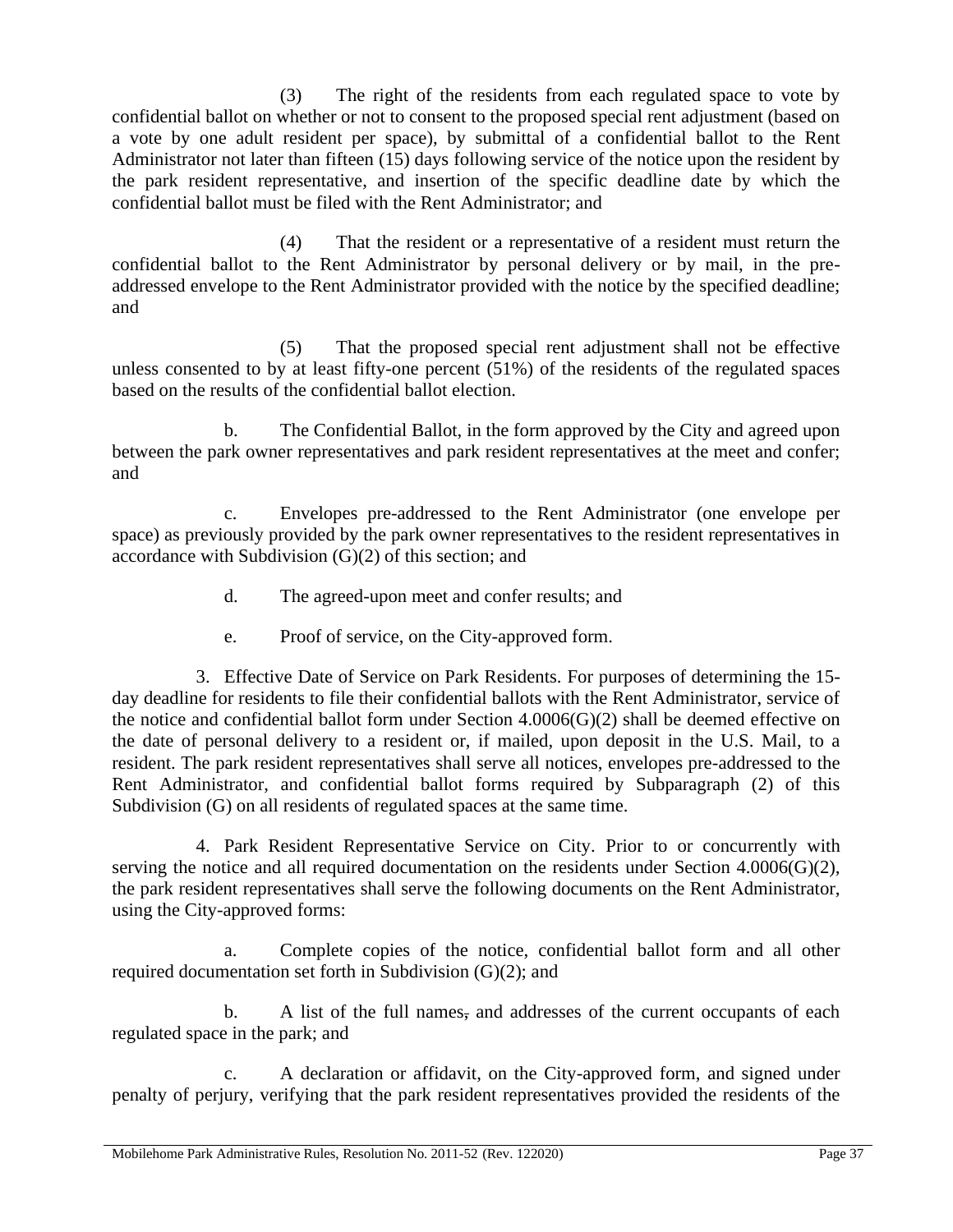regulated spaces with all documents and information required by Subdivision (G)(2) of this section.

5. Park Owner Service on City and Park Resident Representatives Following Meet and Confer. Not later than five (5) days following the conclusion of the meet and confer the park owner or his/her representative shall comply with all of the following requirements:

a. The park owner shall file with the City the following documents:

(1) One set of address labels addressed to the current occupants of each regulated space in the park;

(2) A declaration or affidavit, on the City-approved form, and signed under penalty of perjury, verifying that the park owner representatives provided the park residents with all information and documentation required by Section 4.0006 and that true and correct copies of all information and documentation required by Section 4.0006(G) has been posted at the three locations in the park as required by Subdivision (C)(2) of this section.

(3) A proof of service on the resident representatives confirming the park owner's compliance with the service requirements of this Subsection 5, on the City– approved form, served by personal delivery or by First Class mail, postage prepaid.

b. The park owner shall serve a copy of the proof of service on the resident representatives, on the City-approved form, confirming the park owner's compliance with this Subsection 5, served on the park resident representative by personal delivery or by First Class mail, postage prepaid.

6. Submittal of Confidential Ballots. Within fifteen (15) days of service of the notice and supporting documentation on the residents, the residents shall submit their confidential ballots to the Rent Administrator, indicating whether or not they consent to the proposed rent adjustment. Each regulated space shall have the right to submit one vote by one Mobilehome Park adult resident on behalf of all residents of that regulated space. Any confidential ballot received by the Rent Administrator after the 15-day deadline shall not be counted. A confidential ballot may be delivered to the Rent Administrator by a representative of a resident (excluding the park owner, park manager or any other representative of the park owner or manager), so long as such ballot is accompanied by a written authorization from the resident designating that person as his/her representative, under penalty of perjury, on the City-approved form.

H. Rent Administrator Review and Decision. Following the fifteen-day deadline, the RA shall approve the special rent adjustment only if the RA finds that (i) at least 51% of the residents of the regulated spaces consented to the special rent adjustment, and (ii) the park owner and residents complied with all meet and confer procedures set forth in subdivisions (B) through (G).

1. The RA shall accept only written confidential ballots by the residents of the regulated spaces on the confidential ballot forms approved by the City.

2. In counting the confidential ballots, if at least fifty-one percent (51%) of the residents of the regulated spaces consent to the proposed special rent adjustment, the proposed special adjustment shall be deemed consented to by the residents of the regulated spaces. If the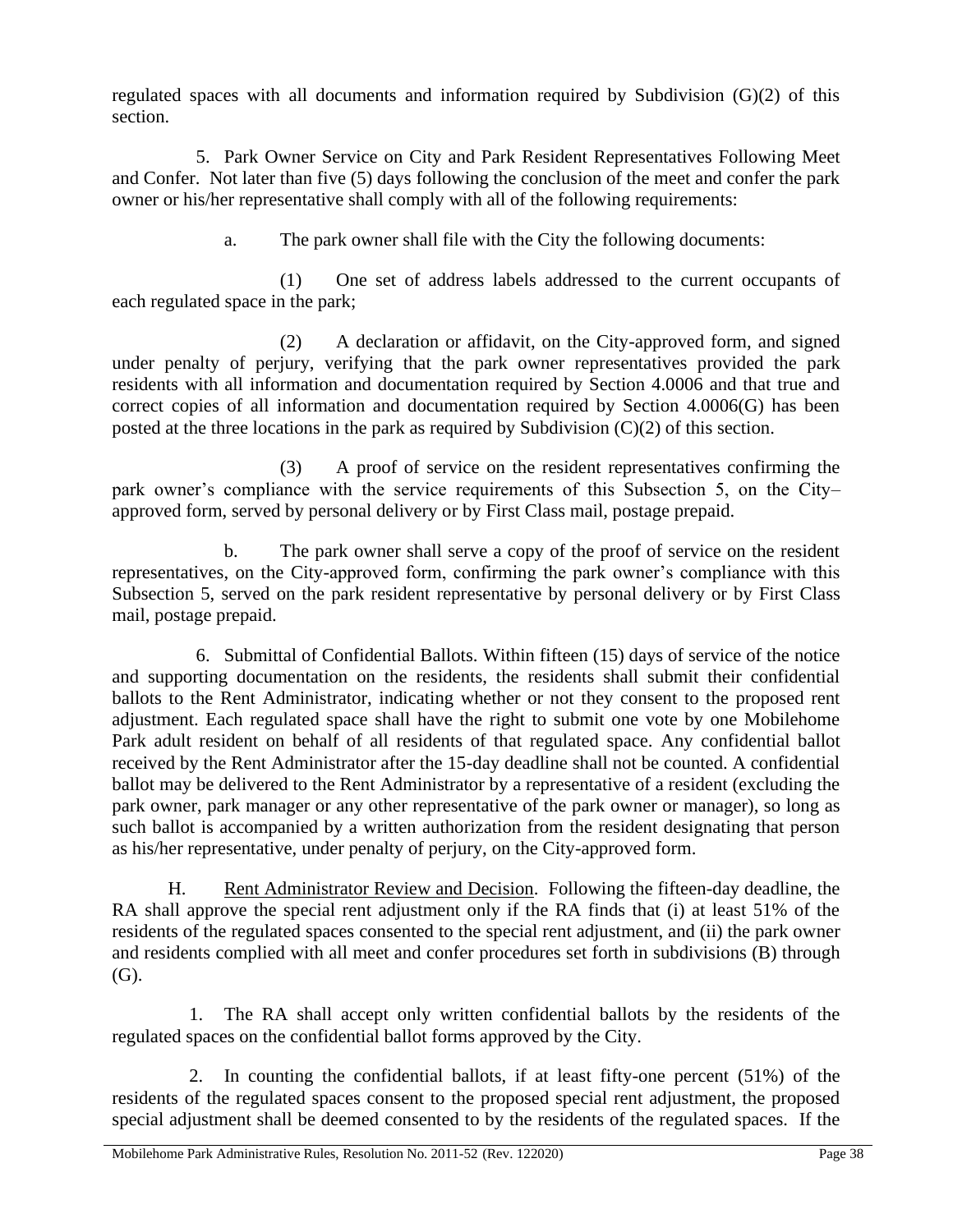proposed rent adjustment is not consented to by at least 51% of the residents of the regulated spaces, the proposed special adjustment shall be deemed disapproved by the residents of the regulated spaces.

3. In determining if at least 51% of the residents of the regulated spaces consented to the special rent adjustment, the RA shall count only those confidential ballots filed with the City by the deadline for submittal of ballots. It shall be presumed by the RA that any regulated space not represented by a confidential ballot represents the intent of the residents of that space to disapprove the proposed special rent adjustment. In the event that more than one adult resident of a regulated space submits a confidential ballot to the RA, the RA shall randomly select one ballot from that regulated space by lots as the official confidential ballot for that space.

4. Rent Administrator Decision and Notification. Not later than fifteen (15) days following the deadline for submittal of the confidential ballots to the RA, the RA shall provide written notification to the park owner and park residents of the results of the confidential ballot election. The RA's notification shall include (i) whether or not the RA approved the special rent adjustment; (ii) the number of spaces consenting to the proposed special adjustment, (iii) the number of spaces indicating disapproval; (iv) the number of spaces where no response was received; (v) if the RA determined that all procedures of this Section were met, the reason(s) for such determination; and (vi) if the RA determined that all procedures of this Section were not met, the reason(s) for such determination. Unless otherwise required by law, the City shall not reveal to the park owner the names or any residents voting for or against the proposed rent adjustment or any resident not submitting a confidential ballot.

I. Park Owner Notice of Rent Increase. The park owner shall notify the residents affected by the Special Rent Adjustment approved by confidential ballot and the RA in accordance with State law. A park owner shall not notice a Special Rent Adjustment approved under this Section prior to approval and notification by the RA pursuant to Subdivision (H)(4) of this Section.

J. Final Decision. The RA's decision approving or denying a special rent adjustment submitted pursuant to YMC Section 15.20.100(E) and this Section shall be final and not subject to any appeal to the Commission or City Council.

K. Subsequent Rent Adjustment Applications.

1. Disapproval by Park Residents or Denial by City. Denial of a special rent adjustment by voluntary meet and confer pursuant to YMC Section 15.20.100(E) and Subdivision (H) of this Section shall not preclude a park owner from applying for a special rent adjustment under YMC Section 15.20.100(A), (B) and/or (C) and Rules 4.0003, 4.0004 and/or 4.0005 of this Chapter. The application shall be processed in accordance with YMC Section 15.20.105 and these Rules.

2. Subsequent Rent Adjustments Following Approval by Residents and RA.

a. Annual Adjustment or Special Rent Adjustment. If at least 51% of the residents of the regulated spaces and the RA approves a special rent adjustment based on meet and confer pursuant to YMC Section 15.20.100(E) and Subdivision (H) of this Section, the park owner shall not apply for, demand payment of, or impose an Annual Adjustment under YMC Section 15.20.080, or a special rent adjustment authorized by YMC Section 15.20.100(A) or (B)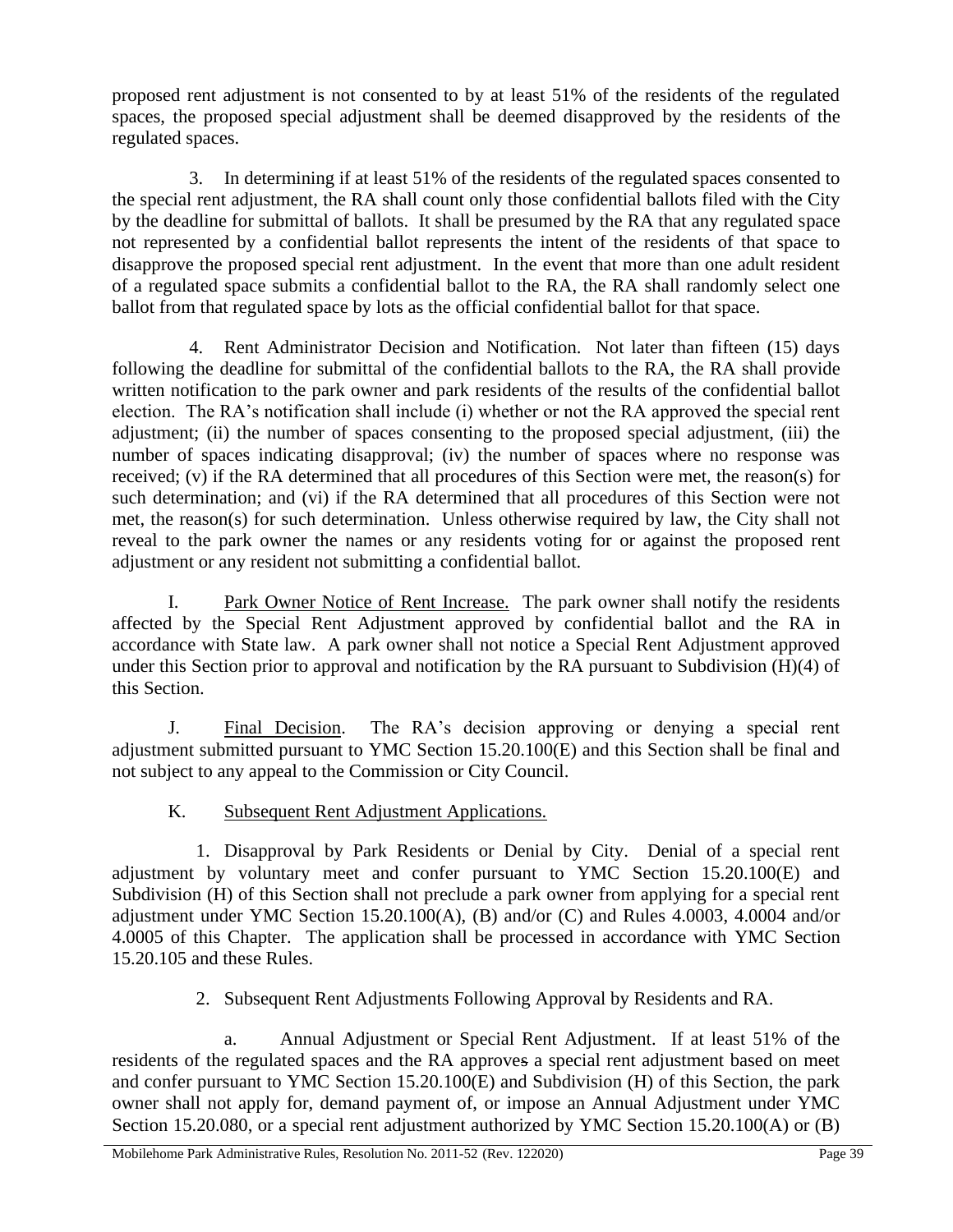less than 12 months after imposition of the special rent adjustment approved pursuant to YMC Section 15.20.100(E) and this Section.

b. Capital Improvement Rent Adjustment. In accordance with YMC Section 15.20.085(D), costs of a capital improvement shall not be included in a proposed special rent adjustment submitted to the residents of the regulated spaces under this Section 4.0006, and the RA shall not approve any proposed special rent adjustment that includes or is based upon any capital improvement costs. Rent adjustments based on capital improvements shall be submitted to the RA in accordance with YMC Section 15.20.085 and Chapter 5 of these Rules.

c. Rent Adjustment based on Discontinuance or Reduction of a Service or Amenity. The approval or disapproval of a special rent adjustment based on voluntary meet and confer pursuant to YMC Section 15.20.100(E) and this Section, shall not preclude a park owner or park resident from submitting an application for a rent adjustment based on discontinuance or reduction of a service or amenity pursuant to YMC Section 15.20.090 and Chapter 7 of these Rules."

#### <span id="page-44-0"></span>**4.0007 ALLOWABLE RENT ADJUSTMENTS AND APPLICATIONS FOLLOWING MNOI ADJUSTMENTS**

Following approval of an MNOI adjustment, an MNOI adjustment based on a readjusted base year NOI, or a fair return adjustment by the Commission under YMC Section 15.20.100 and Sections 4.0003, 4.0004 or 4.0005 of these Rules, or a Special Rent Adjustment by voluntary meet and confer under YMC Section 15.20.100(E) and Section 4.0006 of these Rules, a park owner shall not apply for an Annual Adjustment pursuant to YMC 15.20.080(A) and Chapter 3 of these Administrative Rules, until the expiration of at least twelve (12) months following the approval of the special adjustment under Sections 4.0003, 4.0004 or 4.0005 of these Administrative Rules. A park owner may apply for a capital improvement rent adjustment pursuant to YMC Section 15.20.085 and Chapter 5 of these Administrative Rules, at any time following approval of the MNOI adjustment, MNOI adjustment based on a readjusted base year NOI or fair return adjustment.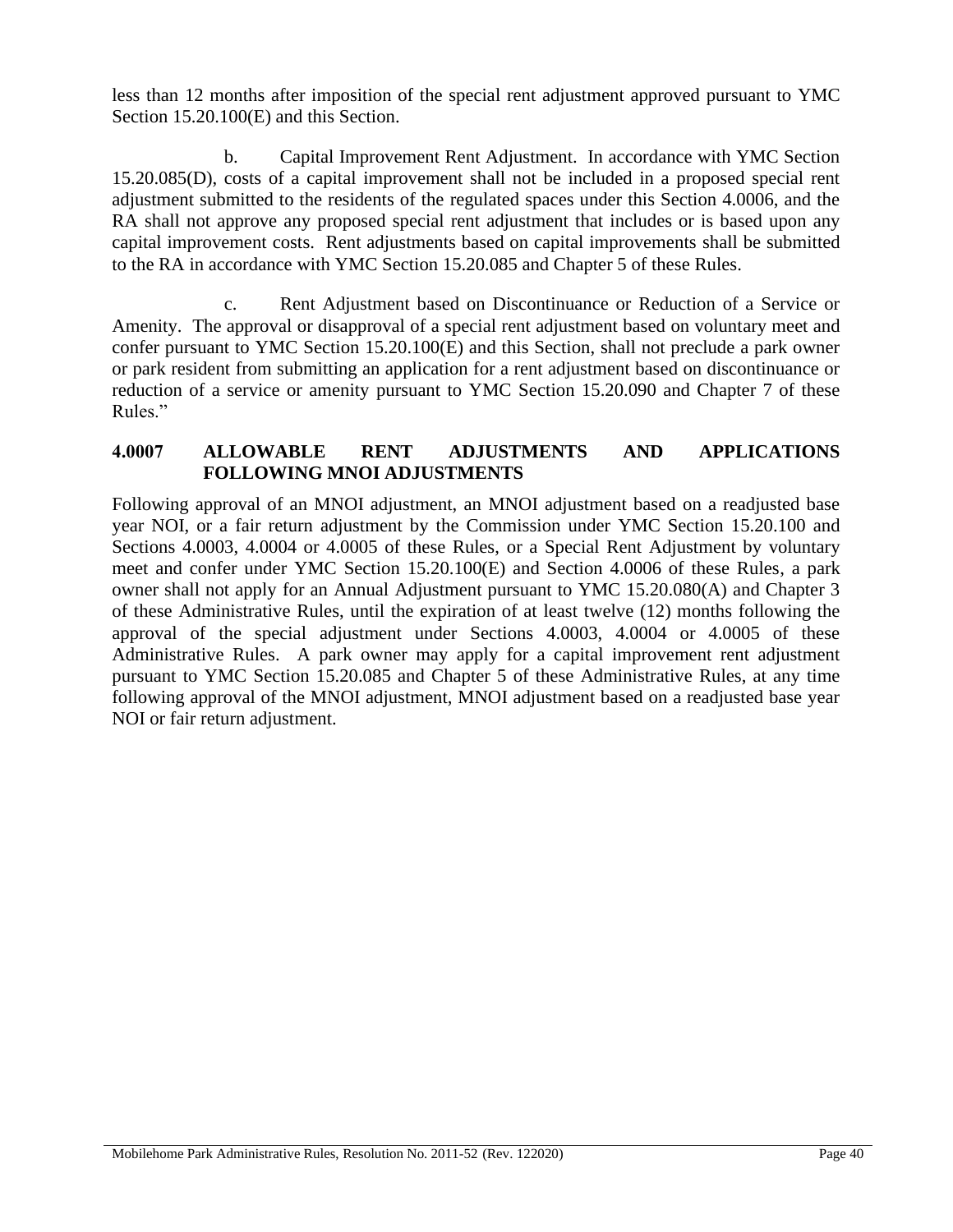#### **CHAPTER 5. ADJUSTMENTS BASED ON CAPITAL IMPROVEMENTS**

#### <span id="page-45-1"></span><span id="page-45-0"></span>**5.0001. DEFINITIONS**

A. Capital Improvements. A capital improvement is defined by the YMC to mean the installation of new improvements and facilities and/or the replacement or reconstruction of existing improvements and facilities which consist of more than ordinary maintenance or repairs, have a useful life of at least five (5) years and have been consented to by fifty-one percent (51%) of the spaces in the mobilehome park or are necessary for the health and safety of the park, its residents or its neighbors. A capital improvement shall be established under the standard applicable under the law at the time the application is filed. Nothing in this Chapter shall prohibit a park owner from performing a capital improvement if the park owner chooses not to apply for a rent adjustment under the provisions of the YMC or this Chapter.

B. Ordinary maintenance and repairs. Ordinary maintenance and repairs include costs associated with the restoration of real property or personal property to a sound state, or which merely keep such property in operating condition over the probable useful life for which it was acquired, or which otherwise result from the normal maintenance and upkeep of the property. Ordinary maintenance and repairs are not capital improvements.

#### <span id="page-45-2"></span>**5.0002. APPLICATION FEES**

The Application fee for a Capital Improvement Application shall be \$1,750.00 per application, which shall be paid prior to the application being declared complete. Notwithstanding any other provision of these Rules to the contrary, no Capital Improvement Application shall be deemed complete or set for hearing before the Commission if the applicant fails to pay the required application fee.

#### <span id="page-45-3"></span>**5.0003. CALCULATION OF ALLOWABLE INCREASES**

Straight-line depreciation based on the useful/amortizable life of an improvement shall be used to calculate the allowable capital improvement rent increase for the improvement. Useful/amortizable life shall mean, that period of time during which a particular improvement will, in the opinion of professionals (such as architects, engineers, contractors, and accountants), remain functional with only ordinary maintenance and/or repairs. The RA shall evaluate the useful/amortizable life of an improvement for which a capital improvement rent increase is sought. To apply straight-line depreciation in calculating the allowable rent increase, the RA shall divide the total cost of the improvement by its useful/amortizable life and then divide the result of that calculation by twelve and then by the number of spaces in the park.

For example, the allowable capital improvement rent increase for a street replacement costing \$10,000 and having a useful/amortizable life of ten (10) years is calculated as follows:

| \$10,000.00<br>10 years | \$1,000.00 annual amortization    |
|-------------------------|-----------------------------------|
| \$1,000.00<br>12 months | \$83.33 monthly amortization cost |

$$
$83.33 = $2.78
$$
 monthly rent increase per space for 10 years  
Doublehome Park Administrative Rules Resolution No 2011-52 (Rev 122020)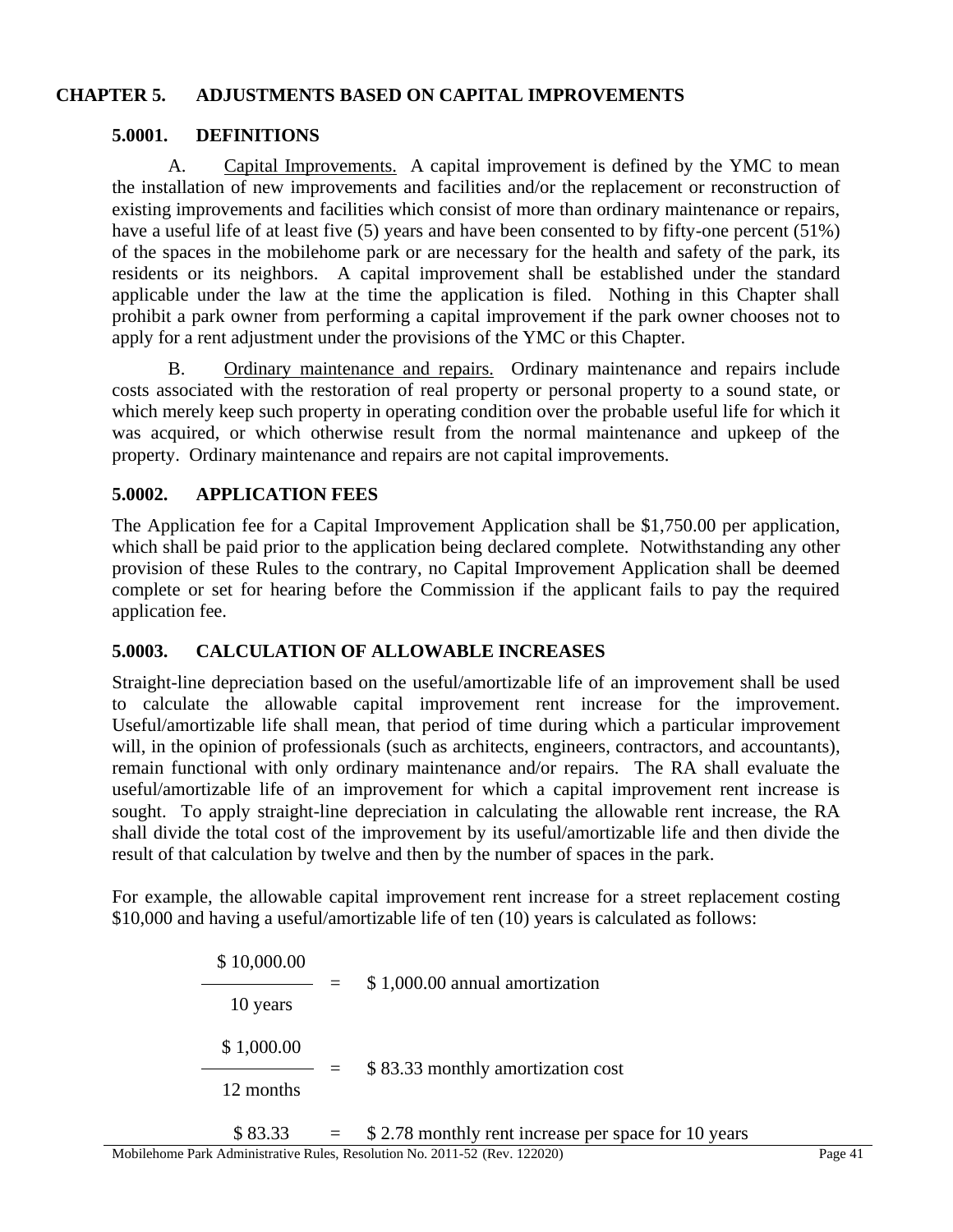#### 30 spaces

#### <span id="page-46-0"></span>**5.0004. AMORTIZATION**

A. Capital Improvements shall be amortized in accordance with the following schedule; or, if not itemized therein, in accordance with any useful life table utilized by the Internal Revenue Service, unless there is substantial evidence that a different amortization period is more appropriate.

|                                                                                                            | <b>Amortization</b><br><b>Period</b> |
|------------------------------------------------------------------------------------------------------------|--------------------------------------|
| Improvement                                                                                                | <b>In Years</b>                      |
| <b>Air Conditioners</b>                                                                                    | 7                                    |
| Appliances (other than those listed)                                                                       | 7                                    |
| Cabinets                                                                                                   | 7                                    |
| Carpentry                                                                                                  | 10                                   |
| Carpeting                                                                                                  | $\overline{7}$                       |
| Dishwasher                                                                                                 | $\overline{7}$                       |
| <b>Doors</b>                                                                                               | 10                                   |
| Dryer                                                                                                      | 7                                    |
| <b>Electrical Wiring</b>                                                                                   | 15                                   |
| Elevator                                                                                                   | 20                                   |
| Fan                                                                                                        | 7                                    |
| Fencing and Walls                                                                                          |                                      |
| <b>Block Walls</b>                                                                                         | 15                                   |
| Wood                                                                                                       | 7                                    |
| Fire Alarm System                                                                                          | $\overline{7}$                       |
| Fire Escape                                                                                                | 15                                   |
| Floor Covering (linoleum or vinyl)                                                                         | $\overline{7}$                       |
| Flooring                                                                                                   | 7                                    |
| Furniture                                                                                                  | $\overline{7}$                       |
| Garbage Disposal                                                                                           | $\overline{7}$                       |
| Gates                                                                                                      | 15                                   |
| Gutters                                                                                                    | 15                                   |
| Heating                                                                                                    | 10                                   |
| Insulation                                                                                                 | 10                                   |
| Landscaping                                                                                                | 15                                   |
| Locks                                                                                                      | $\overline{7}$                       |
| Paving (asphalt, cement or micro-surfacing; but excluding patch-work or<br>pothole repairs or slurry seal) | 15                                   |
| Plastering                                                                                                 | 10                                   |
| Plumbing                                                                                                   |                                      |
| Fixtures                                                                                                   | 10                                   |
| Pipes                                                                                                      | 15                                   |
| Pumps                                                                                                      | $\overline{7}$                       |
| Refrigerator                                                                                               | $\overline{7}$                       |
| Roofing                                                                                                    | $10\,$                               |

Mobilehome Park Administrative Rules, Resolution No. 2011-52 (Rev. 122020) Page 42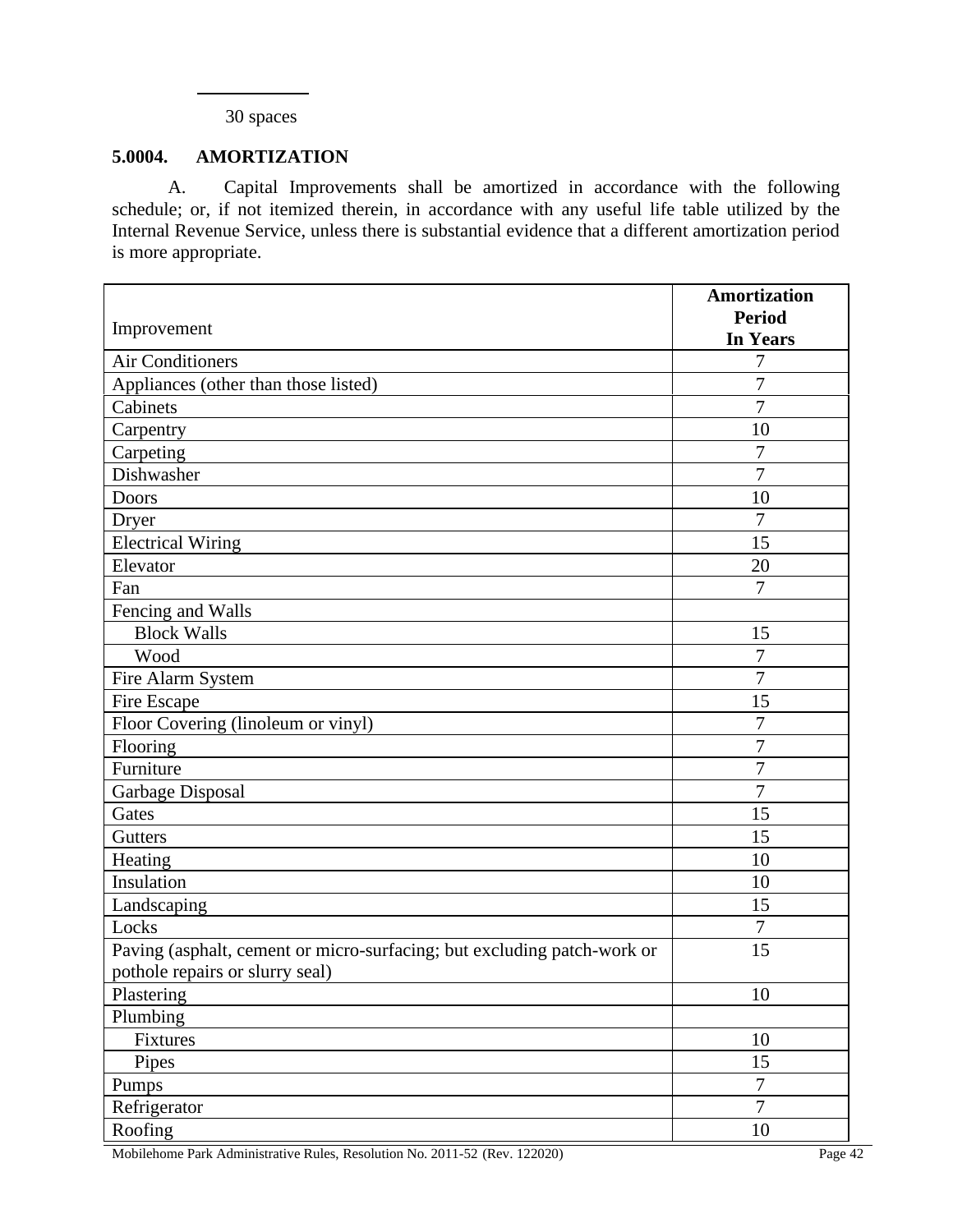| Improvement                                                                                      | Amortization<br><b>Period</b><br><b>In Years</b> |
|--------------------------------------------------------------------------------------------------|--------------------------------------------------|
| Security Entry Telephone Intercom                                                                |                                                  |
| <b>Smoke Detector</b>                                                                            |                                                  |
| <b>Stove</b>                                                                                     | ⇁                                                |
| Stucco                                                                                           | 10                                               |
| Structural Walls (complete replacement; excluding wall patches or<br>repairs to holes or cracks) | 10                                               |
| <b>Washing Machine</b>                                                                           | 7                                                |
| Water Heater                                                                                     |                                                  |
| <b>Window Coverings</b>                                                                          |                                                  |
| Windows                                                                                          | 15                                               |

B. In general, a capital improvement should not be amortized over a period which would yield a monthly per space increase over ten percent (10%). In such a case, a longer amortization period may be appropriate. The percent increase represented by a particular capital improvement rent increase shall be calculated by dividing the proposed capital improvement rent increase by the amount of the existing base rent.

Thus, in the case of the above street replacement example, the percent increase is calculated as follows:

 $\frac{2.78 \text{ (proposed capital improvement rent increase)}}{2.1\% \text{ (increase)}}$ 

\$130.00 (existing base rent)

## <span id="page-47-0"></span>**5.0005. COST OF THE CAPITAL IMPROVEMENT**

The applicant may provide documentary evidence of the actual cost incurred for the capital improvement. The cost thereof may include the interest expense incurred on money borrowed to pay for the capital improvement or a part thereof. In the event that the applicant used his/her own funds to pay for the improvement, interest at the rate equal to the prime rate, plus 2½ percent as of the date of the application, computed over a reasonable amount of time may be included as a part of the capital improvement cost. In determining the reasonable amount of time over which interest may be allowed, the RA may be guided by the current practices of state and federally chartered banks and/or savings and loan associations as to the length of time for repayment of improvement loans, provided, however, that the time may not exceed the amortization period determined by the RA and used in calculating the allowable capital improvement rent increase.

## <span id="page-47-1"></span>**5.0006. IMPROVEMENTS NECESSARY FOR HEALTH AND SAFETY**

Examples of capital improvements necessary for health and safety under YMC Section 15.20.085(A)(1) include, but are not limited to the following, and shall be established under the standard applicable under the law at the time the application is filed:

A. Replacement of plumbing, electrical, water and sewer lines necessary to conform to City and State ordinances, statutes, codes and regulations and maintain habitability standards and;

B. Replacement of roads, which have become dangerous and are necessary for ingress, egress and safe vehicular and pedestrian movement within a park.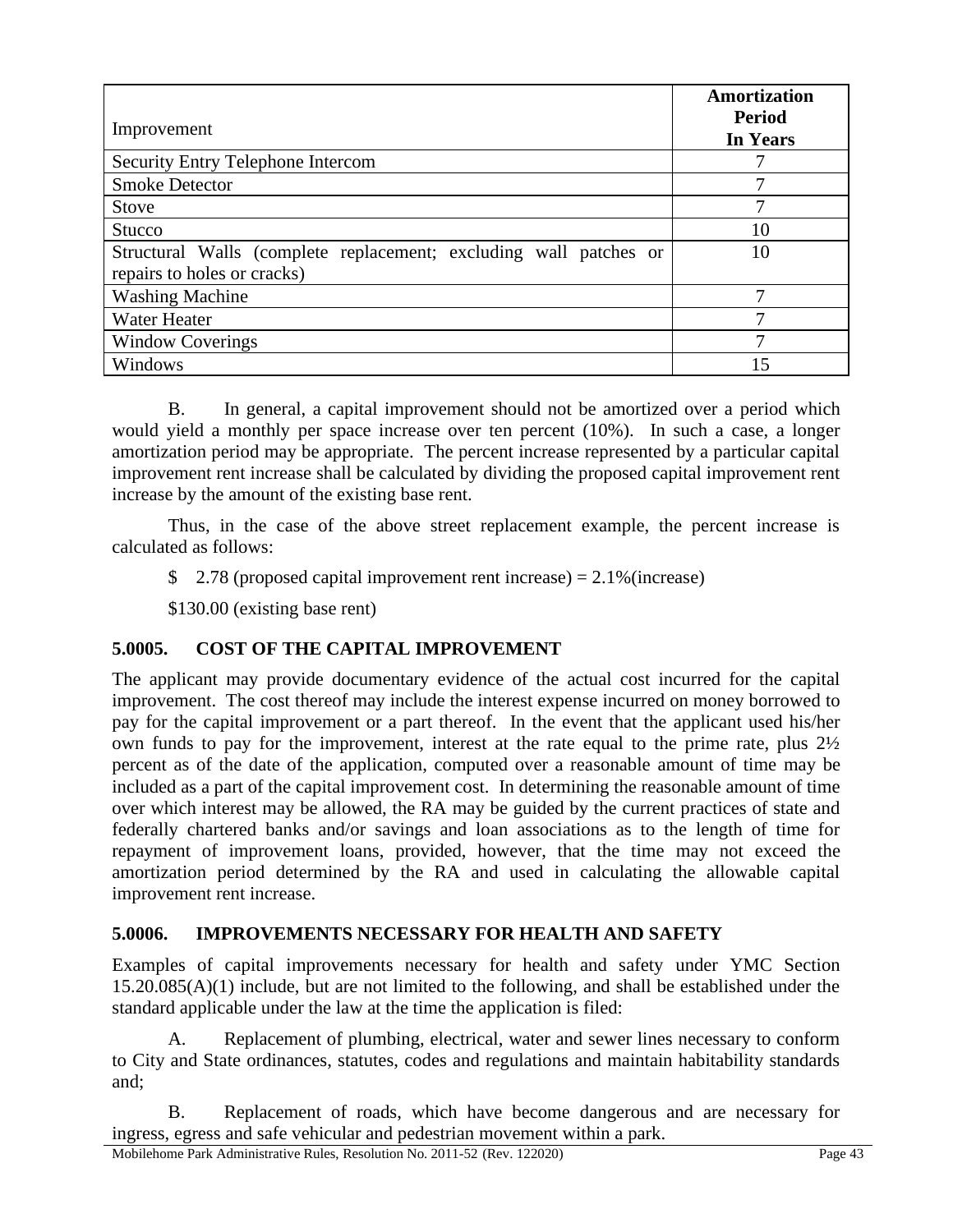C. Replacement of an amenity such as a swimming pool is not a capital improvement necessary for health and safety, but such an amenity must be shut down if it becomes unsafe, dangerous or fails to conform to health and safety regulations.

## <span id="page-48-0"></span>**5.0007. EMERGENCY CAPITAL IMPROVEMENTS**

A. Definition. As used in this Section 5.0007, "capital improvements" means work that constitutes the installation of new improvements and facilities and/or the replacement or reconstruction of existing improvements and facilities which consist of more than ordinary maintenance and repairs, and have a useful life of at least five (5) years.

B. Required Findings. Emergency capital improvements pursuant to YMC Section 15.20.085(B) means capital improvements necessary because of damage to or destruction of any improvement, facility, or building or any part thereof in a park where such damage or destruction resulted from or was caused by fire, earthquake or other natural elements; the damage or destruction is not covered by insurance or other third party sources; and which meet all of the following conditions as determined by the City:

1. The emergency resulted from either:

a. An earthquake, fire, storm or other weather condition or other natural element; or the sudden and unexpected damage to, or destruction or failure of the park's sewer, water or other utility system where such utility system was properly and adequately maintained by the park owner and met all applicable health and safety code requirements prior to the occurrence of the damage, destruction or failure of the utility system; or

b. The natural element or damage, destruction or failure occurred without any reasonable warning to the park owner such that the park owner did not have any reasonable opportunity to protect the property in advance or which was of such severity that the park owner could not protect the property irrespective of any advance warning.

2. It was necessary for the park owner to immediately perform the work in order to prevent an imminent threat to the health and safety of the park, its residents or neighbors, without first holding a resident meeting and Capital Improvement Election pursuant to the timing requirements set forth in YMC Section 15.20.085(A)(1).

3. All necessary governmental permits and approvals were obtained by the park owner prior to performance of the emergency capital improvements.

4. All necessary governmental approvals and sign-offs were obtained by the park owner upon completion of the emergency capital improvements.

5. The emergency capital improvements were commenced within two weeks of the occurrence of the event causing the imminent threat to the public health and safety.

6. The application for a rent adjustment based on emergency capital improvements was submitted to the City in accordance with the following deadlines:

a. Within (i) one month of completion of the emergency capital improvements, or (ii) within four months from the occurrence of the emergency, whichever occurs later; and

(b) Not more than six months from the date of occurrence of the emergency. The City may excuse the park owner from compliance with this six-month deadline only if the park owner presents evidence demonstrating by clear and convincing evidence that the six-month deadline is unreasonable under the circumstances due to factors outside the park owner's control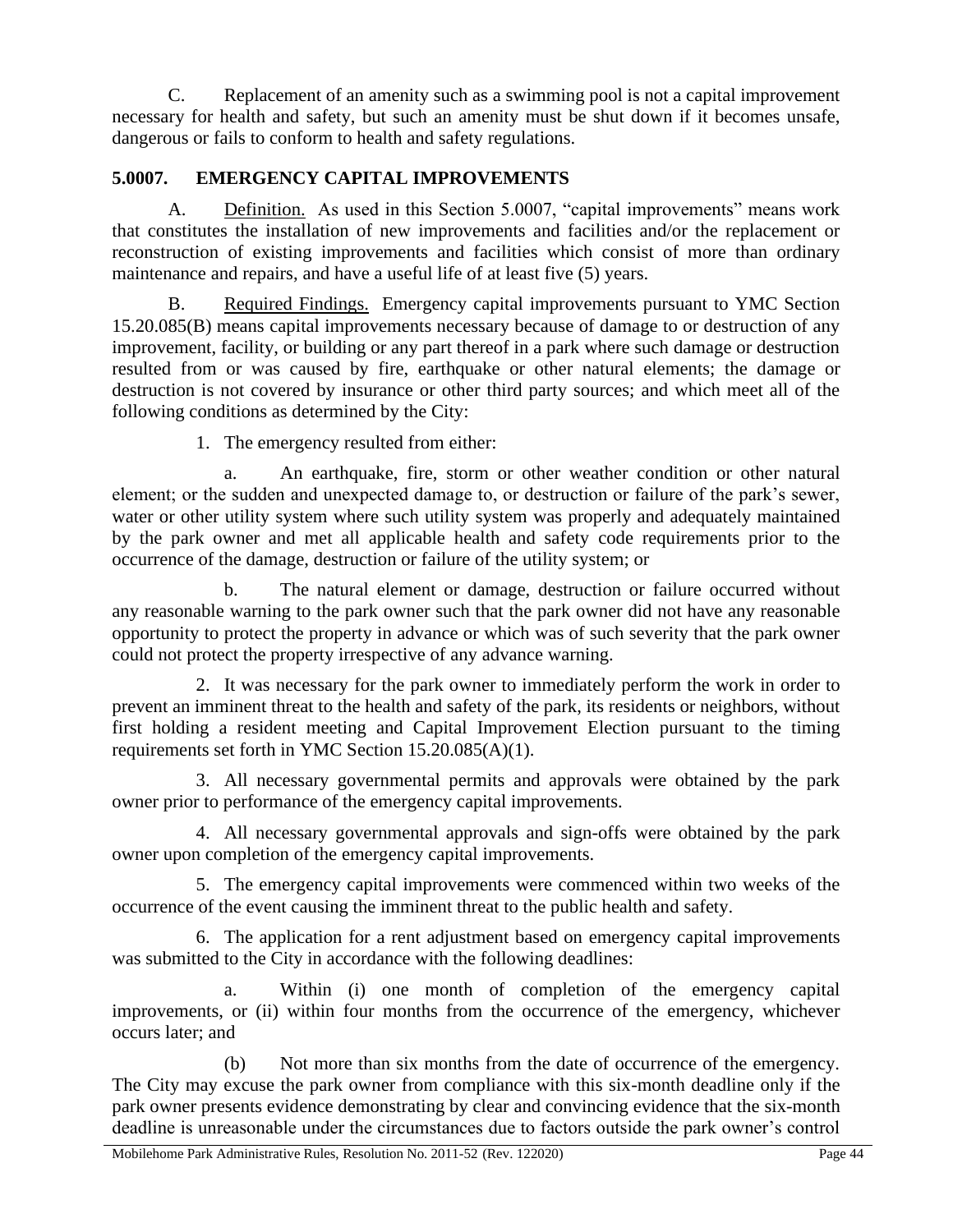and that the park owner exercised reasonable diligence to file the application within that sixmonth period.

7. The park owner submits all information and documentation necessary for the City to make the determination that emergency capital improvements were warranted and that a capital improvement rent adjustment is otherwise justified under YMC Section 15.20.085(B) and this Chapter.

C. Application and Hearing Procedures. An application for approval of a rent adjustment based on emergency capital improvements shall be submitted to the RA and processed in accordance with the requirements of YMC Section 15.20.085(A)(2). Appeals to the Commission and City Council shall be processed in accordance with YMC Section 15.20.085(E) and (F), and 15.20.115 and Chapter 1 of these Rules.

### D. Burden of Proof.

1. In any application submitted for approval of a rent adjustment based on emergency capital improvements, the park owner shall bear the burden of proof by competent evidence, to demonstrate that all of the requirements of YMC Section 15.20.085(B) and this Chapter are met.

2. In determining whether the park owner met his/her burden of proof that the immediate performance of the work was necessary because of an imminent threat to the health and safety of the park, its residents or neighbors, the City shall consider all relevant evidence, including but not limited to, the following:

a. The ability of the park owner holding a resident meeting and Capital Improvement Ballot Election at the park, or at a location within reasonable distance of the park for the park residents to attend and participate in the resident meeting and election, in accordance with the requirements of YMC Section 15.20.085(A)(1), prior to carrying out the emergency capital improvements.

b. The nature of the threat to the public health or safety caused by the damage or destruction, including but not limited to contamination of the water supply to the residents, unsafe electrical or gas conditions, walls or buildings in danger of imminent collapse, blocking or destruction of access roads, rights-of-way or other areas accessible to or needed by the residents for the conduct of their normal lives or by park management to carry out park operations, or blocking or destruction of other areas, buildings or facilities within the park necessary to park management for park operations.

c. The ability of park management to shut off, screen, or wall or block off the damaged or destroyed property, or turn off electricity or other utilities to protect the park, its residents, or neighbors from any imminent health or safety threat, and without impairing the ability of residents to live in their homes with enough visibility to carry out normal activities, and depending on the season, to heat or cool their homes.

d. The importance or necessity of the damaged or destroyed property to the normal lives of the residents and whether such property is necessary for the health or safety of the residents. Common area facilities such as pools, tennis courts, and other recreational amenities or areas, or any portion thereof, shall not be eligible for emergency capital improvements unless the damage or destruction caused an imminent threat to the physical health or safety of the park, its residents or neighbors.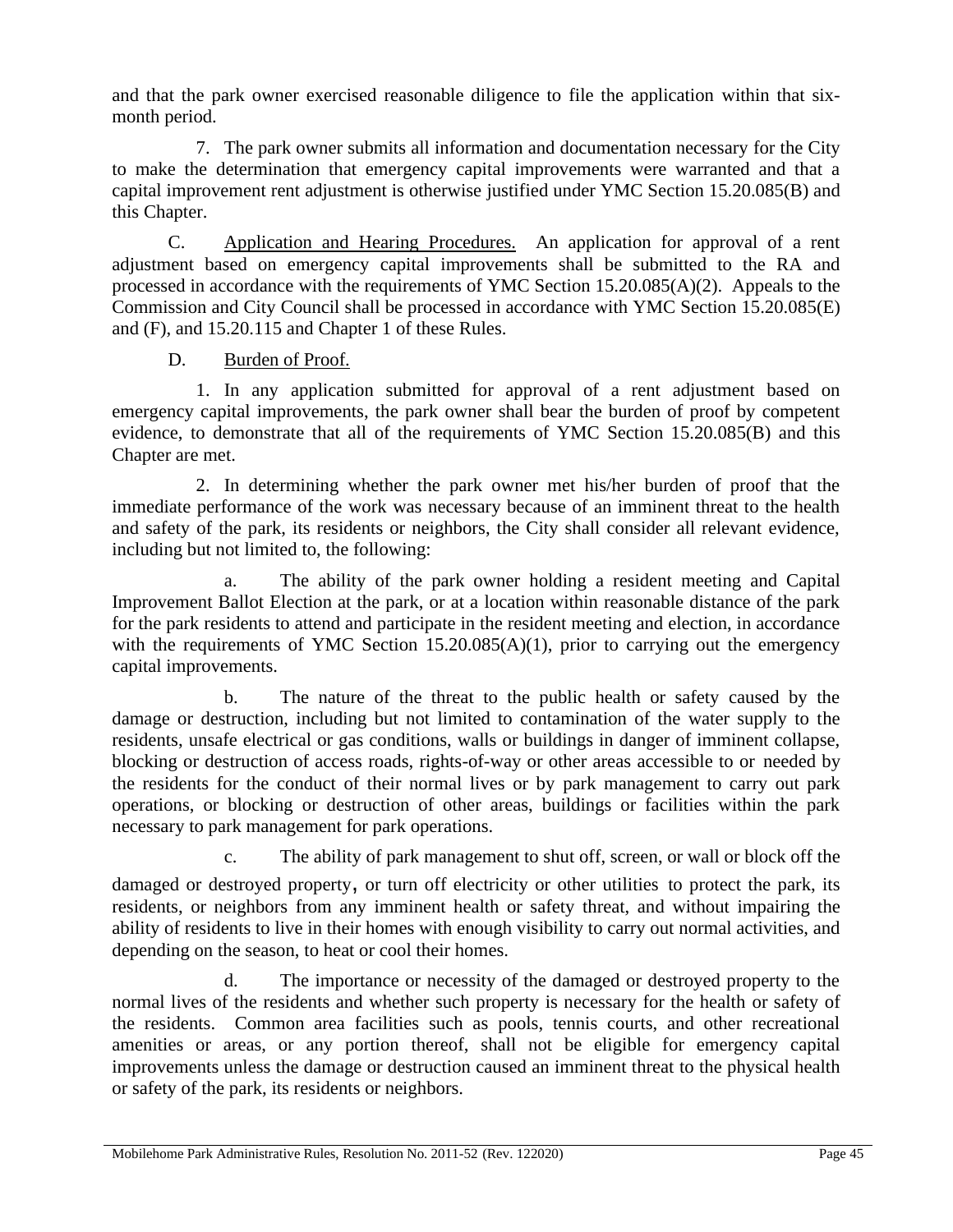e. The issuance of any order or citation by any governmental agency ordering the performance of emergency capital improvements in order to provide for the immediate replacement or rehabilitation of the property damaged or destroyed as the direct result of an emergency event described in Subsections (B)(1) and (B)(2) of this Section 5.0007. Enactment or amendment of a statute, ordinance or regulation requiring modifications to or implementation of equipment, systems or structures to facilities, buildings, or structures within parks shall not fall within this subsection.

The length of time between the date of the occurrence of event causing the damage or destruction to the property or improvement and the date of commencement of the improvements.

g. The dates when the park owner applied for and received permits or approvals from other governmental agencies to commence the work.

h. The date of actual commencement of the work.

i. The extent or complexity of the work needed to replace or rehabilitate the damage or destruction.

j. The date of completion of the work.

k. The reason(s) for any delay in seeking governmental permits or approvals, commencing or finishing the work.

If the park owner did not commence construction of the emergency capital improvements within two weeks of the emergency event resulting in the need for the emergency capital improvements, as required by Subsection (B)(5) of this Section 5.0007, all information and documentation to establish an exception to the two-week commencement period in accordance with YMC Section 15.20.085(B)(1)(c) and Subsection (B)(5) of this Section 5.0007.

m. Photographs, notices to park resident representatives, park residents, the City and any other information and documentation relevant to the determination whether performance of the work resulted from an emergency as defined above and was necessary in order to prevent an imminent threat to the health and safety of the park, its residents or neighbors.

n. All documentation and other evidence submitted by the park owner to establish supporting the costs of the emergency capital improvements.

o. All documentation and other evidence submitted by the park owner to justifying the proposed claimed interest rate and amortization period to support the claimed capital improvement rent adjustment.

p. If the park owner did not submit the emergency capital improvement rent adjustment application to the City within the time deadline required by Subsection (B)(6) of this Section 5.0007, all reasons and supporting evidence provided by the park owner to justify the delay in submitting the application.

q. Any other information and documentation relevant to the issue whether the performance of the work was an emergency necessary to be carried out without a resident meeting and Capital Improvement Ballot Election in order to prevent an imminent threat to the health and safety of the park, its residents and/or its neighbors.

E. Subsequent Capital Improvement Rent Adjustment Application Following Denial of Emergency Capital Improvement Rent Adjustment Application.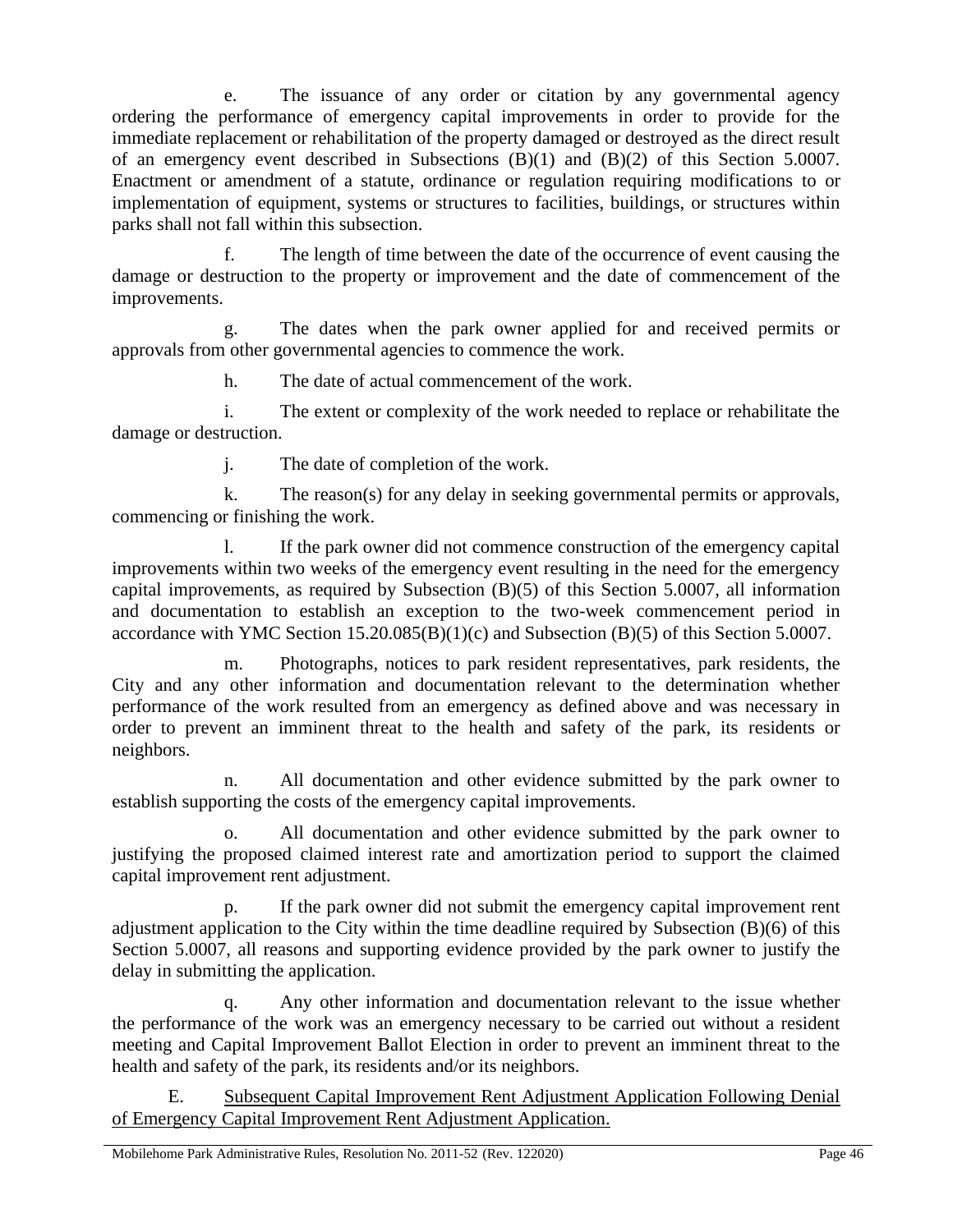1. If the City denied an emergency capital improvement rent adjustment application under YMC Section 15.20.085(B) and Section 5.0007 of this Chapter, the City shall not approve a subsequent capital improvement application under YMC Section 15.20.085(A)(1) based on some or all of those same costs, unless the City is able to make all of the following findings.

a. The City denied the prior emergency capital improvement rent adjustment application because either (i) the park owner failed to comply with the time deadlines under YMC Section 15.20.085(B)(1)(c) or 15.20.085(B)(1)(d) and Section 5.0007(B)(5) or (6) and (2) of this Chapter, or (ii) the park owner failed to establish that the work was an emergency capital improvement as defined in YMC Section 15.20.020 and Section 15.20.085(A) and 5.0007(A) and (B) (1) and (2) of this Chapter, and

b. The work constitutes a capital improvement as defined in Section 5.0007(A) of this Chapter; and

c. The park owner conducted a resident meeting and Capital Improvement Ballot Election either (i) within three months of the denial of the emergency capital improvement application by the City or (ii) within twelve (12) months of completion of the capital improvements, whichever occurs later; and

d. Either: (i) at least fifty-one percent (51%) of the residents approved the capital improvements, or (ii) the capital improvements were necessary for the health and safety of the park, its residents or its neighbors; and

e. The subsequent capital improvement rent adjustment application otherwise complies with all other requirements of YMC Section 15.20.085(A) and this Chapter.

2. Prior finding binding. If the City denied the prior emergency capital improvement rent adjustment application because the City determined that the work failed to qualify as a capital improvement (as defined in Subsection (A) of this Section 5.0007), the City's prior finding shall be binding in the City's consideration of any subsequent capital improvement rent adjustment application under YMC Section 15.20.085(A) containing costs for that same work, and no subsequent capital improvement rent adjustment application containing those same costs shall be approved by the City.

## <span id="page-51-0"></span>**5.0008. SPECIAL RENT ADJUSTMENT APPLICATION**

A. MNOI Rent Adjustment Application under Section 4.0003 or Section 4.0004. If the City denied a park owner's application for a capital improvement application under YMC Section 15.20.085(A) or an emergency capital improvement rent adjustment under YMC Section 15.20.085(B), and the park owner includes some or all of those same costs in a subsequent special rent adjustment application submitted under YMC Section 15.20.100(A) or (B) and Section 4.0003 (MNOI rent adjustment) or Section 4.0004 (Readjusted Base Year NOI) of these Rules, those costs shall be removed and excluded from the base year or current year operating expenses in determining whether the park owner qualifies for the special rent adjustment. In considering such a separate capital improvement application, all of the following provisions shall apply:

1. The capital improvement costs shall be processed by the City as a separate capital improvement application, and be heard concurrently with the hearing on the special rent adjustment application.

2. The City shall not approve a capital improvement rent adjustment based on those costs unless the City finds that all of the following conditions have been met: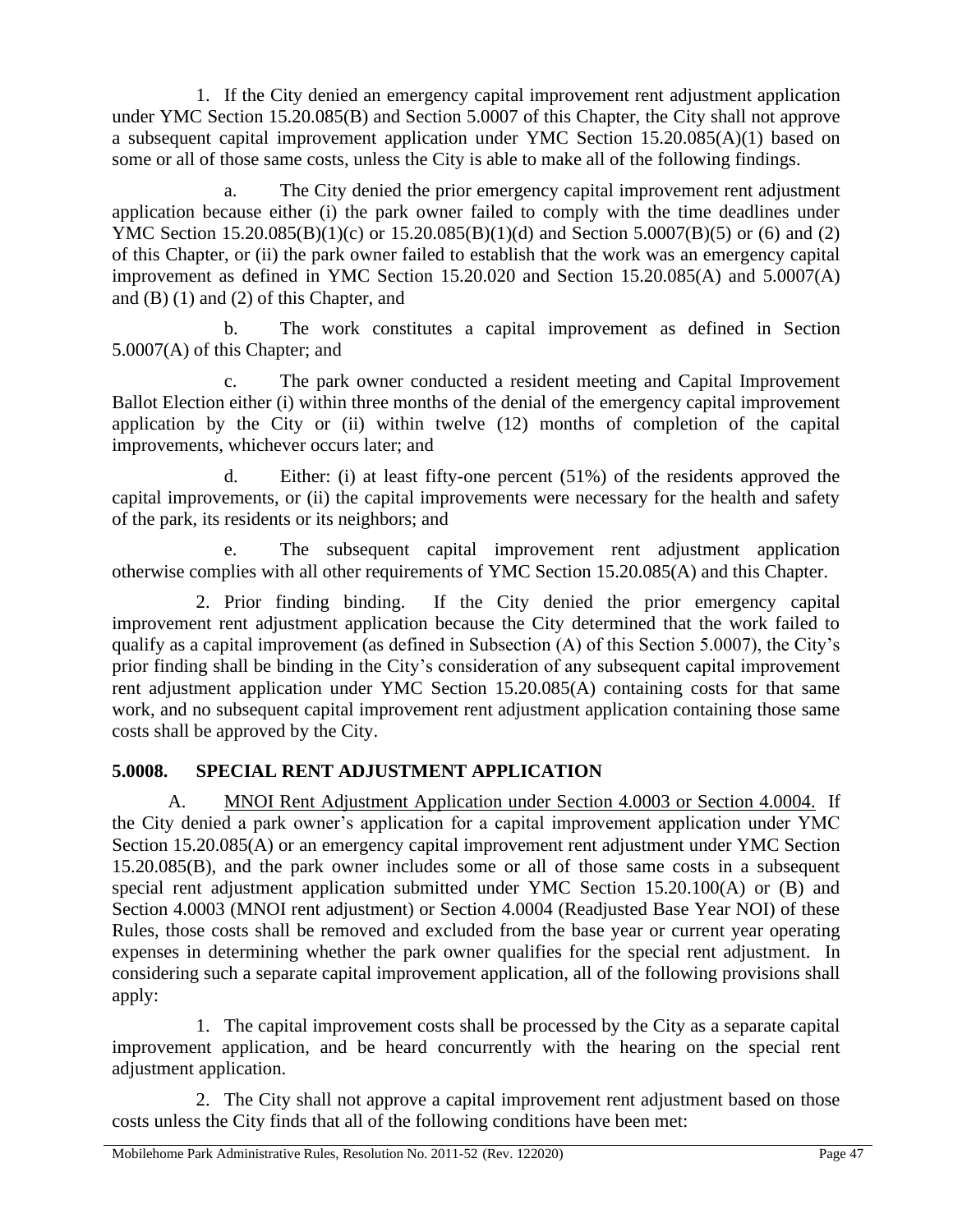a. The park owner conducted a resident meeting and Capital Improvement Ballot Election in accordance with the time deadlines under Section  $5.0007(D)(1)(c)$  of this Chapter; and

b. Either (i) at least fifty-one percent (51%) of the residents approved the work; or (ii) the work separately qualifies as capital improvements necessary for health and safety reasons under YMC Section 15.20.085(A)(1) and Section 5.0006 of this Chapter; and

c. The claimed costs qualify as a capital improvement as defined in Section 5.0007(A) of this Chapter; and

d. The claimed costs meet all other application requirements of YMC Section  $15.20.085(A)(1)$  and  $(2)$ .

3. If the City is unable to make all of the findings required by Subsection (2), the City shall not approve a capital improvement rent adjustment for those expenses. In no event shall the costs of any such alleged capital improvements be included in determining a special rent adjustment under Section 4.0003 (MNOI rent adjustment) or Section 4.0004 (Readjustment to base year NOI) of these Rules.

B. Fair Return Rent Adjustment Application under Section 4.0005. If the City denied a park owner's application for a capital improvement application under YMC Section 15.20.085(A)(1) or an emergency capital improvement rent adjustment under YMC Section 15.20.085(B), and if the park owner includes any or all of those costs in a special rent adjustment application for a fair return under YMC Section 15.20.100(C) and Section 4.0005 of these Rules, all of the following provisions shall apply:

1. Prior Denial of Capital Improvement or Emergency Capital Improvement Rent Adjustment Application.

a. If the City denied the park owner's prior application for a capital improvement rent adjustment or an emergency capital improvement rent adjustment because the work failed to qualify as a capital improvement (as defined in Subsection (A) of Section 5.0007 of this Chapter), the City shall exclude those costs from consideration of the park owner's fair return rent adjustment application under YMC Section 15.20.100(C) and Section 4.0005 of these Rules. The City's prior finding that the work failed to qualify as a capital improvement shall be binding upon the City in any such subsequent fair return rent adjustment application under YMC Section 15.20.100(C) and Section 4.0005 of these Rules.

b. If the City denied the park owner's prior application for an emergency capital improvement rent adjustment under YMC Section 15.20.085(B) because the park owner failed to comply with the timing requirements set forth in YMC Section  $15.20.085(B)(1)(c)$  or  $15.20.085(B)(1)(d)$  and Section  $5.0007(B)(5)$  or (6) of this Chapter, the City may consider those costs in a subsequent fair return rent adjustment application only if the work qualifies as a capital improvement as defined in Section 5.0007(A).

c. The failure of the park owner to conduct a resident meeting or Capital Improvement Ballot Election, or to obtain at least 51% consent to the work shall not bar consideration of those costs in determining whether the park owner is entitled to a fair return rent adjustment under YMC Section 15.20.100(C) and Section 4.0005 of these Rules so long as all other requirements of this Subsection (B) of this Section 5.0008 are met.

2. No prior capital improvement or emergency capital improvement rent adjustment application. If the park owner includes the costs of alleged capital improvements in a fair return rent adjustment application under YMC Section 15.20.100(C) and Section 4.0005 of these Rules,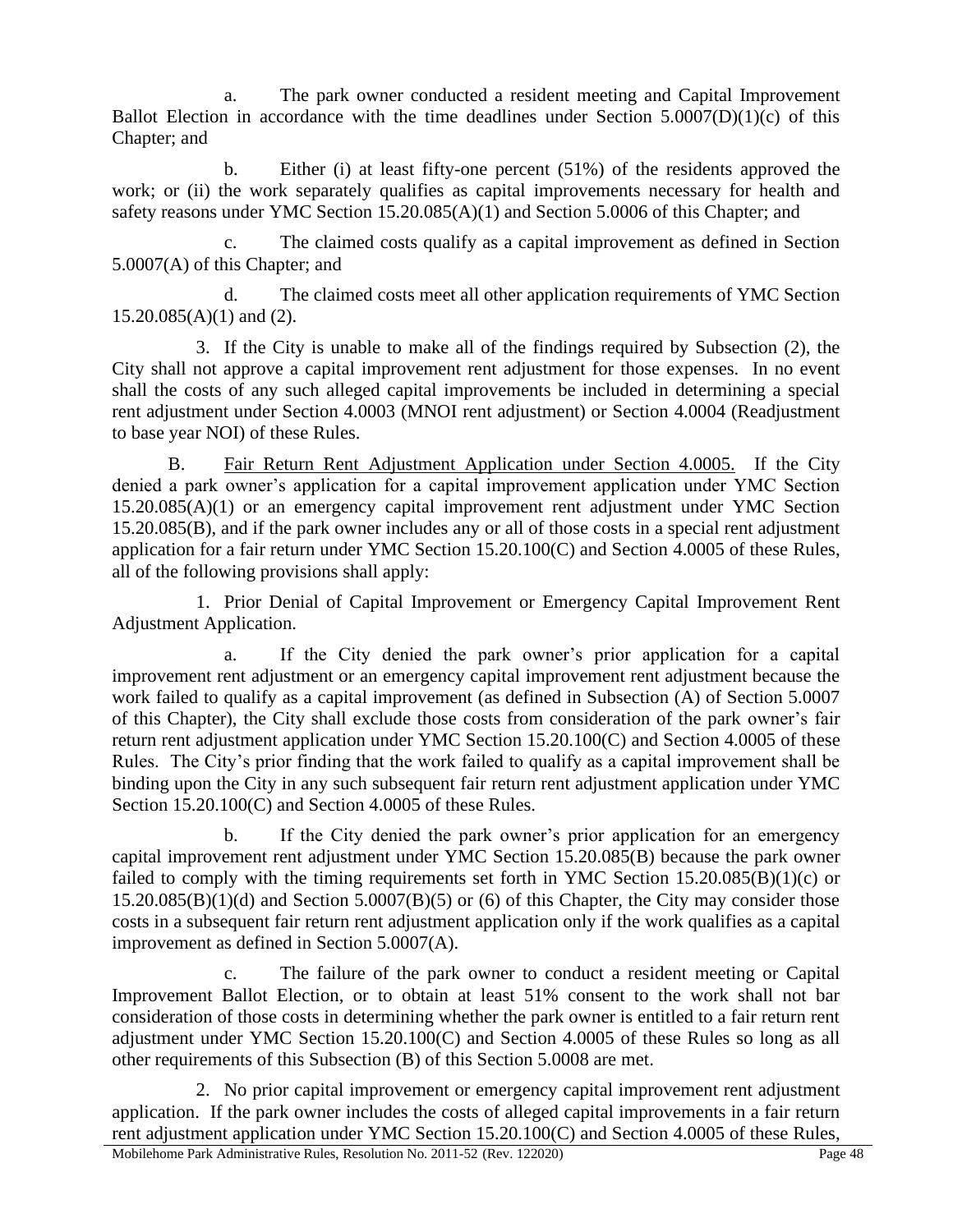but did not previously file a capital improvement or emergency capital improvement rent adjustment application with the City based on the same work, the City may consider those costs along with other relevant factors to determine if the park owner is entitled to a fair return rent adjustment, only if the City finds that the work qualifies as a capital improvement, as defined in Section 5.0007(A) of this Chapter.

C. Exclusions. Except as otherwise provided in Subsections (A) and (B) of this Section 5.0008, costs incurred in performing any alleged capital improvements shall not be included in any special rent adjustment application under YMC Section 15.20.100 and Sections 4.0003, 4.0004 or 4.0005 of these Rules.

#### <span id="page-53-0"></span>**5.0009. IMPROVEMENTS UNNECESSARILY DEFERRED**

A. In reviewing and acting upon a capital improvement rent adjustment application under YMC Section 15.20.085(A) or (B), the RA, or the Commission on any appeal, shall consider whether the costs of the capital improvement, in whole or in part, could have been minimized or avoided by the park owner through prudent and ongoing repair and maintenance activities. To the extent that the need for or extent of the claimed capital improvement was exacerbated through unnecessarily deferred, negligent or otherwise improper repair and maintenance or other acts or omissions of the park owner, said costs shall be disregarded in determining the amount of any capital improvement rent adjustment otherwise determined to be appropriate, but shall not be grounds to deny a capital improvement rent adjustment if all other requirements of YMC Section 15.20.085(A) or (B) and this Chapter are met, as determined in the discretion of the RA or the Commission (on appeal). The RA or Commission, on any appeal, may further condition the approval of any capital improvement rent adjustment application in order to ensure that future ongoing repair and maintenance activities will be taken by the park owner to minimize or avoid the need for replacement or reconstruction of said capital improvement in the future. Such conditions include, but are expressly not limited to, a condition providing that should the capital improvement not last the duration of the amortization period, the park owner may not pass on all or a portion of the cost of any replacement or reconstruction of the same capital improvement to the park residents.

## <span id="page-53-1"></span>**5.0010. CERTIFICATION OF CAPITAL IMPROVEMENTS**

A. If a park owner intends to apply for a capital improvement rent adjustment for expenses incurred in carrying out street improvements or flatwork improvements (e.g., sidewalks, driveways, patios), the application shall include a certification signed by a registered or licensed civil engineer verifying the following:

1. That the work was carried out under the supervision of a licensed or certified engineer to make sure that the capital improvements were properly constructed in accordance with the proposal, contract or bid;

2. That the improvement meets the standards required by the City of Yucaipa AC Pavement Specifications or other engineering standards to ensure adequacy of access and parking throughout the area of the improvement in accordance with the requirements of Title 25 of the California Code of Regulations;

3. That the improvement complies with all grading and drainage requirements of Title 25 including but not limited to the urban storm water runoff management requirements of the applicable MS-4 permit issued by the California State Regional Water Quality Control Board;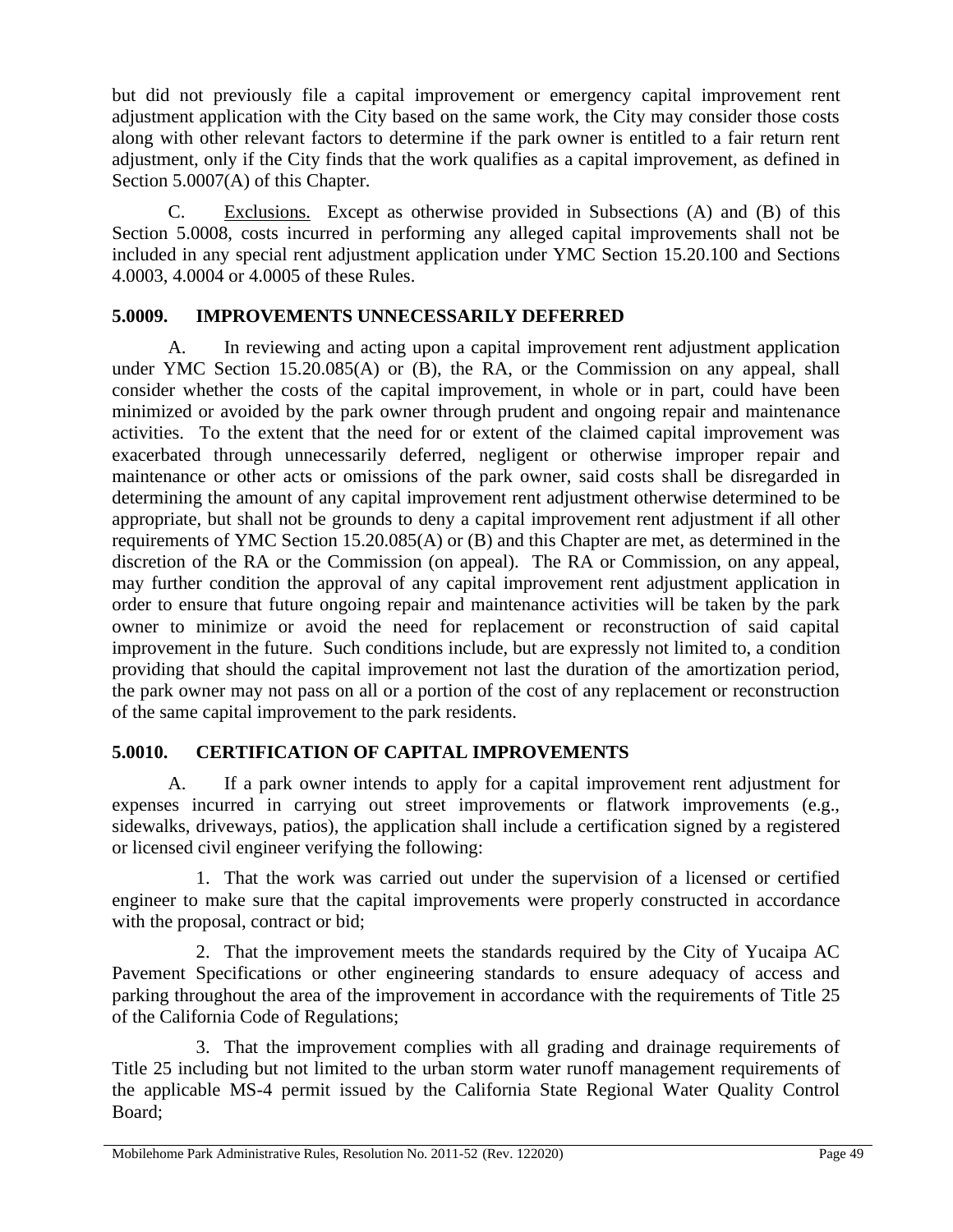4. To the extent that the area of improvement qualifies as a place of public accommodation under the Americans with Disabilities Act (42 U.S.C. § 12101 et seq.) (ADA), that the improvement complies with all applicable accessibility requirements of the ADA, including but expressly not limited to parking;

5. That the improvement will maintain the existing circulation and access for fire, life safety, service vehicles and trash trucks; and

6. That the improvement will be inspected and tested upon completion to ensure compliance with the required standards as indicated in item 2 above.

B. The application for a capital improvement rent adjustment shall not be deemed complete by the rent administrator under YMC §§15.20.085(A)(2) and 15.20.105 unless the application contains this certification. In the event that the applicant fails or refuses to submit the certification, the application shall be processed in accordance with YMC  $\S$ §15.20.085(A)(2) and 15.20.105, and the rent administrator or Commission may consider the failure or refusal to submit the certification in determining whether the applicant (or appellant) met his or her burden of proof that he or she is entitled to a capital improvement rent adjustment.

#### <span id="page-54-0"></span>**5.0011. APPLICABILITY OF THESE ADMINISTRATIVE RULES. (Renumbered 5.0010 as 5.0011)**

These Administrative Rules shall apply to all Capital Improvements performed after the adoption of the Rent Stabilization Ordinance. A capital improvement increase may be granted if it was completed between April 1, 1988 and the adoption of the moratorium on rent increases by Ordinance No. 36 on June 6, 1990, provided that:

A. No rent increase has been charged based upon or including the cost of the capital improvement; and

<span id="page-54-1"></span>B. The improvement meets the definition of capital improvements set forth in YMC Section 15.20.020.

#### **CHAPTER 6. TEMPORARY RENT ADJUSTMENT FOR SPECIAL RENT ADJUSTMENT APPLICATION AND HEARING COSTS INCURRED BEFORE THE COMMISSION**

#### <span id="page-54-2"></span>**6.0001. SCOPE**

A park owner may request a temporary rent adjustment for application and hearing costs incurred by the Park Owner in connection with a successful special rent adjustment application submitted under Section 15.20.100 of the Ordinance, and Chapter 4 of these Rules, subject to the following requirements.

#### <span id="page-54-3"></span>**6.0002. ELIGIBILITY AND BURDEN OF PROOF**

A. A Park Owner may recover the reasonable cost of professional services actually incurred in presenting the owner's application to the Commission, through a temporary rent adjustment, if the park owner successfully obtains approval of a special rent adjustment under Section 15.20.100 of the Ordinance pursuant to a final decision of the City.

B. The park owner shall bear the burden of proof to demonstrate, by substantial evidence, that he/she is entitled to a temporary rent adjustment under this Chapter, including that he/she is the prevailing party on the special rent adjustment application, the amount of the costs incurred in the Commission proceedings, that he/she actually incurred such costs, the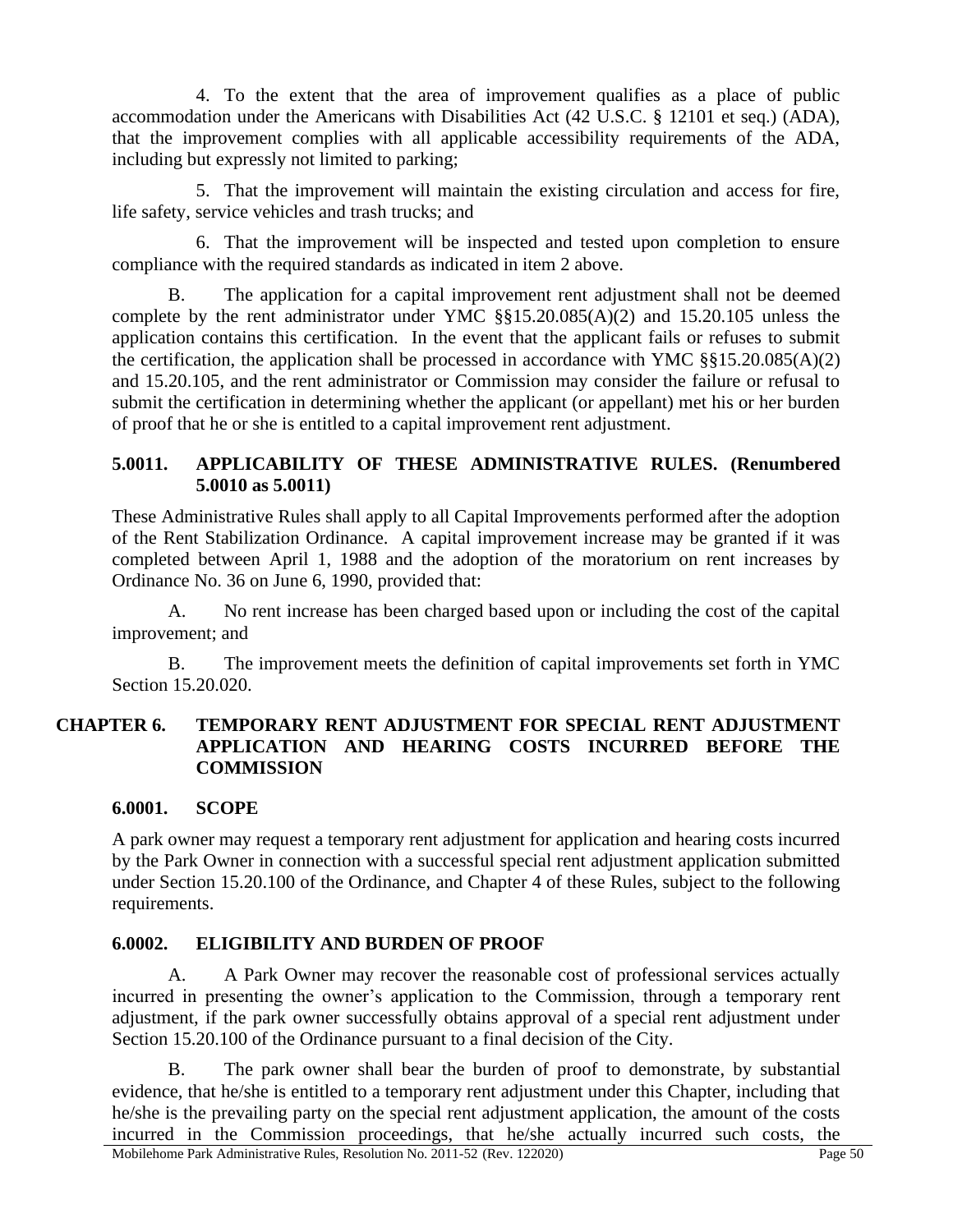reasonableness of the costs, that the claimed costs bear a reasonable relationship to the special rent adjustment awarded by the Commission pursuant to YMC 15.20.100 based on the factors set forth in Section 6.0004(B) of these Rules, and the amount of the proposed temporary rent adjustment."

#### <span id="page-55-0"></span>**6.0003. DEFINITIONS**

As used in this Chapter, the following terms shall have the following meanings:

A. "Fees, costs and other expenses" means hourly rates, lump sum charges based on specific tasks or projects, and duplication costs. "Fees, costs and other expenses" shall exclude all of the following: costs to recover documents from storage, costs to compile documents from computer records or other electronic records, development of software programs, and costs to print information or documents from a computer or other electronic device.

B. "Final Decision" means either (i) a final decision issued by the Commission on a special rent adjustment application when no timely appeal is filed, or (ii) a final decision issued by the City Council when a timely appeal from the Commission's decision on the application is filed.

C. "Prevailing Party" means a park owner who obtains approval of a special rent adjustment pursuant to a final decision of the City.

D. "Professional Services" means:

1. Legal, accounting, financial, appraisal, bookkeeping, property management, or engineering services actually incurred by the Park Owner in presenting his/her successful special rent adjustment application to the Commission; except that legal expenses shall not include any legal expenses included as an operating expense for the Current Year under Section 4.0003(D) of these Rules; and

2. Legal expenses must be performed by an attorney duly licensed to practice before the courts of the State of California, and any certified paralegal working under the supervision of any such attorney; and shall exclude costs for secretarial or other clerical services or expenses.

3. Accounting services shall be performed by a Certified Public Accountant, or an accountant working directly under the supervision of a CPA; other financial analyses shall be performed by person(s) with the requisite degree or license in their area of expertise.

E. "Relevant geographical area" means the City of Yucaipa and the County of San Bernardino; provided that, a park owner may submit evidence of factors justifying use of a geographical area in addition to, or in place of, the geographical area required by this section, if the park owner may demonstrate that based upon the services provided, a different or broader geographical area is more representative of the reasonable costs incurred by the park owner in connection with the application.

F. "Special Rent Adjustment" means a rent adjustment approved pursuant to Section 15.20.100 of the Ordinance and Chapter 4 of these Rules.

G. "Substantial evidence" means evidence as defined in Section 1.0029(F) of these Rules.

#### <span id="page-55-1"></span>**6.0004. PROCEDURES**

A. Application Form and Timing. A park owner who intends to seek recovery of the reasonable costs of professional expenses incurred by him/her in presenting his/her application to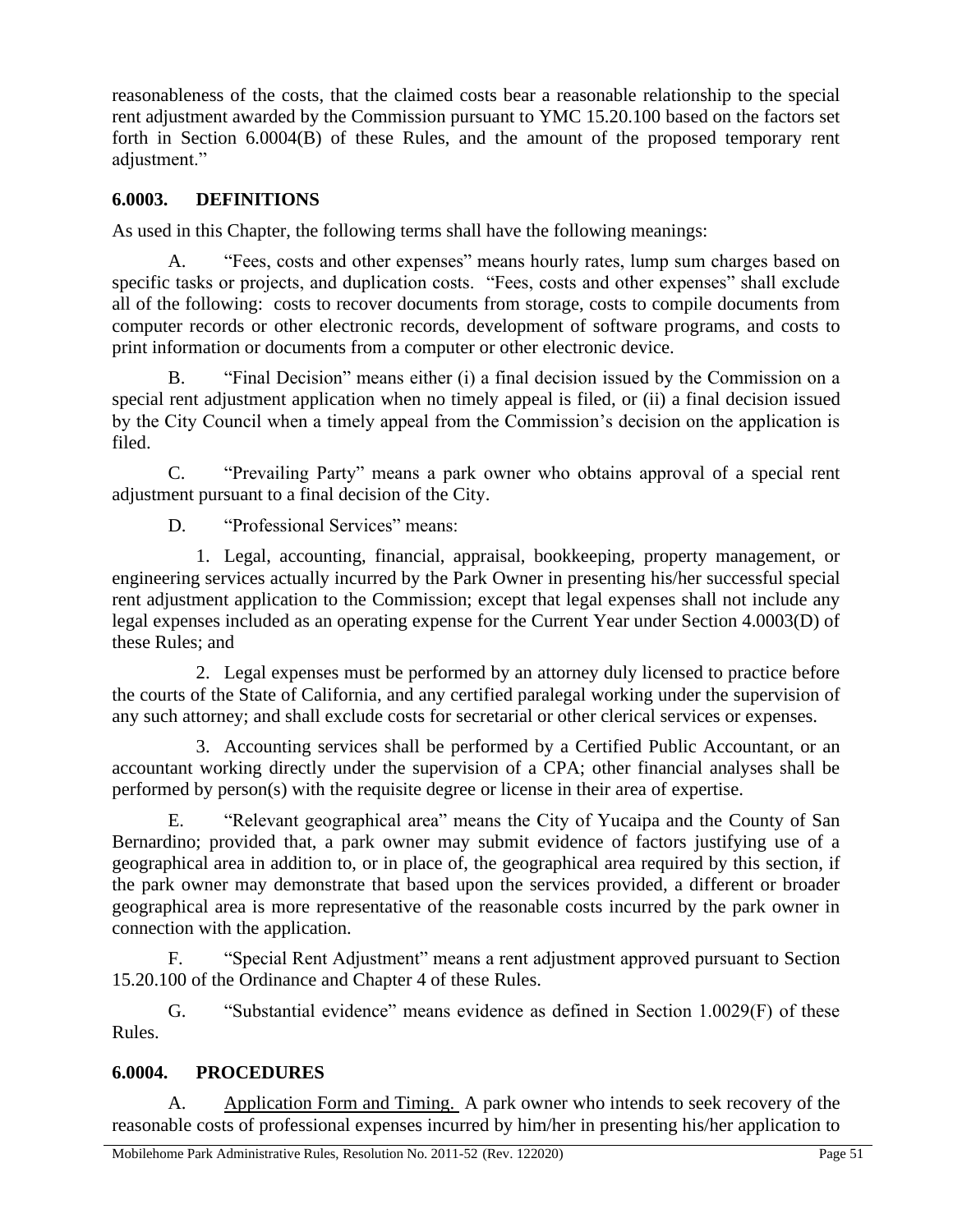the Commission, shall be required to submit his/her request as part of his/her application for a special rent adjustment in accordance with the requirements specified in the City-approved form.

B. Factors to Determine Reasonableness of Fees, Costs and Other Expenses. Any award of fees, costs and other expenses awarded for professional services under this Chapter shall be awarded only if the Park Owner demonstrates by substantial evidence that he/she is the prevailing party, that such fees, costs and other expenses for professional services were reasonably incurred and that said fees, costs and other expenses were reasonable in amount. The Commission shall consider all relevant factors, including but not limited to, the following:

1. Whether the services were performed by a person possessing a duly issued license or certificate in accordance with applicable state, local or federal requirements, as applicable.

2. The experience of the person who performed the services in connection with the application or appeal.

3. Whether the services and/or resulting costs were unnecessarily duplicative, including but not limited to use of multiple personnel and/or excessive time incurred, given the nature and complexity of the issues, and experience of the professional(s).

4. The rate charged for those professional services in the relevant geographic area.

5. The complexity of the matter.

6. Whether the records provided in support of the claimed costs reflect business practices consistent with the industry standard, such as well-documented records and contemporaneously prepared at the time services were rendered.

7. Whether the records provided reflect work duplicative of work presented in other proceedings and not correlated to specific work performed in the present proceeding.

8. Whether, and to what extent, the costs incurred reflect unwarranted delay or extended hours intended to maximize the cost rather than complete the tasks in a reasonable period of time.

9. Whether, and to what extent, the party claiming such costs refuses or fails to disclose details of the work performed, and the reasons for such failure or refusal.

10. The relationship of the result obtained to the expenses, fees, and other costs incurred (that is, whether professional assistance was reasonably related to the result achieved) and consistent with the purposes and intent of the Ordinance and these Rules in relation to any special rent adjustment sought under the Ordinance and these Rules*,* including but not limited to the amount of the Applicant's requested special rent adjustment and supporting methodologies contained in the Applicant's special rent adjustment application, the amount of the special rent adjustment granted by the Commission, the methodology used by the Commission in determining the approved special rental adjustment, and the percentage difference between the Commission-approved special rent adjustment and the amount of the Applicant's claims under YMC 15.20.100.

In approving any temporary rent adjustment, the Commission may make adjustments to the Applicant's claimed expenses based upon its findings with respect to the factors set forth in this Subsection (B) and all other provisions of this Chapter."

Documentation Required. A Park Owner who seeks a temporary rent adjustment for recovery of fees, costs and other expenses for professional services pursuant to this Chapter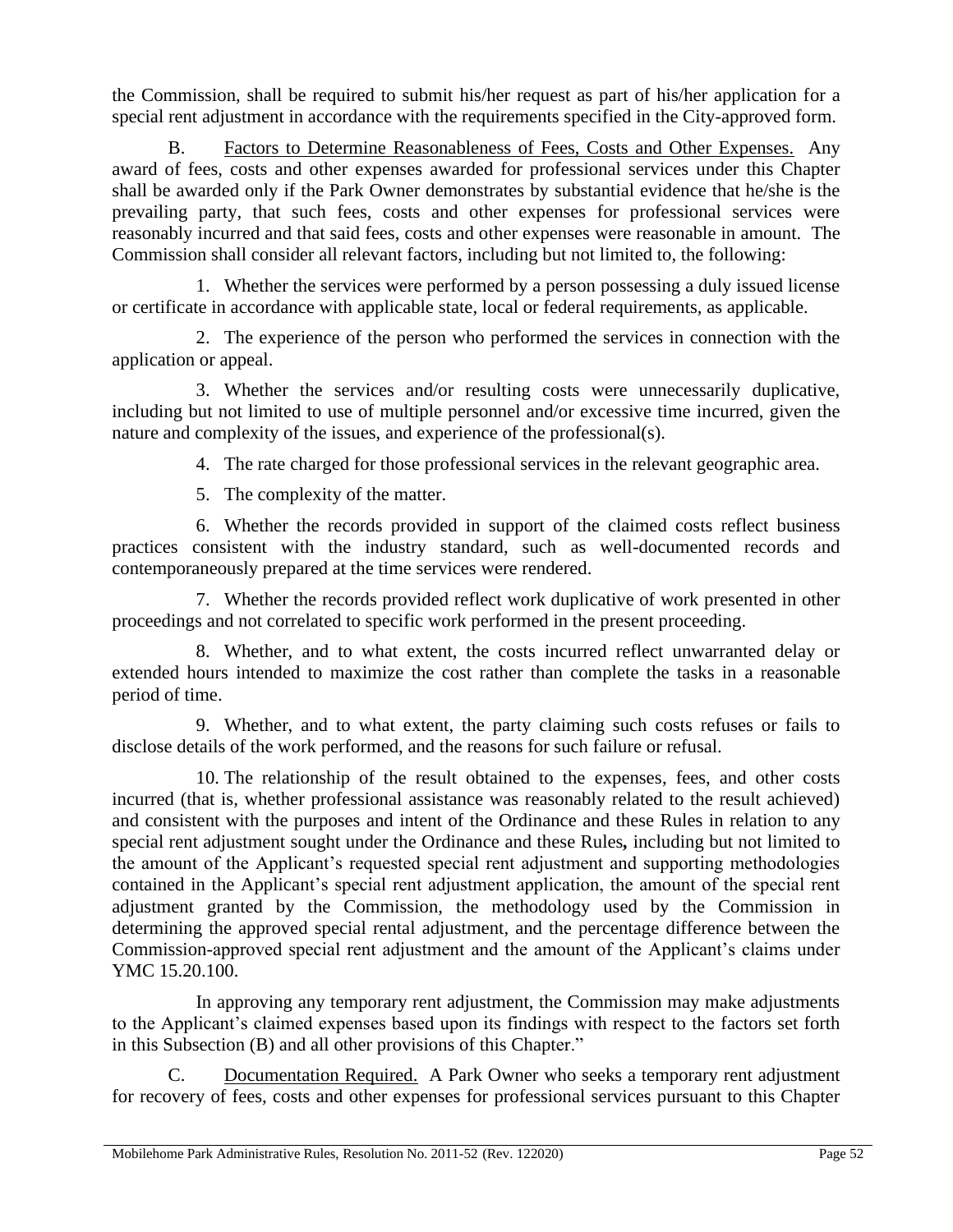shall be required to submit the following information and documentation with his/her request for a temporary rent adjustment:

1. The retainer agreement or other contract reflecting the hourly rate or other charge, the scope or assignment of work to be performed, the specific tasks to be performed, by the professional, and the person(s) who assigned or determined the specific tasks to be performed by the professional.

2. Documentation reflecting actual hours incurred and specific tasks performed, with sufficient detail for the Commission (or City Council on appeal) to determine whether the factors set forth in the Ordinance and this Chapter have been met by the park owner seeking recovery of costs.

3. A declaration or affidavit signed under penalty of perjury by the person performing each professional service, confirming his/her performance of the services, the relevance of the tasks to the application or appeal at issue, and the reasonableness of the claimed costs and all other factors as required by the City-approved form.

4. A declaration or affidavit signed under penalty of perjury by the park owner or designated representative, certifying that such party has paid, or is obligated to pay, for such costs incurred by the professional on his/her behalf in connection with the hearing on the special rent adjustment application.

5. Any additional information or documentation required by the RA and/or the Commission that is reasonably necessary to assist the City in determining whether an application should be granted.

D. Application Processing. An application for a temporary rent adjustment to recover fees, costs and other expenses for professional services shall be processed in accordance with and subject to the procedures set forth in YMC Section 15.10.116 and Chapter 4 of these Rules.

## E. Commission Award to Successful Park Owner; Final Decision.

1. At the conclusion of the hearing on a special rent adjustment application, if the park owner is the prevailing party on such application, the Commission shall also have the authority to deny, approve, or approve a modified temporary rent adjustment to the park owner in accordance with this Chapter 6. The Commission's decision shall be included in the Commission's decision on the underlying special rent adjustment application, and shall include:

(a) findings pursuant to Section 15.20.116 of the Ordinance and Administrative Rule §6.0004(B); and

(b) if the application is granted, (i) the amount of the temporary rent adjustment and the reasons therefore; (ii) the amortization period; (iii) the expiration date for the temporary rent adjustment, (iv) the right of each resident to pay the temporary rent adjustment in a lump sum; (v) a provision prohibiting park management from demanding, collecting or retaining any temporary rent adjustment after its expiration date; and (vi) a provision prohibiting park management from including the temporary rent adjustment in the base rent for purposes of future permissive, capital improvement and special rent adjustments; or

(c) if the application is denied, the basis for denial of any such temporary rent adjustment.

2. In determining the amount of a temporary rent adjustment, the Commission shall calculate the amount owed if any resident chooses to pay the temporary rent adjustment in one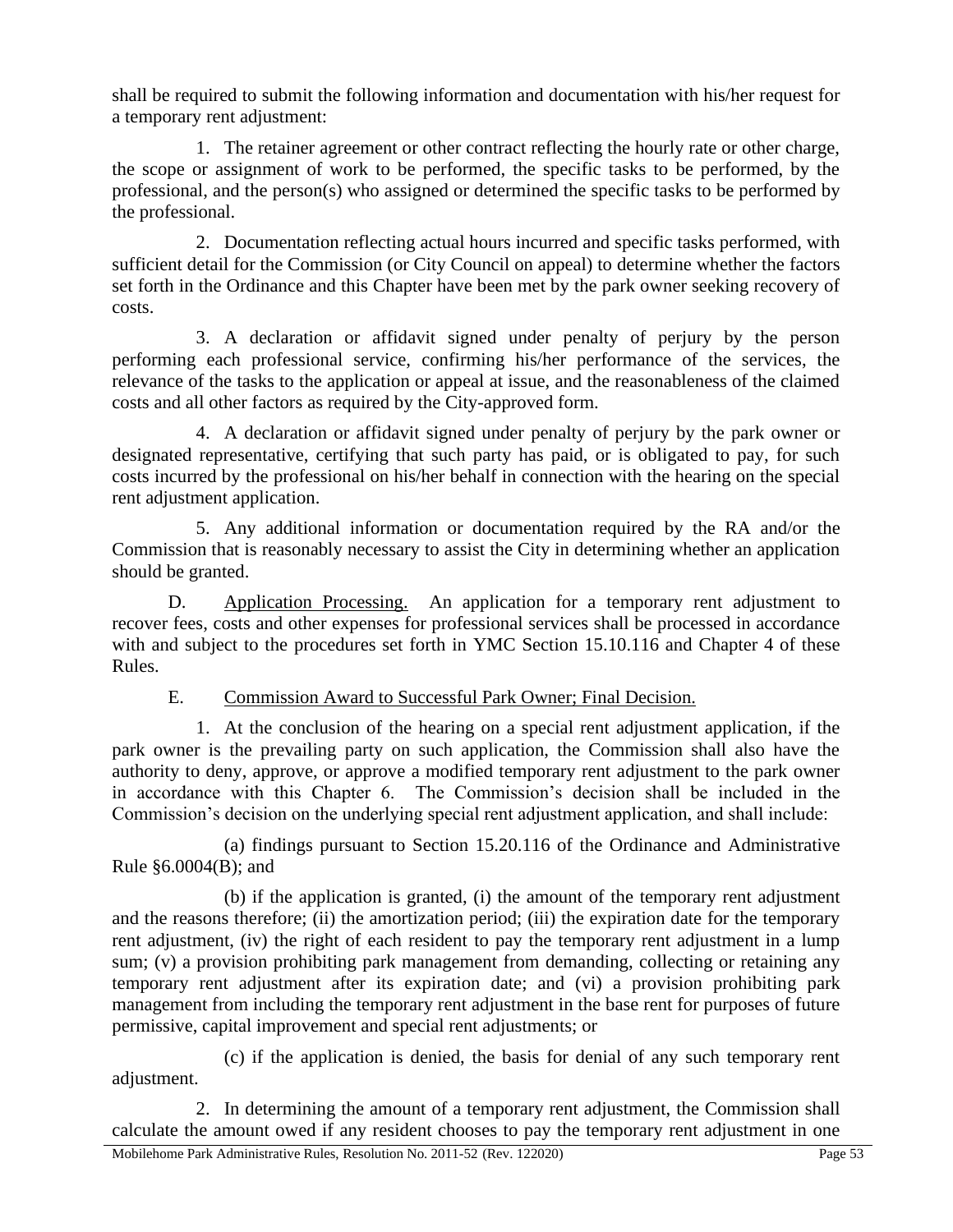lump sum rather than over a five-year period, without the payment of any interest; and the Commission shall also calculate the amount owed as a temporary rent adjustment over a fiveyear period, including interest at the rate of seven percent (7%) per year, compounded monthly. Any resident may pay the temporary rent adjustment in one lump sum so long as such resident pays the lump sum in full no later than thirty (30) days following the final decision by the City. Upon payment in full of the temporary rent adjustment, the resident shall be deemed to have fully paid such adjustment, and the temporary rent adjustment shall not be included on any statement issued to the resident thereafter.

3. The Commission's decision on any temporary rent adjustment to recover hearing costs shall be final unless the park owner or park resident representative files a timely appeal from the Commission's decision in accordance with Section 15.20.115 of the Ordinance, in accordance with the Appeal procedures established by Rule 1.0030 of these Rules, and Subdivision (F) of this Chapter.

### F. Right of Appeal; Final Decision of City Council.

1. A park owner and any park resident shall have the right to file an appeal from the Commission's decision on the park owner's request for a temporary rent adjustment in accordance with the provisions of YMC Section 15.20.115 and Section 1.0030 of these Rules. Any appeal filed shall be filed as part of the underlying appeal of the Commission's decision on the special rent adjustment. Nothing in these Rules shall preclude a park owner or park resident from filing an appeal on the Commission's decision on the temporary rent adjustment application only.

G. City Council Decision. If the park owner successfully appeals the decision of the Commission on a special rent adjustment (including successfully appealing the Commission's decision on a special rent adjustment under Chapter 4, or the Commission's decision on a temporary rent adjustment under this Chapter 6, or successfully opposes an appeal filed by the park resident representative (or a park resident) from the decision of the Commission), at the conclusion of the appeal hearing the City Council shall also have the authority to deny, approve or approve a modified temporary rent adjustment for the successful Park Owner in accordance with this Chapter 6. The City Council's decision shall include:

(a) findings on the factors set forth in this Section and the reasons therefore; and

(b) if the appeal is granted, (i) the amount of the temporary rent adjustment and the reasons therefore; (ii) the amortization period; (iii) the expiration date for the temporary rent adjustment; (iv) the right of each resident to pay the temporary rent adjustment in a lump sum; (v) a provision prohibiting park management from demanding, collecting or retaining any temporary rent adjustment after its expiration date; and (vi) a provision prohibiting park management from including the temporary rent adjustment in the base rent for purposes of future permissive, capital improvement and special rent adjustments; or

(c) if the appeal is denied, the basis for denial of any such temporary rent adjustment.

H. Final Decision. The City Council's decision on an appeal from the decision of the Commission on a park owner's application for a temporary rent adjustment pursuant to this Chapter 6 shall be included in the final decision of the City Council on any such appeal issued pursuant to Section 1.0030 of these Rules.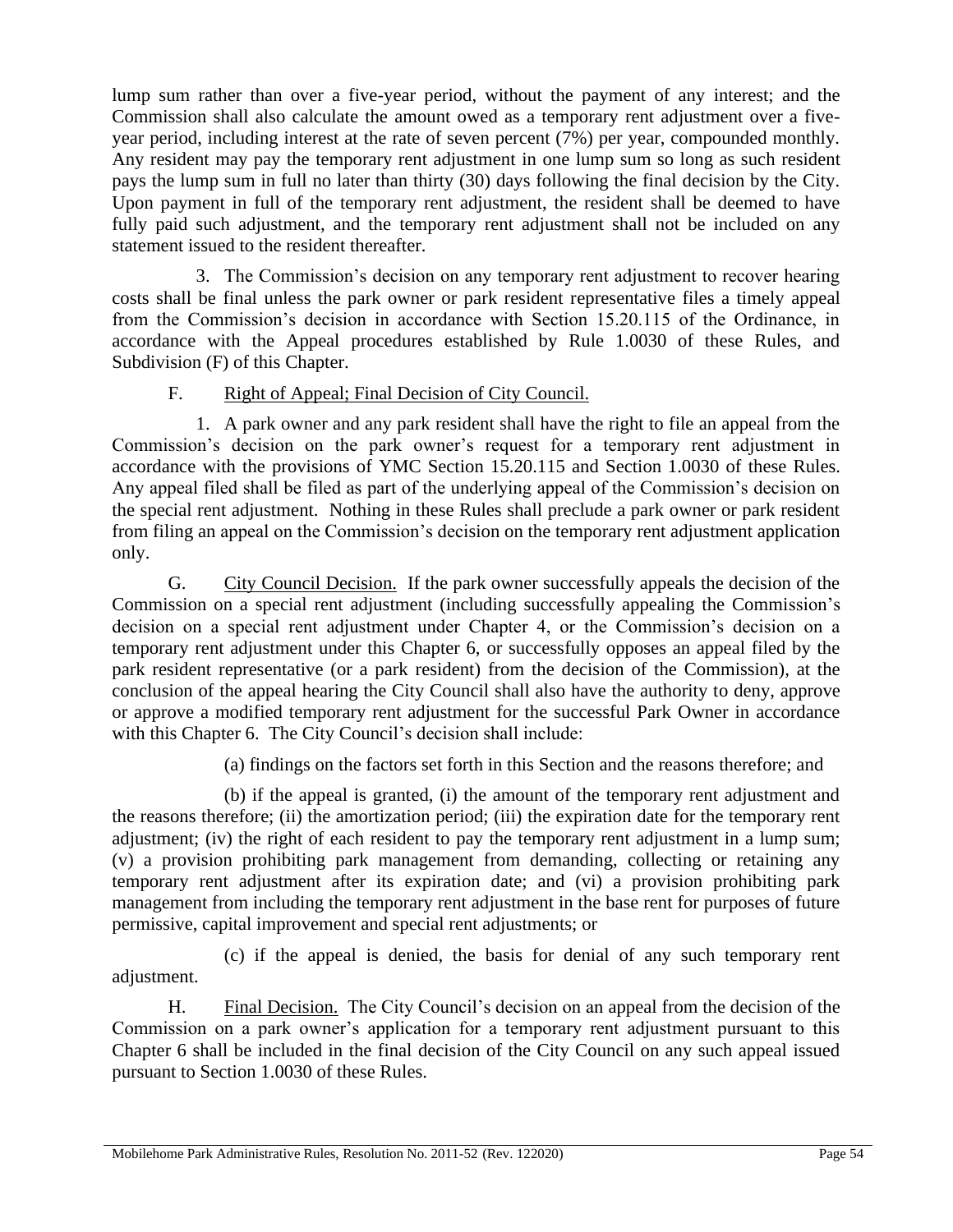#### <span id="page-59-0"></span>**CHAPTER 7. RENT ADJUSTMENT BASED ON DISCONTINUANCE OR REDUCTION OF A SERVICE OR AMENITY**

#### <span id="page-59-1"></span>**7.0001. PURPOSE AND SCOPE**

A. The purpose of this Chapter is to establish a procedure for park owners and residents to submit applications for a rent decrease due to the substantial reduction or elimination of services or amenities provided to the residents under the following circumstances:

1. The cost of the service or amenity is included in the space rent and either:

(a) Reduction in Service or Amenity. The park owner reduced (or proposes to reduce) a service or amenity to a level substantially below the level provided to the residents since the most recent rent adjustment approved under the Ordinance (or since the last rent increased imposed on a space previously exempt from the Ordinance under a long-term rental agreement entered into under Civil Code Section 798.17); or

(b) Discontinuance of Service or Amenity. The park owner discontinued (or proposes to discontinue) a service or amenity in its entirety to the park residents since the most recent rent adjustment approved under the Ordinance (or since the last rent increase imposed on a space previously exempt from the Ordinance under a long-term rental agreement entered into under Civil Code Section 798.17); and

2. The reduction or discontinuance in the service or amenity will result in a substantial cost saving to the park owner; and

3. The park owner fails to demonstrate that the rent decrease will preclude the park owner from earning a fair return on the park.

B. In determining if the cost of the service or amenity is included in the space rent under Subsection (A), whether such service or amenity is listed in the park's initial or annual registration statement may be considered but shall not be the sole or conclusive factor in determining if the service or amenity is included in the space rent.

C. Applications for a decrease in rent based on the discontinuance or reduction of a service or amenity may be filed by the park owner or a park resident.

D. Eligible Services or Amenities.

1. The types of services or amenities that this Chapter applies to include but are not limited to the following: vehicle and/or RV parking; storage facilities, areas or services; laundry room or facilities; security gates, fences or services; landscaping, grounds keeping or other janitorial or maintenance services; on-site or off-site management; clubhouse, pool, spa or other recreational facility or amenity; heating; air-conditioning; hot and/or cold water, provided that, the discontinuance of hot water in any facility, building or area shall not constitute a reduction or discontinuance of a service for which a rent decrease may be granted if hot water is not required by applicable law, so long as water service itself is provided; and painting (if painting for exterior common areas or facilities is not done at least once every seven years, or if painting for interior common areas of facilities is not done at least once every four years unless the park owner can show that painting was not necessary because it is still in good condition).

2. The failure to include any service or amenity in this list shall not in any manner preclude a park owner from submitting an application to decrease rents for any reason.

3. Minor (De Minimis) Conditions. In some cases, the reduction or discontinuance of certain services or amenities may have only a minimal impact on park residents, do not violate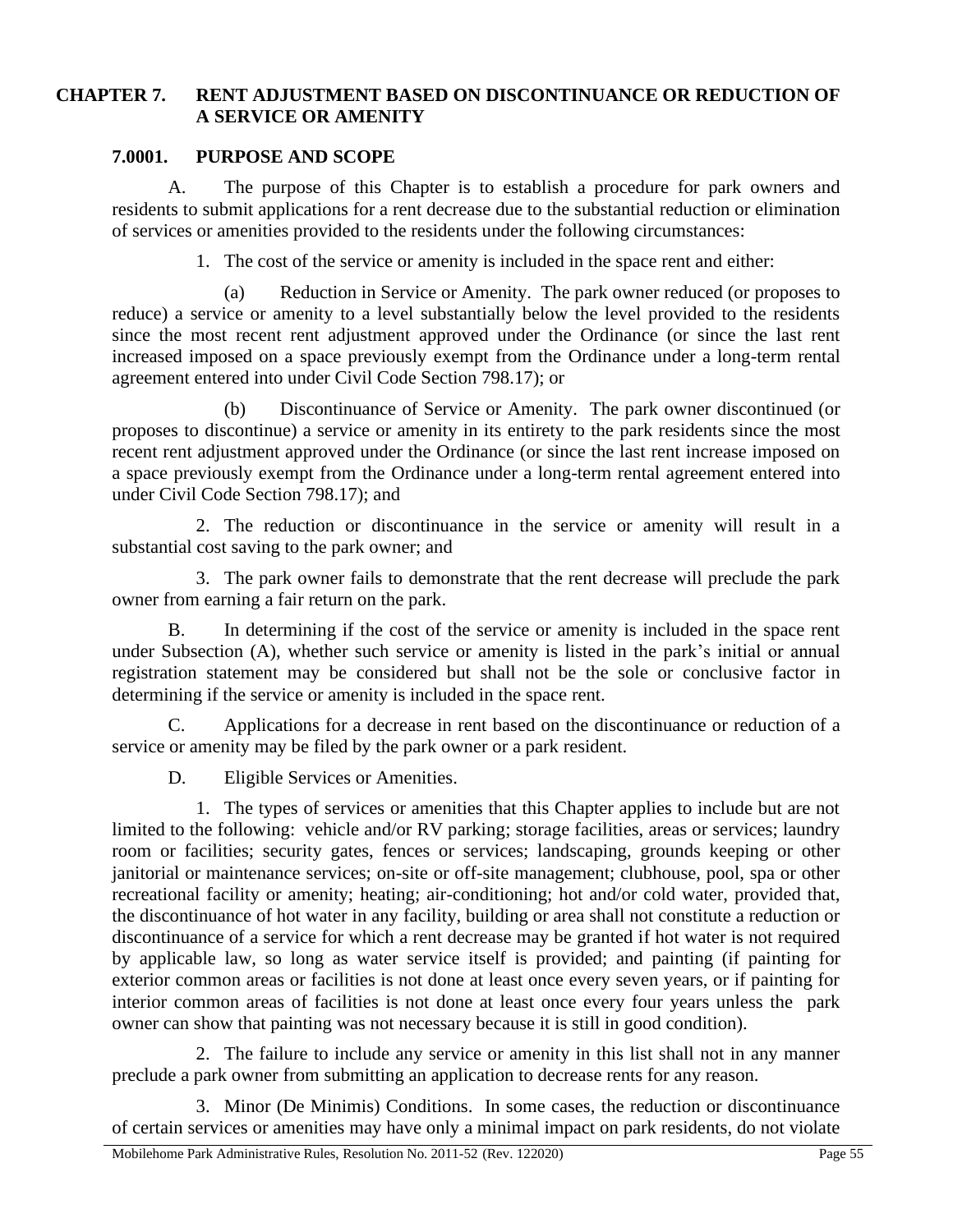any applicable health and safety laws or regulations, do not affect the use and enjoyment of the premises, and may exist despite regular maintenance of services or amenities. Such conditions are considered to be minor or de minimis in nature, and shall not provide the basis for a rent decrease under YMC Section 15.20.090 or Chapter 7 of these Rules.

a. Schedule "A" to this Chapter contains a schedule of conditions that generally do not constitute the discontinuance of or reduction in a service or amenity. However, this schedule is not intended to be exclusive, and is not determinative in all cases and under all circumstances. There may be circumstances where a condition, although included on Schedule A, will nevertheless be found to constitute a reduction or discontinuance of required service or amenity that may provide the basis for a rent decrease under YMC Section 15.20.090 and this Chapter.

b. In determining whether a condition is de minimis, the City may consider the passage of time during which a disputed service was not provided, and during which no complaint was filed by any resident alleging failure to maintain such disputed service, as evidencing that such service condition is de minimis, and does not constitute a failure to maintain a required service. Any such passage of time shall be measured without reference to any changes in park ownership or the occupants of the subject mobilehome space.

4. Services Required by Law. Services or amenities required to be provided by federal or state laws or regulations, such as the Mobilehome Residency Law, State Housing Laws, shall not be treated as de minimis under YMC Section 15.20.090 or this Chapter.

#### <span id="page-60-0"></span>**7.0002. BURDEN OF PROOF**

A. The applicant shall have the burden of proof to demonstrate, by substantial evidence, that a service or amenity was discontinued or reduced, that the reduction or discontinuance of a service or amenity resulted in a substantial cost savings to the park owner, and the proportionate amount of such cost savings that must be passed on to the affected mobilehome park spaces as a rent decrease.

B. If the park owner contends that a proposed rent decrease will preclude the park owner from earning a fair return, the park owner shall bear the burden of proof and the burden of producing evidence to establish on this issue, regardless of who submitted the application for a rent decrease to the City.

C. Failure of an applicant to submit a complete application may be considered by the Commission in determining whether the applicant met his/her burden of proof to demonstrate that he/she is entitled to a rent decrease under this Chapter, and/or the amount of such rent decrease.

#### <span id="page-60-1"></span>**7.0003. DEFINITIONS**

As used in this Chapter, the following terms shall have the following meanings:

A. "Rent decrease" means an adjustment reducing rents pursuant to Section 15.20.090 of the Ordinance and this Chapter.

B. "Substantial evidence" means evidence as defined in Section 1.0029(F) of these Rules.

#### <span id="page-60-2"></span>**7.0004. GENERAL APPLICATION REQUIREMENTS**

The following requirements shall apply to all applications for a rent decrease based on the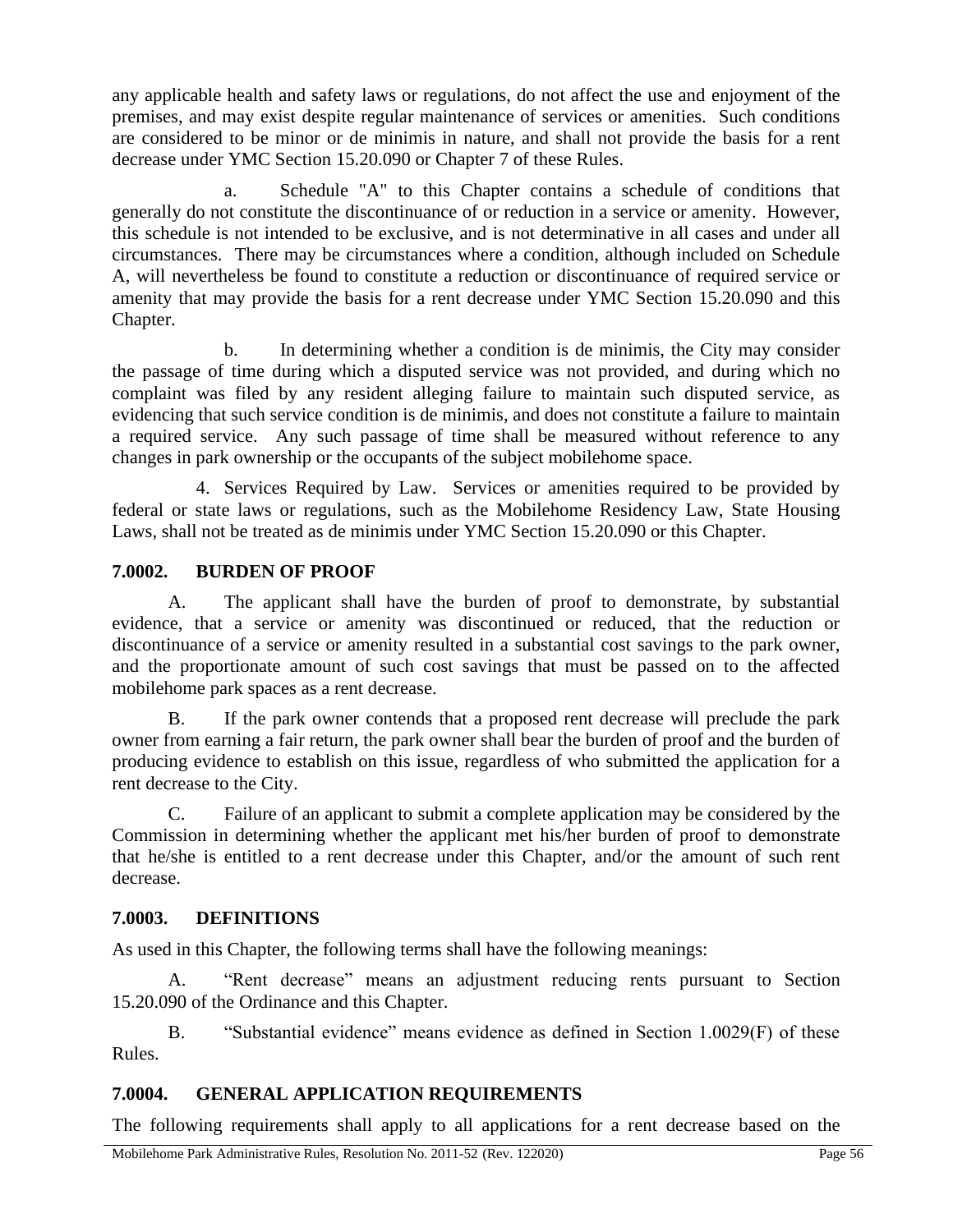discontinuance or reduction of a service or amenity filed by a park owner or park resident under Section 15.20.090 of the Ordinance:

A. Format. The applicant shall submit one copy of the application, all supporting information and documentation, and the filing fee, along with a copy of the application in electronic format (jpeg or pdf format). The application and all supporting information and documentation shall be submitted in accordance with the City-approved forms.

B. Filing Fee. Concurrently with filing the application, the applicant shall pay a filing fee of \$1,750.00. The filing fee may be periodically updated by Resolution of the City Council. No application shall be deemed complete or set for hearing unless the applicant has paid the required filing fee.

C. Service and Posting. The application shall be served and posted by the applicant in accordance with Section 1.0008 of these Rules. Proof of service and posting shall be filed with the application.

D. Declaration. The application shall be accompanied by a declaration or affidavit signed under penalty of perjury, in accordance with the City-approved forms, certifying that a copy of the application was posted and served in accordance with the Ordinance and these Rules; and that all information and documentation contained in the application is true and correct.

E. Resident Meeting. Prior to submittal of an application for a rent decrease under this Chapter, the park resident or park owner may request a resident meeting to discuss the proposed application. Documentation of the meeting should be maintained, including sign-in sheets, notice of meeting, materials handed out at the meeting, and a record of any vote or other action taken at the meeting, and any such documentation should be filed with the application. The City strongly encourages park residents to hold a meeting with the park owner to facilitate and streamline the application and hearing process and clarify the issues, but failure to hold the resident meeting shall not preclude the granting of an application under this Chapter.

F. Reduction in Service or Amenity. In considering an application for a rent decrease based on the reduction in a service or amenity, only substantial reductions in services or availability of an amenity that will result in significant cost savings to the park owner can be the basis of a rent decrease under this Chapter.

G. Evidence. A proposed rent decrease must be supported by competent written or oral evidence. Mere speculation shall not be sufficient to support a rent decrease under this Chapter.

## <span id="page-61-0"></span>**7.0005. PARK RESIDENT APPLICATION FOR RENT DECREASE**

In addition to the requirements set forth in Section 7.0004, the following provisions shall apply to all applications submitted by park residents (or park resident representative) for a rent decrease under YMC Section 15.20.090 and this Chapter.

A. Resident Request for Restoration of Service or Amenity. A resident who intends to file a rent decrease application shall, at least thirty (30) days but not more than sixty (60) days prior to filing the application, serve on the park owner and manager a notice of intent to file an application for a rent decrease and request for restoration of services or amenity. Service may be accomplished by personal delivery upon the park owner and park manager, or by deposit in the U.S. Mail, first-class delivery, postage prepaid. The notice of intent shall be accompanied by proofs of service on the park owner and manager, and a declaration under penalty of perjury certifying that the notice has been served in accordance with the Ordinance and these Rules and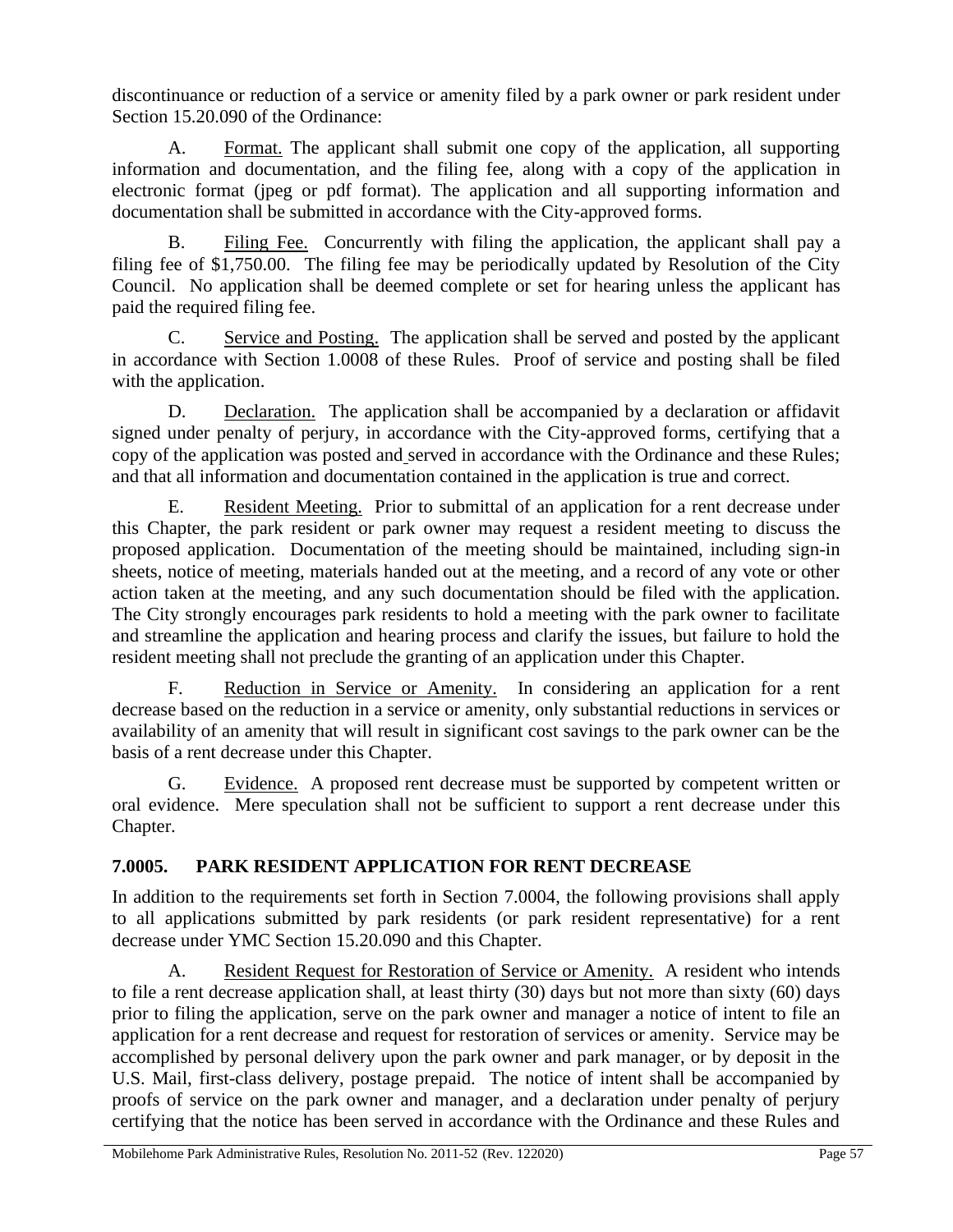that the information contained in the notice of intent is true and correct. The notice of intent and supporting documents shall be in accordance with the City-approved forms. If the park owner fails to restore the service or amenity to the prior condition or level within thirty (30) days of service of the notice of intent on the park owner and manager, the resident or resident representative(s) may file an application for a rent decrease in accordance with this Chapter.

B. Application contents. An application for a rent decrease filed by a park resident based on the discontinuance or reduction of a service or amenity under YMC Section 15.20.090(B) shall contain all of the following information and documentation in addition to the requirements of Section 7.0004 and Subsection (A) of this Section 7.0005.

1. Applicant information. The complete name, address and telephone number of the applicant, and each person joining in the application; and if the applicant is a representative of a park resident(s), the representative capacity of the applicant (including but not limited to the name(s) of the person(s) upon whose behalf the application is submitted), and written documentation of the applicant's authority to submit the application on behalf of that park resident(s).

2. Request for restoration of services. A copy of the request for restoration of services, served and posted by the applicant in accordance with Subsection (A) of this Section 7.0004, and any response received from the park owner or manager in response to the request.

3. Resident meeting. Documentation establishing any resident meeting held with the residents and park owner prior to submittal of the application.

4. Prior rent decrease. If, as of the time of filing the application, the park owner has already decreased the rent due to the discontinuance of or reduction in the service or amenity, all of the following information must be provided: the amount of the rent decrease; the date of notice of the rent decrease; the effective date of the rent decrease; the explanation given by the park owner for the rent decrease; any documents or other information provided by the park owner to support the rent decrease; and why the applicant contends the amount of the rent decrease is insufficient.

5. Discontinuance of service or amenity. An application for a rent decrease based on discontinuance of a service or amenity filed by a park resident shall contain all of the following additional information and documentation:

a. A detailed explanation of the service or amenity discontinued. Examples include removal of all on-site laundry machines, elimination of all on-site manager services or maintenance services, or the closing of the pool, clubhouse or on-site manager's office. De minimis conditions shall not be included.

b. Photographs of the before and after-condition (where feasible).

c. The date that the service or amenity was initially provided.

d. The date the service or amenity was discontinued.

e. Whether the park owner agrees that the service or amenity was discontinued.

f. The reason(s), if any, provided by the park owner to the resident(s) for the discontinuance of the service or amenity.

g. The amount of the rent decrease requested by the applicant, and the methodology used by the applicant to determine the amount of the rent decrease.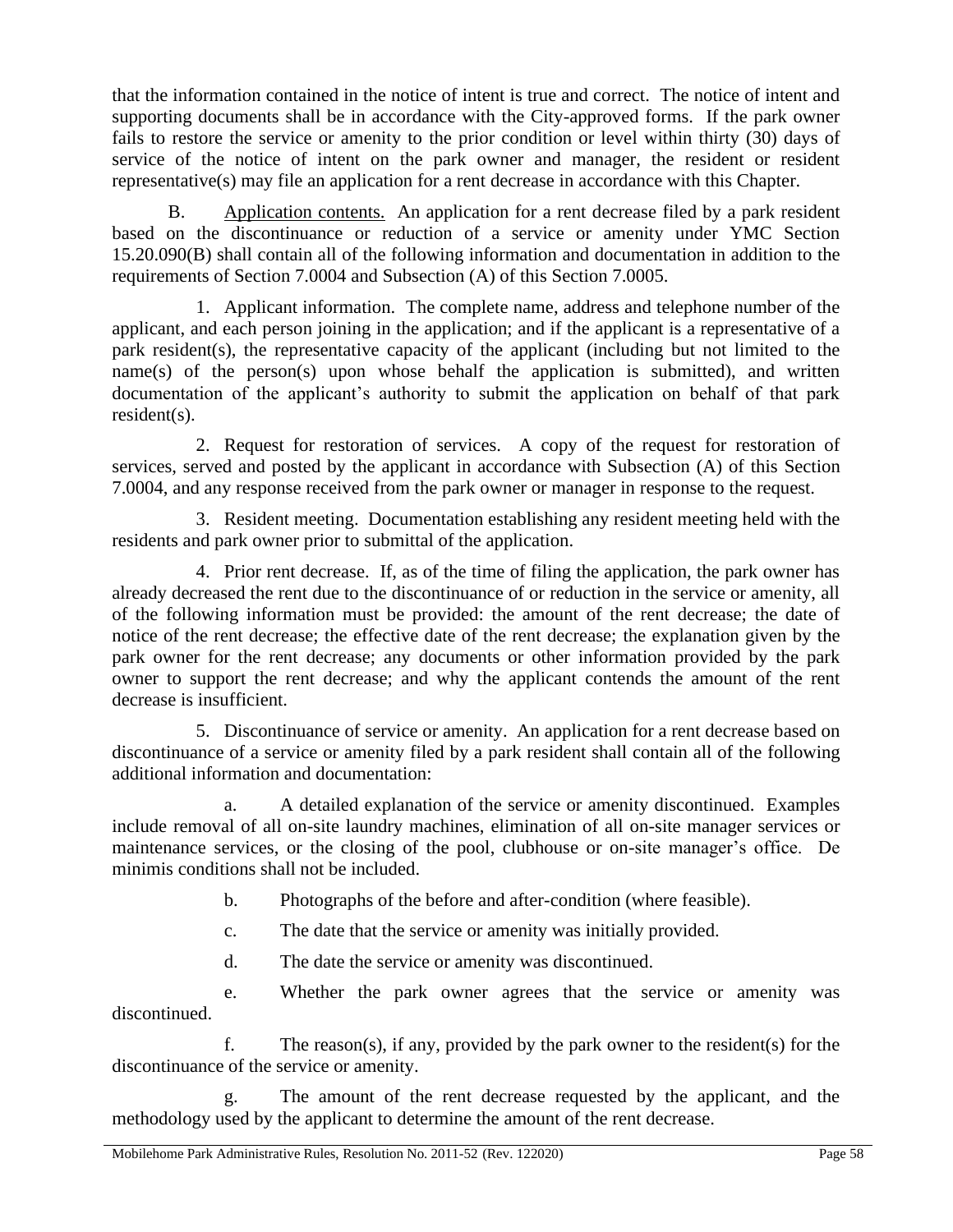h. The cost savings to the park owner resulting from the discontinuance of the service or amenity, and the methodology used by the applicant to determine the cost savings.

i. Whether the park owner agrees with the amount of the rent decrease requested by the applicant.

j. Any impact on resident health and safety as a result of the discontinuance of the service or amenity.

6. Reduction in Service or Amenity. An application for a rent decrease based on the reduction of a service or amenity filed by a park resident shall contain all of the following additional information and documentation:

a. A detailed explanation of the facts demonstrating the reduction in the service or amenity provided. Relevant evidence includes, but is not limited to a detailed description of the service or amenity provided prior to the reduction in the service or amenity, and a detailed description of the level of service or amenity provided as of the date of the application. Only substantial reductions in services or availability of an amenity that will result in significant cost savings to the park owner can be the basis of a rent decrease under this section. De minimis conditions shall not be included.

(1) Examples include a substantial reduction in the number of months a pool is open or heated; a substantial reduction in the number of days on which the clubhouse is open and available to residents or a substantial decrease in the number of hours the clubhouse is open each day.

(2) The written explanation shall include an explanation of the level of service or amenity provided in the park as of each of the following dates: (i) date of commencement of the tenancy of the applicant and any other affected residents in the park; (ii) dates during which the prior level of the service or amenity was provided to the tenant and other affected residents prior to the reduction in the level of the service or amenity; (iii) level of the service or amenity provided during each of the last five years up to and including the date of the reduction of the service or amenity; and (iv) current level of service provided.

b. Photographs of the before and after-condition (where feasible).

c. The date that the service or amenity was initially reduced. If reductions occurred over a period of time, the dates of such reductions.

d. Whether the park owner agrees that the service or amenity has been reduced.

e. The reason(s), if any, provided by the park owner to the resident(s) for reducing the service or amenity.

f. Any impact on resident health and safety as a result of the reduction of the service or amenity.

The cost savings to the park owner resulting from the reduction of the service or amenity, and the methodology used by the applicant to determine the cost savings.

h. The amount of the rent decrease requested, and the methodology used by the applicant to calculate the rent decrease due to the reduction of the service or amenity.

i. Whether the park owner agrees with the amount of the rent decrease requested by the applicant.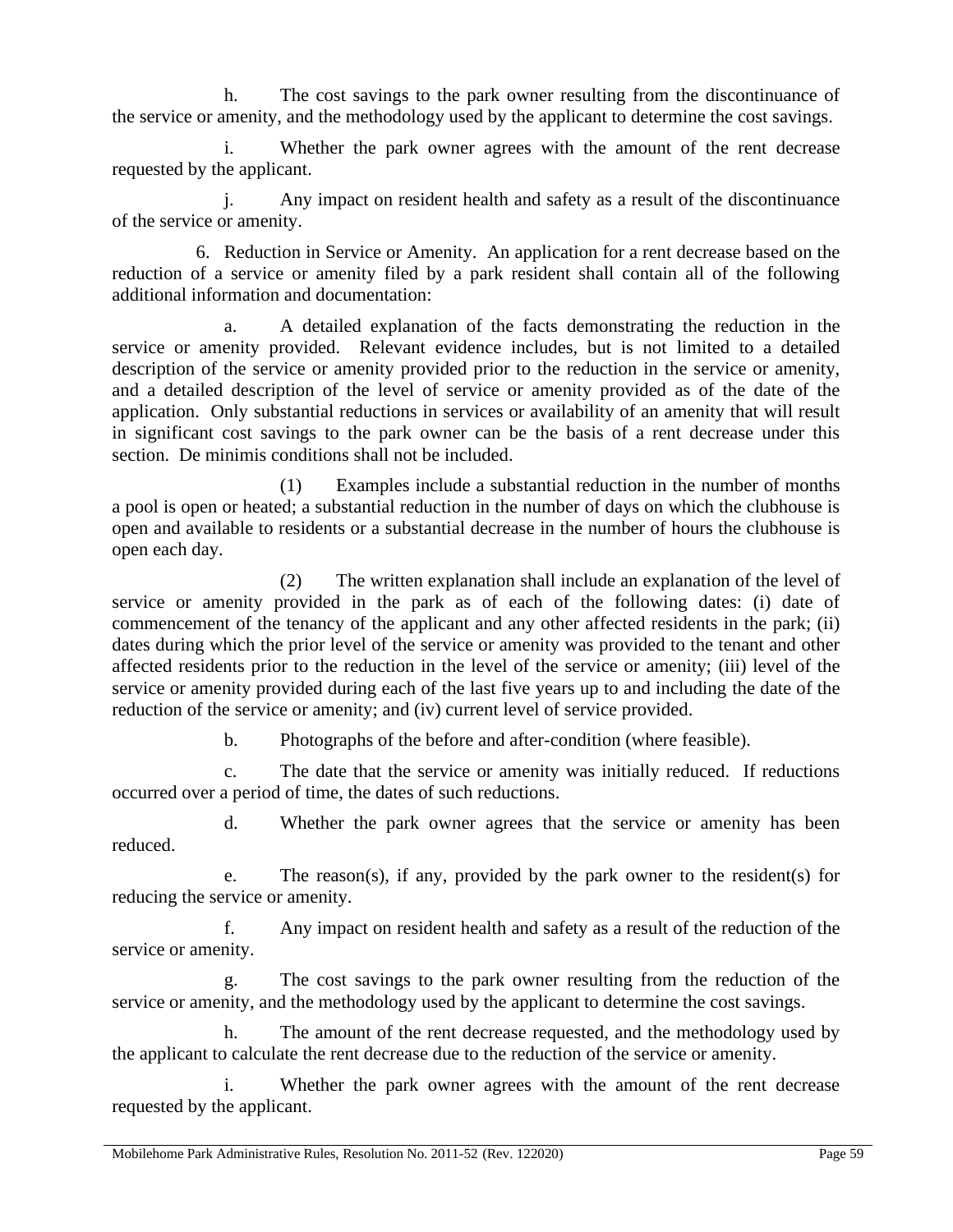7. Park owner notification. Any documents issued by the park owner to the applicant or other residents prior to the date of the application, explaining or describing the services or amenities provided by the park owner to the residents, any changes or reductions in such services or amenities and the dates of such changes or reductions.

8. Governmental citations or orders. Any notices, orders or findings issued by any other state, federal or local agency confirming or addressing the alleged reduction or discontinuance of the service or amenity, or any finding that a service or amenity is inadequate or does not comply with the law.

9. Any additional information or documentation required by the RA and/or the Commission that is reasonably necessary to assist the City in determining whether an application should be granted.

C. Park Owner Response to Park Resident Application for Rent Decrease. Within twenty (20) days of service of the application on the park owner by the RA, the park owner may file a response to the resident's application in accordance with this section.

1. Service and posting. The park owner's response shall be served on the park residents and park resident representatives in accordance with Section 1.0008 of these Rules, and filed with the City in accordance with YMC Sections 15.20.090(B) and 15.20.100(E).

2. Content of Response. The response shall contain all of the following information, and supporting documentation, in addition to any other information or documentation required by the Ordinance and these Rules:

a. Whether the park owner agrees that the service or amenity has been reduced or discontinued.

b. If the park owner denies that the service or amenity has been reduced or discontinued, all facts and documents supporting the park owner's contentions.

c. If the park owner agrees that the services or amenities were reduced or discontinued for a period of time, but have been restored to their previous level(s), the park owner shall include information and documentation demonstrating (i) the date(s) when the service or amenity was reduced or discontinued; (ii) the reason(s) why the service or amenity was reduced or discontinued; (iii) the date(s) that the service or amenity was restored to its prior level; (iv) that the service or amenity has been restored to the prior level, when it was so restored, and whether the residents have been so notified.

d. Whether the park owner agrees with the amount of the rent decrease proposed by the application.

e. If the park owner disagrees with the amount of the proposed rent decrease, the facts and documents supporting the park owner's contentions.

f. If the park owner contends that any rent reduction requested by the residents will prevent the park owner from earning a fair return, the park owner shall include the factual basis for his/her position and all supporting information and documentation, including but not limited to the information and documentation required by Section 7.0005 of these Rules.

3. Proof of Service and Posting. The response shall include the proof of service and posting and declaration under penalty of perjury required by Sections 1.0008 of these Rules.

4. Declaration. A declaration or affidavit signed under penalty of perjury by the person filing the response, certifying that a copy of the response was served on the applicant and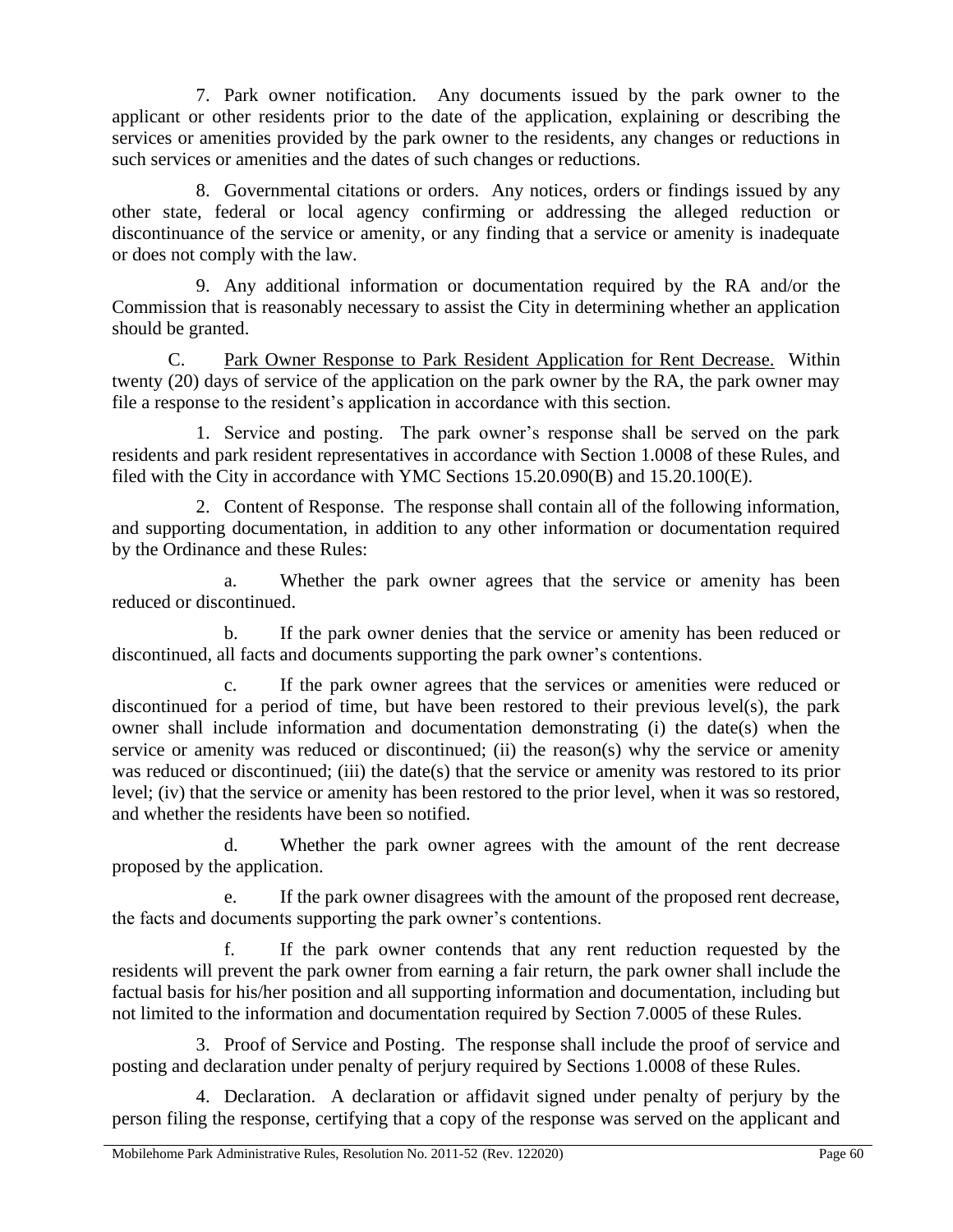the applicant's designated representative, if any; and posted in the park in accordance with these Rules, and that all information contained in the response is true and correct, in accordance with the City-approved forms.

## <span id="page-65-0"></span>**7.0006. PARK OWNER APPLICATION FOR A RENT DECREASE**

In addition to the requirements set forth in Section 7.0004, the following provisions shall apply to all park owner applications for a rent decrease.

A. Park Owner Notice of Intent to File Application. A park owner who intends to file a rent decrease application shall, at least thirty (30) days but not more than sixty (60) days prior to filing the application, notify the affected park residents, and the park resident representative(s), in writing of the service or amenity that the park owner will discontinue or reduce and the basis therefor, and the amount of rent by which the park owner intends to reduce the rent. Service may be accomplished by personal delivery upon the residents, or by deposit in the U.S. Mail, first-class delivery, postage prepaid. A copy of the notice shall also be posted in each of the following three locations: the park office, the clubhouse and one other location mutually accessible to the park residents and owner. The notice shall be accompanied by proofs of service of the notice on residents and a declaration signed by the park owner or park owner representative under penalty of perjury, certifying that the notice has been served and posted in accordance with the requirements of this Chapter and the Ordinance, and that the information contained in the notice of intent is true and correct. The notice and accompanying documents shall be in accordance with the City-approved forms.

B. Application contents. An application by the park owner for a decrease in rent based on the discontinuance or reduction of a service or amenity under YMC Section 15.20.090 shall contain all of the following information and supporting documentation in addition to the requirements of Section 7.0004 and Subsection (A) of this Section 7.0006.

1. Applicant Information. The complete name, address and telephone number of the park owner, and if the applicant is a representative of the park owner, the representative capacity of the applicant (including but not limited to the name(s) of the park owner upon whose behalf the application is submitted), and written documentation of the applicant's authority to submit the application on behalf of that park owner.

2. Notice of Intent. A copy of the notice of intent to file application served on the residents and posted in accordance with Section 7.0005 of this Chapter, and the response(s) of the residents, if any, to the notice of intent.

3. Resident Meeting. Documentation establishing any resident meeting held with the residents and park owner prior to submittal of the application.

4. Prior Rent Decrease. If, as of the time of filing the application, the park owner has already decreased the rent based on the proposed discontinuance of or reduction in the service or amenity, all of the following information: the amount of the rent decrease, the date of notice of the rent decrease, the effective date of the rent decrease, the explanation given by the park owner to the residents for the rent decrease, and any documents or other information already provided by the park owner to the residents to explain the rent decrease.

5. Discontinuance of Service or Amenity. An application for a rent decrease based on the proposed discontinuance of a service or amenity filed by a park owner shall contain all of the following additional information and supporting documentation: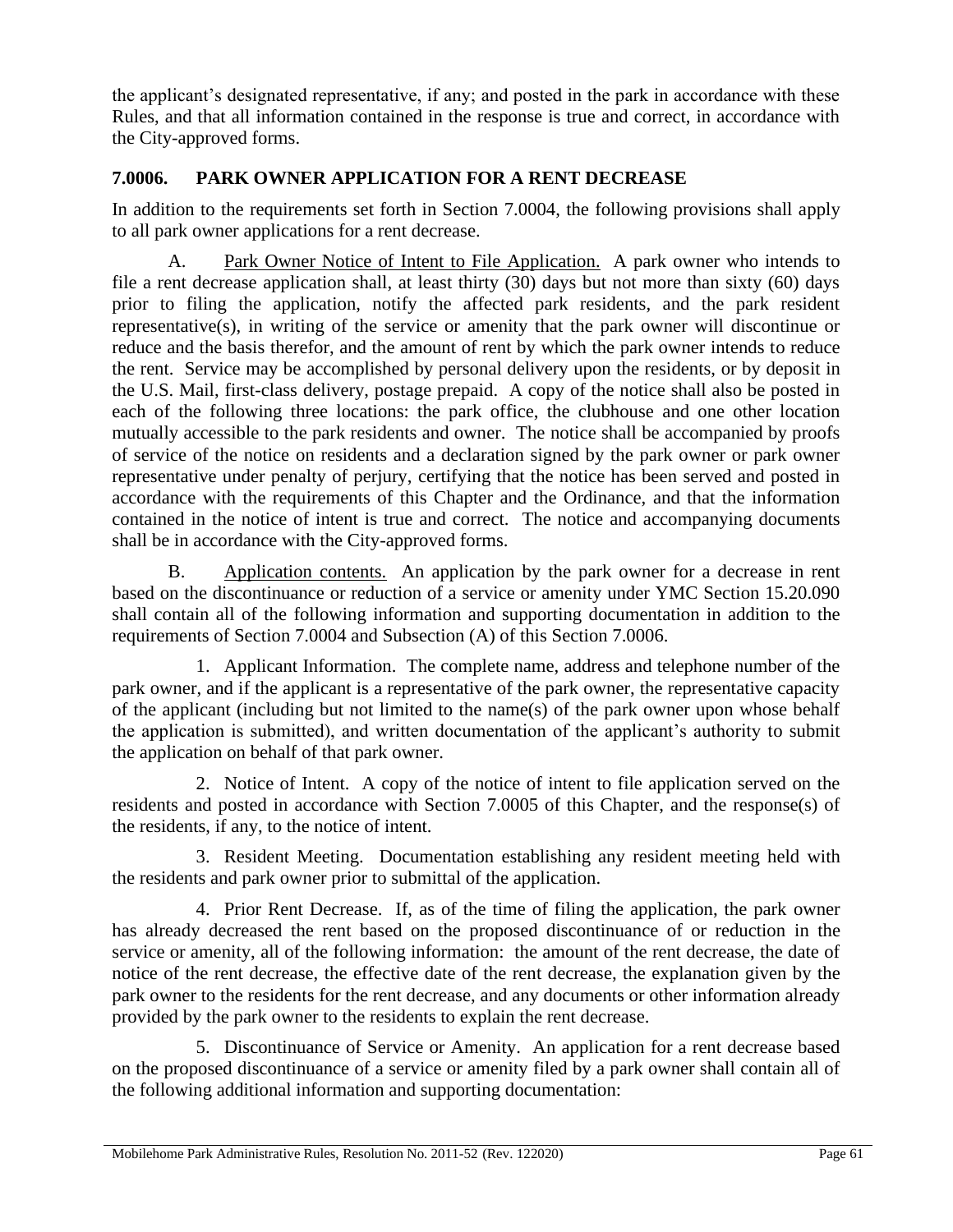a. A detailed explanation of the service or amenity proposed to be discontinued. Examples include removal of all on-site laundry machines, elimination of all onsite manager services or maintenance services, or the closing of the pool, clubhouse or on-site manager's office. De minimis conditions shall not be included.

b. The date that the service or amenity was initially provided.

c. The date the park owner proposes to discontinue the service or amenity.

d. The reason(s) for the proposed discontinuance of the service or amenity.

e. The amount of the rent decrease requested by the applicant, and the methodology used by the applicant to calculate the rent decrease.

f. The cost savings to the applicant that will result from the proposed discontinuance of the service or amenity, and the methodology used by the applicant to determine the cost savings.

g. Whether the park residents agree with the amount of the proposed rent decrease requested by the applicant.

h. Any impact on resident health and safety that would occur as a result of the discontinuance of the service or amenity.

6. Reduction in Service or Amenity. An application for a rent decrease based on the proposed reduction of a service or amenity filed by a park owner shall contain all of the following additional information and documentation:

a. A detailed explanation of the proposed reduction in the service or amenity. Relevant evidence includes, but is not limited to a description of the type of service or amenity, a detailed description of the level of the service or amenity or service currently provided, and the level of service or amenity proposed to be provided. Only substantial reductions in services or availability of an amenity that will result in significant cost savings to the park owner can be the basis of a rent decrease under this section. De minimis conditions shall not be included.

(1) Examples include a substantial reduction in the number of months a pool is open or heated; a substantial reduction in the number days on which the clubhouse is open and available to residents or a substantial decrease in the number of hours the clubhouse is open each day.

(2) The written explanation shall include an explanation of the level of service or amenity provided in the park as of each of the following dates: (i) dates of commencement of the tenancy of the affected residents in the park; (ii) dates during which the level of the service or amenity was previously reduced, if any; (iii) dates during which the level of the service or amenity was restored to the prior level(s); (iv) current level of the service or amenity provided as of the date of the application; and (v) level of service proposed to be provided after the reduction in the level of the service or amenity.

b. Photographs of the before and after-condition (where feasible).

c. The reason(s) for the proposed reduction in the level of service or amenity to be provided.

d. The reason(s), if any, provided by the park owner to the resident(s) for the proposed reduction in the level of the service or amenity.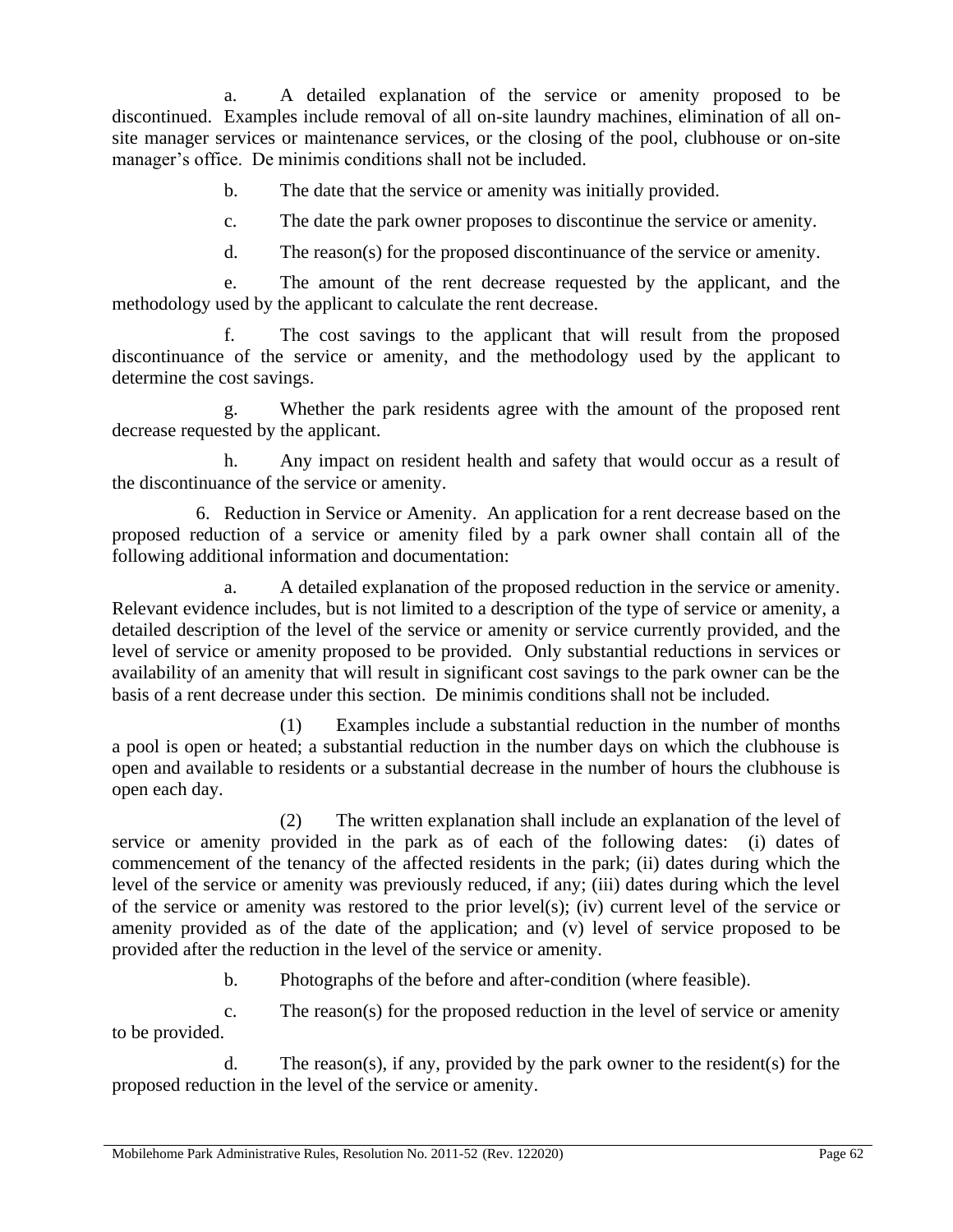e. Any impact on resident health and safety as a result of the reduction of the service or amenity.

f. The cost savings to the park owner resulting from the proposed reduction of the service or amenity, and the methodology used by the applicant to determine the cost savings.

g. The amount of the rent decrease requested, and the methodology used by the applicant to calculate the rent decrease due to the reduction of the service or amenity.

h. Whether the park residents agree with the amount of the rent decrease requested by the applicant.

7. Park resident notification. Any documents issued or provided to the residents prior to the date of the application, which such documents set out or explain the services or amenities provided by the park owner to the residents during the period covered by the prior rent increase(s), any changes or reductions in such services or amenities and the dates of such changes or reductions.

8. Governmental citations or orders. Any notices, orders or findings issued by any other state, federal or local agency confirming or addressing the alleged reduction or discontinuance of the service or amenity, or any finding that a service or amenity is inadequate or does not comply with the law.

9. Any additional information or documentation required by the RA and/or the Commission that is reasonably necessary to assist the City in determining whether the application should be granted.

C. Park Resident Response to Park Owner Application. Within twenty (20) days of service or a copy of the notice of the application on the park residents by the RA (or within twenty (20) days of service of the application on the park resident representative by the RA), the park residents (or park resident representative) may file a response to the park owner's application in accordance with this section.

1. Service and posting. The park resident's response (or response of the resident representative) shall be served on the park owner and park owner's designated representative, if any, in accordance with Section 1.0008 of these Rules, and filed with the City in accordance with YMC Sections 15.20.090(B) and 15.20.100(E).

2. Content of Response. The response shall contain all of the following information, and supporting documentation, in addition to any other information or documentation required by the Ordinance and these Rules:

a. Whether the park resident(s) agrees with the amount of the rent decrease requested in the application.

b. If the park resident(s) disagree with the amount of the proposed rent decrease, all of the facts and documents supporting their contentions.

c. If the park resident(s) contend that other services or amenities were reduced or discontinued, the facts and documents supporting their contentions.

d. If the park resident(s) contend that the service or amenity cannot be discontinued or reduced because such service or amenity is required by other laws or to maintain health and safety and/or habitability standards, the response shall specify the laws or regulations requiring that such service or amenity be maintained at their prior level and the specific health or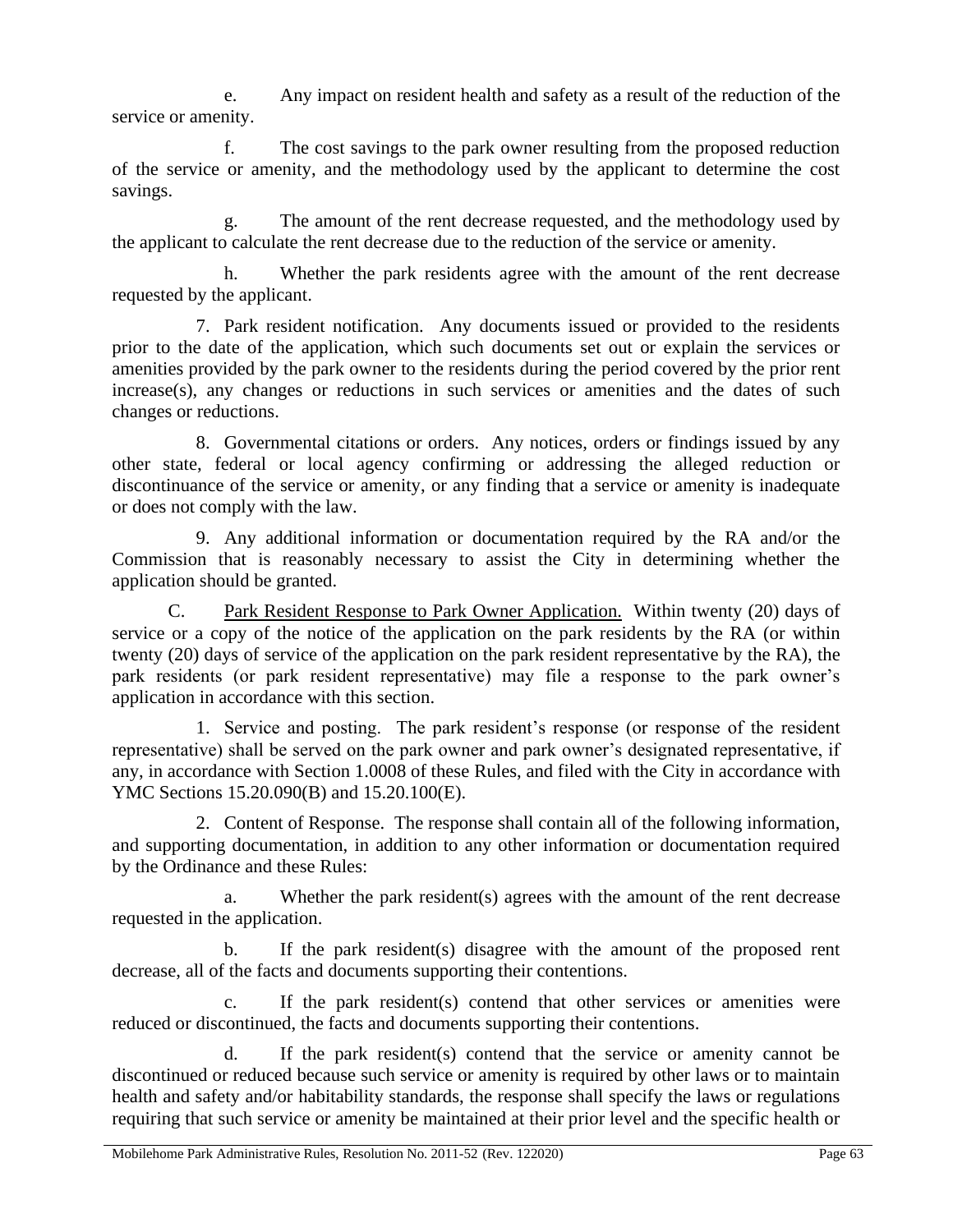safety reasons that such service or amenity must be maintained, and all supporting documentation.

e. Any other information and documentation supporting the park resident's response to the park owner's application and relevant to the issues for determination under YMC Section 15.20.090(A) and this Chapter.

3. Proof of Service and Posting. The response shall include the proof of service and posting and declaration under penalty of perjury required by Section 1.0008 of these Rules.

4. Declaration. A declaration or affidavit signed under penalty of perjury by the person filing the response, certifying that a copy of the response was served on the applicant and the applicant's designated representative, if any; and posted in the park in accordance with these Rules, and that all information contained in the response is true and correct, in accordance with the City-approved forms.

#### <span id="page-68-0"></span>**7.0007. RENT ADMINISTRATOR REVIEW**

A. Application Processing. Upon receipt of the application, the RA shall review the application and determine whether it is complete, in accordance with YMC Section 15.20.105 and Section 4.0002 of these Rules.

B. Utility Services. If a park owner provides utility services to a mobilehome space discontinues or eliminates such service by separate metering or other lawful means of transferring responsibility for payment from the park owner to the resident(s) of such space, the prospective rent decrease resulting from such transfer shall be determined in accordance with Civil Code Section 798.41, or any successor statute. As used in this Subsection (B) the term "utilities services" means natural gas or liquid propane gas, electricity, water, cable television, garbage or refuse service, and sewer service, or as Civil Code Section 798.41 may be amended from time to time.

C. Repairs. For purposes of evaluating an application under this Chapter, the park owner's removal of a service or amenity to have it repaired shall not be grounds for a rent decrease so long as the park owner returns the service or amenity in good working order within a reasonable period of time.

#### <span id="page-68-1"></span>**7.0008. COMMISSION PROCEEDINGS**

A. Commission Hearing. The Commission hearing shall be conducted in accordance with Chapter 1 of these Rules.

B. Commission Decision. At the conclusion of the hearing on an application to reduce rent under this Chapter, the Commission shall have the authority to approve, approve a modified rent decrease, or deny a rent decrease to the applicant. The Commission's decision shall be issued in writing, and shall contain findings of fact in support of the decision. The Commission's decision shall include the amount of the monthly decrease in rent for each space, and the commencement date of the rent decrease.

Final Decision. The Commission's decision on any rent decrease in rent shall be final unless a timely appeal is filed from the Commission's decision in accordance with Section 15.20.115 of the Ordinance, and Sections 1.0029 and 1.0030 of these of these Rules.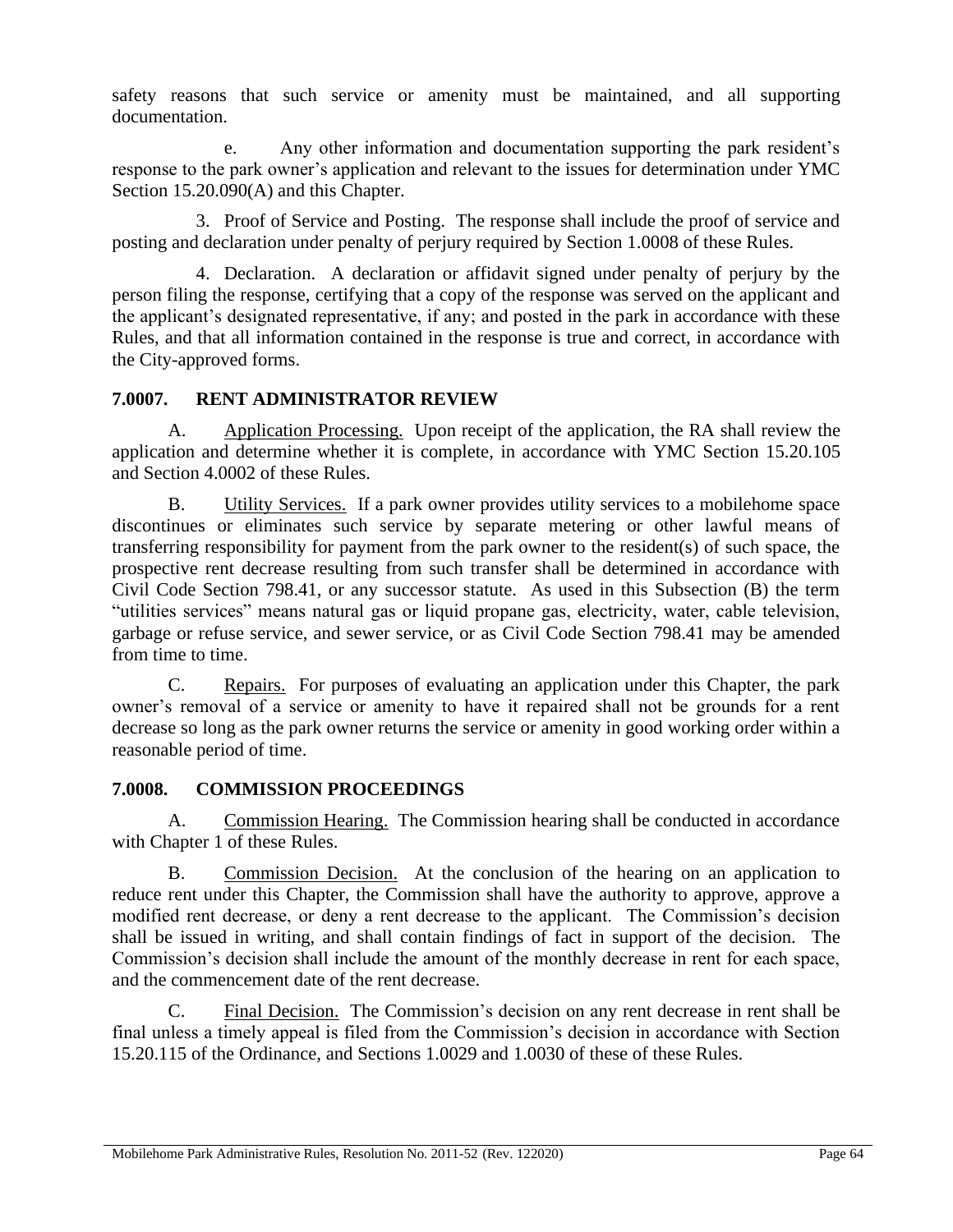#### <span id="page-69-0"></span>**7.0009. APPEAL**

A. Right of Appeal; Final Decision of City Council. A park owner and any park resident shall have the right to file an appeal from the Commission's decision on an application for a rent decrease in accordance with YMC Section 15.20.115 and Section 1.0030 of these Rules.

B. City Council Decision. The City Council shall conduct an appeal hearing in accordance with YMC Section 15.20.115 and Section 1.0030 of these Rules. Upon the conclusion of the appeal hearing, the City Council shall have the authority to deny, approve or approve a modified rent decrease in accordance with this Chapter 7 and Section 1.0030 of Chapter 1 of these Rules, and YMC Section 15.20.115. The City Council's decision shall include: (a) findings on the factors set forth in this Section; (b) the amount of any prospective rent decrease granted and reasons therefore, if any; or (c) if the appeal is denied, the basis for denial.

C. Final Decision. The City Council's decision on an appeal from the decision of the Commission on an application for a rent decrease pursuant to this Chapter 7, shall final upon the date of service of the written decision in accordance with YMC Section 15.20.115 and Section 1.0030 of these Rules.

## <span id="page-69-1"></span>**7.0010. CHAPTER 7 – SCHEDULE A - DE MINIMIS CONDITIONS**

(reference: Section  $7.0001(D)(3)(a)$  of Chapter 7)

Minimal changes (also known as "de minimis conditions") do not qualify for a rent decrease under YMC Section 15.20.090 or this Chapter. The following list provides examples of de minimis conditions.

1. Air Conditioning: Failure to provide air-conditioning in non-enclosed public areas, such as hallways, stairwells, and other similar areas.

2. Appliances, Clubhouse and other Common Area: Chips on appliances, counter tops, fixtures or tile surfaces; color-matching of appliances, fixtures or tiles.

3. Building Entrance Door: Removal of canopy over door; changes in door-locking devices, where security or access is not otherwise compromised.

4. Carpeting: Change in color or quality under certain circumstances; isolated stains on otherwise clean carpets; frayed areas which do not create a tripping hazard.

5. Cracks: Sidewalk cracks which do not create a tripping hazard; cracks in walls and ceilings that do not constitute any health or safety hazard, provided there is no water leak; street cracks which do not create any traffic hazard and which otherwise comply with the law where such streets are otherwise regularly maintained.

6. Decorative Amenities: Modification (e.g., fountain replaced with rock garden); removal of some or all for aesthetic reasons.

7. Doors: Lack of alignment, provided the condition does not prevent proper closing or locking of entrance doors or closing of interior doors.

8. Floors: Failure to provide furnishing, refinishing or waxing; discrete areas in need of cleaning or dusting, where there is evidence that janitorial services are being regularly provided and most areas are clean (See also Janitorial Services, Subsection 12).

9. Parking: Any condition that does not interfere with the use of the parking lot (if any) or an assigned parking space (e.g., peeling paint where there is no water leak).